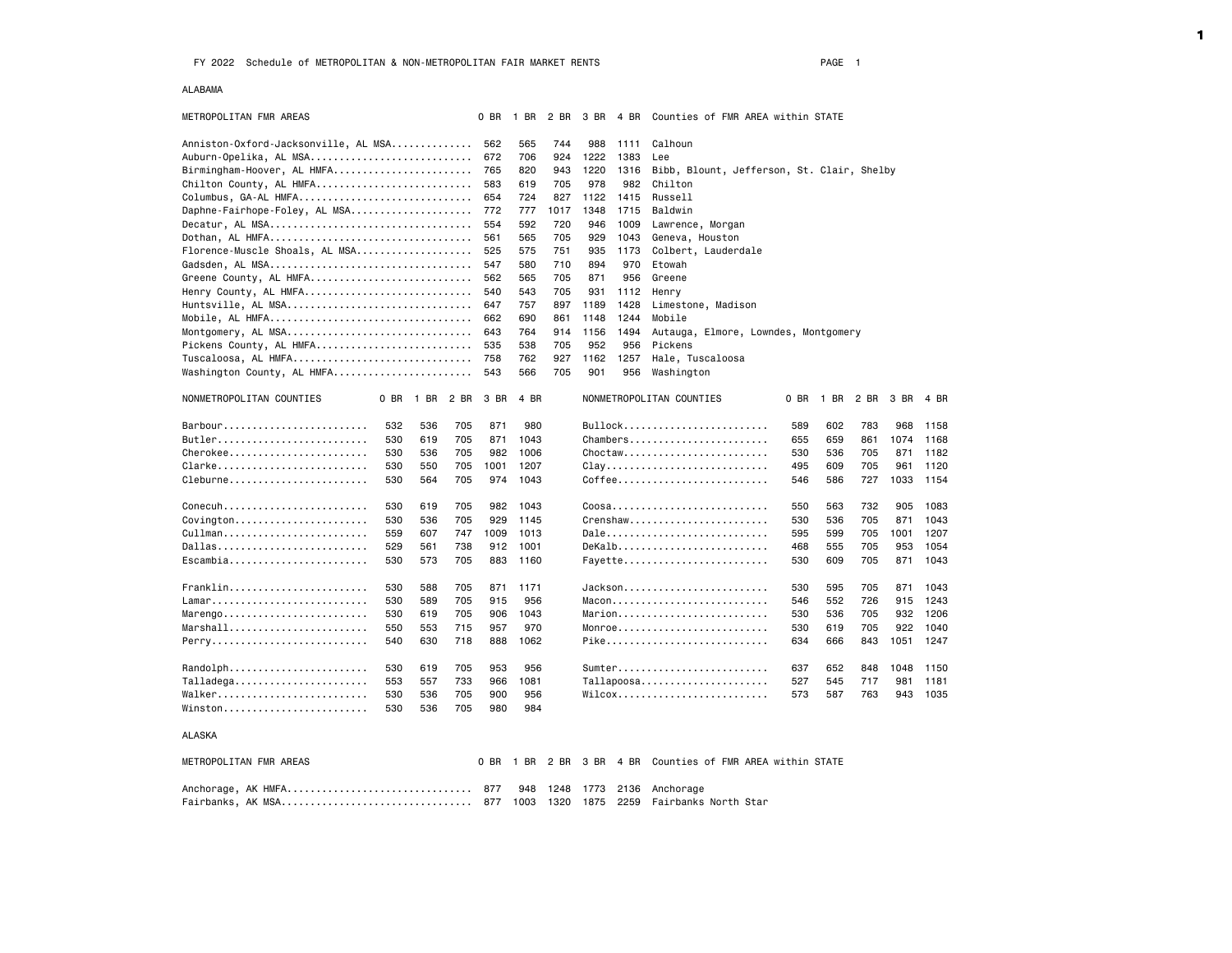ALASKA continued

METROPOLITAN FMR AREAS 0 BR 1 BR 2 BR 3 BR 4 BR Counties of FMR AREA within STATE

Matanuska-Susitna Borough, AK HMFA................ 744 789 1035 1470 1772 Matanuska-Susitna

| NONMETROPOLITAN COUNTIES                                          | 0 BR | BR.  | 2 BR | 3 BR | 4 BR | NONMETROPOLITAN COUNTIES           | 0 BR | <b>BR</b> | 2 BR | 3 BR | 4 BR |
|-------------------------------------------------------------------|------|------|------|------|------|------------------------------------|------|-----------|------|------|------|
| Aleutians East                                                    | 810  | 885  | 1165 | 1440 | 1747 | Aleutians West                     | 1097 | 1255      | 1651 | 2041 | 2476 |
| Bethel                                                            | 1242 | 1362 | 1698 | 2099 | 2547 | Bristol Bay                        | 685  | 749       | 985  | 1399 | 1494 |
| Denali                                                            | 1016 | 1110 | 1461 | 1806 | 2191 | $Dillingham.$                      | 858  | 943       | 1234 | 1532 | 1673 |
| Haines                                                            | 732  | 800  | 1053 | 1302 | 1579 | Hoonah-Angoon                      | 786  | 859       | 1130 | 1397 | 1532 |
| $Juneau$                                                          | 958  | 1154 | 1442 | 2048 | 2432 | Kenai Peninsula                    | 815  | 820       | 1072 | 1507 | 1662 |
| Ketchikan Gateway                                                 | 886  | 1014 | 1334 | 1777 | 2268 | Kodiak Island                      | 1042 | 1192      | 1568 | 1938 | 2402 |
| Kusilvak                                                          | 604  | 660  | 868  | 1073 | 1302 | Lake and Peninsula                 | 574  | 680       | 825  | 1161 | 1287 |
| Nome                                                              | 1190 | 1197 | 1501 | 2028 | 2035 | North Slope                        | 1074 | 1224      | 1611 | 1991 | 2185 |
| Northwest Arctic                                                  | 1015 | 1161 | 1528 | 2064 | 2072 | Petersburg                         | 831  | 919       | 1195 | 1477 | 1995 |
| Prince of Wales-Hyder                                             | 744  | 796  | 1016 | 1256 | 1378 | Sitka                              | 907  | 1040      | 1229 | 1715 | 2009 |
| $Skagway \ldots \ldots \ldots \ldots \ldots \ldots \ldots \ldots$ | 919  | 1060 | 1313 | 1623 | 1969 | Southeast Fairbanks                | 927  | 933       | 1228 | 1744 | 1955 |
| Valdez-Cordova                                                    | 764  | 987  | 1150 | 1422 | 1968 | $Wrange11 \ldots  \ldots  \ldots $ | 668  | 717       | 944  | 1321 | 1416 |
| Yakutat                                                           | 833  | 910  | 1198 | 1481 | 1797 | Yukon-Koyukuk                      | 594  | 750       | 855  | 1215 | 1282 |

#### ARIZONA

| METROPOLITAN FMR AREAS                         |     |     |      |      | 0 BR 1 BR                |      |           |      | 2 BR 3 BR 4 BR Counties of FMR AREA within STATE |     |                     |      |      |      |
|------------------------------------------------|-----|-----|------|------|--------------------------|------|-----------|------|--------------------------------------------------|-----|---------------------|------|------|------|
|                                                |     |     |      |      |                          |      |           |      | Coconino                                         |     |                     |      |      |      |
| Lake Havasu City-Kingman, AZ MSA 667 766       |     |     |      |      |                          | 969  | 1364 1539 |      | Mohave                                           |     |                     |      |      |      |
| Phoenix-Mesa-Scottsdale, AZ MSA 1005 1091 1311 |     |     |      |      |                          |      | 1825 2078 |      | Maricopa, Pinal                                  |     |                     |      |      |      |
|                                                |     |     |      |      |                          | 1103 | 1537      | 1724 | Yavapai                                          |     |                     |      |      |      |
| Sierra Vista-Douglas, AZ MSA 686               |     |     |      |      | 690                      | 907  | 1288      | 1552 | Cochise                                          |     |                     |      |      |      |
|                                                |     |     |      |      |                          | 1001 | 1422      | 1685 | Pima                                             |     |                     |      |      |      |
|                                                |     |     |      |      | 736                      | 968  | 1375      | 1657 | Yuma                                             |     |                     |      |      |      |
| NONMETROPOLITAN COUNTIES                       |     |     |      |      | 0 BR 1 BR 2 BR 3 BR 4 BR |      |           |      | NONMETROPOLITAN COUNTIES                         |     | 0 BR 1 BR 2 BR 3 BR |      |      | 4 BR |
| Apache                                         | 567 | 653 | 854  | 1121 | 1204                     |      |           |      | Gila, , , , , , ,                                | 780 | 785                 | 1033 | 1416 | 1421 |
| Graham                                         | 821 | 824 | 957  | 1359 | 1517                     |      |           |      | Greenlee                                         | 573 | 752                 | 857  | 1069 | 1201 |
| La Paz                                         | 710 | 808 | 1063 | 1446 | 1523                     |      |           |      | Navajo                                           | 633 | 715                 | 941  | 1237 | 1307 |
| Santa Cruz                                     | 574 | 643 | 846  | 1143 | 1147                     |      |           |      |                                                  |     |                     |      |      |      |

#### ARKANSAS

| METROPOLITAN FMR AREAS                                                                   |  |  | 0 BR 1 BR 2 BR 3 BR 4 BR Counties of FMR AREA within STATE |
|------------------------------------------------------------------------------------------|--|--|------------------------------------------------------------|
| Fayetteville-Springdale-Rogers, AR MSA 658 695 865 1229 1481 Benton, Madison, Washington |  |  |                                                            |
|                                                                                          |  |  |                                                            |
| Franklin County, AR HMFA 505 547 649 806 1015 Franklin                                   |  |  |                                                            |
| Grant County, AR HMFA 627 647 739 923 1002 Grant                                         |  |  |                                                            |
|                                                                                          |  |  |                                                            |
|                                                                                          |  |  |                                                            |
| Little River County, AR HMFA 490 493 649 922 1111 Little River                           |  |  |                                                            |
|                                                                                          |  |  |                                                            |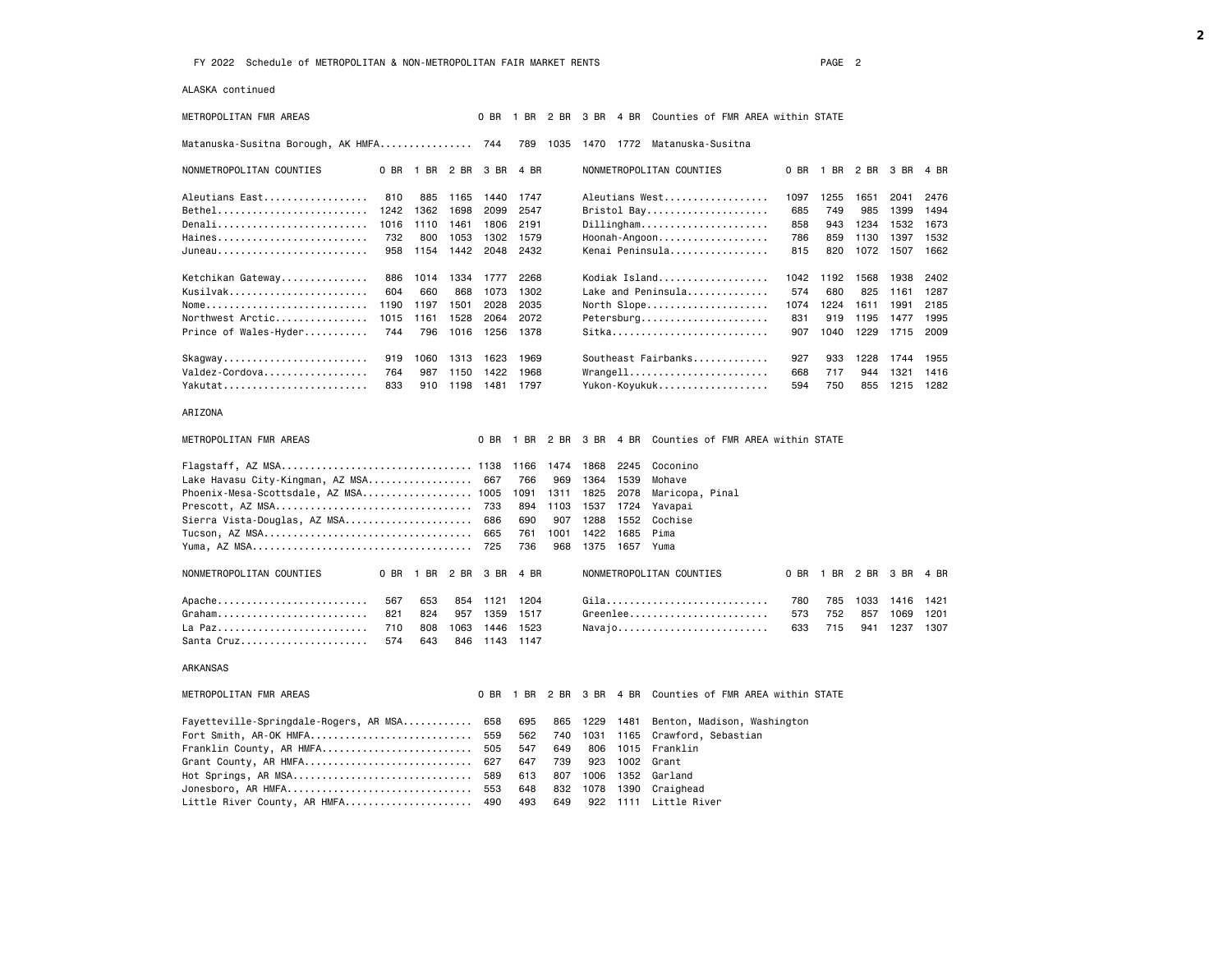ARKANSAS continued

|                                                  |      |           | 3 BR 4 BR Counties of FMR AREA within STATE |                            |                                          |     |      |      |
|--------------------------------------------------|------|-----------|---------------------------------------------|----------------------------|------------------------------------------|-----|------|------|
| Little Rock-North Little Rock-Conway, AR HMFA    | 706  | 728       | 833                                         | 1118<br>1330               | Faulkner, Lonoke, Perry, Pulaski, Saline |     |      |      |
| Memphis, TN-MS-AR HMFA                           | 694  | 792       | 912                                         | 1219<br>Crittenden<br>1404 |                                          |     |      |      |
| Pine Bluff, AR MSA                               | 563  | 578       | 760                                         | 950<br>1097                | Cleveland, Jefferson, Lincoln            |     |      |      |
| Poinsett County, AR HMFA                         | 490  | 493       | 649                                         | 802<br>894<br>Poinsett     |                                          |     |      |      |
| Texarkana, TX-Texarkana, AR HMFA                 | 669  | 670       | 838                                         | 1046<br>1344<br>Miller     |                                          |     |      |      |
| NONMETROPOLITAN COUNTIES<br>0 BR<br>1 BR<br>2 BR | 3 BR | 4 BR      |                                             | NONMETROPOLITAN COUNTIES   | 0 BR<br>1 BR 2 BR                        |     | 3 BR | 4 BR |
| Arkansas<br>514<br>527<br>694                    | 858  | 941       |                                             | Ashley                     | 481<br>570                               | 649 | 819  | 1052 |
| Baxter<br>525<br>547<br>709                      | 876  | 978       |                                             | Boone                      | 481<br>569                               | 649 | 922  | 951  |
| Bradley<br>481<br>511<br>649                     | 874  | 1111      |                                             | $Callhoun$                 | 563<br>549                               | 741 | 916  | 1060 |
| Carroll<br>443<br>507<br>667                     | 825  | 905       |                                             | Chicot                     | 522<br>525                               | 649 | 907  | 1066 |
| Clark<br>484<br>570<br>649                       | 891  | 1024      |                                             | $clay$                     | 493<br>490                               | 649 | 802  | 1061 |
| 523<br>Cleburne<br>537<br>706                    | 873  | 957       |                                             | Columbia                   | 490<br>493                               | 649 | 876  | 914  |
| Conway<br>481<br>493<br>649                      | 898  | 1038      |                                             | Cross                      | 532<br>519                               | 700 | 926  | 1198 |
| Dallas<br>481<br>493<br>649                      | 922  | 928       |                                             | $Desha$                    | 481<br>499                               | 649 | 870  | 1084 |
| Drew<br>494<br>507<br>667                        | 847  | 954       |                                             | Fulton                     | 432<br>493                               | 649 | 877  | 1111 |
| Greene<br>607<br>692<br>513                      | 983  | 1056      |                                             | Hempstead                  | 530<br>516                               | 697 | 867  | 1131 |
| $Hot$ Spring<br>478<br>511<br>672                | 881  | 1109      |                                             | Howard                     | 456<br>536                               | 649 | 816  | 880  |
| Independence<br>481<br>493<br>649                | 823  | 880       |                                             | Izard                      | 481<br>493                               | 649 | 837  | 880  |
| Jackson<br>490<br>493<br>649                     | 802  | 928       |                                             | Johnson                    | 505<br>493                               | 665 | 883  | 902  |
| Lafayette<br>493<br>481<br>649                   | 808  | 928       |                                             | Lawrence                   | 481<br>493                               | 649 | 849  | 1007 |
| 481<br>493<br>649                                | 922  | 928       |                                             | Logan                      | 570<br>444                               | 649 | 894  | 899  |
| Marion<br>482<br>495<br>651                      | 805  | 917       |                                             | Mississippi                | 476<br>505                               | 649 | 850  | 880  |
| Monroe<br>432<br>493<br>649                      | 881  | 884       |                                             | Montgomery                 | 481<br>570                               | 649 | 916  | 1111 |
| $N$ evada<br>536<br>550<br>724                   | 895  | 1035      |                                             | Newton                     | 493<br>481                               | 649 | 862  | 928  |
| Quachita<br>560<br>567<br>649                    | 877  | 880       |                                             | Phillips                   | 432<br>493                               | 649 | 920  | 1111 |
| Pike<br>521<br>524<br>649                        | 838  | 1018      |                                             | Polk                       | 505<br>441                               | 664 | 821  | 1048 |
| Pope<br>458<br>539<br>690                        | 975  | 1020      |                                             | Prairie                    | 487<br>500                               | 658 | 813  | 941  |
| Randolph<br>542<br>545<br>649                    | 873  | 1111      |                                             | St. Francis                | 505<br>508                               | 649 | 922  | 1016 |
| $Scott$<br>481<br>493<br>649                     | 811  | 928       |                                             | Searcy                     | 481<br>497                               | 649 | 852  | 928  |
| Sevier<br>481<br>570<br>649                      | 843  | 909       |                                             | $Sharp$                    | 471<br>511                               | 649 | 802  | 1001 |
| Stone<br>493<br>481<br>649                       | 893  | 928       |                                             | Union                      | 594<br>586                               | 680 | 966  | 1035 |
| Van Buren<br>461<br>517<br>680                   | 841  | 922       |                                             | White                      | 448<br>538                               | 675 | 926  | 1155 |
| $Woodruff.$<br>481<br>493<br>649                 | 814  | 928       |                                             | Yell                       | 536<br>533                               | 649 | 865  | 939  |
| CALIFORNIA                                       |      |           |                                             |                            |                                          |     |      |      |
| METROPOLITAN FMR AREAS                           | 0 BR | 1 BR 2 BR |                                             | 3 BR 4 BR                  | Counties of FMR AREA within STATE        |     |      |      |
| Bakersfield, CA MSA                              | 763  |           | 772 1013                                    | 1439<br>1734<br>Kern       |                                          |     |      |      |
|                                                  | 826  | 895       | 1177                                        | 1662<br>2015<br>Butte      |                                          |     |      |      |
| El Centro, CA MSA                                | 716  | 815       | 1065                                        | 1486<br>1793<br>Imperial   |                                          |     |      |      |
|                                                  | 899  | 904       | 1137                                        | 1607<br>1847<br>Fresno     |                                          |     |      |      |
| Hanford-Corcoran, CA MSA                         | 924  | 930       | 1162                                        | 1651<br>1799<br>Kings      |                                          |     |      |      |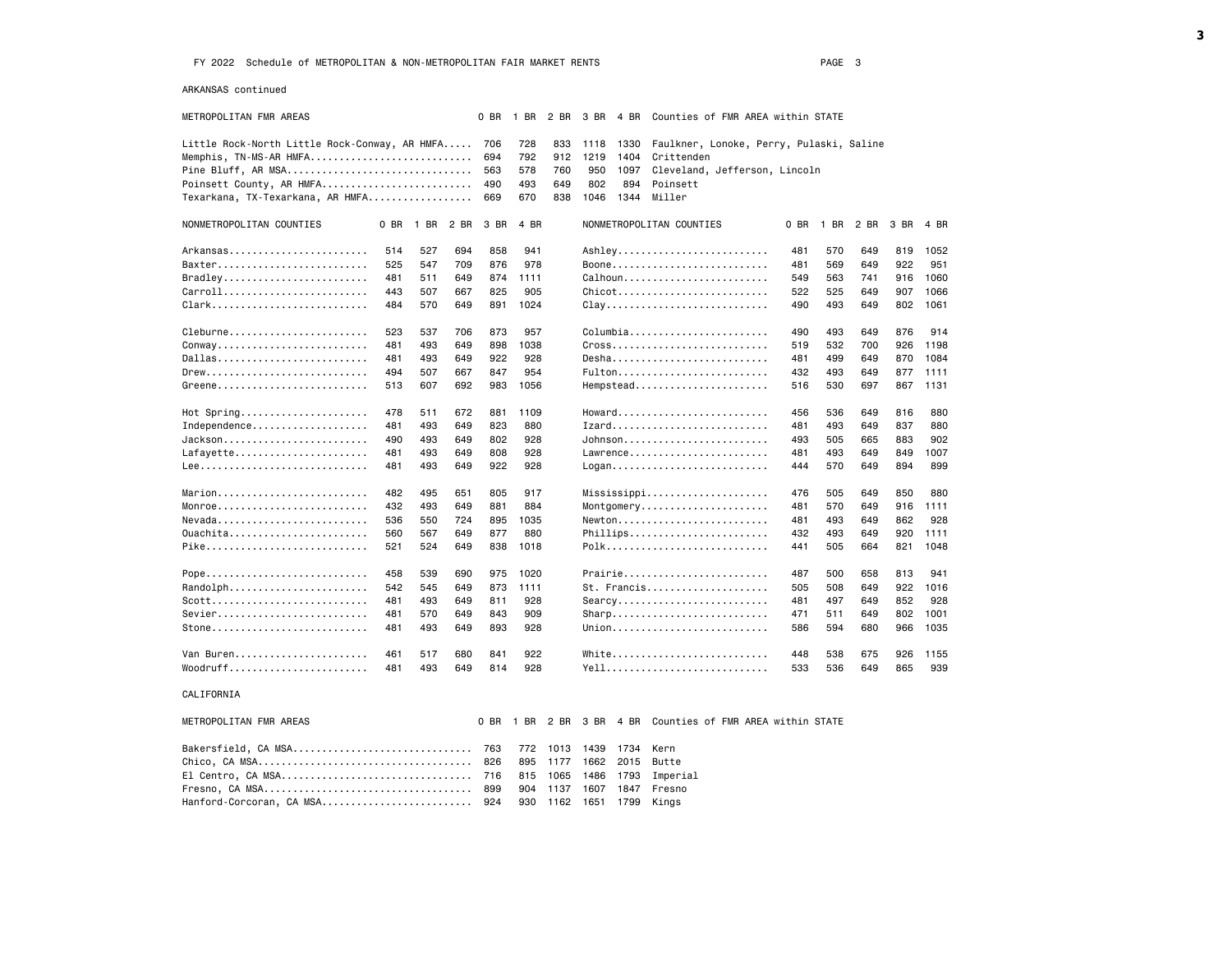CALIFORNIA continued

| METROPOLITAN FMR AREAS                                  |            |      | 0 BR      | 1 BR         | 2 BR         | 3 BR | 4 BR         | Counties of FMR AREA within STATE                                                              |
|---------------------------------------------------------|------------|------|-----------|--------------|--------------|------|--------------|------------------------------------------------------------------------------------------------|
| Los Angeles-Long Beach-Glendale, CA HMFA 1384           |            |      |           | 1604         | 2044         | 2693 | 2933         | Los Angeles                                                                                    |
|                                                         |            |      | 913       | 919          | 1198         | 1702 | 1870         | Madera                                                                                         |
|                                                         |            |      | 766       | 914          | 1120         | 1591 | 1917         | Merced                                                                                         |
|                                                         |            |      | 936       | 1001         | 1250         | 1761 | 2063         | Stanislaus                                                                                     |
|                                                         |            |      |           | 1645         | 2164         | 2924 | 2935         | Napa                                                                                           |
| Oakland-Fremont, CA HMFA 1538                           |            |      |           | 1854         | 2274         | 3006 | 3578         | Alameda, Contra Costa                                                                          |
| Oxnard-Thousand Oaks-Ventura, CA MSA 1507               |            |      |           | 1792         | 2218         | 3101 | 3655         | Ventura                                                                                        |
|                                                         |            |      | - 834     | 954          | 1255         | 1783 | 2148         | Shasta                                                                                         |
| Riverside-San Bernardino-Ontario, CA MSA 1062           |            |      |           | 1202         | 1509         | 2065 | 2542         | Riverside, San Bernardino                                                                      |
| +Sacramento--Roseville--Arden-Arcade, CA HMFA 1108      |            |      |           | 1228         | 1543         | 2192 | 2625         | El Dorado, Placer, Sacramento                                                                  |
|                                                         |            |      |           | 1616         | 1967         | 2794 | 3081         | Monterey                                                                                       |
| San Benito County, CA HMFA 1096                         |            |      |           | 1253         | 1649         | 2342 | 2822         | San Benito                                                                                     |
| +San Diego-Carlsbad, CA MSA 1394                        |            |      |           | 1542         | 1979         | 2748 | 3365         | San Diego                                                                                      |
| San Francisco, CA HMFA 2115                             |            |      |           | 2631         | 3198         | 4111 | 4473         | Marin, San Francisco, San Mateo                                                                |
| San Jose-Sunnyvale-Santa Clara, CA HMFA 2145            |            |      |           | 2418         | 2868         | 3687 | 4213         | Santa Clara                                                                                    |
| San Luis Obispo-Paso Robles-Arroyo Grande, CA MSA. 1308 |            |      |           | 1436         | 1890         | 2685 | 3047         | San Luis Obispo                                                                                |
| Santa Ana-Anaheim-Irvine, CA HMFA 1716                  |            |      |           | 1905         | 2324         | 3178 | 3674         | Orange                                                                                         |
| Santa Cruz-Watsonville, CA MSA 2085                     |            |      |           | 2385         | 3138         | 4000 | 4458         | Santa Cruz                                                                                     |
| Santa Maria-Santa Barbara, CA MSA 1847                  |            |      |           | 2124         | 2478         | 3266 | 3733         | Santa Barbara                                                                                  |
| Santa Rosa, CA MSA 1373                                 |            |      |           | 1549         | 2038         | 2851 | 3163         | Sonoma                                                                                         |
| Stockton-Lodi, CA MSA 891                               |            |      |           | 992          | 1305         | 1854 | 2234         | San Joaquin                                                                                    |
| Vallejo-Fairfield, CA MSA 1232                          |            |      |           | 1408         | 1677         | 2382 | 2870         | Solano                                                                                         |
| Visalia-Porterville, CA MSA 746                         |            |      |           | 764          | 1005         | 1405 | 1629         | Tulare                                                                                         |
|                                                         |            |      |           | 1280         | 1684         | 2353 | 2843         | Yolo                                                                                           |
| Yuba City, CA MSA                                       |            |      | 920       | 926          | 1173         | 1666 | 2008         | Sutter, Yuba                                                                                   |
| NONMETROPOLITAN COUNTIES<br>0 BR                        | 1 BR       | 2 BR | 3 BR      | 4 BR         |              |      |              | NONMETROPOLITAN COUNTIES<br>0 BR<br>1 BR<br>2 BR<br>3 BR<br>4 BR                               |
| Alpine                                                  | 725<br>822 | 1073 | 1524      | 1705         |              |      |              | $A$ mador<br>920<br>926<br>1148<br>1631<br>1965                                                |
| Calaveras                                               | 739<br>857 | 1094 | 1554      | 1785         |              |      |              | $Colusa \ldots \ldots \ldots \ldots \ldots \ldots \ldots$<br>713<br>717<br>944<br>1341<br>1506 |
| Del Norte<br>651                                        | 831        | 980  | 1355      | 1677         |              |      |              | Glenn<br>627<br>717<br>944<br>1167<br>1280                                                     |
| Humboldt                                                | 741<br>862 | 1112 | 1580      | 1903         |              |      |              | 754<br>874<br>1077<br>1530<br>1712                                                             |
|                                                         | 678<br>776 | 1021 | 1450      | 1544         |              |      |              | Lassen<br>623<br>712<br>937<br>1331<br>1372                                                    |
|                                                         |            |      |           |              |              |      |              |                                                                                                |
| Mariposa                                                | 718<br>808 | 1063 | 1423      | 1819         |              |      |              | $Mendocino$<br>945<br>954<br>1729<br>2131<br>1245                                              |
| Modoc                                                   | 605<br>609 | 801  | 1047      | 1273         |              |      |              | 2096<br>1009<br>1319<br>1829<br>1045                                                           |
| Nevada<br>921                                           | 993        | 1307 | 1857      | 2037         |              |      |              | Plumas<br>1566<br>608<br>716<br>915<br>1300                                                    |
| Sierra                                                  | 754<br>855 | 1114 | 1593      | 1767         |              |      |              | Siskiyou<br>1358<br>682<br>701<br>922<br>1310                                                  |
| Tehama                                                  | 682<br>722 | 950  | 1270      | 1495         |              |      |              | Trinity<br>592<br>670<br>877<br>1246<br>1394                                                   |
|                                                         |            |      |           |              |              |      |              |                                                                                                |
| Tuolumne                                                | 752<br>860 |      | 1132 1556 | 1938         |              |      |              |                                                                                                |
| COLORADO                                                |            |      |           |              |              |      |              |                                                                                                |
| METROPOLITAN FMR AREAS                                  |            |      | 0 BR      | 1 BR         | 2 BR         | 3 BR | 4 BR         | Counties of FMR AREA within STATE                                                              |
| Boulder, CO MSA 1284                                    |            |      |           |              |              | 2352 |              | Boulder                                                                                        |
| +Colorado Springs, CO HMFA 885                          |            |      |           | 1449<br>1033 | 1748<br>1302 | 1849 | 2786<br>2229 | El Paso                                                                                        |
| Denver-Aurora-Lakewood, CO MSA 1236                     |            |      |           | 1364         | 1659         | 2226 | 2501         |                                                                                                |
|                                                         |            |      |           |              |              |      |              | Adams, Arapahoe, Broomfield, Clear Creek, Denver, Douglas,<br>Elbert, Gilpin, Jefferson, Park  |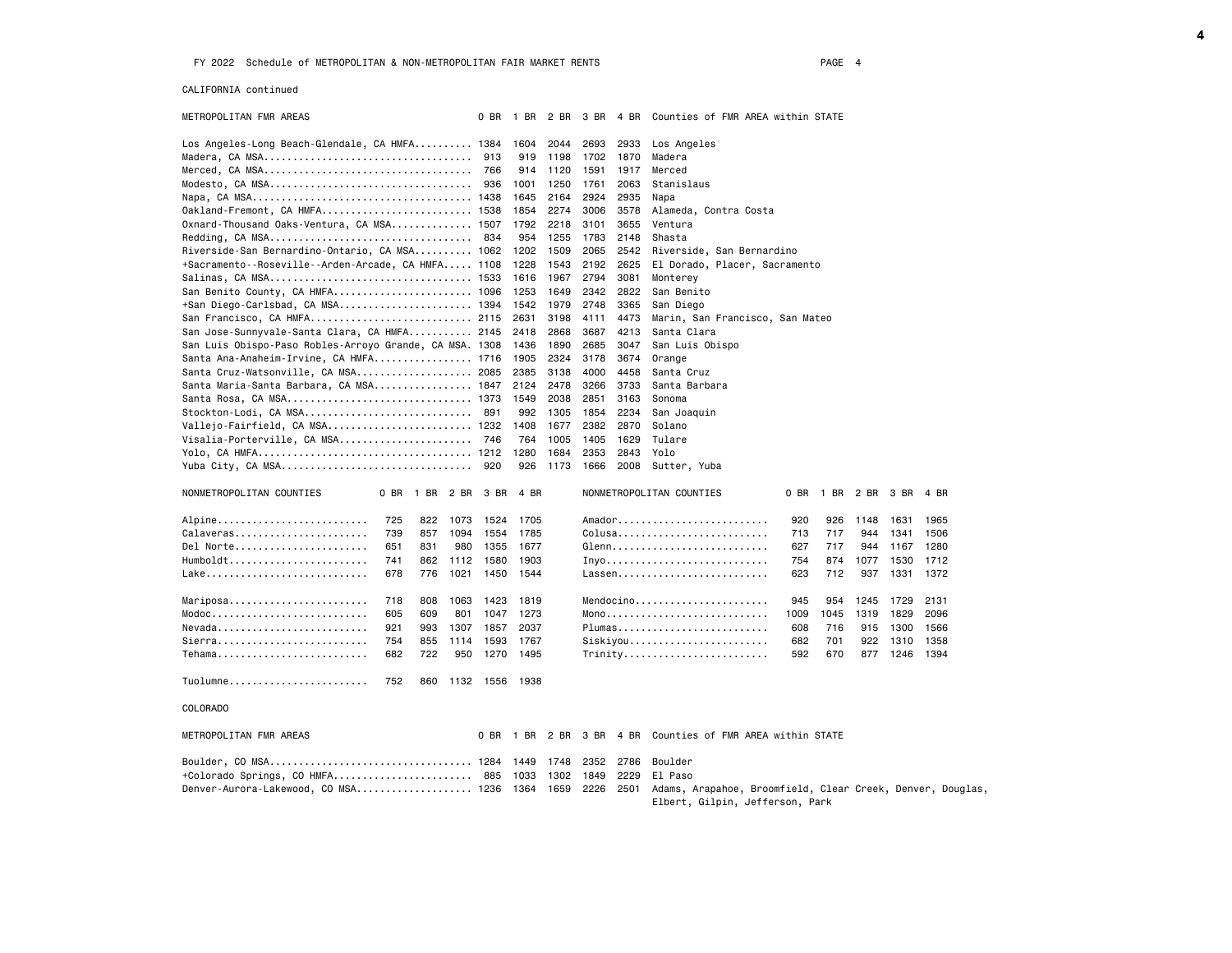COLORADO continued

| METROPOLITAN FMR AREAS                                            |      |      |            | 0 BR |      |      |      |      | 1 BR 2 BR 3 BR 4 BR Counties of FMR AREA within STATE                                                                                       |      |                |      |           |      |  |
|-------------------------------------------------------------------|------|------|------------|------|------|------|------|------|---------------------------------------------------------------------------------------------------------------------------------------------|------|----------------|------|-----------|------|--|
| Fort Collins, CO MSA 1084                                         |      |      |            |      | 1143 | 1421 | 2019 | 2419 | Larimer                                                                                                                                     |      |                |      |           |      |  |
| Grand Junction, CO MSA                                            |      |      |            | 682  | 781  | 1026 | 1457 | 1756 | Mesa                                                                                                                                        |      |                |      |           |      |  |
| Greeley, CO MSA                                                   |      |      |            | 897  | 990  | 1272 | 1801 | 2022 | Weld                                                                                                                                        |      |                |      |           |      |  |
|                                                                   |      |      |            |      | 800  | 1052 | 1377 | 1638 | Pueblo                                                                                                                                      |      |                |      |           |      |  |
| Teller County, CO HMFA                                            |      |      |            | 817  | 962  | 1229 | 1746 |      | 2104 Teller                                                                                                                                 |      |                |      |           |      |  |
|                                                                   |      |      |            |      |      |      |      |      |                                                                                                                                             |      |                |      |           |      |  |
| NONMETROPOLITAN COUNTIES                                          | 0 BR | 1 BR | 2 BR       | 3 BR | 4 BR |      |      |      | NONMETROPOLITAN COUNTIES                                                                                                                    |      | 0 BR 1 BR 2 BR |      | 3 BR      | 4 BR |  |
| Alamosa                                                           | 731  | 736  | 968        | 1210 | 1657 |      |      |      | Archuleta                                                                                                                                   | 881  | 901            | 1185 | 1529      | 2028 |  |
| Baca                                                              | 602  | 606  | 757        | 1075 | 1216 |      |      |      | Bent                                                                                                                                        | 686  | 690            | 877  | 1084      | 1189 |  |
| Chaffee                                                           | 714  | 943  | 1074       | 1360 | 1725 |      |      |      | Cheyenne                                                                                                                                    | 572  | 575            | 757  | 1075      | 1216 |  |
| Conejos                                                           | 612  | 616  | 811        | 1065 | 1105 |      |      |      | $Costilla$                                                                                                                                  | 722  | 727            | 908  | 1122      | 1458 |  |
| Crowley                                                           | 754  | 759  | 948        | 1281 | 1286 |      |      |      | $Custer$                                                                                                                                    | 747  | 752            | 990  | 1224      | 1590 |  |
|                                                                   |      |      |            |      |      |      |      |      |                                                                                                                                             |      |                |      |           |      |  |
| Delta                                                             | 820  | 825  | 1086       | 1391 | 1473 |      |      |      | Dolores                                                                                                                                     | 727  | 731            | 914  | 1298      | 1468 |  |
| Eagle                                                             | 1292 | 1477 | 1944       | 2403 | 2636 |      |      |      | $F$ remont                                                                                                                                  | 769  | 774            | 1019 | 1447      | 1533 |  |
| Garfield                                                          | 1094 | 1101 | 1387       | 1865 | 2374 |      |      |      | Grand                                                                                                                                       | 850  | 1076           | 1279 | 1610      | 2189 |  |
| Gunnison                                                          | 934  | 940  | 1198       | 1700 | 2050 |      |      |      | Hinsdale                                                                                                                                    | 791  | 818            | 932  | 1244      | 1497 |  |
| Huerfano                                                          | 739  | 744  | 979        | 1210 | 1572 |      |      |      | $Jackson \ldots \ldots \ldots \ldots \ldots$                                                                                                | 717  | 721            | 882  | 1196      | 1387 |  |
| Kiowa                                                             | 681  | 686  |            | 1059 | 1376 |      |      |      | Kit Carson                                                                                                                                  | 754  | 759            | 999  | 1249      | 1604 |  |
|                                                                   | 813  | 841  | 857        | 1361 | 1539 |      |      |      | La Plata                                                                                                                                    | 1132 | 1240           | 1413 | 1966      | 2346 |  |
| Las Animas                                                        | 653  | 747  | 958<br>983 | 1349 | 1484 |      |      |      | Lincoln                                                                                                                                     | 786  | 791            | 989  | 1242      | 1693 |  |
|                                                                   |      | 739  | 973        |      |      |      |      |      | Mineral                                                                                                                                     |      |                |      |           |      |  |
| Moffat                                                            | 735  |      |            | 1382 | 1504 |      |      |      | Montezuma                                                                                                                                   | 902  | 907            | 1134 | 1513      | 1821 |  |
|                                                                   | 767  | 772  | 1016       | 1256 | 1378 |      |      |      |                                                                                                                                             | 765  | 812            | 1068 | 1320      | 1574 |  |
| Montrose                                                          | 772  | 777  | 1022       | 1452 | 1548 |      |      |      |                                                                                                                                             | 715  | 788            | 1037 | 1373      | 1617 |  |
| 0tero                                                             | 703  | 708  | 931        | 1186 | 1515 |      |      |      | 0uray                                                                                                                                       | 1169 | 1176           | 1548 | 1914      | 2294 |  |
| Phillips                                                          | 774  | 779  | 973        | 1230 | 1319 |      |      |      | Pitkin                                                                                                                                      | 1230 | 1435           | 1851 | 2576      | 2841 |  |
| Prowers                                                           | 687  | 692  | 906        | 1120 | 1437 |      |      |      | Rio Blanco                                                                                                                                  | 751  | 756            | 995  | 1302      | 1349 |  |
| Rio Grande                                                        | 689  | 693  | 866        | 1230 | 1391 |      |      |      | Routt                                                                                                                                       | 1210 | 1218           | 1602 | 1980      | 2742 |  |
|                                                                   |      |      |            |      |      |      |      |      |                                                                                                                                             |      |                |      |           |      |  |
| Saguache                                                          | 676  | 681  | 896        | 1108 | 1215 |      |      |      | San Juan                                                                                                                                    | 902  | 907            | 1134 | 1513 1821 |      |  |
| San Miguel                                                        | 1112 | 1296 | 1673       | 2137 | 2687 |      |      |      | Sedgwick                                                                                                                                    | 642  | 664            | 757  | 936       | 1296 |  |
| Summit                                                            | 1340 | 1577 | 1797       | 2553 | 2886 |      |      |      | Washington                                                                                                                                  | 808  | 836            | 952  | 1177 1291 |      |  |
|                                                                   | 763  | 768  | 1011       | 1338 | 1371 |      |      |      |                                                                                                                                             |      |                |      |           |      |  |
| CONNECTICUT                                                       |      |      |            |      |      |      |      |      |                                                                                                                                             |      |                |      |           |      |  |
| METROPOLITAN FMR AREAS                                            |      |      |            |      |      |      |      |      | 0 BR 1 BR 2 BR 3 BR 4 BR Components of FMR AREA within STATE                                                                                |      |                |      |           |      |  |
|                                                                   |      |      |            |      |      |      |      |      |                                                                                                                                             |      |                |      |           |      |  |
|                                                                   |      |      |            |      |      |      |      |      | 2094 Fairfield County towns of Bridgeport town, Easton town,<br>Fairfield town, Monroe town, Shelton town, Stratford town,<br>Trumbull town |      |                |      |           |      |  |
| Colchester-Lebanon, CT HMFA 876                                   |      |      |            |      | 1035 | 1318 | 1869 | 2256 | New London County towns of Colchester town, Lebanon town                                                                                    |      |                |      |           |      |  |
|                                                                   |      |      |            |      |      |      | 2291 | 2487 | Fairfield County towns of Bethel town, Brookfield town,                                                                                     |      |                |      |           |      |  |
|                                                                   |      |      |            |      |      |      |      |      | Danbury town, New Fairfield town, Newtown town, Redding town,                                                                               |      |                |      |           |      |  |
|                                                                   |      |      |            |      |      |      |      |      | Ridgefield town, Sherman town                                                                                                               |      |                |      |           |      |  |
| +Hartford-West Hartford-East Hartford, CT HMFA 865 1054 1302 1609 |      |      |            |      |      |      |      |      | 1907 Hartford County towns of Avon town, Berlin town,                                                                                       |      |                |      |           |      |  |
|                                                                   |      |      |            |      |      |      |      |      | Bloomfield town, Bristol town, Burlington town, Canton town,                                                                                |      |                |      |           |      |  |
|                                                                   |      |      |            |      |      |      |      |      |                                                                                                                                             |      |                |      |           |      |  |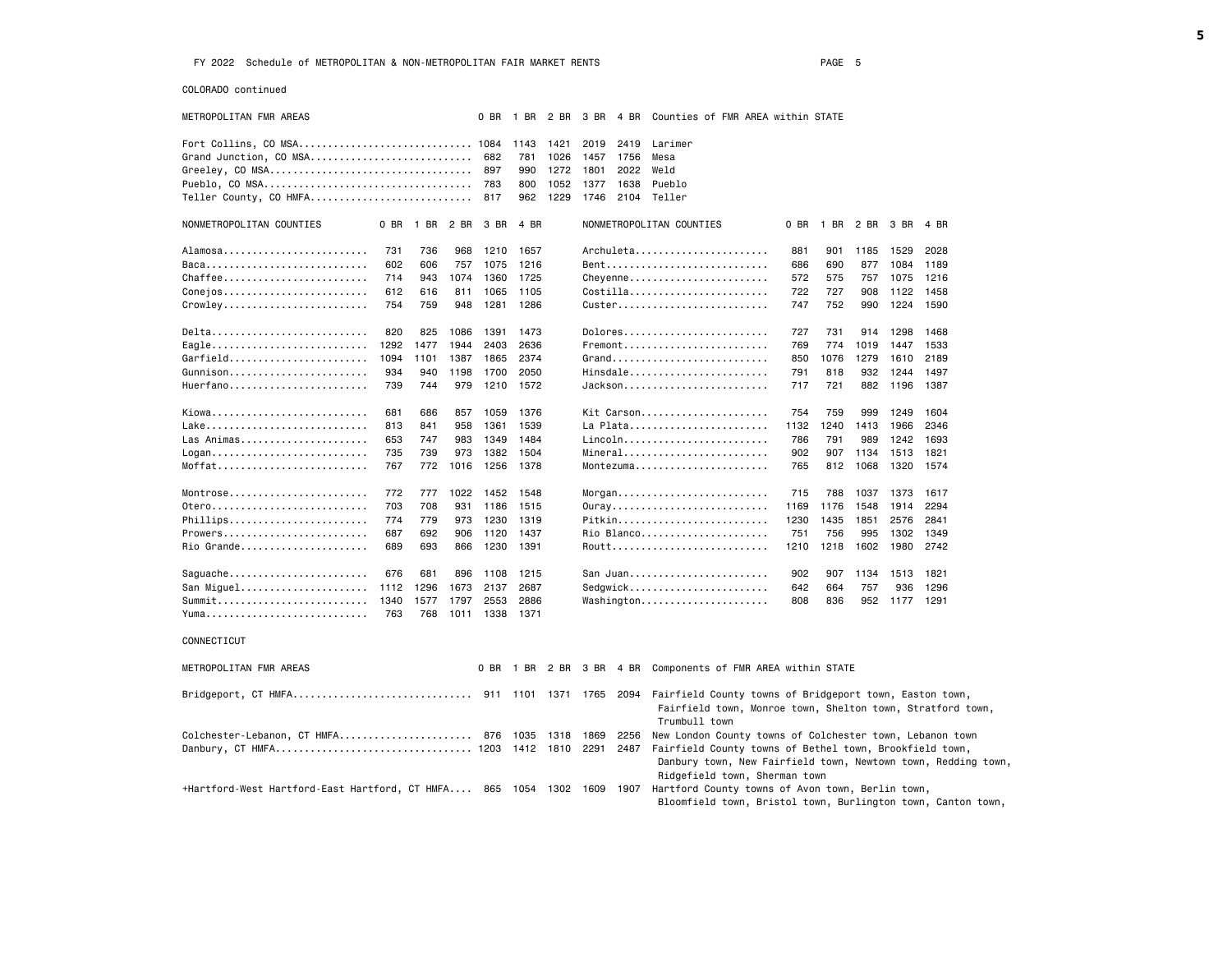### CONNECTICUT continued

METROPOLITAN FMR AREAS 0 BR 1 BR 2 BR 3 BR 4 BR Components of FMR AREA within STATE

|                                                            |     |                | East Granby town, East Hartford town, East Windsor town,<br>Enfield town, Farmington town, Glastonbury town, Granby town,<br>Hartford town, Hartland town, Manchester town,<br>Marlborough town, New Britain town, Newington town,<br>Plainville town, Rocky Hill town, Simsbury town,<br>Southington town, South Windsor town, Suffield town,<br>West Hartford town, Wethersfield town, Windsor town,<br>Windsor Locks town<br>Middlesex County towns of Chester town, Cromwell town,<br>Durham town, East Haddam town, East Hampton town,<br>Haddam town, Middlefield town, Middletown town, Portland town<br>Tolland County towns of Andover town, Bolton town,<br>Columbia town, Coventry town, Ellington town, Hebron town,<br>Mansfield town, Somers town, Stafford town, Tolland town,<br>Union town, Vernon town, Willington town |
|------------------------------------------------------------|-----|----------------|-------------------------------------------------------------------------------------------------------------------------------------------------------------------------------------------------------------------------------------------------------------------------------------------------------------------------------------------------------------------------------------------------------------------------------------------------------------------------------------------------------------------------------------------------------------------------------------------------------------------------------------------------------------------------------------------------------------------------------------------------------------------------------------------------------------------------------------------|
| Milford-Ansonia-Seymour, CT HMFA 967 1224 1456 1800 2492   |     |                | New Haven County towns of Ansonia town, Beacon Falls town,                                                                                                                                                                                                                                                                                                                                                                                                                                                                                                                                                                                                                                                                                                                                                                                |
| New Haven-Meriden, CT HMFA 1048 1186 1447 1789 1995        |     |                | Derby town, Milford town, Oxford town, Seymour town<br>New Haven County towns of Bethany town, Branford town,<br>Cheshire town, East Haven town, Guilford town, Hamden town,<br>Madison town, Meriden town, New Haven town,<br>North Branford town, North Haven town, Orange town,<br>Wallingford town, West Haven town, Woodbridge town                                                                                                                                                                                                                                                                                                                                                                                                                                                                                                  |
| Norwich-New London, CT HMFA 833 1006 1254 1616 2102        |     |                | New London County towns of Bozrah town, East Lyme town,<br>Franklin town, Griswold town, Groton town, Ledyard town,<br>Lisbon town, Lyme town, Montville town, New London town,<br>North Stonington town, Norwich town, Old Lyme town,<br>Preston town, Salem town, Sprague town, Stonington town,<br>Voluntown town, Waterford town                                                                                                                                                                                                                                                                                                                                                                                                                                                                                                      |
| Southern Middlesex County, CT HMFA 957 1101 1441 2047 2466 |     |                | Middlesex County towns of Clinton town, Deep River town,<br>Essex town, Killingworth town, Old Saybrook town,<br>Westbrook town                                                                                                                                                                                                                                                                                                                                                                                                                                                                                                                                                                                                                                                                                                           |
| Stamford-Norwalk, CT HMFA 1520 1855 2230 2757 3056         |     |                | Fairfield County towns of Darien town, Greenwich town,<br>New Canaan town, Norwalk town, Stamford town, Weston town,<br>Westport town, Wilton town                                                                                                                                                                                                                                                                                                                                                                                                                                                                                                                                                                                                                                                                                        |
| Waterbury, CT HMFA 791                                     | 960 | 1190 1485 1749 | New Haven County towns of Middlebury town, Naugatuck town,<br>Prospect town, Southbury town, Waterbury town, Wolcott town                                                                                                                                                                                                                                                                                                                                                                                                                                                                                                                                                                                                                                                                                                                 |
| Windham County, CT HMFA 848                                | 854 | 1110 1388 1875 | Windham County towns of Ashford town, Brooklyn town,<br>Canterbury town, Chaplin town, Eastford town, Hampton town,<br>Killingly town, Plainfield town, Pomfret town, Putnam town,<br>Scotland town, Sterling town, Thompson town, Windham town,<br>Woodstock town                                                                                                                                                                                                                                                                                                                                                                                                                                                                                                                                                                        |
| NONMETROPOLITAN COUNTIES                                   |     |                | 0 BR 1 BR 2 BR 3 BR 4 BR Towns within nonmetropolitan counties                                                                                                                                                                                                                                                                                                                                                                                                                                                                                                                                                                                                                                                                                                                                                                            |
| Litchfield County, CT 850                                  |     |                | 981 1280 1582 1736 Barkhamsted town, Bethlehem town, Bridgewater town,<br>Canaan town, Colebrook town, Cornwall town, Goshen town,<br>Harwinton town, Kent town, Litchfield town, Morris town,<br>New Hartford town, New Milford town, Norfolk town,<br>North Canaan town, Plymouth town, Roxbury town,                                                                                                                                                                                                                                                                                                                                                                                                                                                                                                                                   |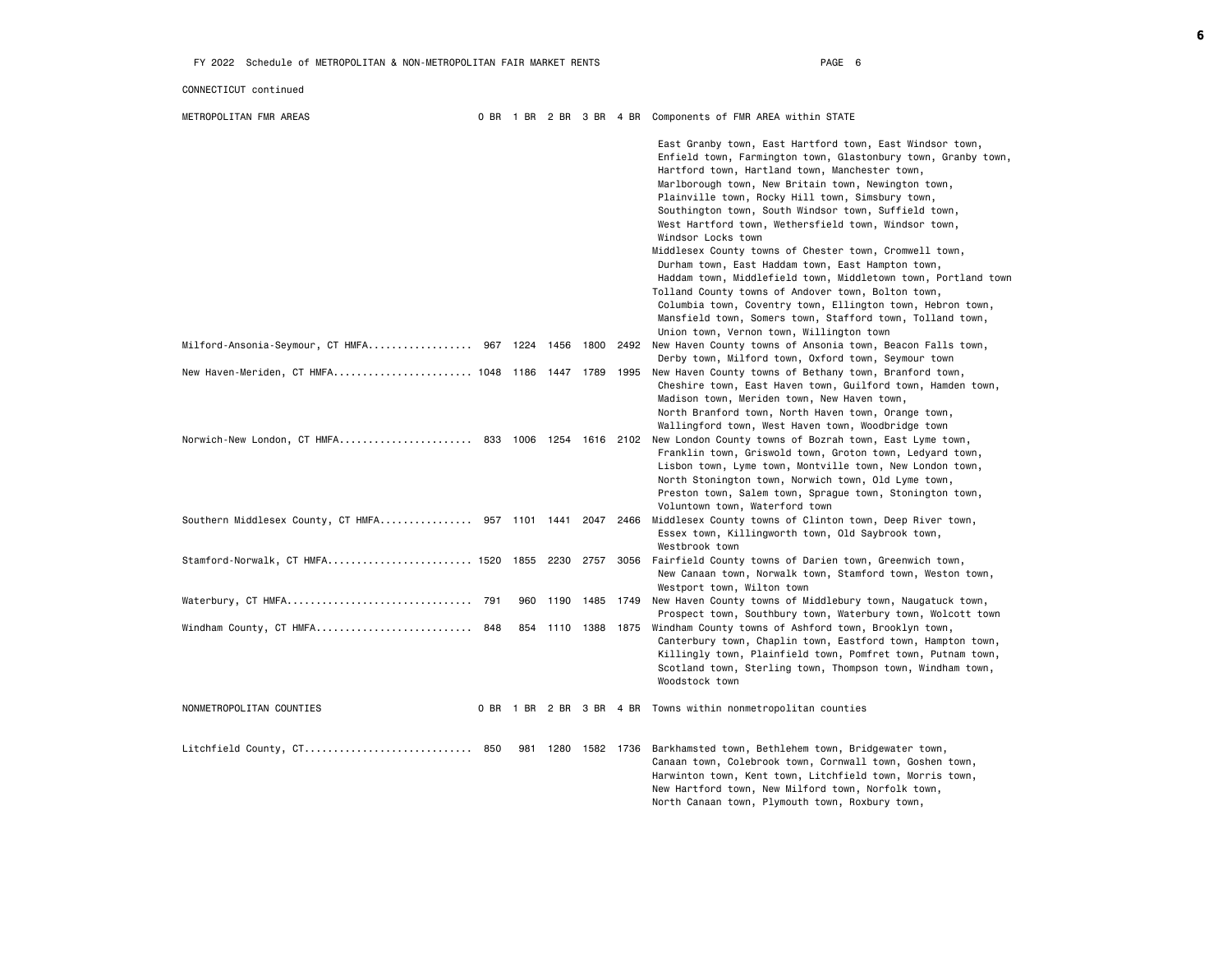FY 2022 Schedule of METROPOLITAN & NON-METROPOLITAN FAIR MARKET RENTS FAGE TO PAGE 7 CONNECTICUT continued NONMETROPOLITAN COUNTIES 0 BR 1 BR 2 BR 3 BR 4 BR Towns within nonmetropolitan counties Salisbury town, Sharon town, Thomaston town, Torrington town, Warren town, Washington town, Watertown town, Winchester town, Woodbury town DELAWARE METROPOLITAN FMR AREAS 0 BR 1 BR 2 BR 3 BR 4 BR Counties of FMR AREA within STATE Dover, DE MSA..................................... 851 856 1002 1423 1647 Kent +Philadelphia-Camden-Wilmington, PA-NJ-DE-MD MSA.. 940 1071 1298 1605 1837 New Castle Sussex County, DE HMFA................................... 651 733 964 1289 1515 Sussex DISTRICT OF COLUMBIA METROPOLITAN FMR AREAS 0 BR 1 BR 2 BR 3 BR 4 BR Counties of FMR AREA within STATE +Washington-Arlington-Alexandria, DC-VA-MD HMFA... 1539 1567 1785 2260 2713 District of Columbia FLORIDA METROPOLITAN FMR AREAS 0 BR 1 BR 2 BR 3 BR 4 BR Counties of FMR AREA within STATE Baker County, FL HMFA............................. 565 617 812 1091 1390 Baker Cape Coral-Fort Myers, FL MSA..................... 976 979 1231 1603 1820 Lee Crestview-Fort Walton Beach-Destin, FL HMFA....... 981 987 1172 1542 1997 Okaloosa Deltona-Daytona Beach-Ormond Beach, FL HMFA....... 754 931 1135 1505 1580 Volusia +Fort Lauderdale, FL HMFA......................... 1127 1240 1556 2207 2663 Broward Gainesville, FL HMFA.............................. 784 864 1038 1369 1408 Alachua, Gilchrist Homosassa Springs, FL MSA......................... 695 717 943 1316 1614 Citrus +Jacksonville, FL HMFA............................ 827 995 1188 1542 1948 Clay, Duval, Nassau, St. Johns Lakeland-Winter Haven, FL MSA.......................... 830 836 1056 1418 1807 Polk Levy County, FL HMFA.............................. 572 575 757 1021 1136 Levy Miami-Miami Beach-Kendall, FL HMFA................ 1162 1332 1672 2220 2631 Miami-Dade Naples-Immokalee-Marco Island, FL MSA............. 1106 1295 1583 2078 2153 Collier +North Port-Sarasota-Bradenton, FL MSA............ 920 1081 1385 1835 2185 Manatee, Sarasota Ocala, FL MSA..................................... 740 806 995 1285 1418 Marion Orlando-Kissimmee-Sanford, FL MSA................. 1152 1237 1422 1827 2211 Lake, Orange, Osceola, Seminole +Palm Bay-Melbourne-Titusville, FL MSA............ 815 984 1196 1596 1921 Brevard Palm Coast, FL HMFA............................... 800 925 1193 1575 1809 Flagler Panama City, FL MSA............................... 903 1010 1170 1613 1983 Bay Pensacola-Ferry Pass-Brent, FL MSA................ 844 877 1012 1424 1732 Escambia, Santa Rosa Port St. Lucie, FL MSA............................ 980 987 1275 1711 1962 Martin, St. Lucie Punta Gorda, FL MSA............................... 832 928 1142 1622 1955 Charlotte Sebastian-Vero Beach, FL MSA...................... 754 941 1135 1480 1889 Indian River Sebring, FL MSA................................... 642 709 933 1178 1329 Highlands Tallahassee, FL HMFA.............................. 837 941 1124 1470 1596 Gadsden, Jefferson, Leon +Tampa-St. Petersburg-Clearwater, FL MSA.......... 1044 1110 1347 1732 2133 Hernando, Hillsborough, Pasco, Pinellas The Villages, FL MSA.............................. 751 756 995 1344 1349 Sumter Wakulla County, FL HMFA........................... 767 863 1025 1267 1754 Wakulla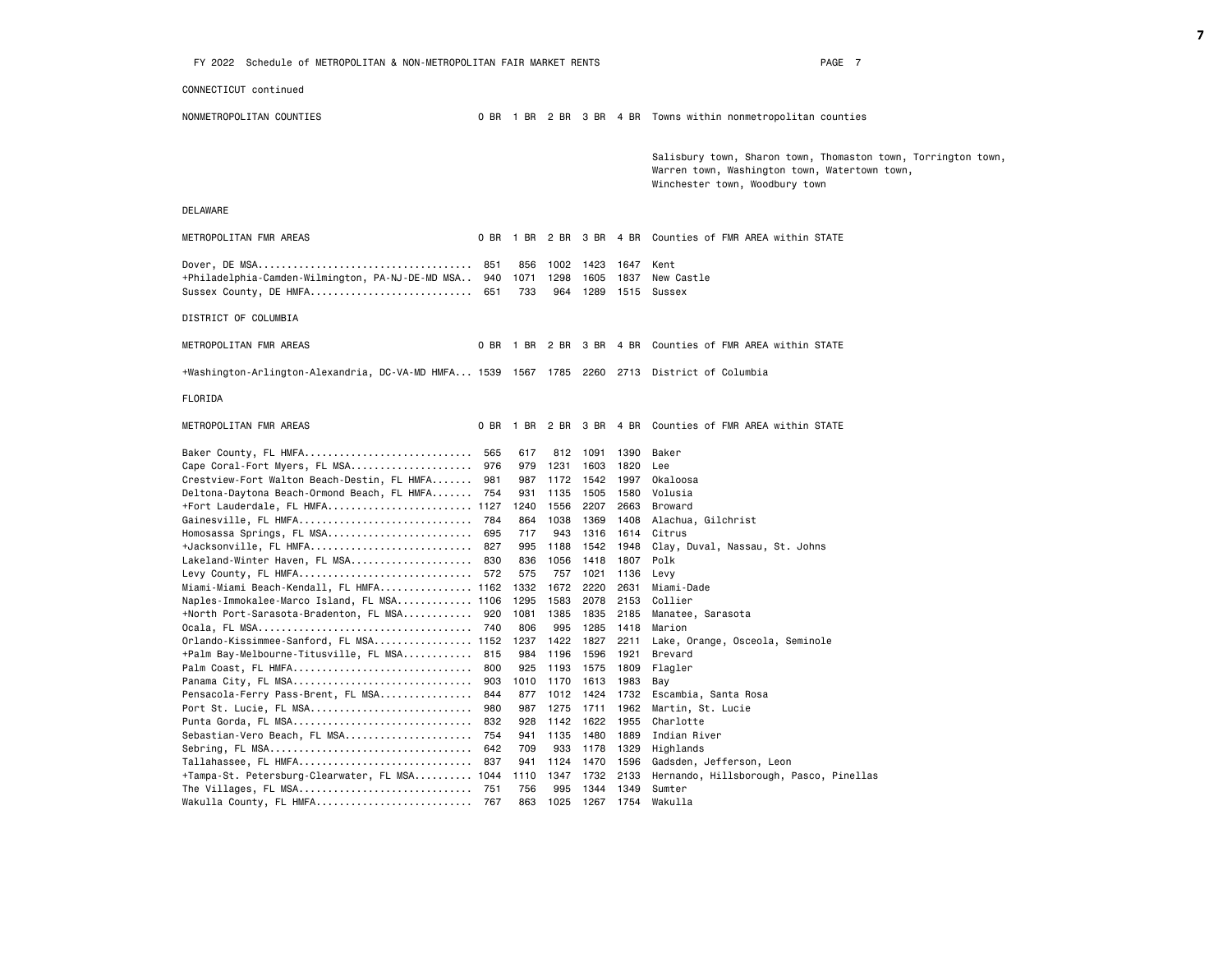FLORIDA continued

METROPOLITAN FMR AREAS 0 BR 1 BR 2 BR 3 BR 4 BR Counties of FMR AREA within STATE

Walton County, FL HMFA............................ 786 885 1008 1326 1456 Walton +West Palm Beach-Boca Raton, FL HMFA.............. 1049 1274 1578 2120 2575 Palm Beach

NONMETROPOLITAN COUNTIES 0 BR 1 BR 2 BR 3 BR 4 BR NONMETROPOLITAN COUNTIES 0 BR 1 BR 2 BR 3 BR 4 BR Bradford........................ 654 665 758 1077 1297 Calhoun......................... 653 664 757 1075 1076 Columbia............................... 614 663 873 1105 1184 Dixie........................... 653 664 757 1031 1176 Franklin........................ 653 664 757 1075 1296 Glades.......................... 702 706 821 1015 1167 Gulf............................ 775 780 1026 1268 1716 Hamilton........................ 572 575 757 1075 1144 Hardee.......................... 591 595 783 971 1202 Hendry.......................... 653 664 757 1075 1244 Holmes.......................... 581 585 757 985 1296 Jackson......................... 607 610 757 993 1086 Lafayette....................... 707 719 820 1030 1166 Liberty............................... 653 664 757 936 1058 Madison............................ 653 664 757 1041 1296<br>Monroe............................. 1333 1370 1759 2261 2993 Okeechobee....................... 659 663 8 Monroe............................ 1333 1370 1759 2261 2993 Putnam.......................... 581 585 770 987 1095 Suwannee........................ 653 664 757 987 1115 Taylor.......................... 653 664 757 984 1076 Union........................... 653 664 757 940 1296 Washington...................... 572 575 757 1062 1296

GEORGIA

| METROPOLITAN FMR AREAS                       |     |      |      |           |      | 0 BR 1 BR 2 BR 3 BR 4 BR Counties of FMR AREA within STATE                                                                                                                                                        |
|----------------------------------------------|-----|------|------|-----------|------|-------------------------------------------------------------------------------------------------------------------------------------------------------------------------------------------------------------------|
|                                              | 666 | 690  | 810  | 1050 1273 |      | Dougherty, Lee, Terrell, Worth                                                                                                                                                                                    |
| Athens-Clarke County, GA MSA 737             |     | 782  | 899  | 1204      | 1409 | Clarke, Madison, Oconee, Oglethorpe                                                                                                                                                                               |
| +Atlanta-Sandy Springs-Roswell, GA HMFA 1111 |     | 1131 | 1289 | 1596      | 1951 | Barrow, Bartow, Carroll, Cherokee, Clayton, Cobb, Coweta,<br>Dawson, DeKalb, Douglas, Fayette, Forsyth, Fulton, Gwinnett,<br>Heard, Henry, Jasper, Newton, Paulding, Pickens, Pike,<br>Rockdale, Spalding, Walton |
| Augusta-Richmond County, GA-SC HMFA          | 685 | 789  | 906  | 1228      | 1532 | Burke, Columbia, McDuffie, Richmond                                                                                                                                                                               |
| Brunswick, GA MSA                            | 728 | 732  | 894  | 1230      | 1426 | Brantley, Glynn, McIntosh                                                                                                                                                                                         |
| Butts County, GA HMFA                        | 709 | 714  | 939  | 1233      | 1405 | <b>Butts</b>                                                                                                                                                                                                      |
| Chattanooga, TN-GA MSA                       | 721 | 742  | 883  | 1148      | 1380 | Catoosa, Dade, Walker                                                                                                                                                                                             |
| Columbus, GA-AL HMFA                         | 654 | 724  | 827  | 1122      | 1415 | Chattahoochee, Harris, Marion, Muscogee                                                                                                                                                                           |
| Dalton, GA HMFA                              | 558 | 617  | 806  | 1087      | 1093 | Whitfield                                                                                                                                                                                                         |
| Gainesville, GA MSA                          | 840 | 902  | 1028 | 1339      | 1516 | Hall                                                                                                                                                                                                              |
| Haralson County, GA HMFA                     | 649 | 653  | 801  | 1138      | 1371 | Haralson                                                                                                                                                                                                          |
| Hinesville, GA HMFA                          | 876 | 892  | 1016 | 1443      | 1739 | Liberty                                                                                                                                                                                                           |
| Lamar County, GA HMFA                        | 602 | 606  | 798  | 1023      | 1210 | Lamar                                                                                                                                                                                                             |
| Lincoln County, GA HMFA                      | 534 | 616  | 704  | 974       | 978  | Lincoln                                                                                                                                                                                                           |
| Long County, GA HMFA                         | 618 | 622  | 750  | 1065      | 1276 | Lona                                                                                                                                                                                                              |
| Macon-Bibb County, GA HMFA                   | 600 | 739  | 846  | 1071      | 1147 | Bibb, Crawford, Jones, Twiggs                                                                                                                                                                                     |
| Meriwether County, GA HMFA                   | 642 | 646  | 850  | 1069      | 1153 | Meriwether                                                                                                                                                                                                        |
| Monroe County, GA HMFA                       | 556 | 671  | 764  | 944       | 1308 | Monroe                                                                                                                                                                                                            |
| Morgan County, GA HMFA                       | 701 | 706  | 929  | 1182      | 1590 | Morgan                                                                                                                                                                                                            |
| Murray County, GA HMFA                       | 539 | 587  | 773  | 1012      | 1182 | Murray                                                                                                                                                                                                            |
| Peach County, GA HMFA                        | 511 | 584  | 769  | 1044      | 1130 | Peach                                                                                                                                                                                                             |
|                                              | 654 | 658  | 864  | 1154      | 1334 | Floyd                                                                                                                                                                                                             |
|                                              | 880 | 937  | 1067 | 1466      |      | 1713 Bryan, Chatham, Effingham                                                                                                                                                                                    |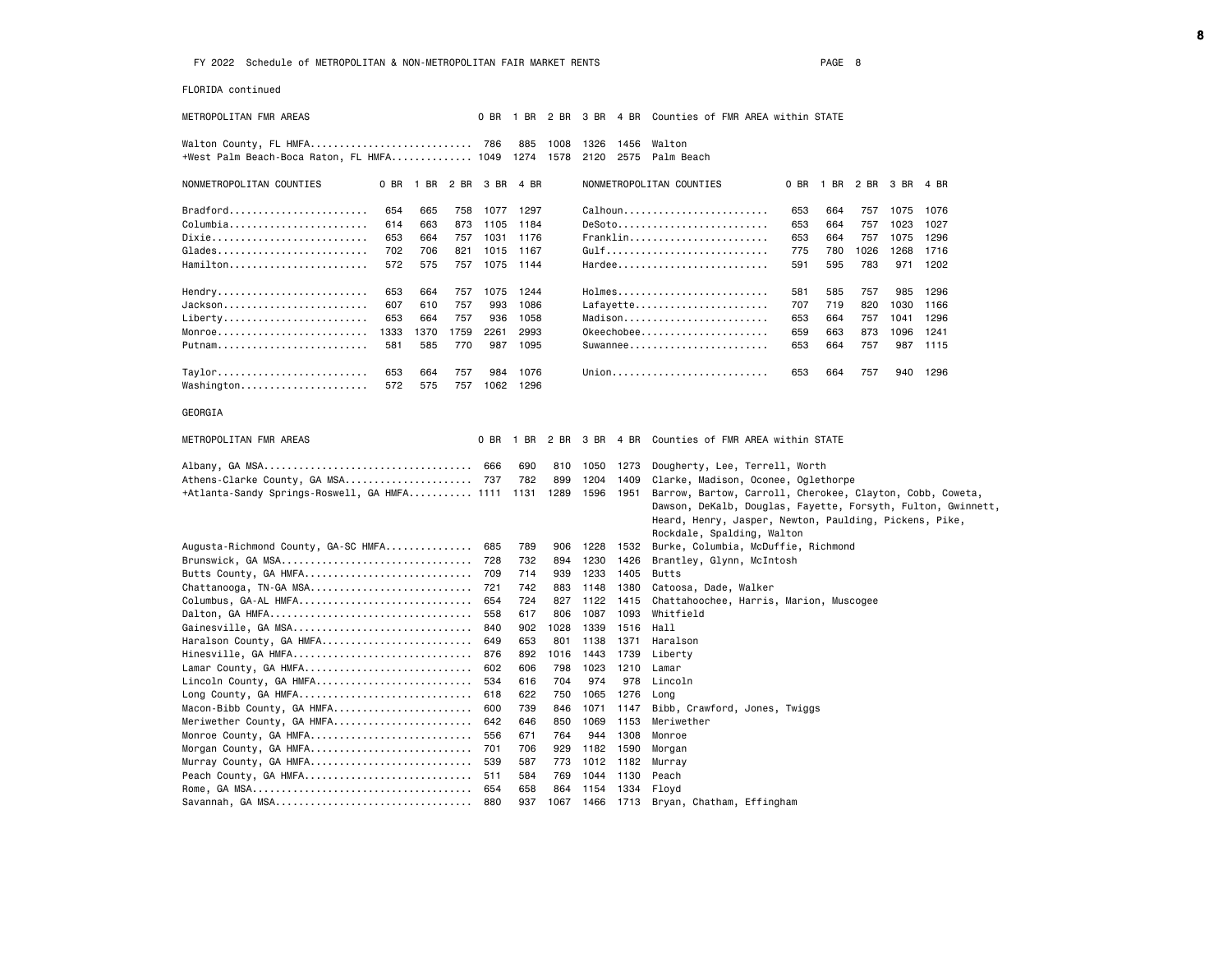GEORGIA continued

| METROPOLITAN FMR AREAS                         |      |                |     | 0 BR | 1 BR | 2 BR |      |      | 3 BR  4 BR  Counties of FMR AREA within STATE |     |                          |     |           |      |
|------------------------------------------------|------|----------------|-----|------|------|------|------|------|-----------------------------------------------|-----|--------------------------|-----|-----------|------|
| Stewart County, GA HMFA                        |      |                |     | 532  | 535  | 704  | 870  | 1205 | Stewart                                       |     |                          |     |           |      |
| Talbot County, GA HMFA                         |      |                |     | 558  | 617  | 704  | 947  |      | 1205 Talbot                                   |     |                          |     |           |      |
|                                                |      |                |     | 639  | 643  | 833  | 1159 | 1376 | Brooks, Echols, Lanier, Lowndes               |     |                          |     |           |      |
| Warner Robins, GA HMFA                         |      |                |     | 778  | 855  | 974  |      |      | 1297 1587 Houston                             |     |                          |     |           |      |
|                                                |      |                |     |      |      |      |      |      |                                               |     |                          |     |           |      |
| NONMETROPOLITAN COUNTIES                       | 0 BR | 1 BR 2 BR 3 BR |     |      | 4 BR |      |      |      | NONMETROPOLITAN COUNTIES                      |     | 0 BR 1 BR 2 BR 3 BR 4 BR |     |           |      |
| Appling                                        | 545  | 549            | 704 | 1000 | 1036 |      |      |      | Atkinson                                      | 555 | 558                      | 704 | 989       | 1036 |
|                                                | 493  | 618            | 704 | 870  | 1036 |      |      |      |                                               | 562 | 581                      | 704 | 887       | 1036 |
| Baldwin                                        | 613  | 642            | 731 | 908  | 1108 |      |      |      |                                               | 602 | 606                      | 762 | 942       | 1056 |
| Ben Hill                                       | 590  | 618            | 704 | 938  | 1062 |      |      |      | Berrien                                       | 532 | 535                      | 704 | 1000      | 1051 |
| Bleckley                                       | 532  | 535            | 704 | 962  | 1042 |      |      |      | Bulloch                                       | 629 | 632                      | 772 | 1097      | 1283 |
| Calhoun                                        | 545  | 549            | 704 | 880  | 1095 |      |      |      | Camden                                        | 685 | 689                      | 875 | 1201      | 1427 |
| Candler                                        | 545  | 549            | 704 | 988  | 1025 |      |      |      | Charlton                                      | 590 | 618                      | 704 | 968       | 1049 |
| $Chattooga \ldots \ldots \ldots \ldots \ldots$ | 472  | 535            | 704 | 989  | 1199 |      |      |      | $Clav$                                        | 545 | 549                      | 704 | 1000      | 1036 |
| $Clinch$                                       | 545  | 549            | 704 | 1000 | 1036 |      |      |      | Coffee                                        | 590 | 595                      | 704 | 870       | 955  |
| $Colquitt$                                     | 544  | 548            | 704 | 870  | 1006 |      |      |      |                                               | 532 | 535                      | 704 | 894       | 1066 |
|                                                |      |                |     |      |      |      |      |      |                                               |     |                          |     |           |      |
|                                                | 590  | 613            | 704 | 870  | 955  |      |      |      | Decatur                                       | 556 | 560                      | 704 | 904       | 955  |
| Dodge                                          | 532  | 535            | 704 | 870  | 1031 |      |      |      | Dooly                                         | 590 | 618                      | 704 | 870       | 955  |
| Early                                          | 547  | 549            | 704 | 882  | 969  |      |      |      | Elbert                                        | 535 | 538                      | 708 | 875       | 988  |
| Emanuel                                        | 468  | 535            | 704 | 950  | 1205 |      |      |      | Evans                                         | 555 | 558                      | 704 | 875       | 1135 |
| Fannin                                         | 637  | 643            | 739 | 1050 | 1265 |      |      |      | Franklin                                      | 532 | 535                      | 704 | 974       | 1052 |
| Gilmer                                         | 595  | 599            | 788 | 998  | 1349 |      |      |      | Glascock                                      | 590 | 618                      | 704 | 1000      | 1017 |
|                                                | 575  | 586            | 704 | 996  | 1102 |      |      |      | Grady                                         | 546 | 549                      | 723 | 977       | 980  |
| Greene                                         | 575  | 578            | 742 | 922  | 1041 |      |      |      | Habersham                                     | 492 | 599                      | 741 | 1001      | 1005 |
| Hancock                                        | 590  | 618            | 704 | 939  | 1205 |      |      |      | Hart                                          | 582 | 586                      | 771 | 953       | 1153 |
| Irwin                                          | 545  | 549            | 704 | 870  | 1036 |      |      |      | Jackson                                       | 619 | 623                      | 820 | 1135      | 1154 |
| Jeff Davis                                     | 545  | 549            | 704 | 870  | 982  |      |      |      | Jefferson                                     | 532 | 535                      | 704 | 885       | 1205 |
| Jenkins                                        | 545  | 549            | 704 | 968  | 1036 |      |      |      | Johnson                                       | 590 | 618                      | 704 | 920       | 1036 |
| Laurens                                        | 551  | 554            | 704 | 968  | 1106 |      |      |      | Lumpkin                                       | 678 | 682                      | 898 | 1167      | 1537 |
|                                                | 556  | 559            | 704 | 875  | 1205 |      |      |      | Miller                                        | 607 | 618                      | 704 | 870       | 1036 |
| Mitchell                                       | 590  | 618            | 704 | 870  | 955  |      |      |      | Montgomery                                    | 590 | 618                      | 704 | 1000      | 1205 |
|                                                |      |                |     |      |      |      |      |      |                                               |     |                          |     |           |      |
| Pierce                                         | 555  | 559            | 717 | 886  | 1101 |      |      |      | Polk                                          | 554 | 558                      | 734 | 945       | 995  |
| Pulaski                                        | 590  | 613            | 704 | 1000 | 1036 |      |      |      | Putnam                                        | 641 | 645                      | 828 | 1024      | 1389 |
| Quitman                                        | 545  | 549            | 704 | 900  | 1036 |      |      |      | Rabun                                         | 562 | 565                      | 744 | 920       | 1204 |
| Randolph                                       | 542  | 545            | 704 | 895  | 1036 |      |      |      | Schley                                        | 532 | 535                      | 704 | 980       | 1036 |
| Screven                                        | 532  | 535            | 704 | 989  | 1036 |      |      |      | Seminole                                      | 562 | 600                      | 770 | 958       | 1150 |
| Stephens                                       | 535  | 539            | 709 | 1004 | 1186 |      |      |      | Sumter                                        | 565 | 568                      | 748 | 925       | 1182 |
| Taliaferro                                     | 545  | 549            | 704 | 870  | 1205 |      |      |      | Tattnall                                      | 590 | 618                      | 704 | 1000      | 1205 |
| Taylor                                         | 468  | 549            | 704 | 908  | 1074 |      |      |      | Telfair                                       | 468 | 549                      | 704 | 870       | 955  |
| Thomas                                         | 633  | 638            | 839 | 1066 | 1283 |      |      |      | Tift                                          | 546 | 550                      | 704 | 883       | 1018 |
| Toombs                                         | 532  | 535            | 704 | 975  | 1181 |      |      |      | Towns                                         | 612 | 616                      | 741 | 1034      | 1268 |
|                                                |      |                |     |      |      |      |      |      |                                               |     |                          |     |           |      |
| Treutlen                                       | 545  | 549            | 704 | 994  | 997  |      |      |      | Troup                                         | 628 | 632                      | 832 | 1116 1169 |      |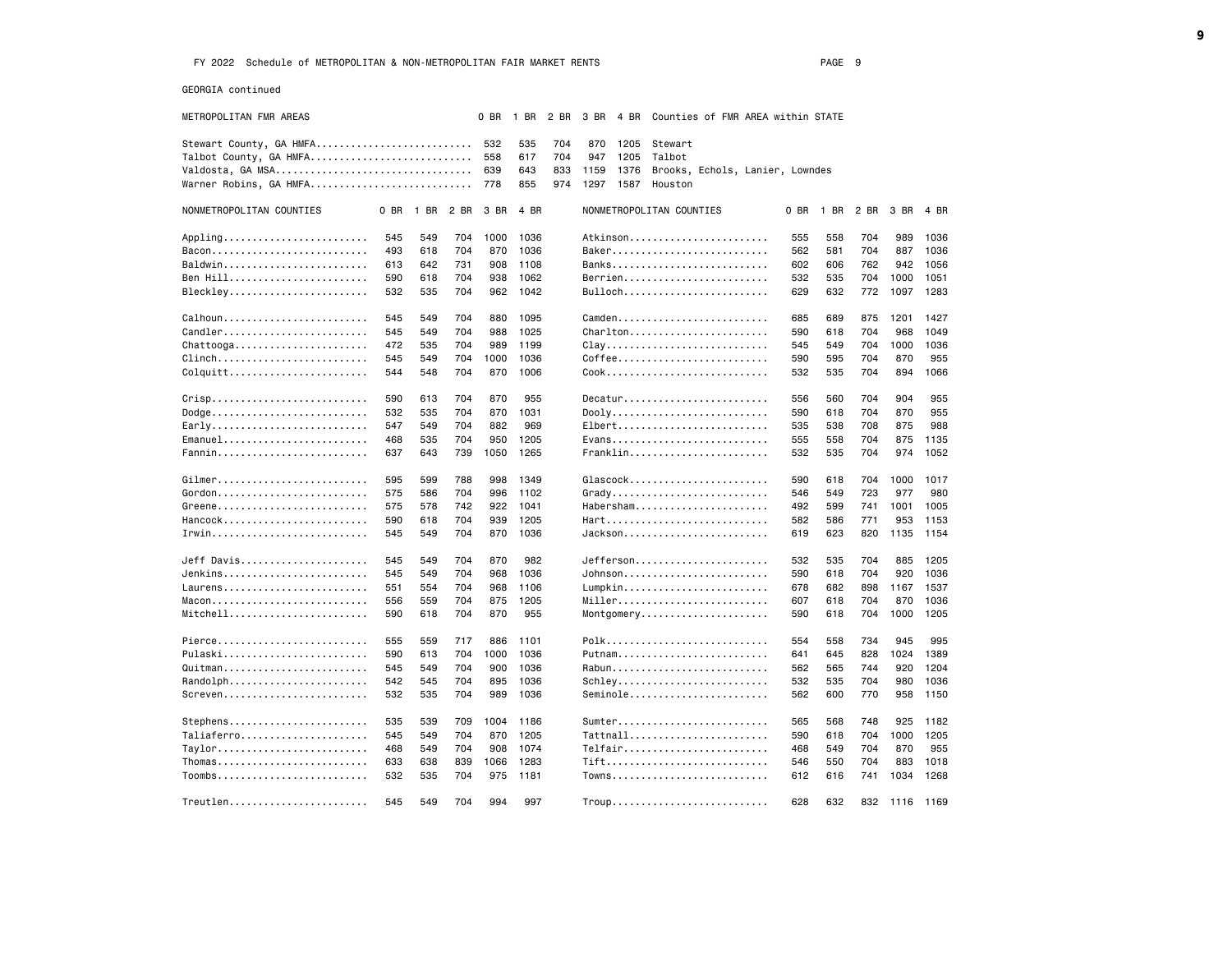GEORGIA continued

| NONMETROPOLITAN COUNTIES               | 0 BR | 1 BR 2 BR |      | 3 BR   | 4 BR      |      |           |           | NONMETROPOLITAN COUNTIES          | 0 BR | 1 BR | 2 BR | 3 BR | 4 BR |
|----------------------------------------|------|-----------|------|--------|-----------|------|-----------|-----------|-----------------------------------|------|------|------|------|------|
| Turner                                 | 545  | 549       | 704  | 870    | 1126      |      |           |           | Union                             | 545  | 549  | 704  | 1000 | 1205 |
| Upson                                  | 468  | 581       | 704  | 923    | 1078      |      |           |           | $W$ are                           | 548  | 552  | 726  | 897  | 1118 |
| Warren                                 | 532  | 535       | 704  | 954    | 1205      |      |           |           | Washington                        | 590  | 618  | 704  | 980  | 1029 |
| Wayne                                  | 532  | 535       | 704  | 896    | 1034      |      |           |           | Webster                           | 545  | 549  | 704  | 899  | 1036 |
| Wheeler                                | 545  | 549       | 704  | 870    | 955       |      |           |           | White                             | 656  | 661  | 783  | 996  | 1062 |
| WilcoX                                 | 545  | 549       | 704  | 1000   | 1036      |      |           |           | Wilkes                            | 547  | 551  | 725  | 957  | 1067 |
| Wilkinson                              | 585  | 588       | 704  | 870    | 955       |      |           |           |                                   |      |      |      |      |      |
|                                        |      |           |      |        |           |      |           |           |                                   |      |      |      |      |      |
| HAWAII                                 |      |           |      |        |           |      |           |           |                                   |      |      |      |      |      |
| METROPOLITAN FMR AREAS                 |      |           |      | $0$ BR | 1 BR 2 BR |      | 3 BR 4 BR |           | Counties of FMR AREA within STATE |      |      |      |      |      |
| Kahului-Wailuku-Lahaina, HI MSA 1467   |      |           |      |        | 1568      | 1957 | 2678      | 2944      | Maui                              |      |      |      |      |      |
| +Urban Honolulu, HI MSA 1552 1705 2240 |      |           |      |        |           |      | 3182      | 3834      | Honolulu                          |      |      |      |      |      |
| NONMETROPOLITAN COUNTIES               | 0 BR | 1 BR      | 2 BR | 3 BR   | 4 BR      |      |           |           | NONMETROPOLITAN COUNTIES          | 0 BR | 1 BR | 2 BR | 3 BR | 4 BR |
| Hawaii                                 | 1017 | 1164      | 1531 | 1969   | 2076      |      |           |           | Kalawao                           | 1189 | 1303 | 1714 | 2247 | 2452 |
| Kauai                                  | 1327 | 1590      | 1997 | 2770   | 3418      |      |           |           |                                   |      |      |      |      |      |
| <b>IDAHO</b>                           |      |           |      |        |           |      |           |           |                                   |      |      |      |      |      |
| METROPOLITAN FMR AREAS                 |      |           |      | 0 BR   | 1 BR      | 2 BR |           | 3 BR 4 BR | Counties of FMR AREA within STATE |      |      |      |      |      |
| Boise City, ID HMFA                    |      |           |      | 783    | 896       | 1118 | 1577      | 1841      | Ada, Boise, Canyon, Owyhee        |      |      |      |      |      |
| Butte County, ID HMFA                  |      |           |      | 547    | 671       | 824  | 1170      | 1410      | Butte                             |      |      |      |      |      |
| Coeur d'Alene, ID MSA                  |      |           |      | 738    | 845       | 1047 | 1487      | 1792      | Kootenai                          |      |      |      |      |      |
| Gem County, ID HMFA                    |      |           |      | 682    | 779       | 971  | 1284      | 1431      | Gem                               |      |      |      |      |      |
| Idaho Falls, ID HMFA                   |      |           |      | 575    | 704       | 865  | 1229      | 1481      | Bonneville, Jefferson             |      |      |      |      |      |
| Jerome County, ID HMFA                 |      |           |      | 614    | 702       | 924  | 1156      | 1526      | Jerome                            |      |      |      |      |      |
| Lewiston, ID-WA MSA                    |      |           |      | 615    | 717       | 925  | 1314      | 1583      | Nez Perce                         |      |      |      |      |      |
| Logan, UT-ID MSA                       |      |           |      | 583    | 699       | 877  | 1246      | 1501      | Franklin                          |      |      |      |      |      |
| Pocatello, ID HMFA                     |      |           |      | 547    | 626       | 824  | 1170      | 1410      | Bannock                           |      |      |      |      |      |
| Power County, ID HMFA                  |      |           |      | 567    | 648       | 853  | 1212      | 1460      | Power                             |      |      |      |      |      |
| Twin Falls County, ID HMFA             |      |           |      | 596    | 682       | 897  | 1274      | 1507      | Twin Falls                        |      |      |      |      |      |
| NONMETROPOLITAN COUNTIES               | 0 BR | 1 BR      | 2 BR | 3 BR   | 4 BR      |      |           |           | NONMETROPOLITAN COUNTIES          | 0 BR | 1 BR | 2 BR | 3 BR | 4 BR |
| Adams                                  | 620  | 625       | 796  | 1090   | 1351      |      |           |           | Bear Lake                         | 577  | 581  | 757  | 1075 | 1296 |
| Benewah                                | 593  | 679       | 893  | 1267   | 1277      |      |           |           | Bingham                           | 590  | 594  | 782  | 1111 | 1309 |
| Blaine                                 | 741  | 848       | 1116 | 1519   | 1525      |      |           |           | Bonner                            | 678  | 682  | 869  | 1234 | 1487 |
| Boundary                               | 590  | 594       | 781  | 1109   | 1211      |      |           |           | $Camas$                           | 634  | 638  | 832  | 1182 | 1412 |
| Caribou                                | 572  | 575       | 757  | 1075   | 1234      |      |           |           | Cassia                            | 595  | 599  | 779  | 1107 | 1178 |
| Clark                                  | 634  | 638       | 832  | 1182   | 1412      |      |           |           | Clearwater                        | 632  | 636  | 837  | 1181 | 1373 |
| Custer                                 | 612  | 616       | 810  | 1151   | 1375      |      |           |           | Elmore                            | 681  | 697  | 875  | 1243 | 1469 |
| Fremont                                | 602  | 679       | 774  | 1099   | 1325      |      |           |           | $Gooding$                         | 649  | 664  | 834  | 1101 | 1295 |
| Idaho                                  | 649  | 654       | 860  | 1136   | 1459      |      |           |           | Latah                             | 580  | 664  | 834  | 1185 | 1427 |
| Lemhi                                  | 624  | 628       | 826  | 1076   | 1402      |      |           |           | Lewis                             | 589  | 617  | 757  | 1075 | 1285 |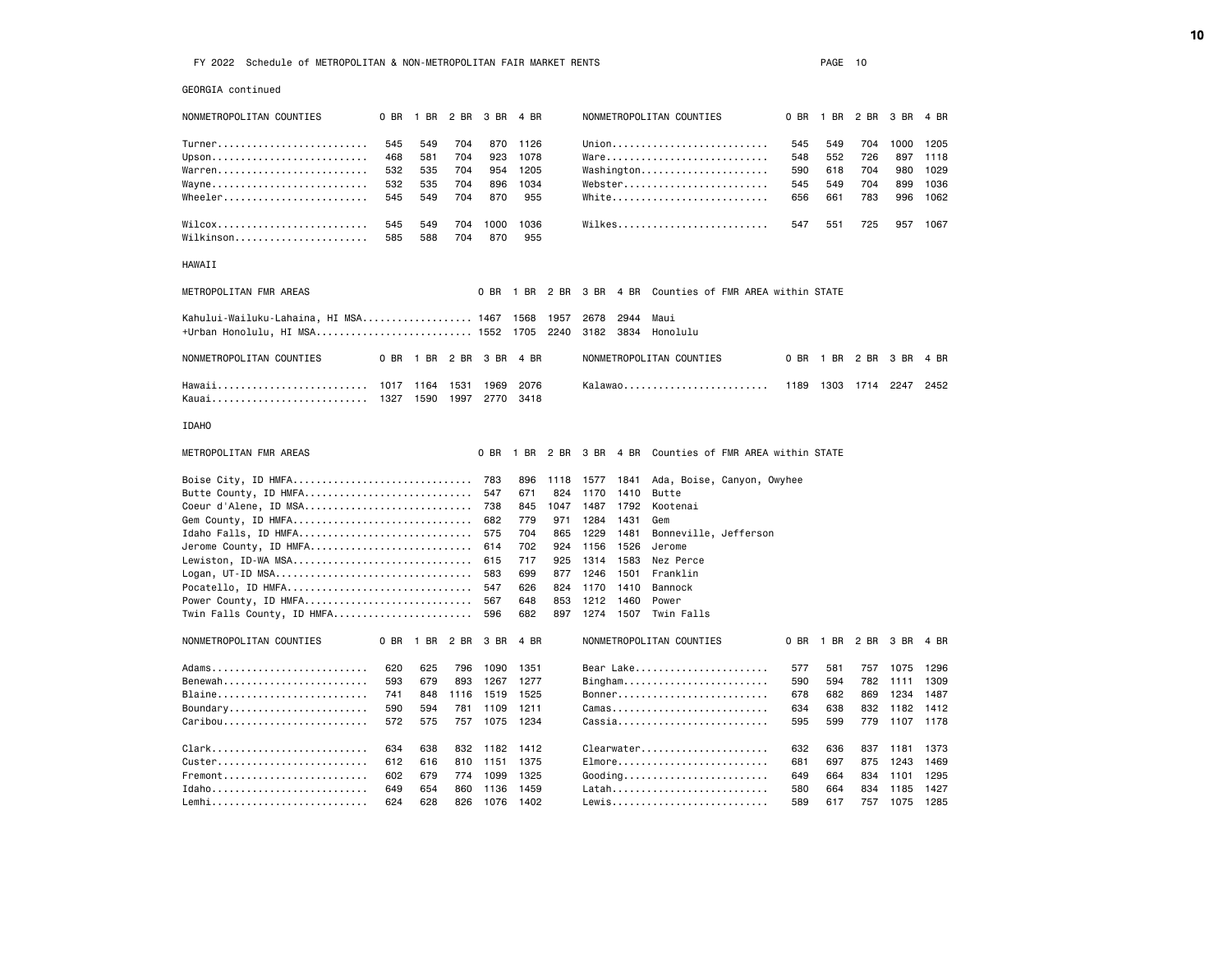IDAHO continued

| NONMETROPOLITAN COUNTIES      |     |         | 0 BR 1 BR 2 BR 3 BR 4 BR |      | NONMETROPOLITAN COUNTIES     |     |     |     | 0 BR 1 BR 2 BR 3 BR 4 BR |      |
|-------------------------------|-----|---------|--------------------------|------|------------------------------|-----|-----|-----|--------------------------|------|
| Lincoln 628 632 825 1172 1266 |     |         |                          |      | Madison 717 730              |     |     |     | 832 1182 1424            |      |
| Minidoka                      | 590 | 626     | 758 1077 1287            |      | Oneida                       | 699 | 703 | 917 | 1207                     | 1556 |
| Payette 650 654 861 1200 1255 |     |         |                          |      | Shoshone                     | 601 | 605 | 796 | 1130 1362                |      |
| Teton 767 772                 |     |         | 990 1406                 | 1694 | Valley 651 684 837 1147 1421 |     |     |     |                          |      |
| Washington                    |     | 539 617 | 812 1069 1231            |      |                              |     |     |     |                          |      |

# ILLINOIS

| METROPOLITAN FMR AREAS                  |      |           |     | 0 BR |      |      |      |      | 1 BR 2 BR 3 BR 4 BR Counties of FMR AREA within STATE |     |           |     |           |      |
|-----------------------------------------|------|-----------|-----|------|------|------|------|------|-------------------------------------------------------|-----|-----------|-----|-----------|------|
| Bloomington, IL MSA                     |      |           |     | 609  | 703  | 870  | 1225 | 1474 | McLean                                                |     |           |     |           |      |
| Bond County, IL HMFA                    |      |           |     | 523  | 583  | 735  | 971  | 1122 | Bond                                                  |     |           |     |           |      |
| Cape Girardeau, MO-IL MSA               |      |           |     | 536  | 622  | 807  | 1146 | 1248 | Alexander                                             |     |           |     |           |      |
| Champaign-Urbana, IL MSA                |      |           |     | 824  | 829  | 977  | 1252 | 1325 | Champaign, Piatt                                      |     |           |     |           |      |
| +Chicago-Joliet-Naperville, IL HMFA     |      |           |     | 1059 | 1161 | 1340 | 1697 | 2018 | Cook, DuPage, Kane, Lake, McHenry, Will               |     |           |     |           |      |
| Danville, IL MSA                        |      |           |     | 597  | 610  | 802  | 1038 | 1088 | Vermilion                                             |     |           |     |           |      |
| Davenport-Moline-Rock Island, IA-IL MSA |      |           |     | 535  | 650  | 805  | 1070 | 1209 | Henry, Mercer, Rock Island                            |     |           |     |           |      |
| DeKalb County, IL HMFA                  |      |           |     | 714  | 811  | 1044 | 1483 | 1787 | DeKalb                                                |     |           |     |           |      |
| Decatur, IL MSA                         |      |           |     | 543  | 641  | 794  | 1110 | 1142 | Macon                                                 |     |           |     |           |      |
| Fulton County, IL HMFA                  |      |           |     | 566  | 570  | 750  | 927  | 1217 | Fulton                                                |     |           |     |           |      |
| Grundy County, IL HMFA                  |      |           |     | 910  | 916  | 1205 | 1514 | 1634 | Grundy                                                |     |           |     |           |      |
| Jackson County, IL HMFA                 |      |           |     | 528  | 604  | 795  | 1041 | 1161 | Jackson                                               |     |           |     |           |      |
| Johnson County, IL HMFA                 |      |           |     | 519  | 594  | 781  | 965  | 1159 | Johnson                                               |     |           |     |           |      |
| Kankakee, IL MSA                        |      |           |     | 650  | 743  | 978  | 1315 | 1430 | Kankakee                                              |     |           |     |           |      |
| Kendall County, IL HMFA                 |      |           |     | 988  | 995  | 1303 | 1851 | 1901 | Kendall                                               |     |           |     |           |      |
| Macoupin County, IL HMFA                |      |           |     | 555  | 559  | 735  | 985  | 1116 | Macoupin                                              |     |           |     |           |      |
| Peoria, IL HMFA                         |      |           |     | 592  | 641  | 815  | 1059 | 1106 | Marshall, Peoria, Stark, Tazewell, Woodford           |     |           |     |           |      |
| Rockford, IL MSA                        |      |           |     | 555  | 635  | 836  | 1140 | 1214 | Boone, Winnebago                                      |     |           |     |           |      |
| Springfield, IL MSA                     |      |           |     | 560  | 681  | 843  | 1078 | 1157 | Menard, Sangamon                                      |     |           |     |           |      |
| St. Louis, MO-IL HMFA                   |      |           |     | 689  | 745  | 947  | 1230 | 1449 | Calhoun, Clinton, Jersey, Madison, Monroe, St. Clair  |     |           |     |           |      |
| Williamson County, IL HMFA              |      |           |     | 631  | 635  | 836  | 1097 | 1353 | Williamson                                            |     |           |     |           |      |
| NONMETROPOLITAN COUNTIES                | 0 BR | 1 BR 2 BR |     | 3 BR | 4 BR |      |      |      | NONMETROPOLITAN COUNTIES                              |     | 0 BR 1 BR |     | 2 BR 3 BR | 4 BR |
| Adams                                   | 603  | 640       | 842 | 1071 | 1142 |      |      |      | Brown                                                 | 560 | 625       | 824 | 1025      | 1174 |
|                                         | 510  | 584       | 768 | 949  | 1041 |      |      |      | Carroll                                               | 503 | 559       | 735 | 909       | 1112 |
| Cass                                    | 503  | 559       | 735 | 933  | 997  |      |      |      | Christian                                             | 528 | 583       | 767 | 948       | 1040 |
| Clark                                   | 526  | 584       | 769 | 982  | 1082 |      |      |      | $clay$                                                | 503 | 586       | 735 | 909       | 1052 |
| Coles                                   | 527  | 603       | 793 | 1075 | 1122 |      |      |      | $Crawford$                                            | 503 | 581       | 735 | 909       | 1034 |
| Cumberland                              | 503  | 559       | 735 | 909  | 997  |      |      |      | De Witt                                               | 503 | 579       | 735 | 1044      | 1176 |
| Douglas                                 | 591  | 595       | 746 | 1017 | 1050 |      |      |      | Edgar                                                 | 503 | 645       | 735 | 909       | 1053 |
| Edwards                                 | 503  | 645       | 735 | 1007 | 1258 |      |      |      | Effingham                                             | 577 | 580       | 735 | 1044      | 1116 |
| Fayette                                 | 541  | 627       | 735 | 909  | 997  |      |      |      | Ford                                                  | 661 | 666       | 782 | 998       | 1107 |
| Franklin                                | 488  | 559       | 735 | 916  | 997  |      |      |      | Gallatin                                              | 503 | 645       | 735 | 1031      | 1034 |
| Greene                                  | 503  | 573       | 735 | 909  | 1032 |      |      |      | Hamilton                                              | 503 | 620       | 735 | 909       | 1034 |
| Hancock                                 | 503  | 596       | 735 | 1003 | 1191 |      |      |      | Hardin                                                | 503 | 559       | 735 | 909       | 1034 |
| Henderson                               | 531  | 645       | 735 | 1031 | 1034 |      |      |      | $I$ roquois                                           | 559 | 563       | 741 | 977       | 1037 |
| Jasper                                  | 503  | 631       | 735 | 1031 | 1034 |      |      |      | Jefferson                                             | 571 | 615       | 809 | 1038      | 1097 |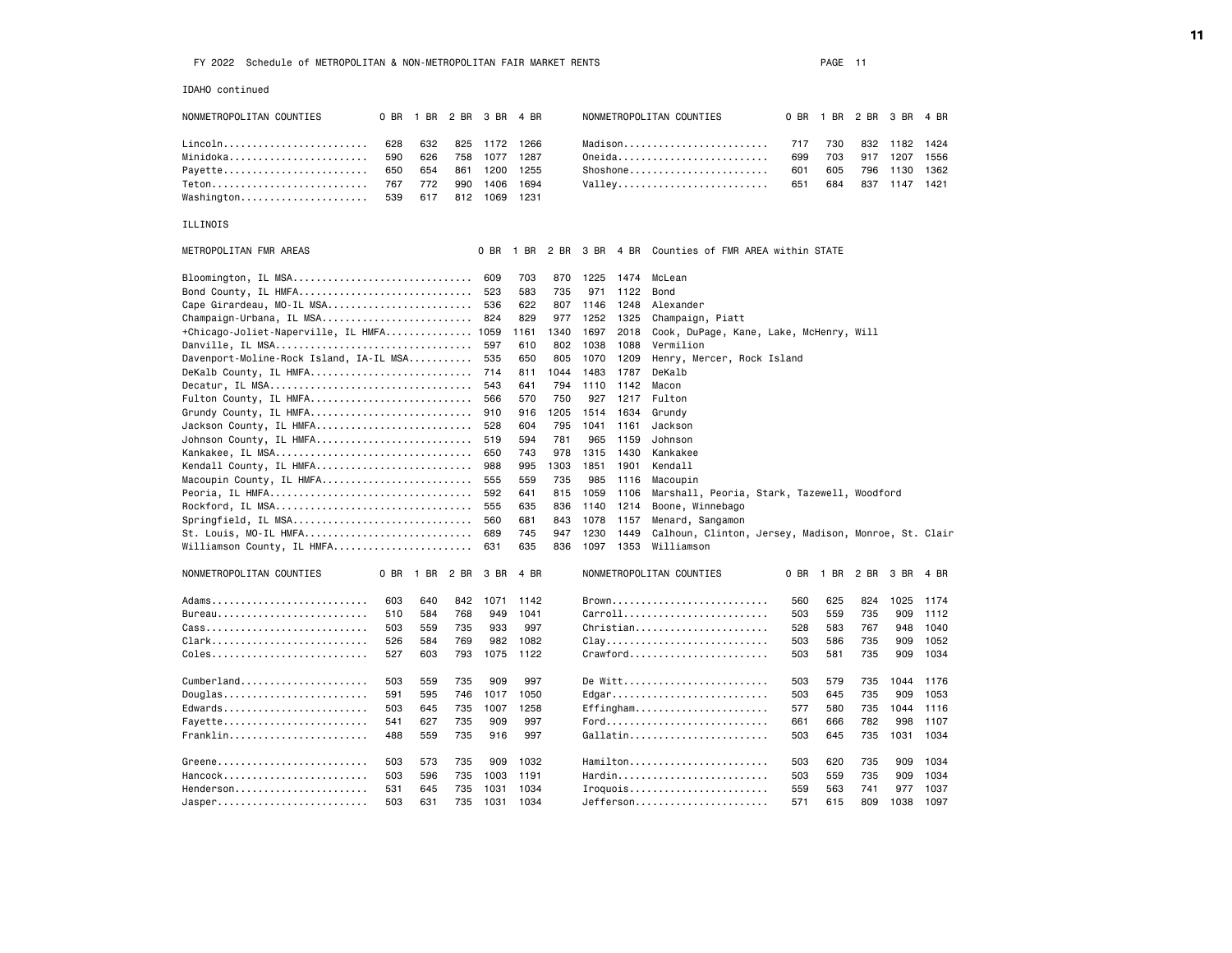ILLINOIS continued

| NONMETROPOLITAN COUNTIES                                  | 0 BR | 1 BR | 2 BR | 3 BR | 4 BR |      |      |           | NONMETROPOLITAN COUNTIES                                                       | 0 BR | 1 BR | 2 BR | 3 BR | 4 BR |  |
|-----------------------------------------------------------|------|------|------|------|------|------|------|-----------|--------------------------------------------------------------------------------|------|------|------|------|------|--|
| Jo Daviess                                                | 561  | 592  | 735  | 909  | 997  |      |      |           |                                                                                | 508  | 559  | 735  | 976  | 997  |  |
| La Salle                                                  | 642  | 646  | 850  | 1155 | 1242 |      |      |           | Lawrence                                                                       | 503  | 559  | 735  | 970  | 1149 |  |
|                                                           | 503  | 594  | 735  | 995  | 1067 |      |      |           | $Livingston$                                                                   | 543  | 617  | 792  | 1049 | 1135 |  |
| Logan                                                     | 584  | 588  | 747  | 1005 | 1050 |      |      |           | $McDonough \ldots \ldots \ldots \ldots$                                        | 515  | 616  | 735  | 1016 | 1178 |  |
| Marion                                                    | 488  | 592  | 735  | 979  | 997  |      |      |           | Mason                                                                          | 503  | 590  | 735  | 909  | 997  |  |
|                                                           |      |      |      |      |      |      |      |           |                                                                                |      |      |      |      |      |  |
| $Massac \ldots \ldots \ldots \ldots \ldots \ldots \ldots$ | 529  | 639  | 774  | 1041 | 1103 |      |      |           | Montgomery                                                                     | 540  | 568  | 735  | 929  | 1042 |  |
| $Morgan$                                                  | 512  | 586  | 771  | 995  | 1171 |      |      |           | Moultrie                                                                       | 503  | 559  | 735  | 1044 | 1098 |  |
| 0gle                                                      | 567  | 626  | 824  | 1043 | 1117 |      |      |           | Perry                                                                          | 503  | 573  | 735  | 1044 | 1104 |  |
| Pike                                                      | 555  | 559  | 735  | 909  | 997  |      |      |           | Pope                                                                           | 503  | 645  | 735  | 949  | 1034 |  |
| Pulaski                                                   | 601  | 605  | 735  | 1044 | 1258 |      |      |           | Putnam                                                                         | 534  | 591  | 757  | 976  | 1065 |  |
| Randolph                                                  | 492  | 562  | 740  | 980  | 1170 |      |      |           | Richland                                                                       | 618  | 645  | 735  | 1044 | 1084 |  |
| Saline                                                    | 503  | 559  | 735  | 987  | 1045 |      |      |           | Schuyler                                                                       | 503  | 559  | 735  | 909  | 1176 |  |
| Scott                                                     | 503  | 564  | 735  | 909  | 1238 |      |      |           | Shelby                                                                         | 503  | 618  | 735  | 1044 | 1227 |  |
| Stephenson                                                | 501  | 559  | 735  | 948  | 1174 |      |      |           | Union                                                                          | 488  | 568  | 735  | 1013 | 1258 |  |
| Wabash                                                    | 510  | 583  | 767  | 1011 | 1079 |      |      |           | Warren                                                                         | 488  | 602  | 735  | 1044 | 1056 |  |
|                                                           |      |      |      |      |      |      |      |           |                                                                                |      |      |      |      |      |  |
| Washington                                                | 604  | 608  | 800  | 989  | 1126 |      |      |           | Wayne                                                                          | 503  | 559  | 735  | 916  | 997  |  |
| White                                                     | 488  | 609  | 735  | 993  | 997  |      |      |           | Whiteside                                                                      | 524  | 599  | 788  | 974  | 1069 |  |
| INDIANA                                                   |      |      |      |      |      |      |      |           |                                                                                |      |      |      |      |      |  |
| METROPOLITAN FMR AREAS                                    |      |      |      | 0 BR | 1 BR | 2 BR |      | 3 BR 4 BR | Counties of FMR AREA within STATE                                              |      |      |      |      |      |  |
| Anderson, IN HMFA                                         |      |      |      | 559  | 613  | 796  | 1017 | 1079      | Madison                                                                        |      |      |      |      |      |  |
| Bloomington, IN HMFA                                      |      |      |      | 706  | 803  | 971  | 1369 | 1662      | Monroe                                                                         |      |      |      |      |      |  |
| Carroll County, IN HMFA                                   |      |      |      | 603  | 610  | 802  | 991  | 1088      | Carroll                                                                        |      |      |      |      |      |  |
| Cincinnati, OH-KY-INHMFA                                  |      |      |      | 643  | 742  | 968  | 1302 | 1483      | Dearborn, Ohio                                                                 |      |      |      |      |      |  |
| Columbus, IN MSA                                          |      |      |      | 822  | 825  | 953  | 1237 | 1408      | Bartholomew                                                                    |      |      |      |      |      |  |
| Elkhart-Goshen, IN MSA                                    |      |      |      | 597  | 673  | 865  | 1107 | 1173      | Elkhart                                                                        |      |      |      |      |      |  |
| Evansville, IN-KY MSA                                     |      |      |      | 621  | 706  | 880  | 1153 | 1326      | Posey, Vanderburgh, Warrick                                                    |      |      |      |      |      |  |
| Fort Wayne, IN MSA                                        |      |      |      | 565  | 665  | 822  | 1048 | 1151      | Allen, Whitley                                                                 |      |      |      |      |      |  |
| Franklin County, IN HMFA                                  |      |      |      | 539  | 617  | 812  | 1070 | 1241      | Franklin                                                                       |      |      |      |      |      |  |
|                                                           |      |      |      | 637  | 779  | 959  | 1185 | 1338      | Lake, Newton, Porter                                                           |      |      |      |      |      |  |
| Indianapolis-Carmel, IN HMFA                              |      |      |      | 677  | 782  | 939  | 1231 | 1456      | Boone, Brown, Hamilton, Hancock, Hendricks, Johnson, Marion,<br>Morgan, Shelby |      |      |      |      |      |  |
| Jasper County, IN HMFA                                    |      |      |      | 686  | 691  | 909  | 1168 | 1233      | Jasper                                                                         |      |      |      |      |      |  |
|                                                           |      |      |      | 584  | 596  | 738  | 1031 | 1127      | Howard                                                                         |      |      |      |      |      |  |
| Lafayette-West Lafayette, IN HMFA                         |      |      |      | 734  | 842  | 981  | 1264 | 1552      | Benton, Tippecanoe                                                             |      |      |      |      |      |  |
| Louisville, KY-IN HMFA                                    |      |      |      | 690  | 800  | 960  | 1279 | 1468      | Clark, Floyd, Harrison                                                         |      |      |      |      |      |  |
| Michigan City-La Porte, IN MSA                            |      |      |      | 535  | 629  | 794  | 1047 | 1139      | LaPorte                                                                        |      |      |      |      |      |  |
|                                                           |      |      |      | 565  | 598  | 756  | 1016 | 1094      | Delaware                                                                       |      |      |      |      |      |  |
| Owen County, IN HMFA                                      |      |      |      | 578  | 582  | 757  | 1075 | 1296      | Owen                                                                           |      |      |      |      |      |  |
| Parke County, IN HMFA                                     |      |      |      | 552  | 583  | 767  | 948  | 1040      | Parke                                                                          |      |      |      |      |      |  |
| Putnam County, IN HMFA                                    |      |      |      | 589  | 600  | 769  | 1092 | 1197      | Putnam                                                                         |      |      |      |      |      |  |
| South Bend-Mishawaka, IN HMFA                             |      |      |      | 708  | 823  | 981  | 1252 | 1330      | St. Joseph                                                                     |      |      |      |      |      |  |
| Sullivan County, IN HMFA                                  |      |      |      | 555  | 586  | 771  | 953  | 1230      | Sullivan                                                                       |      |      |      |      |      |  |
| Terre Haute, IN HMFA                                      |      |      |      | 565  | 629  | 782  | 976  | 1232      | Clay, Vermillion, Vigo                                                         |      |      |      |      |      |  |
| Union County, IN HMFA                                     |      |      |      | 524  | 606  | 788  | 1045 | 1181      | Union                                                                          |      |      |      |      |      |  |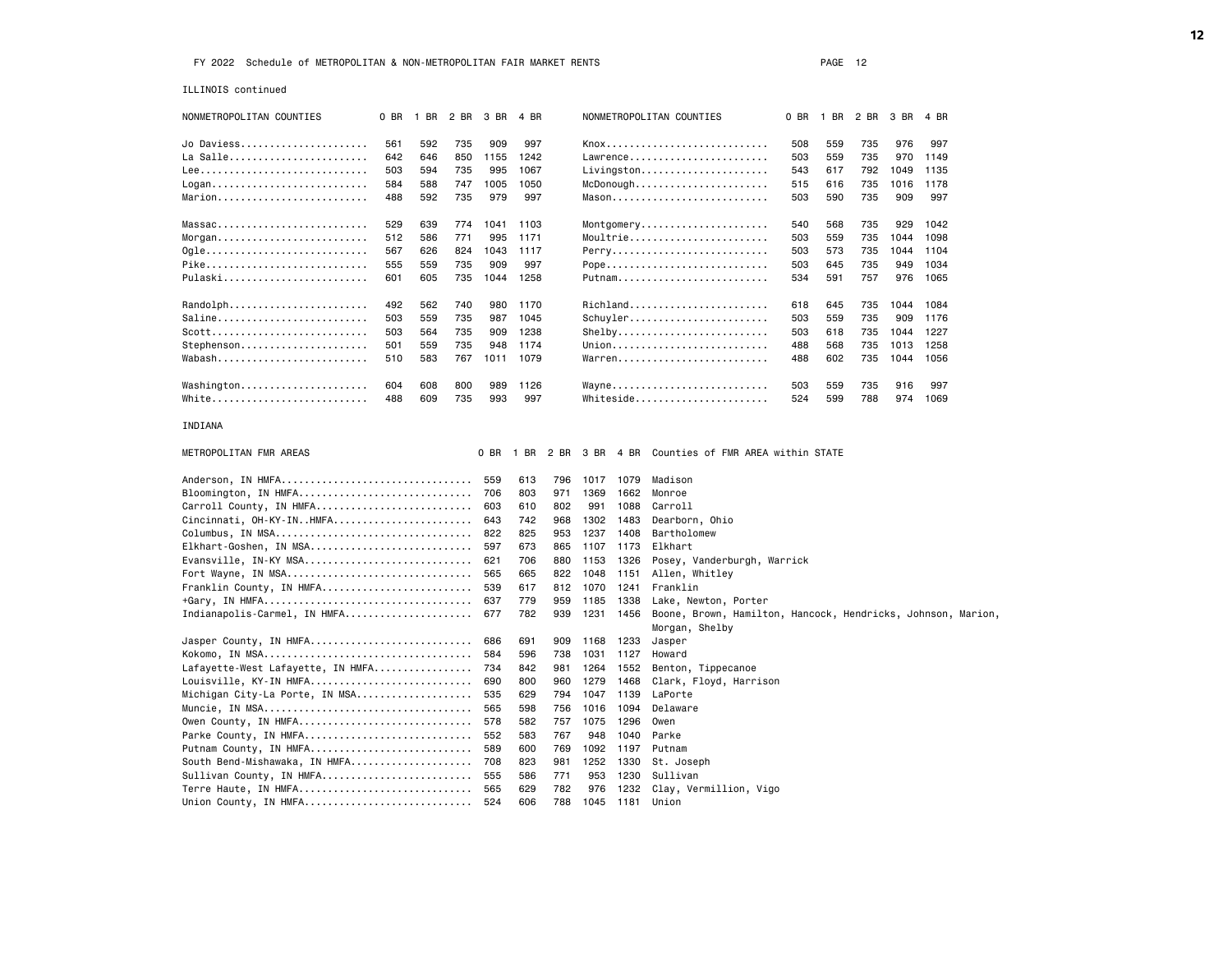INDIANA continued

| METROPOLITAN FMR AREAS                                         |      |      |      | 0 BR       | 1 BR       | 2 BR       |      |                   | 3 BR 4 BR Counties of FMR AREA within STATE |      |      |      |      |      |
|----------------------------------------------------------------|------|------|------|------------|------------|------------|------|-------------------|---------------------------------------------|------|------|------|------|------|
| Warren County, IN HMFA<br>Washington County, IN HMFA           |      |      |      | 591<br>541 | 597<br>573 | 786<br>754 | 1019 | 1117 1345<br>1022 | Warren<br>Washington                        |      |      |      |      |      |
|                                                                |      |      |      |            |            |            |      |                   |                                             |      |      |      |      |      |
| NONMETROPOLITAN COUNTIES                                       | 0 BR | 1 BR | 2 BR | 3 BR       | 4 BR       |            |      |                   | NONMETROPOLITAN COUNTIES                    | 0 BR | 1 BR | 2 BR | 3 BR | 4 BR |
| Adams                                                          | 515  | 561  | 738  | 1006       | 1141       |            |      |                   | Blackford                                   | 515  | 634  | 738  | 949  | 1200 |
| $\texttt{Class}$                                               | 593  | 599  | 738  | 979        | 1001       |            |      |                   | Clinton                                     | 518  | 593  | 780  | 964  | 1058 |
| Crawford                                                       | 515  | 561  | 738  | 912        | 1001       |            |      |                   | Daviess                                     | 532  | 579  | 762  | 961  | 1033 |
| Decatur                                                        | 598  | 651  | 857  | 1059       | 1162       |            |      |                   | DeKalb                                      | 516  | 562  | 739  | 914  | 1019 |
| Dubois                                                         | 515  | 571  | 738  | 992        | 1263       |            |      |                   | Fayette                                     | 505  | 561  | 738  | 912  | 1017 |
| Fountain                                                       | 515  | 575  | 738  | 915        | 1001       |            |      |                   | Fulton                                      | 515  | 595  | 738  | 912  | 1001 |
|                                                                | 619  | 623  | 738  | 997        | 1001       |            |      |                   | Grant                                       | 561  | 595  | 738  | 969  | 1129 |
| Greene                                                         | 516  | 563  | 738  | 989        | 1087       |            |      |                   | Henry                                       | 510  | 591  | 738  | 977  | 1008 |
| $Huntington. \ldots \ldots \ldots \ldots \ldots \ldots \ldots$ | 499  | 609  | 738  | 958        | 1065       |            |      |                   | Jackson                                     | 621  | 629  | 815  | 1007 | 1107 |
|                                                                | 515  | 561  | 738  | 921        | 1001       |            |      |                   | Jefferson                                   | 616  | 620  | 752  | 1023 | 1242 |
| Jennings                                                       | 569  | 572  | 748  | 1019       | 1178       |            |      |                   | Knox                                        | 569  | 573  | 754  | 932  | 1022 |
| Kosciusko                                                      | 552  | 669  | 791  | 999        | 1095       |            |      |                   | LaGrange                                    | 515  | 561  | 738  | 1018 | 1060 |
| Lawrence                                                       | 512  | 586  | 771  | 953        | 1262       |            |      |                   | Marshall                                    | 515  | 608  | 738  | 1013 | 1263 |
|                                                                | 515  | 561  | 738  | 912        | 1263       |            |      |                   | Miami                                       | 515  | 611  | 738  | 997  | 1227 |
| Montgomery                                                     | 520  | 570  | 745  | 1010       | 1151       |            |      |                   | Noble                                       | 513  | 589  | 772  | 988  | 1190 |
| Orange                                                         | 515  | 571  | 738  | 1033       | 1188       |            |      |                   | Perry                                       | 515  | 563  | 738  | 1004 | 1263 |
| Pike                                                           | 515  | 639  | 738  | 1031       | 1035       |            |      |                   | Pulaski                                     | 515  | 605  | 738  | 913  | 1197 |
| Randolph                                                       | 515  | 561  | 738  | 960        | 1045       |            |      |                   | Ripley                                      | 497  | 563  | 741  | 969  | 1041 |
|                                                                | 499  | 565  | 743  | 918        | 1008       |            |      |                   | Scott                                       | 573  | 624  | 821  | 1015 | 1113 |
| Spencer                                                        | 490  | 561  | 738  | 962        | 1211       |            |      |                   | Starke                                      | 515  | 577  | 738  | 976  | 1001 |
|                                                                |      |      |      |            |            |            |      |                   |                                             |      |      |      |      |      |
| Steuben                                                        | 579  | 626  | 824  | 1019       | 1117       |            |      |                   |                                             | 515  | 563  | 738  | 1048 | 1234 |
| Tipton                                                         | 574  | 625  | 823  | 1017       | 1116       |            |      |                   | Wabash                                      | 523  | 569  | 749  | 926  | 1016 |
| Wayne                                                          | 490  | 562  | 738  | 928        | 1041       |            |      |                   | Wells                                       | 516  | 569  | 739  | 914  | 1038 |
| White                                                          | 530  | 577  | 759  | 1012       | 1029       |            |      |                   |                                             |      |      |      |      |      |
| IOWA                                                           |      |      |      |            |            |            |      |                   |                                             |      |      |      |      |      |
| METROPOLITAN FMR AREAS                                         |      |      |      | 0 BR       | 1 BR       | 2 BR       | 3 BR | 4 BR              | Counties of FMR AREA within STATE           |      |      |      |      |      |
|                                                                |      |      |      | 787        | 798        | 943        | 1340 | 1581              | Story                                       |      |      |      |      |      |
| Benton County, IA HMFA                                         |      |      |      | 558        | 562        | 739        | 1001 | 1099              | Benton                                      |      |      |      |      |      |
| Boone County, IA HMFA                                          |      |      |      | 616        | 620        | 810        | 1069 | 1344              | Boone                                       |      |      |      |      |      |
| Bremer County, IA HMFA                                         |      |      |      | 585        | 609        | 801        | 994  | 1086              | Bremer                                      |      |      |      |      |      |
| Cedar Rapids, IA HMFA                                          |      |      |      | 541        | 619        | 814        | 1156 | 1358              | Linn                                        |      |      |      |      |      |
| Davenport-Moline-Rock Island, IA-IL MSA                        |      |      |      | 535        | 650        | 805        | 1070 | 1209              | Scott                                       |      |      |      |      |      |
| Des Moines-West Des Moines, IA HMFA                            |      |      |      | 658        | 770        | 935        | 1284 | 1357              | Dallas, Guthrie, Madison, Polk, Warren      |      |      |      |      |      |
|                                                                |      |      |      | 554        | 634        | 834        | 1112 | 1427              | Dubuque                                     |      |      |      |      |      |
| Iowa City, IA HMFA                                             |      |      |      | 757        | 848        | 1063       | 1510 | 1819              | Johnson                                     |      |      |      |      |      |
| Jasper County, IA HMFA                                         |      |      |      | 533        | 575        | 757        | 1039 | 1171              | Jasper                                      |      |      |      |      |      |
| Jones County, IA HMFA                                          |      |      |      | 491        | 562        | 739        | 998  | 1002              | Jones                                       |      |      |      |      |      |
| Omaha-Council Bluffs, NE-IA HMFA                               |      |      |      | 698        | 794        | 974        | 1305 | 1457              | Harrison, Mills, Pottawattamie              |      |      |      |      |      |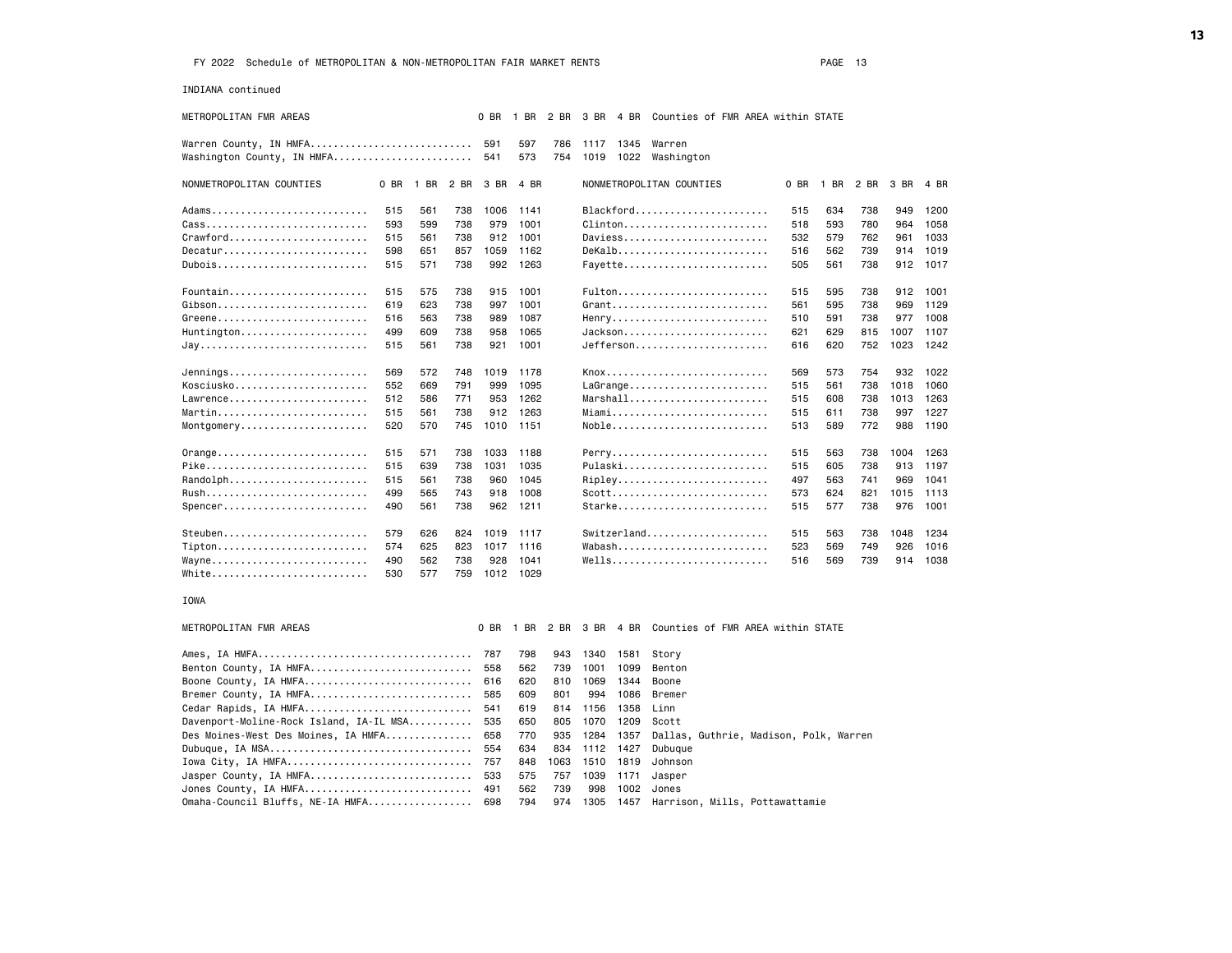IOWA continued

| METROPOLITAN FMR AREAS        |     |                     |     | 0 BR | 1 BR | 2 BR | 3 BR 4 BR |      | Counties of FMR AREA within STATE                    |     |                          |     |      |          |
|-------------------------------|-----|---------------------|-----|------|------|------|-----------|------|------------------------------------------------------|-----|--------------------------|-----|------|----------|
| Sioux City, IA-NE-SD MSA 578  |     |                     |     |      | 661  | 870  | 1075      | 1180 | Woodbury                                             |     |                          |     |      |          |
| Washington County, IA HMFA    |     |                     |     | 604  | 644  | 847  | 1047      | 1226 | Washington                                           |     |                          |     |      |          |
| Waterloo-Cedar Falls, IA HMFA |     |                     |     | 611  | 707  | 889  | 1178      | 1499 | Black Hawk, Grundy                                   |     |                          |     |      |          |
| NONMETROPOLITAN COUNTIES      |     | 0 BR 1 BR 2 BR 3 BR |     |      | 4 BR |      |           |      | NONMETROPOLITAN COUNTIES                             |     | 0 BR 1 BR 2 BR 3 BR 4 BR |     |      |          |
| Adair                         | 534 | 562                 | 739 | 1020 | 1024 |      |           |      | Adams                                                | 604 | 635                      | 835 | 1032 | 1132     |
| Allamakee                     | 534 | 562                 | 739 | 944  | 1005 |      |           |      | Appanoose                                            | 534 | 562                      | 739 | 941  | 1100     |
|                               | 534 | 562                 | 739 | 914  | 1002 |      |           |      | Buchanan                                             | 564 | 606                      | 798 | 987  | 1082     |
| Buena Vista                   | 546 | 592                 | 755 | 1010 | 1053 |      |           |      | Butler                                               | 534 | 565                      | 739 | 1004 | 1031     |
| Calhoun                       | 534 | 643                 | 739 | 914  | 1002 |      |           |      | Carroll                                              | 534 | 562                      | 739 | 998  | 1002     |
|                               | 534 | 647                 | 739 | 944  | 1059 |      |           |      | Cedar                                                | 592 | 622                      | 819 | 1037 | 1111     |
| Cerro Gordo                   | 545 | 624                 | 821 | 1065 | 1246 |      |           |      | Cherokee                                             | 534 | 643                      | 739 | 1050 | 1228     |
| Chickasaw, , , , , ,          | 603 | 607                 | 739 | 1050 | 1171 |      |           |      | Clarke                                               | 614 | 645                      | 849 | 1049 | 1157     |
| $clay$                        | 510 | 591                 | 768 | 1050 | 1261 |      |           |      | Clayton                                              | 496 | 568                      | 747 | 923  | 1013     |
| Clinton                       | 544 | 611                 | 797 | 994  | 1081 |      |           |      | Crawford                                             | 534 | 606                      | 739 | 914  | 1056     |
| Davis                         | 534 | 649                 | 739 | 964  | 1007 |      |           |      | Decatur                                              | 491 | 562                      | 739 | 990  | 1265     |
| Delaware                      | 534 | 569                 | 739 | 1011 | 1051 |      |           |      | Des Moines                                           | 581 | 664                      | 874 | 1089 | 1304     |
| Dickinson                     | 631 | 663                 | 873 | 1108 | 1184 |      |           |      | Emmet                                                | 534 | 562                      | 739 | 991  | 1007     |
| Fayette                       | 491 | 562                 | 739 | 914  | 1002 |      |           |      | Floyd                                                | 586 | 590                      | 739 | 1033 | 1037     |
| Franklin                      | 534 | 562                 | 739 | 998  | 1002 |      |           |      | $F$ remont                                           | 534 | 562                      | 739 | 964  | 1082     |
| Greene                        | 534 | 562                 | 739 | 1042 | 1085 |      |           |      | Hamilton                                             | 584 | 614                      | 808 | 999  | 1286     |
| Hancock                       | 534 | 593                 | 739 | 998  | 1265 |      |           |      | Hardin                                               | 534 | 562                      | 739 | 991  | 1017     |
| Henry                         | 563 | 641                 | 778 | 1051 | 1055 |      |           |      | Howard                                               | 534 | 649                      | 739 | 930  | 1026     |
| Humboldt                      | 534 | 578                 | 739 | 1050 | 1078 |      |           |      |                                                      | 534 | 562                      | 739 | 914  | 1035     |
|                               | 534 | 625                 | 739 | 1050 | 1265 |      |           |      | Jackson                                              | 534 | 571                      | 739 | 1050 | 1156     |
| Jefferson                     | 563 | 592                 | 779 | 1107 | 1325 |      |           |      | Keokuk                                               | 534 | 583                      | 739 | 942  | 1002     |
| Kossuth                       | 558 | 562                 | 739 | 918  | 1002 |      |           |      |                                                      | 499 | 599                      | 751 | 1020 | 1181     |
| Louisa                        | 491 | 596                 | 739 | 958  | 1002 |      |           |      | Lucas                                                | 635 | 667                      | 878 | 1085 | 1191     |
|                               | 534 | 589                 | 739 | 915  | 1225 |      |           |      | Mahaska                                              | 577 | 581                      | 747 | 923  | 1021     |
| Marion                        | 555 | 647                 | 835 | 1032 | 1161 |      |           |      | $Marshall \ldots \ldots \ldots \ldots \ldots \ldots$ | 581 | 624                      | 810 | 1023 | 1098     |
| Mitchell                      | 534 | 562                 | 739 | 914  | 1002 |      |           |      | Monona                                               | 558 | 562                      | 739 |      | 914 1157 |
| Monroe                        | 559 | 587                 | 773 | 956  | 1053 |      |           |      | Montgomery                                           | 534 | 562                      | 739 | 914  | 1002     |
| Muscatine                     | 628 | 718                 | 945 | 1197 | 1412 |      |           |      | 0'Brien                                              | 534 | 562                      | 739 | 1016 | 1019     |
| Osceola                       | 534 | 567                 | 739 | 914  | 1002 |      |           |      | Page                                                 | 534 | 562                      | 739 | 944  | 1180     |
| Palo Alto                     | 534 | 562                 | 739 | 914  | 1037 |      |           |      | Plymouth                                             | 534 | 610                      | 739 | 1050 | 1088     |
| Pocahontas                    | 534 | 562                 | 739 | 914  | 1002 |      |           |      | Poweshiek                                            | 577 | 637                      | 798 | 1078 | 1082     |
| Ringgold                      | 534 | 562                 | 739 | 998  | 1002 |      |           |      | Sac                                                  | 534 | 570                      | 739 | 1050 | 1118     |
| Shelby                        | 534 | 574                 | 739 | 1050 | 1193 |      |           |      | Sioux                                                | 539 | 584                      | 745 | 1007 | 1010     |
|                               | 510 | 584                 | 768 | 949  | 1231 |      |           |      | Taylor                                               | 534 | 562                      | 739 | 914  | 1059     |
|                               | 546 | 634                 | 739 | 1012 | 1016 |      |           |      | Van Buren                                            | 534 | 649                      | 739 | 1040 | 1132     |
| Wapello                       | 595 | 625                 | 823 | 1043 | 1270 |      |           |      | Wayne                                                | 534 | 562                      | 739 | 914  | 1007     |
| Webster                       | 558 | 562                 | 739 | 1024 | 1028 |      |           |      | Winnebago                                            | 534 | 562                      | 739 | 947  | 1052     |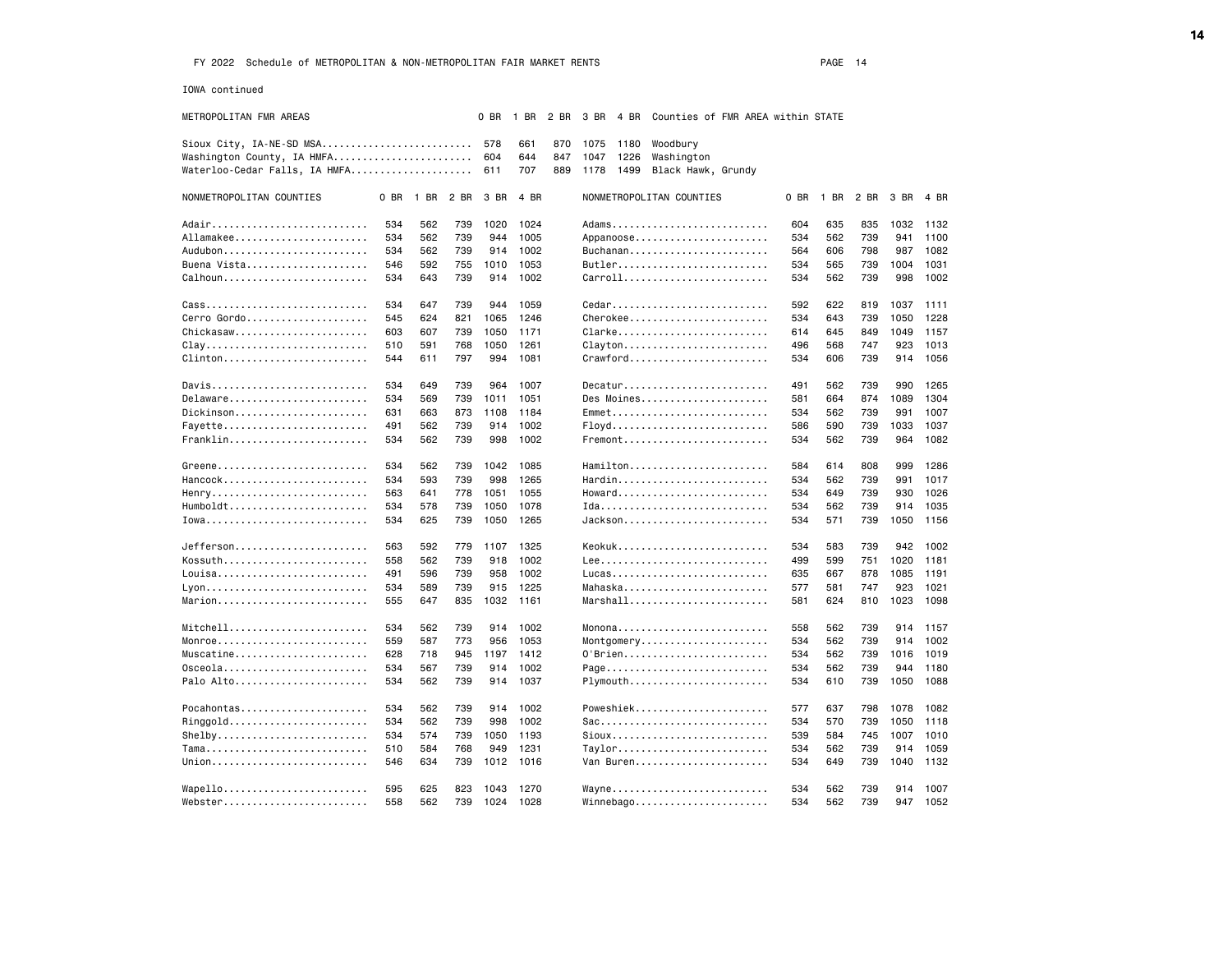IOWA continued NONMETROPOLITAN COUNTIES 0 BR 1 BR 2 BR 3 BR 4 BR NONMETROPOLITAN COUNTIES 0 BR 1 BR 2 BR 4 BR Winneshiek.............................. 534 562 739 998 1002 Worth.................................. 534 630 739 1050 1265 Wright.......................... 534 562 739 914 1002 KANSAS METROPOLITAN FMR AREAS 0 BR 1 BR 2 BR 3 BR 4 BR Counties of FMR AREA within STATE Geary County, KS HMFA............................. 667 671 883 1254 1511 Geary Kansas City, MO-KS HMFA................................... 762 875 1030 1365 1569 Lawrence, KS MSA.................................. 702 753 937 1331 1565 Douglas Manhattan, KS HMFA................................ 723 728 907 1190 1552 Pottawatomie, Riley St. Joseph, MO-KS MSA............................. 547 626 824 1088 1171 Doniphan Sumner County, KS HMFA.............................. 498 569 749 963 1128 Sumner Topeka, KS MSA.................................... 638 643 844 1075 1275 Jackson, Jefferson, Osage, Shawnee, Wabaunsee Wichita, KS HMFA.................................. 547 635 823 1103 1345 Butler, Harvey, Sedgwick NONMETROPOLITAN COUNTIES O BR 1 BR 2 BR 3 BR 4 BR NONMETROPOLITAN COUNTIES O BR 1 BR 2 BR 3 BR 4 BR Allen........................... 560 564 742 917 1006 Anderson........................ 566 651 742 917 1226 Atchison........................ 512 564 742 965 1087 Barber.......................... 560 564 742 976 1101 Barton.......................... 571 575 742 1020 1122 Bourbon......................... 527 564 742 972 1009 Brown........................... 560 564 742 954 1019 Chase........................... 560 564 742 917 1064 Chautauqua...................... 526 564 742 999 1064 Cherokee........................ 493 564 742 917 1006 Cheyenne........................ 566 651 742 1049 1233 Clark........................... 625 629 828 1024 1123 Clay............................ 566 570 742 1054 1128 Cloud........................... 560 564 742 938 1092 Coffey.......................... 566 611 742 983 1141 Comanche........................ 560 564 742 956 1064 Cowley.......................... 498 569 749 970 1087 Crawford........................ 572 575 757 1048 1051 Decatur............................. 566 570 742 1054 1253 Dickinson.......................... 560 564 742 1004 1006 Edwards......................... 560 564 742 917 1006 Elk............................. 566 633 742 992 1119 Ellis........................... 580 584 768 1006 1249 Ellsworth....................... 566 585 742 1003 1006 Finney................................ 639 644 847 1106 1241 Ford.................................. 621 625 822 1033 1135 Franklin........................ 594 637 838 1038 1172 Gove............................ 566 585 742 917 1006 Graham.......................... 566 591 742 1029 1064 Grant........................... 560 564 742 965 1064 Gray............................ 566 585 742 936 1060 Greeley......................... 566 651 742 956 1064 Greenwood....................... 566 579 742 1025 1064 Hamilton........................ 560 564 742 917 1041 Harper.......................... 560 564 742 917 1188 Haskell......................... 560 564 742 917 1064 Hodgeman........................ 560 564 742 1003 1006 Jewell.......................... 566 631 742 1054 1064 Kearny.................................. 560 564 742 917 1064 Kingman............................... 566 626 742 1054 1086 Kiowa........................... 566 651 742 917 1212 Labette......................... 493 564 742 994 1023 Lane............................ 560 564 742 917 1064 Lincoln......................... 560 564 742 917 1064 Logan................................ 612 616 811 1003 1100 Lyon................................. 495 566 745 996 1169 McPherson............................... 575 578 761 983 1061 Marion................................ 560 564 742 940 1006<br>Marshall......................... 560 564 742 1019 1270 Meade............................ 566 569 74 Marshall........................ 560 564 742 1019 1270 Meade........................... 566 569 742 955 1006 Mitchell........................ 560 564 742 917 1064 Montgomery...................... 560 564 742 998 1128 Morris.......................... 578 581 765 946 1037 Morton.......................... 560 564 742 1015 1064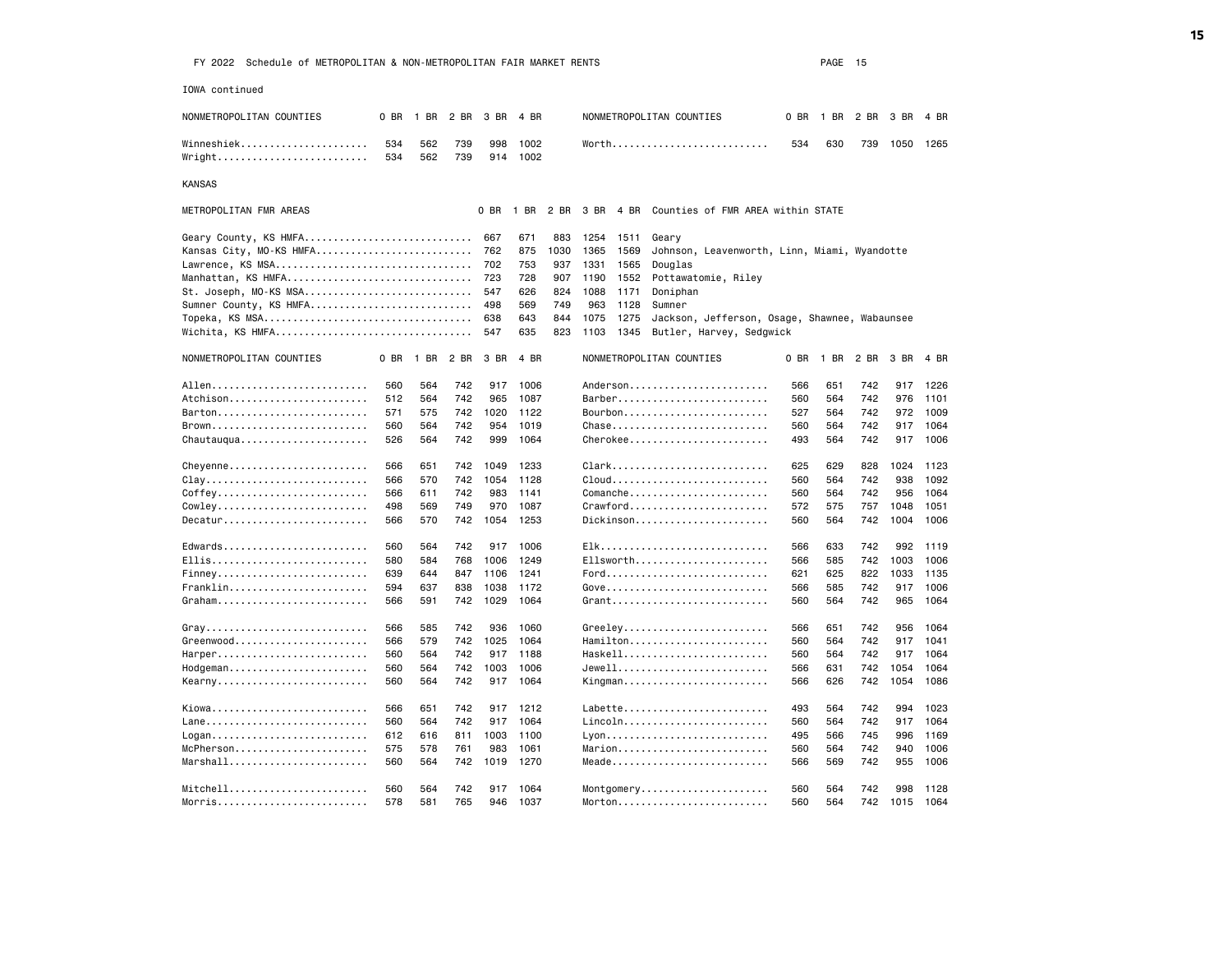KANSAS continued

| NONMETROPOLITAN COUNTIES                                        | 0 BR | 1 BR           |     | 2 BR 3 BR  | 4 BR       |            |              |              | NONMETROPOLITAN COUNTIES                              | 0 BR | 1 BR                     | 2 BR | 3 BR | 4 BR     |
|-----------------------------------------------------------------|------|----------------|-----|------------|------------|------------|--------------|--------------|-------------------------------------------------------|------|--------------------------|------|------|----------|
| Nemaha                                                          | 493  | 578            | 742 | 1015       | 1027       |            |              |              |                                                       | 563  | 564                      | 742  | 1018 | 1174     |
|                                                                 | 566  | 651            | 742 | 1003       | 1006       |            |              |              | Norton                                                | 568  | 654                      | 745  | 921  | 1069     |
| 0sborne                                                         | 566  | 593            | 742 | 1017       | 1064       |            |              |              | 0ttawa                                                | 581  | 585                      | 770  | 952  | 1044     |
| Pawnee                                                          | 566  | 651            | 742 | 1018       | 1064       |            |              |              | Phillips                                              | 607  | 611                      | 742  | 917  | 1006     |
| Pratt                                                           | 566  | 617            | 742 | 1054       | 1154       |            |              |              | Rawlins                                               | 560  | 564                      | 742  |      | 917 1064 |
|                                                                 | 524  | 599            | 788 | 974        | 1069       |            |              |              | Republic                                              | 566  | 651                      | 742  | 1004 | 1008     |
|                                                                 | 566  | 651            | 742 | 1054       | 1270       |            |              |              | Rooks                                                 | 560  | 564                      | 742  | 920  | 1006     |
|                                                                 | 566  | 588            | 742 | 1042       | 1270       |            |              |              | Russell                                               | 560  | 564                      | 742  | 935  | 1072     |
| Saline                                                          | 552  | 633            | 831 | 1034       | 1284       |            |              |              | Scott                                                 | 560  | 564                      | 742  | 1054 | 1270     |
| Seward                                                          | 639  | 644            | 847 | 1047       | 1149       |            |              |              | $Sheridan$                                            | 566  | 611                      | 742  | 1054 | 1064     |
| Sherman                                                         | 625  | 629            | 828 | 1024       | 1188       |            |              |              | Smith                                                 | 566  | 651                      | 742  | 1046 | 1064     |
| Stafford                                                        | 560  | 564            | 742 | 917        | 1064       |            |              |              | Stanton                                               | 560  | 564                      | 742  | 956  | 1064     |
| Stevens                                                         | 562  | 566            | 745 | 921        | 1074       |            |              |              | Thomas                                                | 560  | 564                      | 742  | 917  | 1064     |
| $Trego \ldots \ldots \ldots \ldots \ldots \ldots \ldots \ldots$ | 560  | 564            | 742 | 917        | 1064       |            |              |              | Wallace                                               | 560  | 564                      | 742  | 917  | 1064     |
| Washington                                                      | 566  | 581            | 742 | 917        | 1170       |            |              |              | Wichita                                               | 560  | 564                      | 742  | 1054 | 1064     |
| Wilson                                                          | 560  | 564            | 742 | 1054       | 1246       |            |              |              | Woodson                                               | 560  | 564                      | 742  |      | 917 1186 |
| <b>KENTUCKY</b>                                                 |      |                |     |            |            |            |              |              |                                                       |      |                          |      |      |          |
| METROPOLITAN FMR AREAS                                          |      |                |     | 0 BR       | 1 BR 2 BR  |            | 3 BR         | 4 BR         | Counties of FMR AREA within STATE                     |      |                          |      |      |          |
| Allen County, KY HMFA                                           |      |                |     | 542        | 546        | 718        | 911          | 1130         | Allen                                                 |      |                          |      |      |          |
| Bowling Green, KY HMFA                                          |      |                |     | 672        | 688        | 845        | 1063         | 1365         | Edmonson, Warren                                      |      |                          |      |      |          |
| Butler County, KY HMFA                                          |      |                |     | 509        | 512        | 674        | 957          | 1061         | Butler                                                |      |                          |      |      |          |
| Carter County, KY HMFA                                          |      |                |     | 501        | 512        | 674        | 851          | 914          | Carter                                                |      |                          |      |      |          |
| Cincinnati, OH-KY-INHMFA                                        |      |                |     | 643        | 742        | 968        | 1302         | 1483         | Boone, Bracken, Campbell, Gallatin, Kenton, Pendleton |      |                          |      |      |          |
| Clarksville, TN-KY HMFA                                         |      |                |     | 634        | 707        | 910        | 1293         | 1558         | Christian, Trigg                                      |      |                          |      |      |          |
| Elizabethtown, KY HMFA                                          |      |                |     | 630        | 635        | 835        | 1161         | 1412         | Hardin, Larue                                         |      |                          |      |      |          |
| Evansville, IN-KY MSA                                           |      |                |     | 621        | 706        | 880        | 1153         | 1326         | Henderson                                             |      |                          |      |      |          |
| Grant County, KY HMFA                                           |      |                |     | 672        | 728        | 829        | 1168         | 1419         | Grant                                                 |      |                          |      |      |          |
| Huntington-Ashland, WV-KY-OH HMFA                               |      |                |     | 570        | 659        | 791        | 1058         | 1179         | Boyd, Greenup                                         |      |                          |      |      |          |
| Lexington-Fayette, KY MSA<br>Louisville, KY-IN HMFA             |      |                |     | 632<br>690 | 741<br>800 | 912<br>960 | 1256<br>1279 | 1496<br>1468 | Bourbon, Clark, Fayette, Jessamine, Scott, Woodford   |      |                          |      |      |          |
| Meade County, KY HMFA                                           |      |                |     | 593        | 597        | 786        | 1117 1345    |              | Bullitt, Henry, Jefferson, Oldham, Spencer<br>Meade   |      |                          |      |      |          |
| Owensboro, KY MSA                                               |      |                |     | 595        | 641        | 843        | 1101         | 1143         | Daviess, Hancock, McLean                              |      |                          |      |      |          |
| Shelby County, KY HMFA                                          |      |                |     | 641        | 672        | 884        | 1122 1297    |              | Shelby                                                |      |                          |      |      |          |
| NONMETROPOLITAN COUNTIES                                        |      | 0 BR 1 BR 2 BR |     | 3 BR       | 4 BR       |            |              |              | NONMETROPOLITAN COUNTIES                              |      | 0 BR 1 BR 2 BR 3 BR 4 BR |      |      |          |
| Adair                                                           | 509  | 512            | 674 | 936        | 1149       |            |              |              | Anderson                                              | 536  | 645                      | 749  | 1012 | 1016     |
| Ballard                                                         | 494  | 525            | 691 | 864        | 1044       |            |              |              | Barren                                                | 501  | 565                      | 700  | 920  | 949      |
| Bath                                                            | 482  | 566            | 674 | 833        | 1018       |            |              |              | Bell                                                  | 482  | 592                      | 674  | 957  | 967      |
| Boyle                                                           | 540  | 574            | 755 | 1030       | 1284       |            |              |              | Breathitt                                             | 482  | 530                      | 674  | 854  | 914      |
| Breckinridge                                                    | 499  | 591            | 674 | 833        | 914        |            |              |              | Caldwell                                              | 482  | 583                      | 674  | 833  | 914      |
| Calloway                                                        | 560  | 632            | 831 | 1027       | 1127       |            |              |              | Carlisle                                              | 482  | 566                      | 674  | 847  | 914      |
| Carroll                                                         | 482  | 592            | 674 | 957        | 1047       |            |              |              | Casey                                                 | 482  | 591                      | 674  | 898  | 1154     |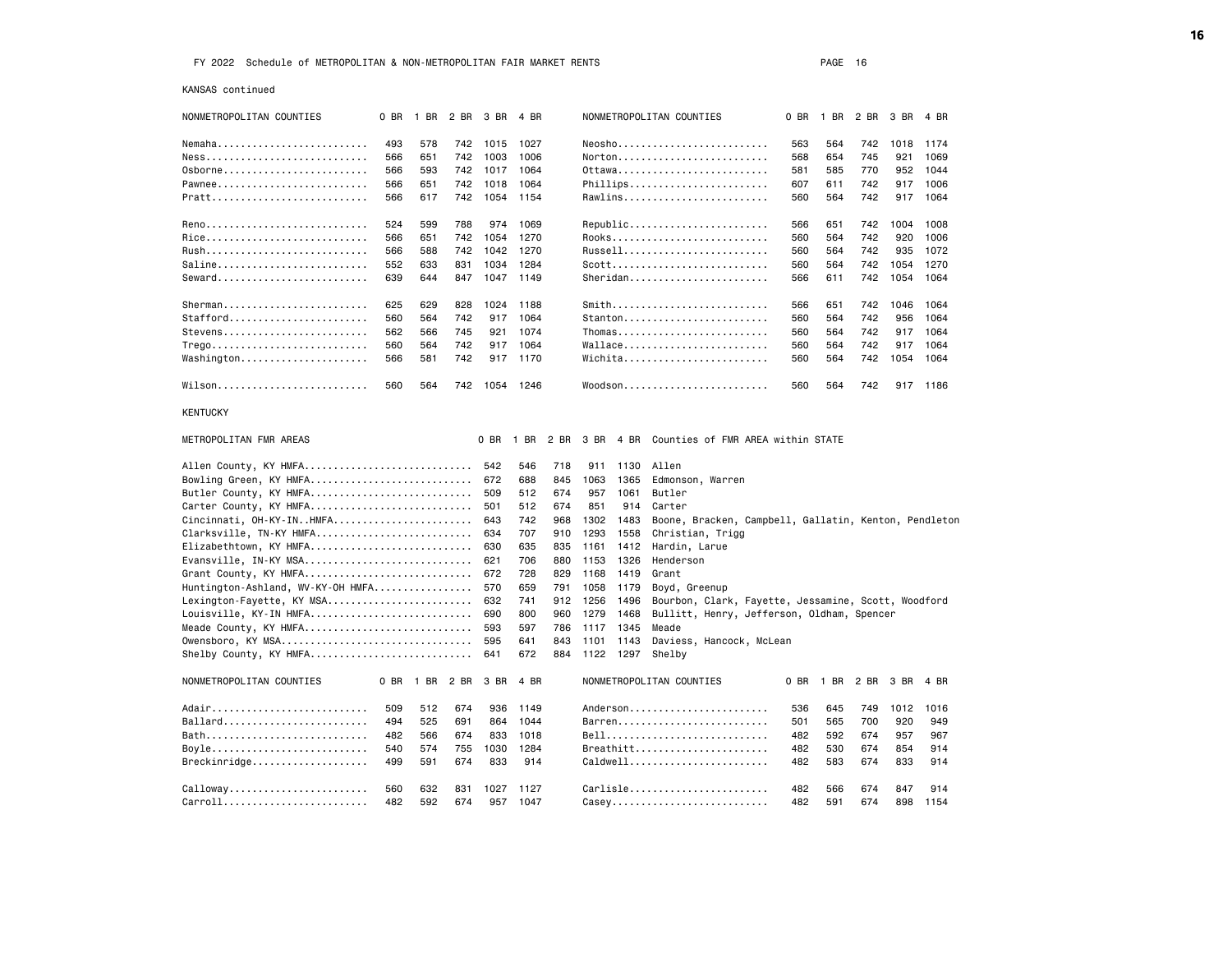KENTUCKY continued

| NONMETROPOLITAN COUNTIES                      | 0 BR       | 1 BR       | 2 BR       | 3 BR       | 4 BR         |      |      |      | NONMETROPOLITAN COUNTIES                    | 0 BR | 1 BR | 2 BR       | 3 BR       | 4 BR        |
|-----------------------------------------------|------------|------------|------------|------------|--------------|------|------|------|---------------------------------------------|------|------|------------|------------|-------------|
| $clay$                                        | 525        | 528        | 674        | 957        | 1154         |      |      |      | Clinton                                     | 482  | 557  | 674        | 870        | 914         |
| $Critt$ enden                                 | 482        | 512        | 674        | 902        | 914          |      |      |      | Cumberland                                  | 448  | 523  | 674        | 833        | 914         |
| Elliott                                       | 482        | 512        | 674        | 864        | 914          |      |      |      | Estill                                      | 482  | 512  | 674        | 833        | 980         |
| $Fleming$                                     | 482        | 518        | 674        | 833        | 1154         |      |      |      | Floyd                                       | 482  | 512  | 674        | 833        | 993         |
| Franklin                                      | 559        | 660        | 793        | 1066       | 1327         |      |      |      | Fulton                                      | 482  | 568  | 674        | 874        | 914         |
|                                               |            |            |            |            |              |      |      |      |                                             |      |      |            |            |             |
| Garrard                                       | 509        | 570        | 712        | 880        | 1046         |      |      |      | Graves                                      | 485  | 515  | 678        | 911        | 919         |
| Grayson                                       | 551        | 554        | 674        | 911        | 914          |      |      |      | $Green$                                     | 482  | 512  | 674        | 833        | 914         |
| Harlan                                        | 469        | 548        | 674        | 957        | 999          |      |      |      | Harrison                                    | 482  | 512  | 674        | 897        | 914         |
| Hart                                          | 508        | 512        | 674        | 878        | 1074         |      |      |      | Hickman                                     | 482  | 523  | 674        | 843        | 914         |
| Hopkins                                       | 473        | 534        | 702        | 944        | 1054         |      |      |      | Jackson                                     | 482  | 536  | 674        | 911        | 914         |
|                                               |            |            |            |            |              |      |      |      |                                             |      |      |            |            |             |
| Johnson<br>Knox                               | 482        | 512        | 674<br>674 | 911        | 914          |      |      |      | Knott<br>Laurel                             | 482  | 592  | 674        | 955        | 1002<br>939 |
| Lawrence                                      | 482<br>482 | 512<br>512 |            | 935        | 1154<br>1146 |      |      |      |                                             | 521  | 555  | 681<br>674 | 892<br>911 | 914         |
| Leslie                                        |            | 523        | 674        | 957<br>911 | 914          |      |      |      | Letcher                                     | 482  | 521  | 674        | 891        | 964         |
| Lewis                                         | 482        |            | 674        | 911        | 914          |      |      |      | Lincoln                                     | 482  | 568  |            | 842        | 914         |
|                                               | 482        | 568        | 674        |            |              |      |      |      |                                             | 482  | 512  | 674        |            |             |
| Livingston                                    | 511        | 554        | 714        | 883        | 968          |      |      |      | Logan                                       | 494  | 543  | 690        | 909        | 1144        |
|                                               | 504        | 536        | 705        | 871        | 956          |      |      |      | McCracken                                   | 577  | 613  | 807        | 999        | 1094        |
| McCreary                                      | 482        | 523        | 674        | 833        | 914          |      |      |      | Madison                                     | 558  | 575  | 732        | 989        | 993         |
| Magoffin                                      | 482        | 558        | 674        | 864        | 914          |      |      |      | Marion                                      | 504  | 539  | 704        | 870        | 955         |
| $Marshall \ldots \ldots \ldots \ldots \ldots$ | 572        | 678        | 773        | 956        | 1048         |      |      |      | Martin                                      | 487  | 518  | 681        | 842        | 923         |
|                                               |            |            |            |            |              |      |      |      |                                             |      |      |            |            |             |
|                                               | 524        | 568        | 732        | 905        | 1134         |      |      |      | Menifee                                     | 482  | 523  | 674        | 911        | 914         |
| Mercer                                        | 482        | 512        | 674        | 956        | 974          |      |      |      | Metcalfe                                    | 482  | 547  | 674        | 833        | 914         |
| Monroe                                        | 482        | 512        | 674        | 882        | 914          |      |      |      | Montgomery                                  | 504  | 613  | 704        | 972        | 1080        |
| $Morgan$                                      | 482        | 524        | 674        | 896        | 914          |      |      |      | Muhlenberg                                  | 482  | 512  | 674        | 833        | 914         |
| Nelson                                        | 518        | 550        | 724        | 1028       | 1108         |      |      |      | Nicholas                                    | 482  | 512  | 674        | 833        | 1154        |
| 0hio                                          | 482        | 551        | 674        | 900        | 1003         |      |      |      |                                             | 482  | 512  | 674        | 849        | 1040        |
| 0wsley                                        | 482        | 523        | 674        | 854        | 914          |      |      |      | Perry                                       | 482  | 518  | 674        | 865        | 979         |
| Pike                                          | 510        | 582        | 697        | 862        | 1069         |      |      |      | Powell                                      | 590  | 594  | 714        | 932        | 968         |
| Pulaski                                       | 468        | 536        | 705        | 899        | 956          |      |      |      | Robertson                                   | 482  | 512  | 674        | 833        | 914         |
| Rockcastle                                    | 482        | 512        | 674        | 922        | 949          |      |      |      | Rowan                                       | 504  | 603  | 704        | 870        | 1162        |
|                                               |            |            |            |            |              |      |      |      |                                             |      |      |            |            |             |
| Russell                                       | 511        | 514        | 674        |            | 897 1034     |      |      |      | $Simpson$                                   | 560  | 594  | 782        | 1023       | 1060        |
| Taylor                                        | 540        | 544        | 674        | 904        | 914          |      |      |      | Todd                                        | 482  | 512  | 674        | 922        | 935         |
| Trimble                                       | 585        | 684        | 827        |            | 1107 1268    |      |      |      | Union                                       | 482  | 553  | 674        | 839        | 914         |
| Washington                                    | 484        | 524        | 676        | 836        | 1145         |      |      |      | Wayne                                       | 448  | 524  | 674        | 957        | 1010        |
| Webster                                       | 482        | 525        | 674        | 916        | 1070         |      |      |      | Whitley                                     | 482  | 592  | 674        | 856        | 1034        |
| Wolfe                                         | 482        | 512        | 674        | 866        | 1154         |      |      |      |                                             |      |      |            |            |             |
| LOUISIANA                                     |            |            |            |            |              |      |      |      |                                             |      |      |            |            |             |
| METROPOLITAN FMR AREAS                        |            |            |            | 0 BR       | 1 BR         | 2 BR |      |      | 3 BR 4 BR Counties of FMR AREA within STATE |      |      |            |            |             |
| Acadia Parish, LA HMFA 492                    |            |            |            |            | 529          | 696  | 980  | 1049 | Acadia                                      |      |      |            |            |             |
| Alexandria, LA MSA                            |            |            |            | 543        | 637          | 818  | 1097 |      | 1195 Grant, Rapides                         |      |      |            |            |             |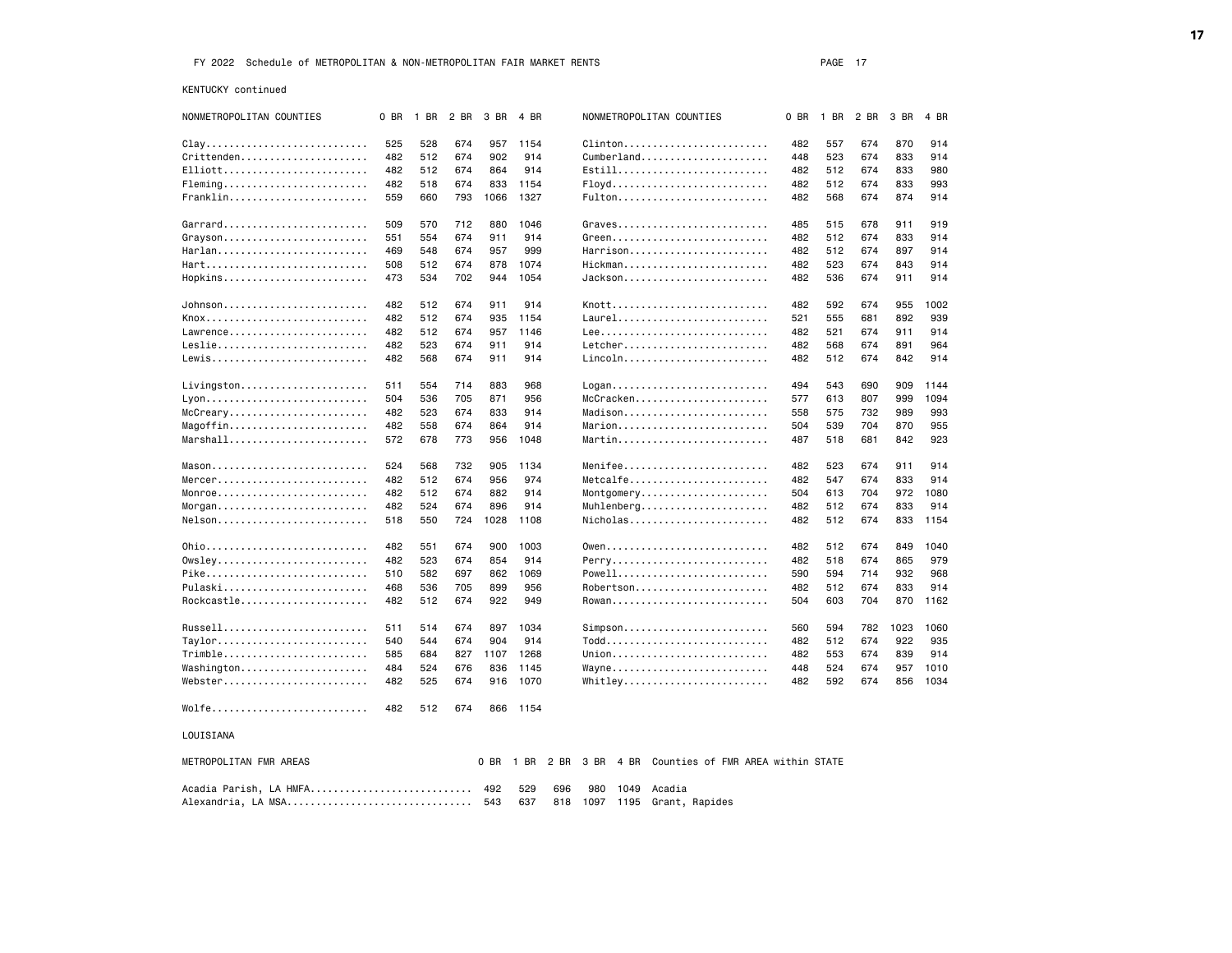LOUISIANA continued

| METROPOLITAN FMR AREAS                       |     |           |      | 0 BR       | 1 BR           | 2 BR        | 3 BR 4 BR   |               | Counties of FMR AREA within STATE                                                                                       |      |           |     |           |      |  |
|----------------------------------------------|-----|-----------|------|------------|----------------|-------------|-------------|---------------|-------------------------------------------------------------------------------------------------------------------------|------|-----------|-----|-----------|------|--|
| Assumption Parish, LA HMFA 601               |     |           |      |            | 648            | 738         | 1019        | 1158          | Assumption                                                                                                              |      |           |     |           |      |  |
| Baton Rouge, LA HMFA                         |     |           |      | 744        | 781            |             |             | 917 1161 1447 | Ascension, East Baton Rouge, East Feliciana, Livingston,                                                                |      |           |     |           |      |  |
|                                              |     |           |      |            |                |             |             |               | Pointe Coupee, St. Helena, West Baton Rouge, West Feliciana                                                             |      |           |     |           |      |  |
|                                              |     |           |      | 709        | 714            | 913         | 1129        | 1238          | Tangipahoa                                                                                                              |      |           |     |           |      |  |
| Houma-Thibodaux, LA MSA                      |     |           |      | 598        | 700            | 890         | 1186        | 1350          | Lafourche, Terrebonne                                                                                                   |      |           |     |           |      |  |
| Iberia Parish, LA HMFA                       |     |           |      | 614        | 629            | 828         | 1054        | 1262          | Iberia                                                                                                                  |      |           |     |           |      |  |
| Iberville Parish, LA HMFA                    |     |           |      | 604        | 630            | 742         | 1016        | 1135          | Iberville                                                                                                               |      |           |     |           |      |  |
| Lafayette, LA HMFA                           |     |           |      | 608        | 781            | 890         | 1202        | 1387          | Lafayette, St. Martin                                                                                                   |      |           |     |           |      |  |
| Lake Charles, LA MSA                         |     |           |      | 660        | 688            | 884         | 1107        | 1241          | Calcasieu, Cameron                                                                                                      |      |           |     |           |      |  |
| Monroe, LA HMFA<br>Morehouse Parish, LA HMFA |     |           |      | 615        | 619            | 815         | 1011        | 1115          | Ouachita, Union                                                                                                         |      |           |     |           |      |  |
| New Orleans-Metairie, LA HMFA                |     |           |      | 584<br>786 | 588<br>927     | 696<br>1089 | 921<br>1404 | 1191<br>1623  | Morehouse                                                                                                               |      |           |     |           |      |  |
|                                              |     |           |      |            |                |             |             |               | Jefferson, Orleans, Plaquemines, St. Bernard, St. Charles,<br>St. John the Baptist, St. Tammany                         |      |           |     |           |      |  |
| Shreveport-Bossier City, LA MSA              |     |           |      | 632        | 756            | 897         | 1112        | 1249          | Bossier, Caddo, De Soto                                                                                                 |      |           |     |           |      |  |
| St. James Parish, LA HMFA                    |     |           |      | 590        | 621            | 817         | 1124        | 1220          | St. James                                                                                                               |      |           |     |           |      |  |
| Vermilion Parish, LA HMFA                    |     |           |      | 542        | 641            | 730         | 955         | 990           | Vermilion                                                                                                               |      |           |     |           |      |  |
| NONMETROPOLITAN COUNTIES                     |     | 0 BR 1 BR | 2 BR | 3 BR       | 4 BR           |             |             |               | NONMETROPOLITAN COUNTIES                                                                                                | 0 BR | 1 BR 2 BR |     | 3 BR 4 BR |      |  |
|                                              | 529 | 532       | 696  | 947        | 1061           |             |             |               | Avoyelles                                                                                                               | 471  | 539       | 709 | 918       | 1092 |  |
| Beauregard                                   | 600 | 611       | 696  | 959        | 1191           |             |             |               | Bienville                                                                                                               | 529  | 611       | 696 | 989       | 1086 |  |
| Caldwell                                     | 617 | 635       | 812  | 1004       | 1101           |             |             |               | Catahoula                                                                                                               | 572  | 611       | 696 | 989       | 1020 |  |
| Claiborne                                    | 546 | 557       | 696  | 865        | 944            |             |             |               | Concordia                                                                                                               | 529  | 611       | 696 | 940       | 961  |  |
| East Carroll                                 | 529 | 529       | 696  | 947        | 1030           |             |             |               | Evangeline                                                                                                              | 529  | 574       | 696 | 890       | 985  |  |
| Franklin                                     | 529 | 532       | 696  | 882        | 944            |             |             |               | Jackson                                                                                                                 | 529  | 589       | 696 | 919       | 944  |  |
| Jefferson Davis                              | 577 | 611       | 696  | 940        | 944            |             |             |               | La Salle                                                                                                                | 529  | 544       | 696 | 894       | 980  |  |
| Lincoln                                      | 593 | 653       | 780  | 1060       | 1335           |             |             |               | $Madison$                                                                                                               | 549  | 552       | 696 | 989       | 1074 |  |
| Natchitoches                                 | 539 | 616       | 811  | 1022       | 1100           |             |             |               | Red River                                                                                                               | 530  | 545       | 697 | 862       | 963  |  |
| Richland                                     | 525 | 529       | 696  | 860        | 1166           |             |             |               | Sabine                                                                                                                  | 496  | 567       | 746 | 941       | 1108 |  |
| St. Landry                                   | 533 | 537       | 706  | 910        | 1027           |             |             |               | St. Mary                                                                                                                | 568  | 676       | 828 | 1045      | 1296 |  |
| Tensas                                       | 529 | 611       | 696  | 989        | 1020           |             |             |               | Vernon                                                                                                                  | 663  | 705       | 928 | 1152      | 1387 |  |
| Washington                                   | 590 | 611       | 696  | 989        | 1095           |             |             |               | Webster                                                                                                                 | 529  | 537       | 696 | 977       | 992  |  |
| West Carroll                                 | 529 | 529       | 696  | 923        | 1020           |             |             |               |                                                                                                                         | 529  | 529       | 696 | 886       | 968  |  |
| MAINE                                        |     |           |      |            |                |             |             |               |                                                                                                                         |      |           |     |           |      |  |
|                                              |     |           |      |            |                |             |             |               |                                                                                                                         |      |           |     |           |      |  |
| METROPOLITAN FMR AREAS                       |     |           |      |            | 0 BR 1 BR 2 BR |             |             |               | 3 BR 4 BR Components of FMR AREA within STATE                                                                           |      |           |     |           |      |  |
|                                              |     |           |      |            | 855            | 1103        | 1368 1671   |               | Penobscot County towns of Bangor city, Brewer city,                                                                     |      |           |     |           |      |  |
|                                              |     |           |      |            |                |             |             |               | Eddington town, Glenburn town, Hampden town, Hermon town,<br>Holden town, Kenduskeag town, Milford town, Old Town city, |      |           |     |           |      |  |
|                                              |     |           |      |            |                |             |             |               | Orono town, Orrington town,<br>Penobscot Indian Island Reservation, Veazie town                                         |      |           |     |           |      |  |
| Cumberland County, ME (part) HMFA            |     |           |      | 906        | 974            | 1281        |             |               | 1695 1737 Cumberland County towns of Baldwin town, Bridgton town,                                                       |      |           |     |           |      |  |
|                                              |     |           |      |            |                |             |             |               | Brunswick town, Harpswell town, Harrison town, Naples town,                                                             |      |           |     |           |      |  |
|                                              |     |           |      |            |                |             |             |               | New Gloucester town, Pownal town, Sebago town                                                                           |      |           |     |           |      |  |
| Lewiston-Auburn, ME MSA 717                  |     |           |      |            | 781            | 999         |             | 1297 1530     | Androscoggin County towns of Auburn city, Durham town,                                                                  |      |           |     |           |      |  |
|                                              |     |           |      |            |                |             |             |               | Greene town, Leeds town, Lewiston city, Lisbon town,                                                                    |      |           |     |           |      |  |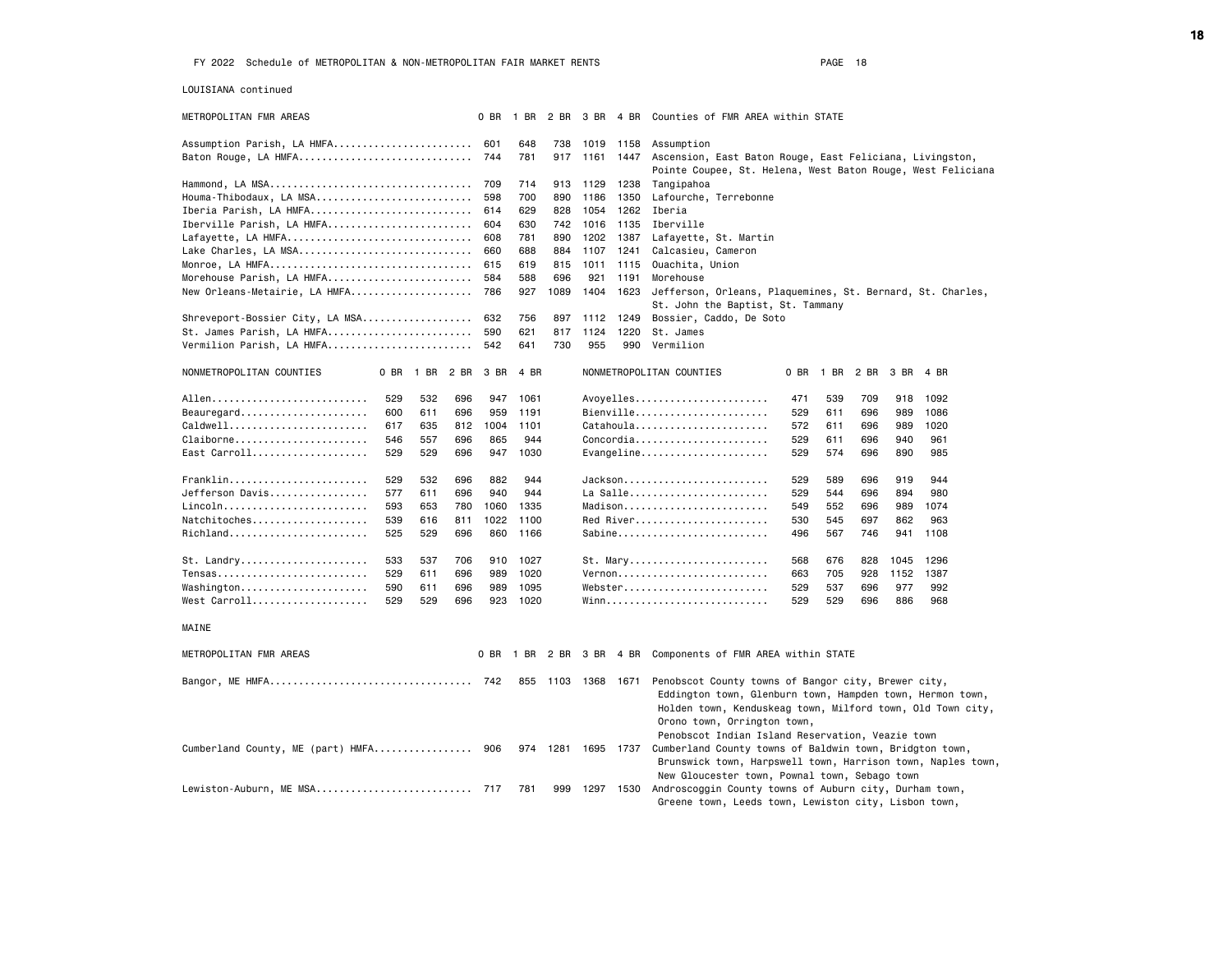| FY 2022 Schedule of METROPOLITAN & NON-METROPOLITAN FAIR MARKET RENTS |     |     |                    | PAGE 19                                                                                                                                                                                                                                                                                                                                                                                                                                                                                                                                                                                                                                                                                                                                                                                                                                                                                                |
|-----------------------------------------------------------------------|-----|-----|--------------------|--------------------------------------------------------------------------------------------------------------------------------------------------------------------------------------------------------------------------------------------------------------------------------------------------------------------------------------------------------------------------------------------------------------------------------------------------------------------------------------------------------------------------------------------------------------------------------------------------------------------------------------------------------------------------------------------------------------------------------------------------------------------------------------------------------------------------------------------------------------------------------------------------------|
| MAINE continued                                                       |     |     |                    |                                                                                                                                                                                                                                                                                                                                                                                                                                                                                                                                                                                                                                                                                                                                                                                                                                                                                                        |
| METROPOLITAN FMR AREAS                                                |     |     |                    | 0 BR 1 BR 2 BR 3 BR 4 BR Components of FMR AREA within STATE                                                                                                                                                                                                                                                                                                                                                                                                                                                                                                                                                                                                                                                                                                                                                                                                                                           |
|                                                                       |     |     |                    | Livermore town, Livermore Falls town, Mechanic Falls town,<br>Minot town, Poland town, Sabattus town, Turner town,<br>Wales town                                                                                                                                                                                                                                                                                                                                                                                                                                                                                                                                                                                                                                                                                                                                                                       |
| Penobscot County, ME (part) HMFA 660                                  | 720 |     | 948 1176 1286      | Penobscot County towns of Alton town, Argyle UT,<br>Bradford town, Bradley town, Burlington town, Carmel town,<br>Carroll plantation, Charleston town, Chester town,<br>Clifton town, Corinna town, Corinth town, Dexter town,<br>Dixmont town, Drew plantation, East Central Penobscot UT,<br>East Millinocket town, Edinburg town, Enfield town,<br>Etna town, Exeter town, Garland town, Greenbush town,<br>Howland town, Hudson town, Kingman UT, Lagrange town,<br>Lakeville town, Lee town, Levant town, Lincoln town,<br>Lowell town, Mattawamkeag town, Maxfield town, Medway town,<br>Millinocket town, Mount Chase town, Newburgh town,<br>Newport town, North Penobscot UT, Passadumkeag town,<br>Patten town, Plymouth town, Prentiss UT, Seboeis plantation,<br>Springfield town, Stacyville town, Stetson town, Twombly UT,<br>Webster plantation, Whitney UT, Winn town, Woodville town |
|                                                                       |     |     |                    | Cumberland County towns of Cape Elizabeth t, Casco town,<br>Chebeague Island town, Cumberland town, Falmouth town,<br>Freeport town, Frye Island town, Gorham town, Gray town,<br>Long Island town, North Yarmouth town, Portland city,<br>Raymond town, Scarborough town, South Portland city,<br>Standish town, Westbrook city, Windham town, Yarmouth town<br>York County towns of Buxton town, Hollis town,<br>Limington town, Old Orchard Beach town                                                                                                                                                                                                                                                                                                                                                                                                                                              |
| Sagadahoc County, ME HMFA 744                                         |     |     | 911 1120 1472 1709 | Sagadahoc County towns of Arrowsic town, Bath city,<br>Bowdoin town, Bowdoinham town, Georgetown town, Perkins UT,<br>Phippsburg town, Richmond town, Topsham town, West Bath town,<br>Woolwich town                                                                                                                                                                                                                                                                                                                                                                                                                                                                                                                                                                                                                                                                                                   |
| York County, ME (part) HMFA 961                                       |     |     | 967 1216 1561 1790 | York County towns of Acton town, Alfred town, Arundel town,<br>Biddeford city, Cornish town, Dayton town, Kennebunk town,<br>Kennebunkport town, Lebanon town, Limerick town, Lyman town,<br>Newfield town, North Berwick town, Ogunquit town,<br>Parsonsfield town, Saco city, Sanford city, Shapleigh town,<br>Waterboro town, Wells town                                                                                                                                                                                                                                                                                                                                                                                                                                                                                                                                                            |
| York-Kittery-South Berwick, ME HMFA 1051 1129 1485 1969 2542          |     |     |                    | York County towns of Berwick town, Eliot town, Kittery town,<br>South Berwick town, York town                                                                                                                                                                                                                                                                                                                                                                                                                                                                                                                                                                                                                                                                                                                                                                                                          |
| NONMETROPOLITAN COUNTIES                                              |     |     |                    | 0 BR 1 BR 2 BR 3 BR 4 BR Towns within nonmetropolitan counties                                                                                                                                                                                                                                                                                                                                                                                                                                                                                                                                                                                                                                                                                                                                                                                                                                         |
| Aroostook County, ME 519                                              | 630 | 781 |                    | 1046 1230 Allagash town, Amity town, Ashland town, Bancroft town,<br>Blaine town, Bridgewater town, Caribou city, Cary plantation,<br>Castle Hill town, Caswell town, Central Aroostook UT,<br>Chapman town, Connor UT, Crystal town, Cyr plantation,<br>Dyer Brook town, Eagle Lake town, Easton town,<br>Fort Fairfield town, Fort Kent town, Frenchville town,<br>Garfield plantation, Glenwood plantation, Grand Isle town,<br>Hamlin town, Hammond town, Haynesville town, Hersey town,                                                                                                                                                                                                                                                                                                                                                                                                           |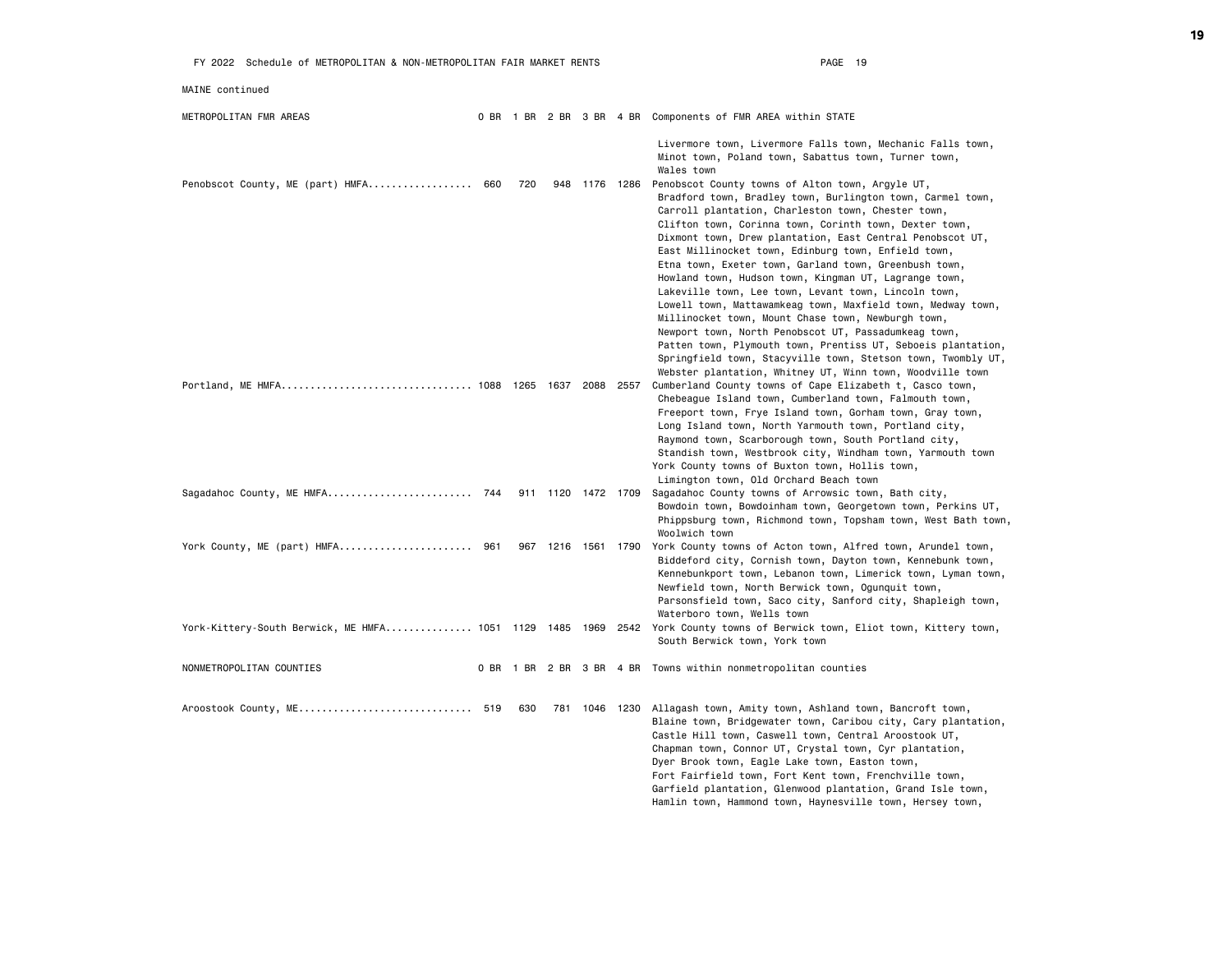|                     |     |     |     |                | Hodgdon town, Houlton town, Island Falls town,<br>Limestone town, Linneus town, Littleton town, Ludlow town,<br>Macwahoc plantation, Madawaska town, Mapleton town,<br>Mars Hill town, Masardis town, Merrill town, Monticello town,<br>Moro plantation, Nashville plantation, New Canada town,<br>New Limerick town, New Sweden town, Northwest Aroostook UT,<br>Oakfield town, Orient town,<br>Penobscot Indian Island Reservation, Perham town,<br>Portage Lake town, Presque Isle city, Reed plantation,<br>St. Agatha town, St. Francis town, St. John plantation,<br>Sherman town, Smyrna town, South Aroostook UT,<br>Square Lake UT, Stockholm town, Van Buren town, Wade town,<br>Wallagrass town, Washburn town, Westfield town,<br>Westmanland town, Weston town, Winterville plantation,<br>Woodland town |
|---------------------|-----|-----|-----|----------------|-----------------------------------------------------------------------------------------------------------------------------------------------------------------------------------------------------------------------------------------------------------------------------------------------------------------------------------------------------------------------------------------------------------------------------------------------------------------------------------------------------------------------------------------------------------------------------------------------------------------------------------------------------------------------------------------------------------------------------------------------------------------------------------------------------------------------|
| Franklin County, ME | 589 | 657 |     | 826 1117 1120  | Avon town, Carrabassett Valley town, Carthage town,<br>Chesterville town, Coplin plantation, Dallas plantation,<br>East Central Franklin UT, Eustis town, Farmington town,<br>Industry town, Jay town, Kingfield town, New Sharon town,<br>New Vineyard town, North Franklin UT, Phillips town,<br>Rangeley town, Rangeley plantation, Sandy River plantation,<br>South Franklin UT, Strong town, Temple town, Weld town,<br>West Central Franklin UT, Wilton town, Wyman UT                                                                                                                                                                                                                                                                                                                                          |
| Hancock County, ME  | 785 | 813 | 959 | 1252 1300      | Amherst town, Aurora town, Bar Harbor town, Blue Hill town,<br>Brooklin town, Brooksville town, Bucksport town,<br>Castine town, Central Hancock UT, Cranberry Isles town,<br>Dedham town, Deer Isle town, Eastbrook town, East Hancock UT,<br>Ellsworth city, Franklin town, Frenchboro town,<br>Gouldsboro town, Great Pond town, Hancock town, Lamoine town,<br>Mariaville town, Marshall Island UT, Mount Desert town,<br>Northwest Hancock UT, Orland town, Osborn town, Otis town,<br>Penobscot town, Sedgwick town, Sorrento town,<br>Southwest Harbor town, Stonington town, Sullivan town,<br>Surry town, Swans Island town, Tremont town, Trenton town,<br>Verona Island town, Waltham town, Winter Harbor town                                                                                             |
| Kennebec County, ME | 693 | 704 |     | 888 1128 1311  | Albion town, Augusta city, Belgrade town, Benton town,<br>Chelsea town, China town, Clinton town, Farmingdale town,<br>Fayette town, Gardiner city, Hallowell city, Litchfield town,<br>Manchester town, Monmouth town, Mount Vernon town,<br>Oakland town, Pittston town, Randolph town, Readfield town,<br>Rome town, Sidney town, Unity UT, Vassalboro town,<br>Vienna town, Waterville city, Wayne town, West Gardiner town,<br>Windsor town, Winslow town, Winthrop town                                                                                                                                                                                                                                                                                                                                         |
| Knox County, ME     | 818 | 829 |     | 1005 1332 1363 | Appleton town, Camden town, Criehaven UT, Cushing town,<br>Friendship town, Hope town, Isle au Haut town,<br>Matinicus Isle plantation, Muscle Ridge Island UT,<br>North Haven town, Owls Head town, Rockland city,<br>Rockport town, St. George town, South Thomaston town,<br>Thomaston town, Union town, Vinalhaven town, Warren town,                                                                                                                                                                                                                                                                                                                                                                                                                                                                             |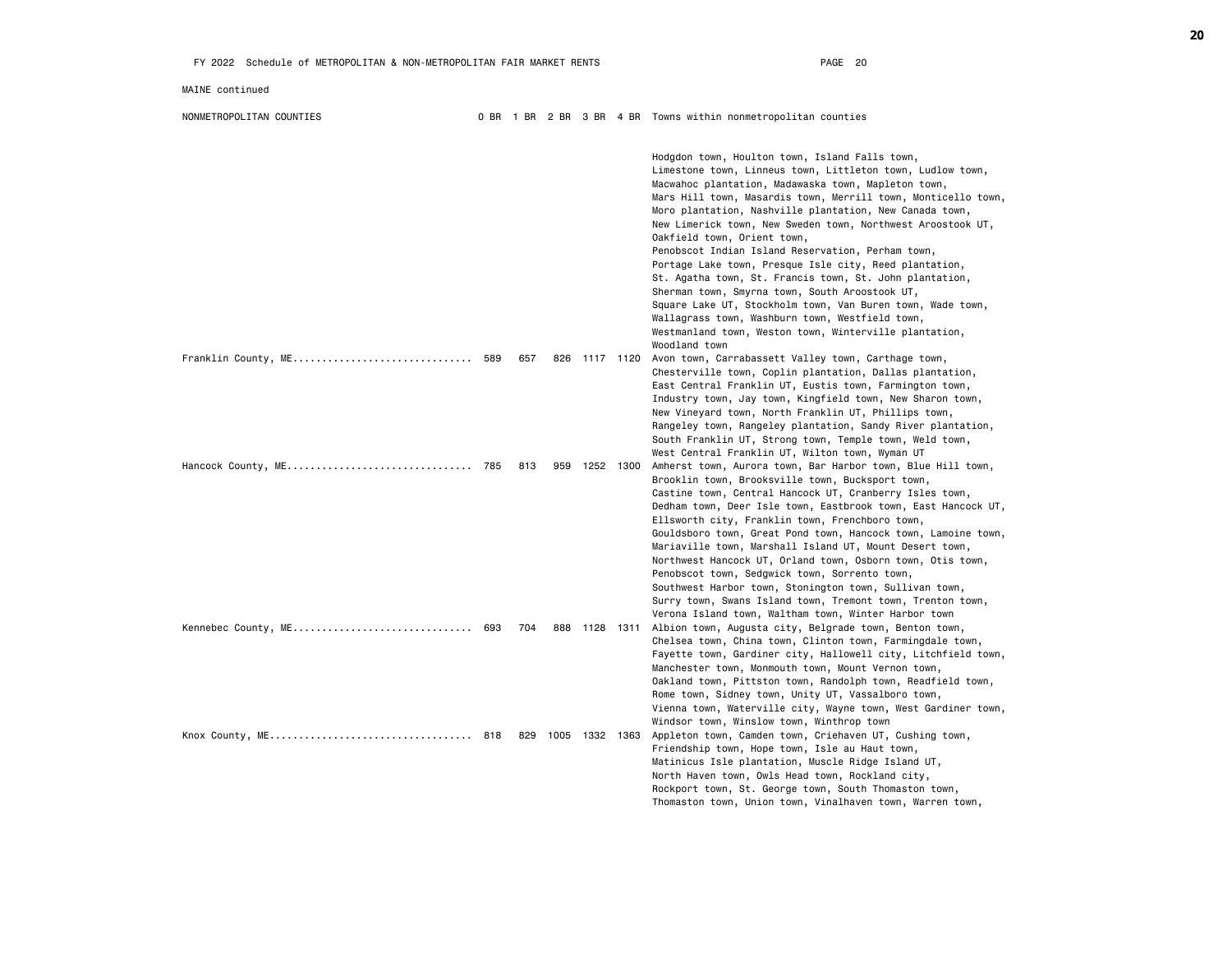| FY 2022 Schedule of METROPOLITAN & NON-METROPOLITAN FAIR MARKET RENTS |     |     |     |                    | PAGE 21                                                                                                                                                                                                                                                                                                                                                                                                                                                                                                                                                                                             |
|-----------------------------------------------------------------------|-----|-----|-----|--------------------|-----------------------------------------------------------------------------------------------------------------------------------------------------------------------------------------------------------------------------------------------------------------------------------------------------------------------------------------------------------------------------------------------------------------------------------------------------------------------------------------------------------------------------------------------------------------------------------------------------|
| MAINE continued                                                       |     |     |     |                    |                                                                                                                                                                                                                                                                                                                                                                                                                                                                                                                                                                                                     |
| NONMETROPOLITAN COUNTIES                                              |     |     |     |                    | 0 BR 1 BR 2 BR 3 BR 4 BR Towns within nonmetropolitan counties                                                                                                                                                                                                                                                                                                                                                                                                                                                                                                                                      |
| Lincoln County, ME 802                                                |     |     |     | 807 1062 1313 1738 | Washington town<br>Alna town, Boothbay town, Boothbay Harbor town, Bremen town,<br>Bristol town, Damariscotta town, Dresden town, Edgecomb town,<br>Hibberts gore, Jefferson town, Louds Island UT,<br>Monhegan plantation, Newcastle town, Nobleboro town,<br>Somerville town, South Bristol town, Southport town,                                                                                                                                                                                                                                                                                 |
|                                                                       |     | 676 | 890 | 1100 1372          | Waldoboro town, Westport Island town, Whitefield town,<br>Wiscasset town<br>Andover town, Bethel town, Brownfield town, Buckfield town,<br>Byron town, Canton town, Denmark town, Dixfield town,<br>Fryeburg town, Gilead town, Greenwood town, Hanover town,<br>Hartford town, Hebron town, Hiram town, Lincoln plantation,<br>Lovell town, Magalloway plantation, Mexico town, Milton UT,<br>Newry town, North Oxford UT, Norway town, Otisfield town,                                                                                                                                            |
| Piscataquis County, ME 611                                            |     | 615 |     | 767 1022 1313      | Oxford town, Paris town, Peru town, Porter town,<br>Roxbury town, Rumford town, South Oxford UT, Stoneham town,<br>Stow town, Sumner town, Sweden town, Upton town,<br>Waterford town, West Paris town, Woodstock town<br>Abbot town, Atkinson town, Beaver Cove town, Blanchard UT,<br>Bowerbank town, Brownville town, Dover-Foxcroft town,                                                                                                                                                                                                                                                       |
|                                                                       |     |     |     |                    | Greenville town, Guilford town, Kingsbury plantation,<br>Lake View plantation, Medford town, Milo town, Monson town,<br>Northeast Piscataquis UT, Northwest Piscataquis UT,<br>Parkman town, Sangerville town, Sebec town, Shirley town,<br>Southeast Piscataquis UT, Wellington town, Willimantic town                                                                                                                                                                                                                                                                                             |
| Somerset County, ME 591                                               |     | 646 |     | 850 1084 1225      | Anson town, Athens town, Bingham town, Brighton plantation,<br>Cambridge town, Canaan town, Caratunk town,<br>Central Somerset UT, Cornville town, Dennistown plantation,<br>Detroit town, Embden town, Fairfield town, Harmony town,<br>Hartland town, Highland plantation, Jackman town,<br>Madison town, Mercer town, Moose River town, Moscow town,<br>New Portland town, Norridgewock town, Northeast Somerset UT,<br>Northwest Somerset UT, Palmyra town, Pittsfield town,<br>Pleasant Ridge plantation, Ripley town, St. Albans town,<br>Seboomook Lake UT, Skowhegan town, Smithfield town, |
|                                                                       |     |     |     | 842 1041 1287 1675 | Solon town, Starks town, The Forks plantation,<br>West Forks plantation<br>Belfast city, Belmont town, Brooks town, Burnham town,                                                                                                                                                                                                                                                                                                                                                                                                                                                                   |
|                                                                       |     |     |     |                    | Frankfort town, Freedom town, Islesboro town, Jackson town,<br>Knox town, Liberty town, Lincolnville town, Monroe town,<br>Montville town, Morrill town, Northport town, Palermo town,<br>Prospect town, Searsmont town, Searsport town,<br>Stockton Springs town, Swanville town, Thorndike town,<br>Troy town, Unity town, Waldo town, Winterport town                                                                                                                                                                                                                                            |
| Washington County, ME                                                 | 635 | 639 |     | 841 1049 1221      | Addison town, Alexander town, Baileyville town,<br>Baring plantation, Beals town, Beddington town, Calais city,<br>Charlotte town, Cherryfield town, Codyville plantation,<br>Columbia town, Columbia Falls town, Cooper town,<br>Crawford town, Cutler town, Danforth town, Deblois town,                                                                                                                                                                                                                                                                                                          |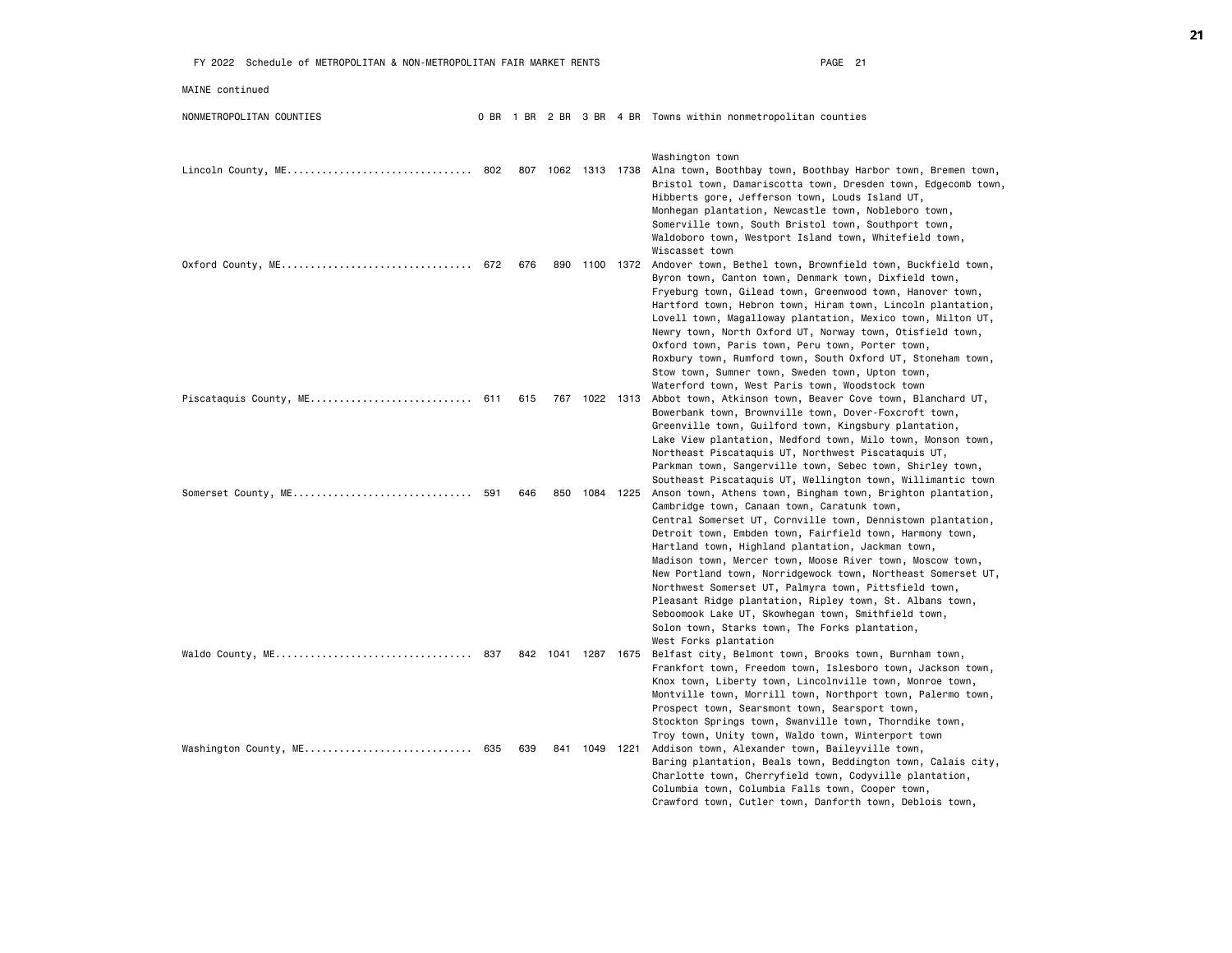Dennysville town, East Central Washington UT, East Machias town, Eastport city, Grand Lake Stream plantation, Harrington town, Jonesboro town, Jonesport town, Lubec town, Machias town, Machiasport town, Marshfield town, Meddybemps town, Milbridge town, Northfield town, North Washington UT, Passamaquoddy Indian Township Reservation, Passamaquoddy Pleasant Point Reservation, Pembroke town, Perry town, Princeton town, Robbinston town, Roque Bluffs town, Steuben town, Talmadge town, Topsfield town, Vanceboro town, Waite town, Wesley town, Whiting town, Whitneyville town

MARYLAND

| METROPOLITAN FMR AREAS                                   |                     |     |     |                |      |      |           |      | 0 BR 1 BR 2 BR 3 BR 4 BR Counties of FMR AREA within STATE                                                                                                                                                                                                                                                                                |
|----------------------------------------------------------|---------------------|-----|-----|----------------|------|------|-----------|------|-------------------------------------------------------------------------------------------------------------------------------------------------------------------------------------------------------------------------------------------------------------------------------------------------------------------------------------------|
|                                                          |                     |     |     |                |      |      |           |      | Baltimore-Columbia-Towson, MD MSA 953 1124 1395 1809 2075 Anne Arundel, Baltimore, Carroll, Harford, Howard,<br>Queen Anne's, Baltimore city                                                                                                                                                                                              |
| California-Lexington Park, MD MSA 1058                   |                     |     |     |                | 1126 | 1372 | 1920      | 2218 | St. Marv's                                                                                                                                                                                                                                                                                                                                |
| Cumberland, MD-WV MSA                                    |                     |     |     | 503            | 606  | 757  | 987       | 1261 | Allegany                                                                                                                                                                                                                                                                                                                                  |
| Hagerstown, MD HMFA                                      |                     |     |     | 646            | 757  | 972  | 1381      | 1637 | Washington                                                                                                                                                                                                                                                                                                                                |
| +Philadelphia-Camden-Wilmington, PA-NJ-DE-MD MSA 940     |                     |     |     |                | 1071 | 1298 | 1605      | 1837 | Cecil                                                                                                                                                                                                                                                                                                                                     |
| Salisbury, MD HMFA                                       |                     |     |     | 787            | 788  | 1037 | 1398      | 1566 | Wicomico                                                                                                                                                                                                                                                                                                                                  |
| Somerset County, MD HMFA                                 |                     |     |     | 611            | 648  | 792  | 1070      | 1098 | Somerset                                                                                                                                                                                                                                                                                                                                  |
| +Washington-Arlington-Alexandria, DC-VA-MD HMFA 1539     |                     |     |     |                | 1567 | 1785 | 2260      |      | 2713 Calvert, Charles, Frederick, Montgomery, Prince George's                                                                                                                                                                                                                                                                             |
| Worcester County, MD HMFA 759                            |                     |     |     |                | 764  | 932  | 1324 1595 |      | Worcester                                                                                                                                                                                                                                                                                                                                 |
|                                                          |                     |     |     |                |      |      |           |      |                                                                                                                                                                                                                                                                                                                                           |
| NONMETROPOLITAN COUNTIES                                 | 0 BR 1 BR 2 BR 3 BR |     |     |                | 4 BR |      |           |      | NONMETROPOLITAN COUNTIES<br>0 BR 1 BR 2 BR 3 BR<br>4 BR                                                                                                                                                                                                                                                                                   |
| Caroline                                                 | 723                 | 728 | 958 | 1312           | 1600 |      |           |      | Dorchester<br>726<br>731<br>894<br>1255<br>1485                                                                                                                                                                                                                                                                                           |
| Garrett                                                  | 557                 | 637 | 757 | 1075           | 1296 |      |           |      | Kent<br>779<br>785<br>1028<br>1440<br>1644                                                                                                                                                                                                                                                                                                |
| Talbot                                                   | 929                 | 957 |     | 1141 1577 1953 |      |      |           |      |                                                                                                                                                                                                                                                                                                                                           |
| <b>MASSACHUSETTS</b>                                     |                     |     |     |                |      |      |           |      |                                                                                                                                                                                                                                                                                                                                           |
| METROPOLITAN FMR AREAS                                   |                     |     |     |                |      |      |           |      | 0 BR 1 BR 2 BR 3 BR 4 BR Components of FMR AREA within STATE                                                                                                                                                                                                                                                                              |
| Barnstable Town, MA MSA 1248 1428 1879 2323              |                     |     |     |                |      |      |           | 2548 | Barnstable County towns of Barnstable Town, Bourne town,<br>Brewster town, Chatham town, Dennis town, Eastham town,<br>Falmouth town, Harwich town, Mashpee town, Orleans town,<br>Provincetown town, Sandwich town, Truro town, Wellfleet town,<br>Yarmouth town                                                                         |
| Berkshire County, MA (part) HMFA 940 1016 1337 1653 1877 |                     |     |     |                |      |      |           |      | Berkshire County towns of Alford town, Becket town,<br>Clarksburg town, Egremont town, Florida town,<br>Great Barrington town, Hancock town, Monterey town,<br>Mount Washington town, New Ashford town,<br>New Marlborough town, North Adams city, Otis town, Peru town,<br>Sandisfield town, Savoy town, Sheffield town, Tyringham town, |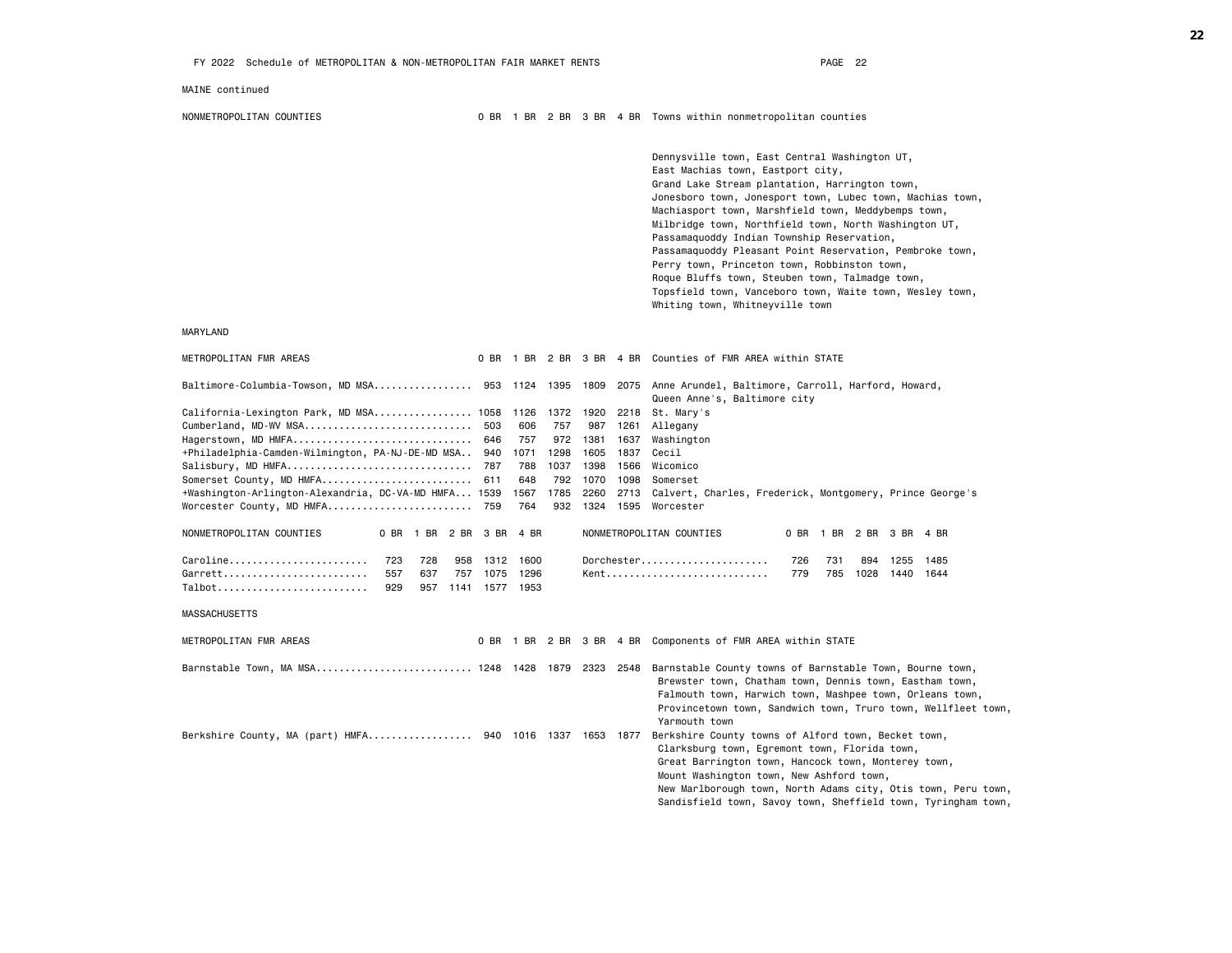| FY 2022 Schedule of METROPOLITAN & NON-METROPOLITAN FAIR MARKET RENTS            |     |     |      |      | PAGE 23                    |                                                                                                                                                                                                                                                                                                                                                                                                                                                                                                                                                                                                                                                                                                                                                                                                                                                                                                                                                                                                                                                                                                                                                                                                                                                                                                                                                                                                                                                                                                                                                                                                                                                                                            |  |  |  |  |
|----------------------------------------------------------------------------------|-----|-----|------|------|----------------------------|--------------------------------------------------------------------------------------------------------------------------------------------------------------------------------------------------------------------------------------------------------------------------------------------------------------------------------------------------------------------------------------------------------------------------------------------------------------------------------------------------------------------------------------------------------------------------------------------------------------------------------------------------------------------------------------------------------------------------------------------------------------------------------------------------------------------------------------------------------------------------------------------------------------------------------------------------------------------------------------------------------------------------------------------------------------------------------------------------------------------------------------------------------------------------------------------------------------------------------------------------------------------------------------------------------------------------------------------------------------------------------------------------------------------------------------------------------------------------------------------------------------------------------------------------------------------------------------------------------------------------------------------------------------------------------------------|--|--|--|--|
| MASSACHUSETTS continued                                                          |     |     |      |      |                            |                                                                                                                                                                                                                                                                                                                                                                                                                                                                                                                                                                                                                                                                                                                                                                                                                                                                                                                                                                                                                                                                                                                                                                                                                                                                                                                                                                                                                                                                                                                                                                                                                                                                                            |  |  |  |  |
| METROPOLITAN FMR AREAS                                                           |     |     |      |      |                            | 0 BR 1 BR 2 BR 3 BR 4 BR Components of FMR AREA within STATE                                                                                                                                                                                                                                                                                                                                                                                                                                                                                                                                                                                                                                                                                                                                                                                                                                                                                                                                                                                                                                                                                                                                                                                                                                                                                                                                                                                                                                                                                                                                                                                                                               |  |  |  |  |
|                                                                                  |     |     |      |      |                            | Washington town, West Stockbridge town, Williamstown town,<br>Windsor town                                                                                                                                                                                                                                                                                                                                                                                                                                                                                                                                                                                                                                                                                                                                                                                                                                                                                                                                                                                                                                                                                                                                                                                                                                                                                                                                                                                                                                                                                                                                                                                                                 |  |  |  |  |
| Boston-Cambridge-Quincy, MA-NH HMFA 1658 1826 2205 2726 2990                     |     |     |      |      |                            | Essex County towns of Amesbury Town city, Beverly city,<br>Danvers town, Essex town, Gloucester city, Hamilton town,<br>Ipswich town, Lynn city, Lynnfield town,<br>Manchester-by-the-Sea town, Marblehead town, Middleton town,<br>Nahant town, Newbury town, Newburyport city, Peabody city,<br>Rockport town, Rowley town, Salem city, Salisbury town,<br>Saugus town, Swampscott town, Topsfield town, Wenham town<br>Middlesex County towns of Acton town, Arlington town,<br>Ashby town, Ashland town, Ayer town, Bedford town,<br>Belmont town, Boxborough town, Burlington town,<br>Cambridge city, Carlisle town, Concord town, Everett city,<br>Framingham city, Holliston town, Hopkinton town, Hudson town,<br>Lexington town, Lincoln town, Littleton town, Malden city,<br>Marlborough city, Maynard town, Medford city, Melrose city,<br>Natick town, Newton city, North Reading town, Reading town,<br>Sherborn town, Shirley town, Somerville city, Stoneham town,<br>Stow town, Sudbury town, Townsend town, Wakefield town,<br>Waltham city, Watertown city, Wayland town, Weston town,<br>Wilmington town, Winchester town, Woburn city<br>Norfolk County towns of Bellingham town, Braintree Town city,<br>Brookline town, Canton town, Cohasset town, Dedham town,<br>Dover town, Foxborough town, Franklin Town city,<br>Holbrook town, Medfield town, Medway town, Millis town,<br>Milton town, Needham town, Norfolk town, Norwood town,<br>Plainville town, Quincy city, Randolph city, Sharon town,<br>Stoughton town, Walpole town, Wellesley town, Westwood town,<br>Weymouth Town city, Wrentham town<br>Plymouth County towns of Carver town, Duxbury town, |  |  |  |  |
|                                                                                  |     |     |      |      |                            | Hanover town, Hingham town, Hull town, Kingston town,<br>Marshfield town, Norwell town, Pembroke town, Plymouth town,<br>Rockland town, Scituate town, Wareham town<br>Suffolk County towns of Boston city, Chelsea city,                                                                                                                                                                                                                                                                                                                                                                                                                                                                                                                                                                                                                                                                                                                                                                                                                                                                                                                                                                                                                                                                                                                                                                                                                                                                                                                                                                                                                                                                  |  |  |  |  |
|                                                                                  |     |     |      |      | 2505                       | Revere city, Winthrop Town city<br>Norfolk County towns of Avon town<br>Plymouth County towns of Abington town, Bridgewater city,<br>Brockton city, East Bridgewater town, Halifax town,<br>Hanson town, Lakeville town, Marion town, Mattapoisett town,<br>Middleborough town, Plympton town, Rochester town,                                                                                                                                                                                                                                                                                                                                                                                                                                                                                                                                                                                                                                                                                                                                                                                                                                                                                                                                                                                                                                                                                                                                                                                                                                                                                                                                                                             |  |  |  |  |
| Eastern Worcester County, MA HMFA 928 1062 1397 1789 2210                        |     |     |      |      |                            | West Bridgewater town, Whitman town<br>Worcester County towns of Berlin town, Blackstone town,<br>Bolton town, Harvard town, Hopedale town, Lancaster town,<br>Mendon town, Milford town, Millville town, Southborough town,<br>Upton town                                                                                                                                                                                                                                                                                                                                                                                                                                                                                                                                                                                                                                                                                                                                                                                                                                                                                                                                                                                                                                                                                                                                                                                                                                                                                                                                                                                                                                                 |  |  |  |  |
| Easton-Raynham, MA HMFA 1374 1416 1863 2320<br>Fitchburg-Leominster, MA HMFA 865 |     |     |      |      | 2834<br>871 1146 1447 1727 | Bristol County towns of Easton town, Raynham town<br>Worcester County towns of Ashburnham town, Fitchburg city,<br>Gardner city, Leominster city, Lunenburg town,<br>Templeton town, Westminster town, Winchendon town                                                                                                                                                                                                                                                                                                                                                                                                                                                                                                                                                                                                                                                                                                                                                                                                                                                                                                                                                                                                                                                                                                                                                                                                                                                                                                                                                                                                                                                                     |  |  |  |  |
| Franklin County, MA HMFA                                                         | 798 | 909 | 1160 | 1488 | 1672                       | Franklin County towns of Ashfield town, Bernardston town,                                                                                                                                                                                                                                                                                                                                                                                                                                                                                                                                                                                                                                                                                                                                                                                                                                                                                                                                                                                                                                                                                                                                                                                                                                                                                                                                                                                                                                                                                                                                                                                                                                  |  |  |  |  |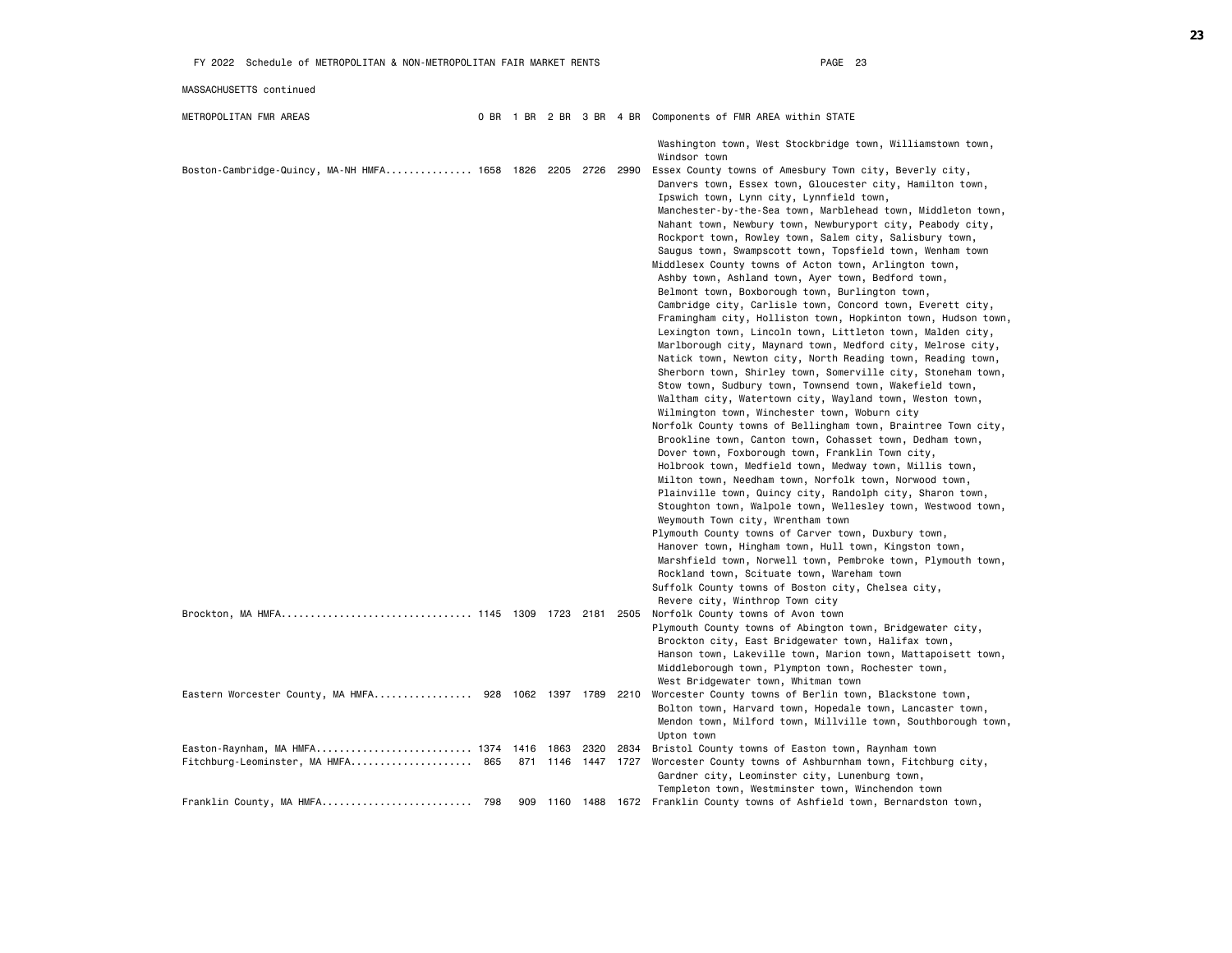| MASSACHUSETTS continued                                    |     |           |                |      |                                                                                                                                                                                                                                                                                                                                                                                                                                                                                                                                                                                                                                                                                                                                                                                                                      |
|------------------------------------------------------------|-----|-----------|----------------|------|----------------------------------------------------------------------------------------------------------------------------------------------------------------------------------------------------------------------------------------------------------------------------------------------------------------------------------------------------------------------------------------------------------------------------------------------------------------------------------------------------------------------------------------------------------------------------------------------------------------------------------------------------------------------------------------------------------------------------------------------------------------------------------------------------------------------|
| METROPOLITAN FMR AREAS                                     |     |           |                |      | 0 BR 1 BR 2 BR 3 BR 4 BR Components of FMR AREA within STATE                                                                                                                                                                                                                                                                                                                                                                                                                                                                                                                                                                                                                                                                                                                                                         |
|                                                            |     |           |                |      | Buckland town, Charlemont town, Colrain town, Conway town,<br>Deerfield town, Erving town, Gill town, Greenfield Town city,<br>Hawley town, Heath town, Leverett town, Leyden town,<br>Monroe town, Montague town, New Salem town, Northfield town,<br>Orange town, Rowe town, Shelburne town, Shutesbury town,<br>Sunderland town, Warwick town, Wendell town, Whately town                                                                                                                                                                                                                                                                                                                                                                                                                                         |
| Lawrence, MA-NH HMFA 1040 1219 1565 1935 2122              |     |           |                |      | Essex County towns of Andover town, Boxford town,<br>Georgetown town, Groveland town, Haverhill city,<br>Lawrence city, Merrimac town, Methuen city,<br>North Andover town, West Newbury town                                                                                                                                                                                                                                                                                                                                                                                                                                                                                                                                                                                                                        |
|                                                            |     |           |                |      | Middlesex County towns of Billerica town, Chelmsford town,<br>Dracut town, Dunstable town, Groton town, Lowell city,<br>Pepperell town, Tewksbury town, Tyngsborough town,<br>Westford town                                                                                                                                                                                                                                                                                                                                                                                                                                                                                                                                                                                                                          |
| New Bedford, MA HMFA 809                                   | 903 |           | 1114 1377 1511 |      | Bristol County towns of Acushnet town, Dartmouth town,<br>Fairhaven town, Freetown town, New Bedford city                                                                                                                                                                                                                                                                                                                                                                                                                                                                                                                                                                                                                                                                                                            |
| Pittsfield, MA HMFA 848 1013 1277 1623                     |     |           |                | 1759 | Berkshire County towns of Adams town, Cheshire town,<br>Dalton town, Hinsdale town, Lanesborough town, Lee town,<br>Lenox town, Pittsfield city, Richmond town, Stockbridge town                                                                                                                                                                                                                                                                                                                                                                                                                                                                                                                                                                                                                                     |
| Providence-Fall River, RI-MA HMFA 913   1026   1234   1525 |     |           |                | 1868 | Bristol County towns of Attleboro city, Fall River city,<br>North Attleborough town, Rehoboth town, Seekonk town,<br>Somerset town, Swansea town, Westport town                                                                                                                                                                                                                                                                                                                                                                                                                                                                                                                                                                                                                                                      |
|                                                            | 874 | 1094 1353 |                | 1623 | Hampden County towns of Agawam Town city, Blandford town,<br>Brimfield town, Chester town, Chicopee city,<br>East Longmeadow town, Granville town, Hampden town,<br>Holland town, Holyoke city, Longmeadow town, Ludlow town,<br>Monson town, Montgomery town, Palmer Town city, Russell town,<br>Southwick town, Springfield city, Tolland town, Wales town,<br>Westfield city, West Springfield Town city, Wilbraham town<br>Hampshire County towns of Amherst town, Belchertown town,<br>Chesterfield town, Cummington town, Easthampton Town city,<br>Goshen town, Granby town, Hadley town, Hatfield town,<br>Huntington town, Middlefield town, Northampton city,<br>Pelham town, Plainfield town, Southampton town,<br>South Hadley town, Ware town, Westhampton town,<br>Williamsburg town, Worthington town |
| Taunton-Mansfield-Norton, MA HMFA 952 1110 1433 1836       |     |           |                | 2052 | Bristol County towns of Berkley town, Dighton town,<br>Mansfield town, Norton town, Taunton city                                                                                                                                                                                                                                                                                                                                                                                                                                                                                                                                                                                                                                                                                                                     |
| Western Worcester County, MA HMFA 792                      | 797 | 1049      | 1417           | 1423 | Worcester County towns of Athol town, Hardwick town,<br>Hubbardston town, New Braintree town, Petersham town,<br>Phillipston town, Royalston town, Warren town                                                                                                                                                                                                                                                                                                                                                                                                                                                                                                                                                                                                                                                       |
| Worcester, MA HMFA 1103 1162 1491 1843                     |     |           |                | 2022 | Worcester County towns of Auburn town, Barre town,<br>Boylston town, Brookfield town, Charlton town, Clinton town,<br>Douglas town, Dudley town, East Brookfield town,<br>Grafton town, Holden town, Leicester town, Millbury town,<br>Northborough town, Northbridge town, North Brookfield town,<br>Oakham town, Oxford town, Paxton town, Princeton town,<br>Rutland town, Shrewsbury town, Southbridge Town city,<br>Spencer town, Sterling town, Sturbridge town, Sutton town,<br>Uxbridge town, Webster town, Westborough town,                                                                                                                                                                                                                                                                                |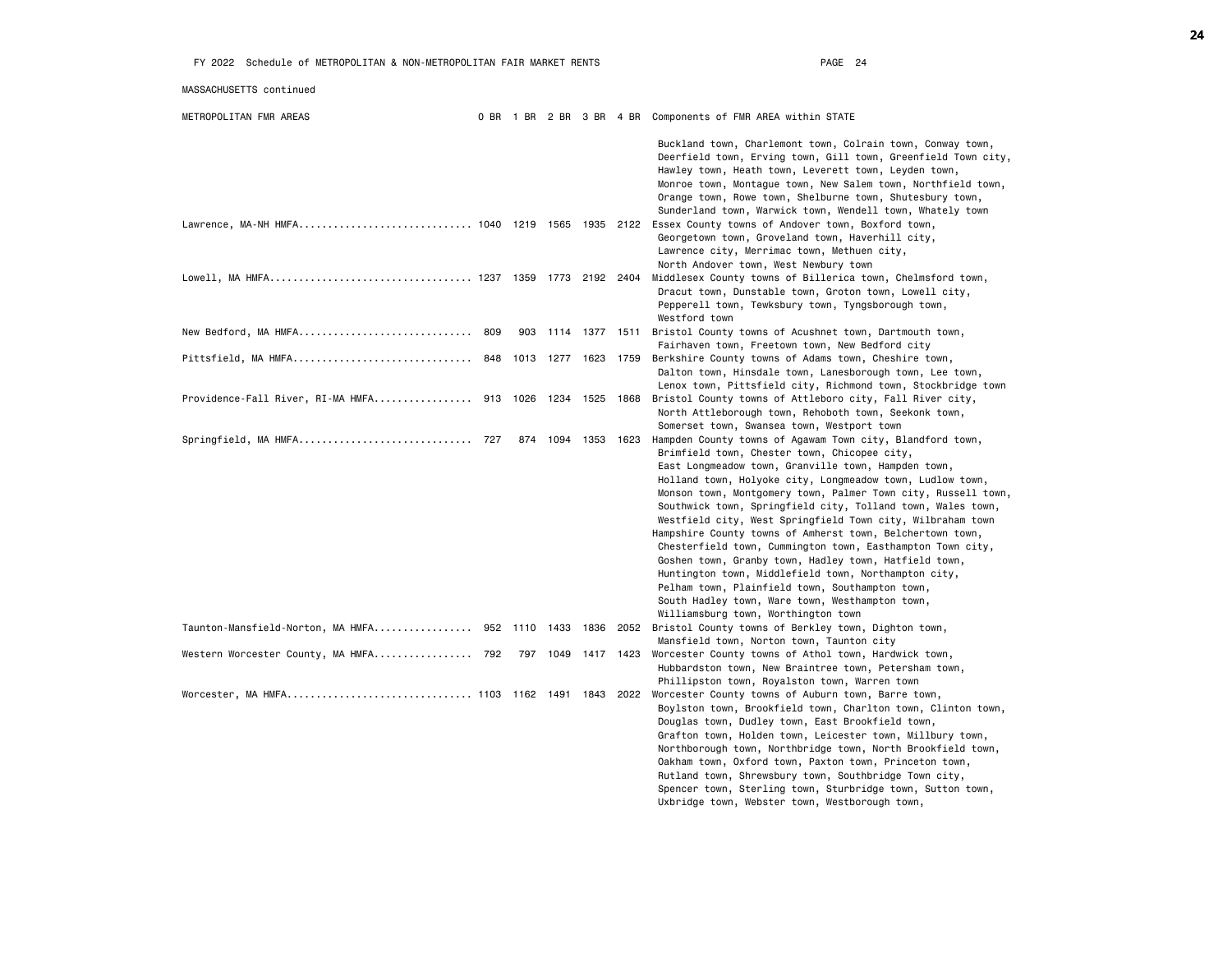| Schedule of METROPOLITAN & NON-METROPOLITAN FAIR MARKET RENTS<br>FY 2022 |              |             |            |            |            |              |              | PAGE 25                                                            |  |
|--------------------------------------------------------------------------|--------------|-------------|------------|------------|------------|--------------|--------------|--------------------------------------------------------------------|--|
| MASSACHUSETTS continued                                                  |              |             |            |            |            |              |              |                                                                    |  |
| METROPOLITAN FMR AREAS                                                   |              |             |            |            |            |              |              | 0 BR 1 BR 2 BR 3 BR 4 BR Components of FMR AREA within STATE       |  |
|                                                                          |              |             |            |            |            |              |              | West Boylston town, West Brookfield town, Worcester city           |  |
| NONMETROPOLITAN COUNTIES                                                 |              |             | 0 BR       |            |            |              |              | 1 BR 2 BR 3 BR 4 BR Towns within nonmetropolitan counties          |  |
| Dukes County, MA 1824                                                    |              |             |            | 1942       | 2213       | 2736         |              | 3186 Aquinnah town, Chilmark town, Edgartown town, Gosnold town,   |  |
|                                                                          |              |             |            |            |            | 3236         |              | Oak Bluffs town, Tisbury town, West Tisbury town<br>Nantucket town |  |
| Nantucket County, MA 1587 1848                                           |              |             |            |            | 2388       |              | 3438         |                                                                    |  |
| MICHIGAN                                                                 |              |             |            |            |            |              |              |                                                                    |  |
| METROPOLITAN FMR AREAS                                                   |              |             | 0 BR       | 1 BR       | 2 BR       | 3 BR         | 4 BR         | Counties of FMR AREA within STATE                                  |  |
| Ann Arbor, MI MSA 1047                                                   |              |             |            | 1048       | 1262       | 1560         | 1816         | Washtenaw                                                          |  |
| Battle Creek, MI MSA                                                     |              |             | 602        | 670        | 841        | 1091         | 1183         | Calhoun                                                            |  |
| Bay City, MI MSA                                                         |              |             | 522        | 611        | 786        | 1031         | 1118         | Bay                                                                |  |
| Cass County, MI HMFA                                                     |              |             | 593        | 655        | 845        | 1102         | 1151         | Cass                                                               |  |
| Detroit-Warren-Livonia, MI HMFA                                          |              |             | 733        | 848        | 1084       | 1371         | 1473         | Lapeer, Macomb, Oakland, St. Clair, Wayne                          |  |
|                                                                          |              |             | 545        | 645        | 821        | 1034         | 1113         | Genesee                                                            |  |
| Grand Rapids-Wyoming, MI HMFA                                            |              |             | 798        | 859        | 1041       | 1356         | 1538         | Kent                                                               |  |
| Holland-Grand Haven, MI HMFA                                             |              |             | 814        | 852        | 971        | 1329         | 1381         | Ottawa                                                             |  |
| Ionia County, MI HMFA                                                    |              |             | 667        | 672        | 884        | 1097         | 1302         | Ionia                                                              |  |
| Jackson, MI MSA                                                          |              |             | 615        | 734        | 866        | 1136         | 1274         | Jackson                                                            |  |
| Kalamazoo-Portage, MI MSA                                                |              |             | 613        | 711        | 879        | 1160         | 1252         | Kalamazoo                                                          |  |
| Lansing-East Lansing, MI HMFA                                            |              |             | 733        | 767        | 936        | 1203         | 1269         | Clinton, Eaton, Ingham                                             |  |
| Livingston County, MI HMFA                                               |              |             | 747        | 938        | 1125       | 1504         | 1664         | Livingston                                                         |  |
| Midland, MI MSA                                                          |              |             | 582<br>631 | 661<br>723 | 870<br>941 | 1210<br>1237 | 1341<br>1503 | Midland<br>Monroe                                                  |  |
| Montcalm County, MI HMFA                                                 |              |             | 608        | 639        | 782        | 978          | 1230         | Montcalm                                                           |  |
| Muskegon, MI MSA                                                         |              |             | 591        | 655        | 855        | 1091         | 1159         | Muskegon                                                           |  |
| Niles-Benton Harbor, MI MSA                                              |              |             | 646        | 655        | 845        | 1094         | 1252         | Berrien                                                            |  |
| Saginaw, MI MSA                                                          |              |             | 553        | 633        | 833        | 1041         | 1130         | Saginaw                                                            |  |
| Shiawassee County, MI HMFA                                               |              |             | 581        | 585        | 770        | 1026         |              | 1105 Shiawassee                                                    |  |
| NONMETROPOLITAN COUNTIES                                                 | 0 BR<br>1 BR | 2 BR        | 3 BR       | 4 BR       |            |              |              | NONMETROPOLITAN COUNTIES<br>0 BR<br>1 BR<br>2 BR<br>3 BR<br>4 BR   |  |
|                                                                          | 653          | 653<br>757  | 983        | 1161       |            |              |              | Alger<br>757<br>936<br>524<br>637<br>1072                          |  |
| Allegan                                                                  | 678          | 683<br>890  | 1184       | 1207       |            |              |              | Alpena<br>524<br>621<br>757<br>1065<br>1154                        |  |
| Antrim                                                                   | 503          | 757<br>649  | 1028       | 1209       |            |              |              | Arenac<br>519<br>599<br>1043<br>1175<br>757                        |  |
| Baraga                                                                   | 572          | 579<br>757  | 936        | 1080       |            |              |              | Barry<br>582<br>687<br>830<br>1135<br>1190                         |  |
| Benzie                                                                   | 607          | 667<br>877  | 1084       | 1290       |            |              |              | Branch<br>619<br>629<br>796<br>1009<br>1079                        |  |
| Charlevoix                                                               | 571          | 647<br>825  | 1172       | 1339       |            |              |              | 537<br>590<br>776<br>959<br>1052                                   |  |
| Chippewa                                                                 | 532          | 608<br>800  | 989        | 1085       |            |              |              | Clare<br>524<br>575<br>757<br>1016<br>1163                         |  |
| $C$ rawford                                                              | 565<br>611   | 804         |            | 1022 1090  |            |              |              | Delta<br>591<br>1053<br>587<br>757<br>1181                         |  |
| $Distinson$                                                              | 533          | 770<br>639  | 952        | 1044       |            |              |              | Emmet<br>595<br>1296<br>685<br>896<br>1161                         |  |
| Gladwin                                                                  | 524          | 577<br>757  |            | 966 1032   |            |              |              | $Gogebic$<br>524<br>606<br>757<br>1075<br>1280                     |  |
|                                                                          |              |             |            |            |            |              |              |                                                                    |  |
| Grand Traverse                                                           | 698          | 863<br>1009 |            | 1248 1368  |            |              |              | Gratiot<br>503<br>575<br>757<br>986<br>1240                        |  |
| Hillsdale                                                                | 561          | 616<br>811  | 1003       | 1100       |            |              |              | Houghton<br>503<br>612<br>757<br>1075<br>1296                      |  |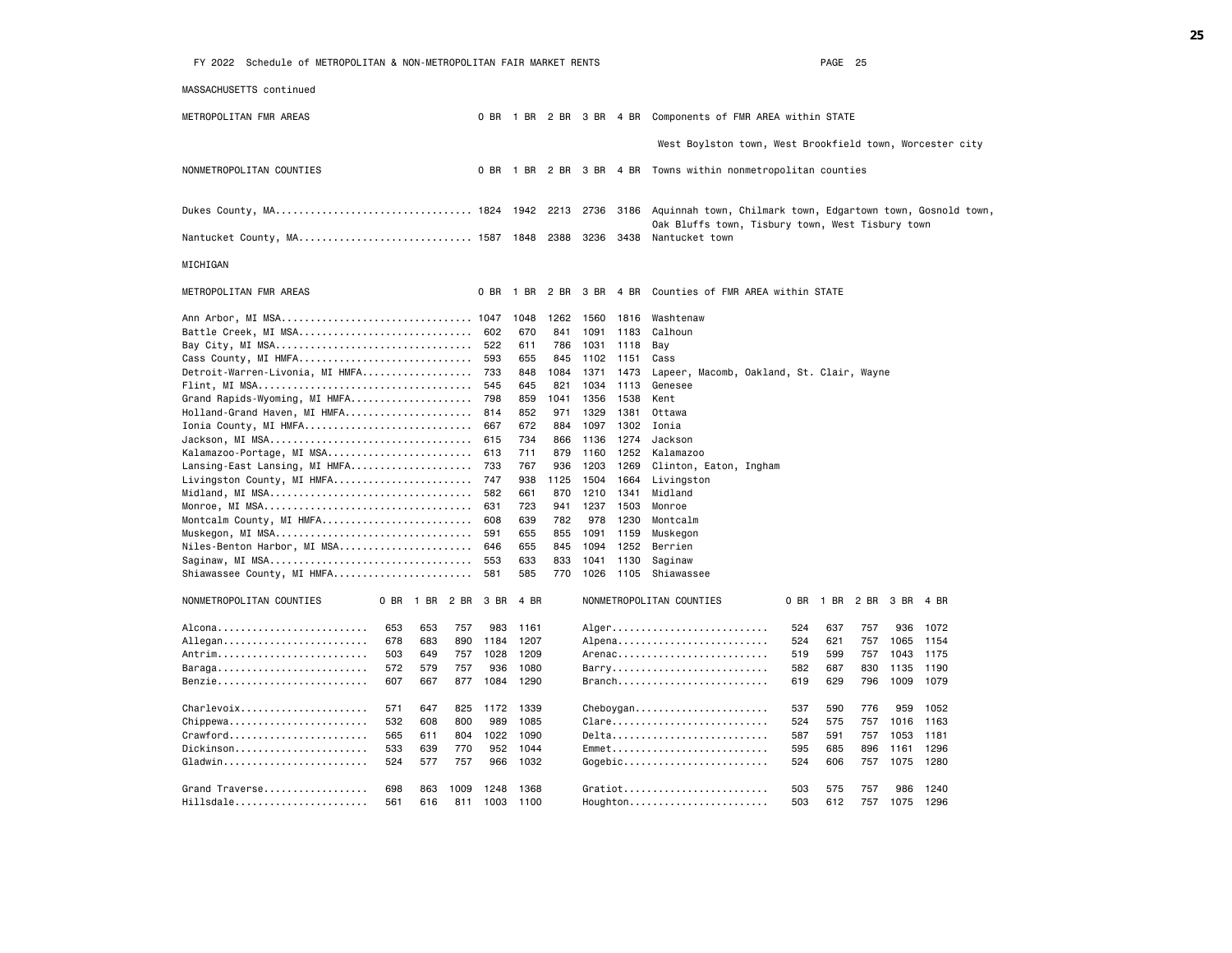MICHIGAN continued

| NONMETROPOLITAN COUNTIES                             | 0 BR | 1 BR      | 2 BR | 3 BR      | 4 BR      |      |      |      | NONMETROPOLITAN COUNTIES                                  | 0 BR | 1 BR      | 2 BR           | 3 BR | 4 BR |
|------------------------------------------------------|------|-----------|------|-----------|-----------|------|------|------|-----------------------------------------------------------|------|-----------|----------------|------|------|
| Huron                                                | 572  | 575       | 757  | 936       | 1085      |      |      |      | Iosco                                                     | 645  | 649       | 757            | 1025 | 1296 |
| $Iron$                                               | 513  | 592       | 757  | 1068      | 1072      |      |      |      | Isabelian                                                 | 611  | 680       | 810            | 1057 | 1098 |
| Kalkaska                                             | 503  | 575       | 757  | 998       | 1103      |      |      |      | Keweenaw                                                  | 524  | 578       | 757            | 1068 | 1072 |
|                                                      | 524  | 575       | 757  | 1022      | 1072      |      |      |      | Leelanau                                                  | 658  | 739       | 933            | 1234 | 1597 |
| Lenawee                                              | 541  | 642       | 815  | 1099      | 1213      |      |      |      |                                                           | 525  | 600       | 759            | 979  | 1029 |
|                                                      |      |           |      |           |           |      |      |      |                                                           |      |           |                |      |      |
| Mackinac                                             | 524  | 664       | 757  | 983       | 1291      |      |      |      | Manistee                                                  | 639  | 643       | 846            | 1072 | 1147 |
| Marquette                                            | 556  | 643       | 835  | 1032      | 1429      |      |      |      |                                                           | 576  | 588       | 774            | 973  | 1050 |
|                                                      | 552  | 646       | 766  | 974       | 1136      |      |      |      | Menominee                                                 | 566  | 644       | 757            | 1040 | 1158 |
| Missaukee                                            | 571  | 628       | 826  | 1021      | 1120      |      |      |      | Montmorency                                               | 524  | 635       | 757            | 1068 | 1072 |
|                                                      | 538  | 615       | 809  | 1015      | 1097      |      |      |      | $0$ ceana                                                 | 575  | 575       | 757            | 1002 | 1091 |
|                                                      |      |           |      |           |           |      |      |      |                                                           |      |           |                |      |      |
| $Og$ emaw                                            | 582  | 664       | 757  | 958       | 1055      |      |      |      | Ontonagon                                                 | 524  | 647       | 757            | 936  | 1072 |
| 0sceola                                              | 524  | 575       | 757  | 945       | 1091      |      |      |      | 0scoda                                                    | 524  | 648       | 757            | 1027 | 1072 |
| 0tsego                                               | 609  | 669       | 880  | 1128      | 1291      |      |      |      | Presque Isle                                              | 524  | 575       | 757            | 993  | 1152 |
| Roscommon                                            | 578  | 581       | 757  | 1023      | 1027      |      |      |      | St. Joseph                                                | 526  | 592       | 760            | 1004 | 1071 |
| Sanilac                                              | 559  | 575       | 757  | 985       | 1116      |      |      |      | Schoolcraft                                               | 524  | 575       | 757            | 974  | 1072 |
|                                                      |      |           |      |           |           |      |      |      |                                                           |      |           |                |      |      |
| Tuscola                                              | 524  | 626       | 757  | 1050      | 1108      |      |      |      | Van Buren                                                 | 561  | 635       | 793            | 1053 | 1134 |
| $Wexford$                                            | 547  | 608       | 791  |           | 1007 1173 |      |      |      |                                                           |      |           |                |      |      |
| MINNESOTA                                            |      |           |      |           |           |      |      |      |                                                           |      |           |                |      |      |
|                                                      |      |           |      |           |           |      |      |      |                                                           |      |           |                |      |      |
| METROPOLITAN FMR AREAS                               |      |           |      | 0 BR      | 1 BR      | 2 BR | 3 BR | 4 BR | Counties of FMR AREA within STATE                         |      |           |                |      |      |
| Duluth, MN-WI HMFA                                   |      |           |      | 692       | 715       | 936  | 1221 | 1515 | Carlton, St. Louis                                        |      |           |                |      |      |
| Fargo, ND-MN MSA                                     |      |           |      | 597       | 705       | 859  | 1220 | 1470 | Clay                                                      |      |           |                |      |      |
| Fillmore County, MN HMFA                             |      |           |      | 614       | 618       | 813  | 1112 | 1194 | Fillmore                                                  |      |           |                |      |      |
| Grand Forks, ND-MN MSA                               |      |           |      | 605       | 669       | 854  | 1213 | 1462 | Polk                                                      |      |           |                |      |      |
| La Crosse-Onalaska, WI-MN MSA                        |      |           |      | 618       | 724       | 930  | 1300 | 1592 | Houston                                                   |      |           |                |      |      |
| Lake County, MN HMFA                                 |      |           |      | 611       | 680       | 826  | 1116 | 1120 | Lake                                                      |      |           |                |      |      |
| Le Sueur County, MN HMFA                             |      |           |      | 659       | 733       | 964  | 1301 | 1494 | Le Sueur                                                  |      |           |                |      |      |
| Mankato-North Mankato, MN MSA                        |      |           |      | 710       | 776       | 992  | 1378 | 1698 | Blue Earth, Nicollet                                      |      |           |                |      |      |
| Mille Lacs County, MN HMFA                           |      |           |      | 639       | 731       | 962  | 1367 | 1647 | Mille Lacs                                                |      |           |                |      |      |
| Minneapolis-St. Paul-Bloomington, MN-WI HMFA         |      |           |      | 932       | 1078      | 1329 | 1841 | 2145 | Anoka, Carver, Chisago, Dakota, Hennepin, Isanti, Ramsey, |      |           |                |      |      |
|                                                      |      |           |      |           |           |      |      |      | Scott, Sherburne, Washington, Wright                      |      |           |                |      |      |
| Rochester, MN HMFA                                   |      |           |      | 732       | 865       | 1094 | 1554 | 1872 | Dodge, Olmsted                                            |      |           |                |      |      |
| St. Cloud, MN MSA                                    |      |           |      | 688       | 722       | 886  | 1216 | 1429 | Benton, Stearns                                           |      |           |                |      |      |
| Wabasha County, MN HMFA                              |      |           |      | 522       | 656       | 757  | 1075 | 1236 | Wabasha                                                   |      |           |                |      |      |
| NONMETROPOLITAN COUNTIES                             | 0 BR | 1 BR 2 BR |      | 3 BR      | 4 BR      |      |      |      | NONMETROPOLITAN COUNTIES                                  |      | 0 BR 1 BR | 2 BR 3 BR 4 BR |      |      |
|                                                      |      |           |      |           |           |      |      |      |                                                           |      |           |                |      |      |
| Aitkin                                               | 561  | 603       | 793  | 1077      | 1078      |      |      |      | Becker                                                    | 538  | 645       | 810            | 1083 | 1290 |
| Beltrami                                             | 605  | 692       | 910  | 1137      | 1314      |      |      |      | Big Stone                                                 | 503  | 575       | 757            | 1075 | 1188 |
| Brown                                                | 503  | 589       | 757  | 975       | 1215      |      |      |      | $\texttt{ Cass}$                                          | 527  | 603       | 793            | 1014 | 1075 |
| $Chippewa \ldots \ldots \ldots \ldots \ldots \ldots$ | 513  | 582       | 757  | 1026      | 1184      |      |      |      |                                                           | 572  | 575       | 757            | 1075 | 1124 |
| Cook                                                 | 503  | 661       | 757  | 1075      | 1296      |      |      |      | Cottonwood                                                | 503  | 615       | 757            | 936  | 1296 |
|                                                      |      |           |      |           |           |      |      |      |                                                           |      |           |                |      |      |
| Crow Wing                                            | 588  | 673       | 885  | 1150 1232 |           |      |      |      | Douglas                                                   | 538  | 647       | 810            | 1094 | 1098 |
| Faribault                                            | 503  | 594       | 757  | 1027      | 1087      |      |      |      | Freeborn                                                  | 528  | 603       | 794            | 985  | 1190 |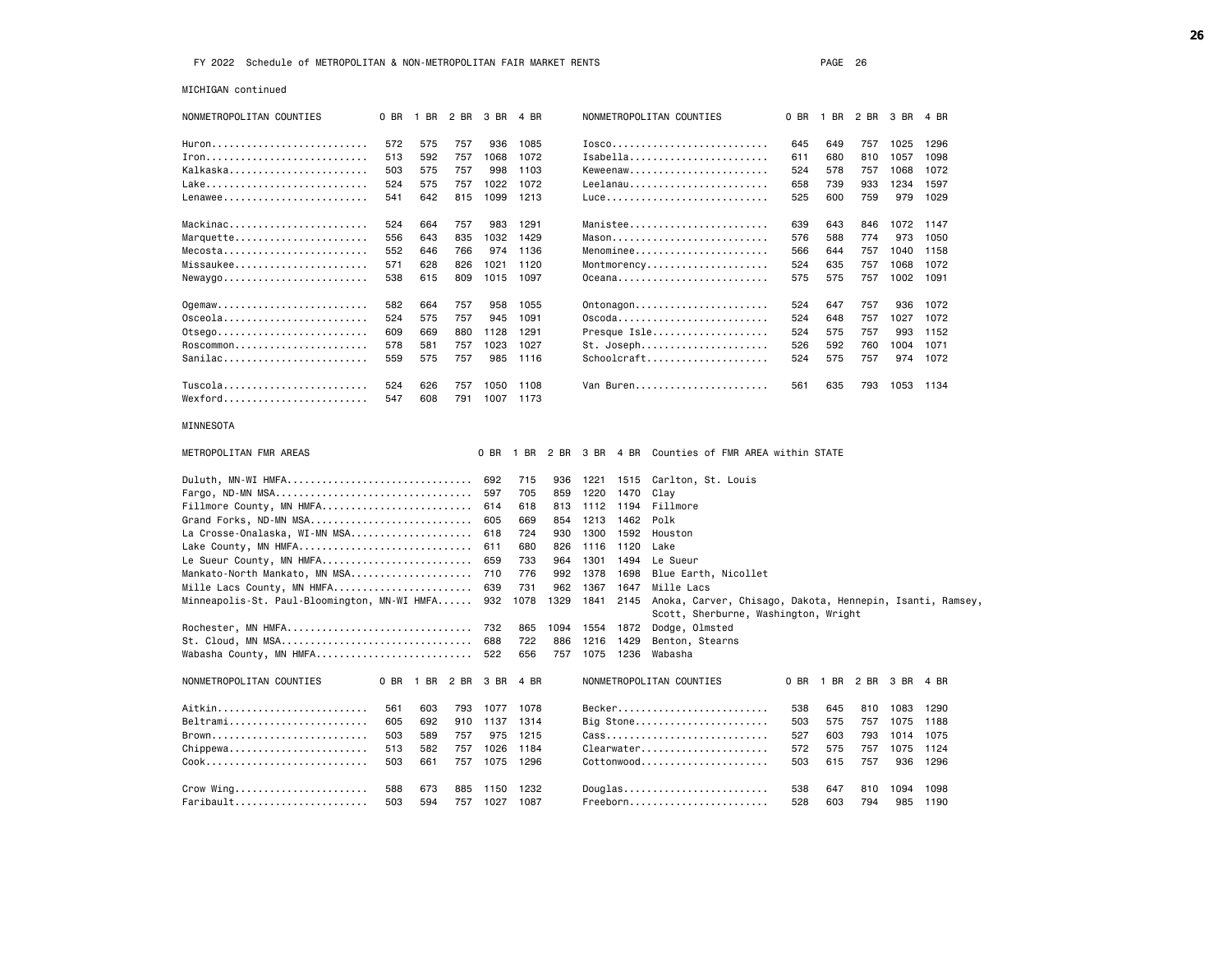MINNESOTA continued

| NONMETROPOLITAN COUNTIES  | 0 BR | 1 BR | 2 BR | 3 BR | 4 BR |      |      |      | NONMETROPOLITAN COUNTIES          | 0 BR | 1 BR | 2 BR | 3 BR | 4 BR |
|---------------------------|------|------|------|------|------|------|------|------|-----------------------------------|------|------|------|------|------|
| Goodhue                   | 671  | 720  | 851  | 1209 | 1408 |      |      |      | $G$ rant                          | 503  | 604  | 757  | 1075 | 1162 |
| $Hubbard$                 | 530  | 606  | 797  | 1033 | 1108 |      |      |      | $Ita, , , , , , , , ,$            | 668  | 673  | 885  | 1094 | 1200 |
| Jackson                   | 503  | 575  | 757  | 936  | 1027 |      |      |      | Kanabec                           | 612  | 700  | 921  | 1244 | 1249 |
| Kandiyohi                 | 618  | 671  | 817  | 1161 | 1398 |      |      |      | Kittson                           | 503  | 575  | 757  | 936  | 1112 |
| Koochiching               | 503  | 575  | 757  | 945  | 1101 |      |      |      | Lac qui Parle                     | 503  | 575  | 757  | 936  | 1095 |
|                           |      |      |      |      |      |      |      |      |                                   |      |      |      |      |      |
| Lake of the Woods         | 549  | 630  | 826  | 1021 | 1201 |      |      |      | Lincoln                           | 503  | 590  | 757  | 999  | 1027 |
|                           | 526  | 575  | 757  | 1064 | 1239 |      |      |      | $McLeod.$                         | 606  | 624  | 821  | 1166 | 1405 |
| Mahnomen                  | 567  | 627  | 757  | 936  | 1027 |      |      |      | Marshall                          | 503  | 575  | 757  | 960  | 1296 |
| Martin                    | 514  | 587  | 773  | 1044 | 1048 |      |      |      | Meeker                            | 541  | 619  | 814  | 1094 | 1232 |
| $Morrison.$               | 513  | 581  | 765  | 1079 | 1151 |      |      |      | Mower                             | 561  | 642  | 845  | 1151 | 1257 |
| $Murnay$                  | 503  | 575  | 757  | 1075 | 1101 |      |      |      | Nobles                            | 618  | 622  | 818  | 1073 | 1109 |
| Norman                    | 503  | 575  | 757  | 936  | 1101 |      |      |      | Otter Tail                        | 590  | 594  | 781  | 1029 | 1128 |
| Pennington                | 543  | 621  | 817  | 1047 | 1188 |      |      |      | Pine                              | 662  | 667  | 877  | 1140 | 1252 |
| Pipestone                 | 503  | 660  | 757  | 1014 | 1153 |      |      |      | Pope                              | 555  | 621  | 817  | 1010 | 1188 |
| Red Lake                  | 555  | 582  | 757  | 1075 | 1101 |      |      |      | Redwood                           | 503  | 660  | 757  | 1075 | 1165 |
|                           |      |      |      |      |      |      |      |      |                                   |      |      |      |      |      |
| Renville                  | 626  | 630  | 757  | 1075 | 1190 |      |      |      | Rice                              | 690  | 749  | 986  | 1337 | 1493 |
| Rock                      | 529  | 605  | 796  | 1022 | 1116 |      |      |      | Roseau                            | 532  | 609  | 801  | 990  | 1086 |
| $SibleV$                  | 521  | 637  | 784  | 991  | 1134 |      |      |      | Steele                            | 572  | 661  | 861  | 1223 | 1474 |
| Stevens                   | 503  | 664  | 757  | 1075 | 1218 |      |      |      | $Swift$                           | 572  | 575  | 757  | 947  | 1027 |
| Todd                      | 503  | 639  | 757  | 1023 | 1027 |      |      |      | Traverse                          | 503  | 576  | 757  | 1005 | 1101 |
| Wadena                    | 503  | 639  | 757  | 936  | 1072 |      |      |      | Waseca                            | 575  | 579  | 757  | 1075 | 1096 |
| Watonwan                  | 503  | 664  | 757  | 1075 | 1150 |      |      |      | Wilkin                            | 503  | 575  | 757  | 1075 | 1296 |
| Winona                    | 553  | 668  | 833  | 1114 | 1316 |      |      |      | Yellow Medicine                   | 503  | 575  | 757  | 954  | 1027 |
| MISSISSIPPI               |      |      |      |      |      |      |      |      |                                   |      |      |      |      |      |
| METROPOLITAN FMR AREAS    |      |      |      | 0 BR | 1 BR | 2 BR | 3 BR | 4 BR | Counties of FMR AREA within STATE |      |      |      |      |      |
| Covington County, MS HMFA |      |      |      | 493  | 619  | 705  | 1001 | 1037 | Covington                         |      |      |      |      |      |
| Gulfport-Biloxi, MS HMFA  |      |      |      | 666  | 735  | 863  | 1198 | 1338 | Hancock, Harrison                 |      |      |      |      |      |
| Hattiesburg, MS HMFA      |      |      |      | 577  | 723  | 868  | 1124 | 1272 | Forrest, Lamar, Perry             |      |      |      |      |      |
| Holmes County, MS HMFA    |      |      |      | 532  | 536  | 705  | 895  | 1026 | Holmes                            |      |      |      |      |      |
| +Jackson, MS HMFA         |      |      |      | 781  | 812  | 947  | 1171 | 1337 | Copiah, Hinds, Madison, Rankin    |      |      |      |      |      |
| Marshall County, MS HMFA  |      |      |      | 539  | 612  | 709  | 878  | 1126 | Marshall                          |      |      |      |      |      |
| Memphis, TN-MS-AR HMFA    |      |      |      | 694  | 792  | 912  | 1219 | 1404 | DeSoto                            |      |      |      |      |      |
| Pascagoula, MS HMFA       |      |      |      | 598  | 735  | 846  | 1155 | 1448 | Jackson                           |      |      |      |      |      |
| Simpson County, MS HMFA   |      |      |      | 558  | 636  | 735  | 952  | 1258 | Simpson                           |      |      |      |      |      |
| Stone County, MS HMFA     |      |      |      | 527  | 607  | 705  | 1001 | 1002 | Stone                             |      |      |      |      |      |
| Tate County, MS HMFA      |      |      |      | 536  | 619  | 705  | 935  | 1071 | Tate                              |      |      |      |      |      |
| Tunica County, MS HMFA    |      |      |      | 629  | 727  | 828  | 1024 | 1123 | Tunica                            |      |      |      |      |      |
| Yazoo County, MS HMFA     |      |      |      | 571  | 575  | 725  | 896  | 1001 | Yazoo                             |      |      |      |      |      |
| NONMETROPOLITAN COUNTIES  | 0 BR | 1 BR | 2 BR | 3 BR | 4 BR |      |      |      | NONMETROPOLITAN COUNTIES          | 0 BR | 1 BR | 2 BR | 3 BR | 4 BR |
| Adams                     | 576  | 619  | 705  | 941  | 956  |      |      |      |                                   | 532  | 536  | 705  | 974  | 1083 |
| Amite                     | 557  | 560  | 711  | 886  | 978  |      |      |      | Attala                            | 576  | 584  | 705  | 939  | 994  |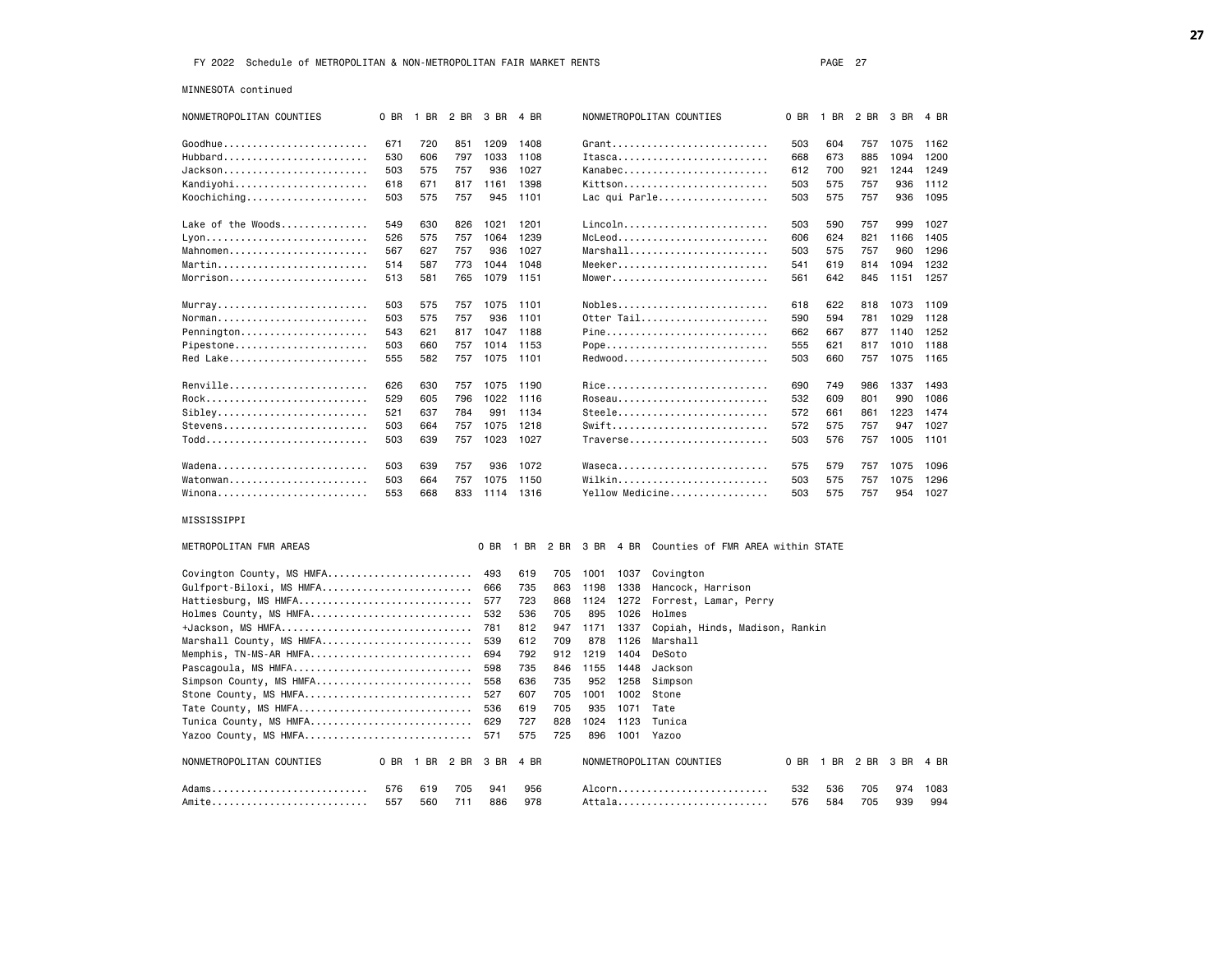MISSISSIPPI continued

| NONMETROPOLITAN COUNTIES  | 0 BR | 1 BR | 2 BR | 3 BR | 4 BR |      |      |      | NONMETROPOLITAN COUNTIES                                 | 0 BR | 1 BR | 2 BR | 3 BR | 4 BR |
|---------------------------|------|------|------|------|------|------|------|------|----------------------------------------------------------|------|------|------|------|------|
| Benton                    | 576  | 619  | 705  | 966  | 970  |      |      |      | Bolivar                                                  | 532  | 536  | 705  | 871  | 956  |
| Calhoun                   | 565  | 568  | 705  | 989  | 1135 |      |      |      | Carroll                                                  | 576  | 587  | 705  | 871  | 970  |
| Chickasaw                 | 532  | 536  | 705  | 950  | 971  |      |      |      | Choctaw                                                  | 582  | 586  | 771  | 953  | 1060 |
| Claiborne                 | 582  | 621  | 712  | 880  | 966  |      |      |      | Clarke                                                   | 576  | 619  | 705  | 871  | 956  |
|                           | 536  | 539  | 705  | 1001 | 1164 |      |      |      | Coahoma                                                  | 510  | 619  | 705  | 925  | 956  |
| Franklin                  | 576  | 586  | 705  | 966  | 970  |      |      |      | George                                                   | 574  | 578  | 730  | 902  | 1226 |
| Greene                    | 535  | 539  | 709  | 876  | 975  |      |      |      | Grenada                                                  | 539  | 543  | 714  | 888  | 968  |
| Humphreys                 | 576  | 619  | 705  | 912  | 999  |      |      |      | Issaquena                                                | 564  | 568  | 747  | 923  | 1027 |
| Itawamba                  | 576  | 612  | 705  | 888  | 956  |      |      |      | Jasper                                                   | 552  | 555  | 705  | 874  | 956  |
| Jefferson                 | 552  | 555  | 705  | 966  | 970  |      |      |      | Jefferson Davis                                          | 552  | 555  | 705  | 957  | 970  |
|                           |      |      |      |      |      |      |      |      |                                                          |      |      |      |      |      |
| Jones                     | 510  | 594  | 756  | 935  | 1025 |      |      |      | Kemper                                                   | 533  | 555  | 705  | 934  | 970  |
| Lafayette                 | 750  | 822  | 1026 | 1268 | 1391 |      |      |      | Lauderdale                                               | 563  | 618  | 799  | 994  | 1233 |
| Lawrence                  | 650  | 691  | 796  | 984  | 1095 |      |      |      | Leake                                                    | 560  | 563  | 705  | 898  | 1031 |
| Lee                       | 630  | 634  | 809  | 1024 | 1245 |      |      |      | $Leflore$                                                | 471  | 536  | 705  | 885  | 956  |
| Lincoln                   | 562  | 566  | 745  | 931  | 1089 |      |      |      | Lowndes                                                  | 593  | 597  | 746  | 1008 | 1277 |
| Marion                    | 595  | 639  | 728  | 900  | 987  |      |      |      | $Monroe$                                                 | 576  | 588  | 705  | 871  | 1095 |
| Montgomery                | 576  | 619  | 705  | 966  | 970  |      |      |      | Neshoba                                                  | 576  | 600  | 705  | 871  | 1001 |
| Newton                    | 562  | 566  | 745  | 921  | 1010 |      |      |      | $N$ oxubee                                               | 576  | 619  | 705  | 915  | 973  |
| Oktibbeha                 | 692  | 722  | 823  | 1017 | 1409 |      |      |      | Panola                                                   | 587  | 591  | 726  | 929  | 999  |
| Pearl River               | 624  | 628  | 826  | 1071 | 1414 |      |      |      | Pike                                                     | 608  | 647  | 744  | 966  | 1009 |
| Pontotoc                  | 499  | 586  | 705  | 913  | 1107 |      |      |      | Prentiss                                                 | 505  | 611  | 705  | 953  | 956  |
| Quitman                   | 532  | 536  | 705  | 871  | 987  |      |      |      | $Scott \ldots \ldots \ldots \ldots \ldots \ldots \ldots$ | 532  | 536  | 705  | 880  | 970  |
| Sharkey                   | 552  | 555  | 705  | 966  | 970  |      |      |      | Smith                                                    | 532  | 536  | 705  | 871  | 970  |
| Sunflower                 | 480  | 561  | 722  | 893  | 1004 |      |      |      | Tallahatchie                                             | 569  | 573  | 705  | 902  | 1136 |
| Tippah                    | 552  | 555  | 705  | 969  | 973  |      |      |      | Tishomingo                                               | 576  | 619  | 705  | 966  | 970  |
| Union                     | 608  | 619  | 705  | 921  | 1099 |      |      |      | Walthall                                                 | 552  | 555  | 705  | 953  | 956  |
| Warren                    | 572  | 575  | 757  | 1031 | 1296 |      |      |      | Washington                                               | 538  | 580  | 705  | 927  | 1024 |
| Wayne                     | 552  | 555  | 705  | 871  | 970  |      |      |      | Webster                                                  | 552  | 555  | 705  | 983  | 1150 |
| Wilkinson                 | 552  | 555  | 705  | 968  | 970  |      |      |      | Winston                                                  | 532  | 536  | 705  | 953  | 1036 |
| Yalobusha                 | 532  | 536  | 705  | 1001 | 1207 |      |      |      |                                                          |      |      |      |      |      |
| MISSOURI                  |      |      |      |      |      |      |      |      |                                                          |      |      |      |      |      |
| METROPOLITAN FMR AREAS    |      |      |      | 0 BR | 1 BR | 2 BR | 3 BR | 4 BR | Counties of FMR AREA within STATE                        |      |      |      |      |      |
| Bates County, MO HMFA     |      |      |      | 521  | 534  | 703  | 933  | 1100 | Bates                                                    |      |      |      |      |      |
| Callaway County, MO HMFA  |      |      |      | 581  | 585  | 770  | 962  | 1197 | Callaway                                                 |      |      |      |      |      |
| Cape Girardeau, MO-IL MSA |      |      |      | 536  | 622  | 807  | 1146 | 1248 | Bollinger, Cape Girardeau                                |      |      |      |      |      |
| Columbia, MO HMFA         |      |      |      | 658  | 718  | 878  | 1177 | 1392 | Boone                                                    |      |      |      |      |      |
| Cooper County, MO HMFA    |      |      |      | 534  | 543  | 713  | 957  | 1169 | Cooper                                                   |      |      |      |      |      |
| Dallas County, MO HMFA    |      |      |      | 568  | 580  | 685  | 925  | 929  | Dallas                                                   |      |      |      |      |      |
| Howard County, MO HMFA    |      |      |      | 516  | 524  | 689  | 931  | 934  | Howard                                                   |      |      |      |      |      |
| Jefferson City, MO HMFA   |      |      |      | 516  | 565  | 694  | 986  | 995  | Cole, Osage                                              |      |      |      |      |      |
|                           |      |      |      | 562  | 604  | 765  | 989  | 1071 | Jasper, Newton                                           |      |      |      |      |      |

Kansas City, MO-KS HMFA........................... 762 875 1030 1365 1569 Caldwell, Cass, Clay, Clinton, Jackson, Lafayette, Platte,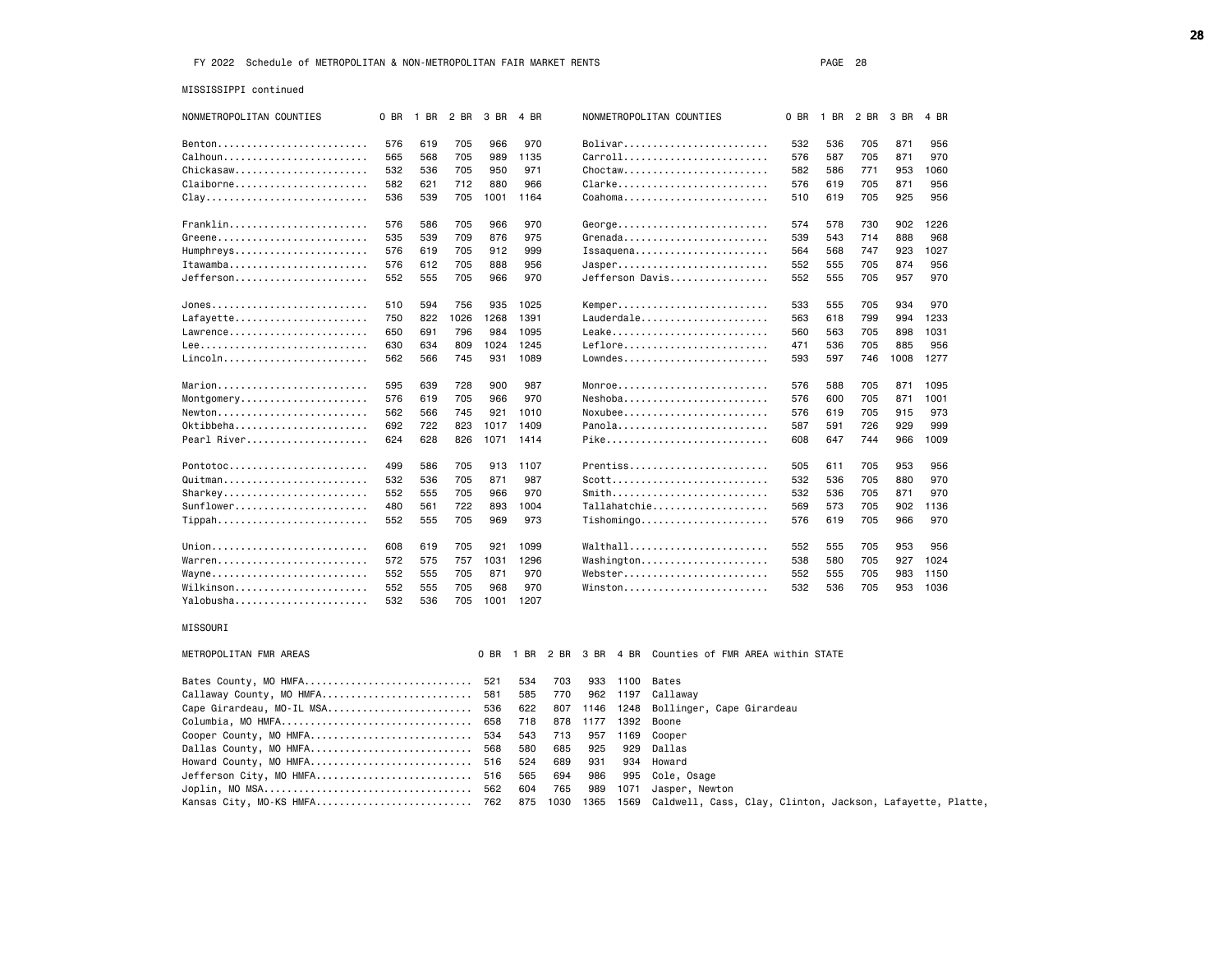MISSOURI continued

METROPOLITAN FMR AREAS 0 BR 1 BR 2 BR 3 BR 4 BR Counties of FMR AREA within STATE

|                                                                   |      |      |      |      |      |     |              | Ray                                                           |      |      |      |           |          |  |
|-------------------------------------------------------------------|------|------|------|------|------|-----|--------------|---------------------------------------------------------------|------|------|------|-----------|----------|--|
| Moniteau County, MO HMFA                                          |      |      |      | 509  | 521  | 685 | 863<br>1033  | Moniteau                                                      |      |      |      |           |          |  |
| Polk County, MO HMFA                                              |      |      |      | 521  | 524  | 686 | 883<br>995   | Polk                                                          |      |      |      |           |          |  |
| Springfield, MO HMFA                                              |      |      |      | 601  | 605  | 775 | 1101<br>1246 | Christian, Greene, Webster                                    |      |      |      |           |          |  |
| St. Joseph, MO-KS MSA                                             |      |      |      | 547  | 626  | 824 | 1088<br>1171 | Andrew, Buchanan, DeKalb                                      |      |      |      |           |          |  |
| St. Louis, MO-IL HMFA                                             |      |      |      | 689  | 745  | 947 | 1230<br>1449 | Sullivan city part of Crawford, Franklin, Jefferson, Lincoln, |      |      |      |           |          |  |
|                                                                   |      |      |      |      |      |     |              | St. Charles, St. Louis, Warren, St. Louis city                |      |      |      |           |          |  |
|                                                                   |      |      |      |      |      |     |              |                                                               |      |      |      |           |          |  |
| NONMETROPOLITAN COUNTIES                                          | 0 BR | 1 BR | 2 BR | 3 BR | 4 BR |     |              | NONMETROPOLITAN COUNTIES                                      | 0 BR | 1 BR | 2 BR | 3 BR      | 4 BR     |  |
| Adair                                                             | 459  | 521  | 685  | 973  | 1172 |     |              | Atchison                                                      | 489  | 521  | 685  | 847       | 929      |  |
| Audrain                                                           | 497  | 529  | 696  | 884  | 944  |     |              | Barry                                                         | 517  | 521  | 685  | 960       | 972      |  |
| $B$ arton                                                         | 489  | 586  | 685  | 895  | 1160 |     |              | Benton                                                        | 517  | 521  | 685  | 948       | 1172     |  |
| Butler                                                            | 498  | 530  | 698  | 944  | 1109 |     |              | Camden                                                        | 538  | 573  | 754  | 1035      | 1173     |  |
| Carroll                                                           | 489  | 521  | 685  | 960  | 1079 |     |              | Carter                                                        | 494  | 526  | 692  | 855       | 1071     |  |
|                                                                   |      |      |      |      |      |     |              |                                                               |      |      |      |           |          |  |
| $Cedar$                                                           | 489  | 572  | 685  | 899  | 929  |     |              | Chariton                                                      | 489  | 551  | 685  | 933       | 938      |  |
| Clark                                                             | 489  | 521  | 685  | 870  | 1061 |     |              | $Crawford \ldots \ldots \ldots \ldots \ldots \ldots \ldots$   | 489  | 542  | 685  | 945       | 1066     |  |
| Dade                                                              | 489  | 521  | 685  | 865  | 1145 |     |              | Daviess                                                       | 489  | 521  | 685  | 973       | 1079     |  |
| $Dent$                                                            | 489  | 521  | 685  | 912  | 1029 |     |              | $Douglas \ldots \ldots \ldots \ldots \ldots \ldots$           | 489  | 521  | 685  | 847       | 1172     |  |
| Dunklin                                                           | 489  | 521  | 685  | 917  | 971  |     |              | Gasconade                                                     | 489  | 521  | 685  |           | 847 1172 |  |
|                                                                   |      |      |      |      |      |     |              |                                                               |      |      |      |           |          |  |
| Gentry                                                            | 489  | 521  | 685  | 898  | 998  |     |              | $Grundy$                                                      | 489  | 521  | 685  | 889       | 1061     |  |
| Harrison                                                          | 489  | 536  | 685  | 862  | 1003 |     |              | Henry                                                         | 517  | 550  | 724  | 958       | 982      |  |
| Hickory                                                           | 459  | 525  | 691  | 854  | 1070 |     |              |                                                               | 489  | 521  | 685  | 964       | 1172     |  |
| $Howell$                                                          | 489  | 521  | 685  | 896  | 929  |     |              |                                                               | 489  | 593  | 685  | 924       | 1108     |  |
| Johnson                                                           | 573  | 611  | 761  | 1081 | 1303 |     |              | Knox                                                          | 489  | 521  | 685  | 847       | 1061     |  |
|                                                                   |      |      |      |      |      |     |              |                                                               |      |      |      |           |          |  |
| Laclede                                                           | 508  | 521  | 685  | 946  | 1172 |     |              | $Lawrence.$                                                   | 547  | 550  | 685  | 973       | 1114     |  |
| Lewis                                                             | 455  | 521  | 685  | 847  | 1061 |     |              |                                                               | 489  | 521  | 685  | 847       | 929      |  |
| Livingston                                                        | 515  | 548  | 721  | 891  | 978  |     |              | McDonald                                                      | 591  | 601  | 685  | 953       | 1090     |  |
| $Macon$                                                           | 455  | 535  | 685  | 939  | 942  |     |              | Madison                                                       | 489  | 548  | 685  | 932       | 1061     |  |
| Maries                                                            | 489  | 601  | 685  | 852  | 1061 |     |              | Marion                                                        | 539  | 557  | 704  | 1000      | 1042     |  |
|                                                                   |      |      |      |      |      |     |              |                                                               |      |      |      |           |          |  |
| $Mercer. \ldots \ldots \ldots \ldots \ldots \ldots \ldots \ldots$ | 489  | 521  | 685  | 925  | 929  |     |              | $Miller$                                                      | 528  | 623  | 739  | 914       | 1002     |  |
| Mississippi                                                       | 489  | 521  | 685  | 901  | 1113 |     |              | Monroe                                                        | 489  | 521  | 685  | 862       | 1065     |  |
| Montgomery                                                        | 491  | 523  | 688  | 964  | 968  |     |              | $M$ organ                                                     | 489  | 601  | 685  | 925       | 929      |  |
| New Madrid                                                        | 494  | 526  | 692  | 855  | 938  |     |              | $N$ odaway                                                    | 561  | 569  | 742  | 951       | 1109     |  |
| $0$ regon                                                         | 489  | 521  | 685  | 973  | 1149 |     |              | 0zark                                                         | 550  | 585  | 770  | 952       | 1044     |  |
| Pemiscot                                                          | 489  | 558  | 685  | 880  | 1086 |     |              | Perry                                                         | 510  | 543  | 714  | 1013 1222 |          |  |
| Pettis                                                            | 550  | 587  | 742  | 986  | 1043 |     |              | Phelps                                                        | 560  | 601  | 791  | 978       | 1146     |  |
| Pike                                                              | 525  | 559  | 735  | 909  | 1138 |     |              | Pulaski                                                       | 592  | 637  | 829  | 1178      | 1419     |  |
| Putnam                                                            | 489  | 540  | 685  | 968  | 1061 |     |              | Ralls                                                         | 560  | 597  | 785  | 970       | 1311     |  |
| Randolph                                                          | 487  | 521  | 685  | 899  | 1015 |     |              | Reynolds                                                      | 489  | 521  | 685  | 847       | 1061     |  |
|                                                                   |      |      |      |      |      |     |              |                                                               |      |      |      |           |          |  |
| Ripley                                                            | 489  | 521  | 685  | 865  | 933  |     |              | St. Clair                                                     | 455  | 521  | 685  | 899       | 1054     |  |
| Ste. Genevieve                                                    | 548  | 583  | 767  | 969  | 1125 |     |              | $St.$ Francois                                                | 505  | 538  | 708  | 994       | 998      |  |
| Saline                                                            | 493  | 524  | 690  | 937  | 1009 |     |              | Schuyler                                                      | 455  | 521  | 685  | 847       | 929      |  |
|                                                                   | 489  | 521  | 685  | 935  | 1061 |     |              | $Scott \ldots \ldots \ldots \ldots \ldots \ldots \ldots$      | 535  | 570  | 750  | 978       | 1017     |  |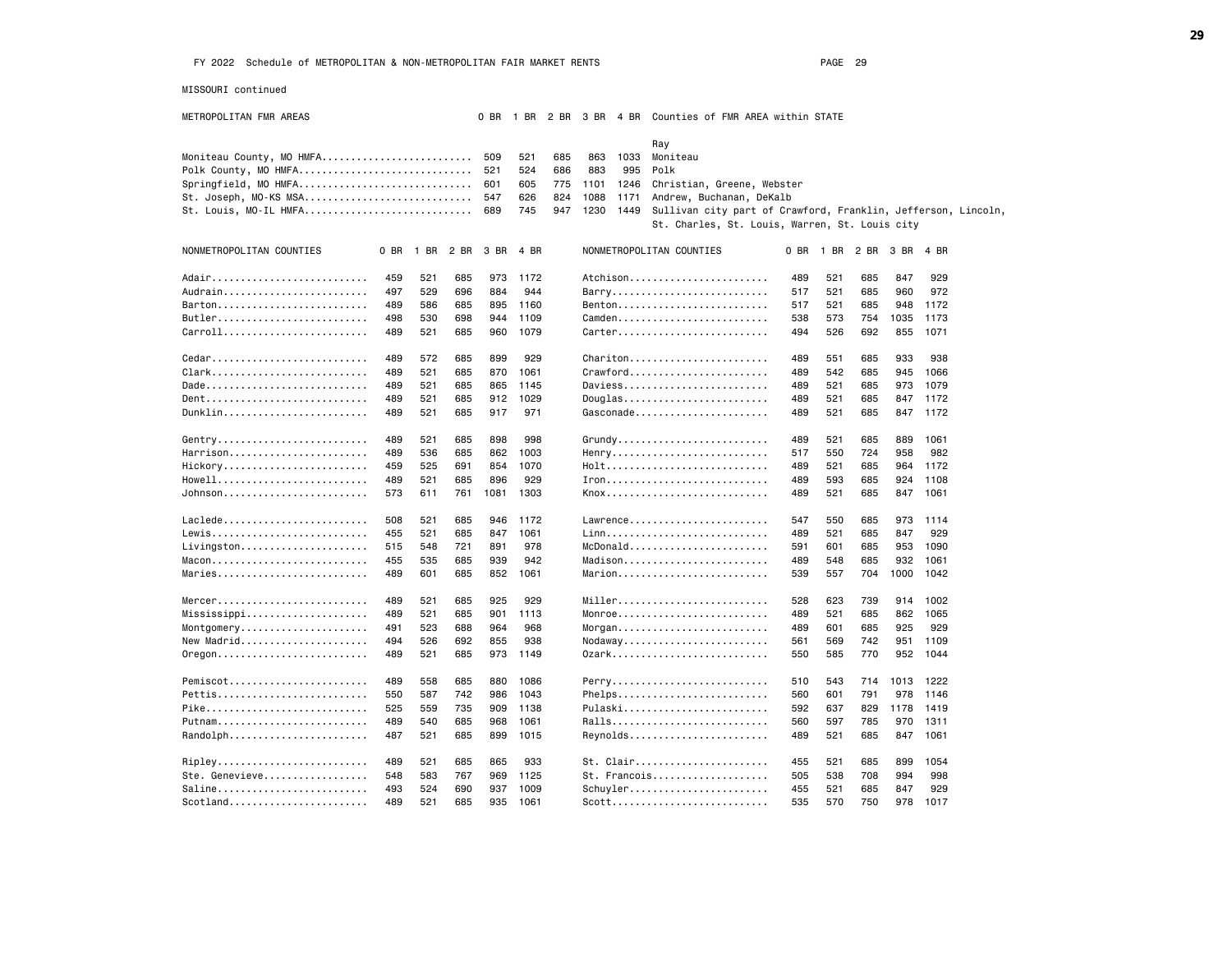| MISSOURI continued         |      |           |      |      |           |      |      |      |                                                                  |      |      |      |      |      |
|----------------------------|------|-----------|------|------|-----------|------|------|------|------------------------------------------------------------------|------|------|------|------|------|
| NONMETROPOLITAN COUNTIES   | 0 BR | 1 BR 2 BR |      | 3 BR | 4 BR      |      |      |      | NONMETROPOLITAN COUNTIES                                         | 0 BR | 1 BR | 2 BR | 3 BR | 4 BR |
| Shannon                    | 500  | 532       | 700  | 865  | 1084      |      |      |      | $Shelby \ldots \ldots \ldots \ldots \ldots \ldots \ldots$        | 455  | 521  | 685  | 847  | 1108 |
| Stoddard                   | 455  | 521       | 685  | 850  | 1022      |      |      |      | Stone                                                            | 564  | 567  | 685  | 973  | 1172 |
| Sullivan                   | 464  | 530       | 698  | 863  | 947       |      |      |      | Taney                                                            | 543  | 620  | 779  | 1048 | 1284 |
| Texas                      | 491  | 545       | 685  | 920  | 1172      |      |      |      | Vernon                                                           | 515  | 562  | 722  | 966  | 1236 |
| Washington                 | 489  | 521       | 685  | 852  | 1061      |      |      |      | Wayne                                                            | 500  | 521  | 685  | 914  | 1170 |
|                            |      |           |      |      |           |      |      |      |                                                                  |      |      |      |      |      |
| Worth                      | 489  | 521       | 685  | 973  | 1061      |      |      |      | $Wright$                                                         | 489  | 528  | 685  | 897  | 989  |
| <b>MONTANA</b>             |      |           |      |      |           |      |      |      |                                                                  |      |      |      |      |      |
| METROPOLITAN FMR AREAS     |      |           |      | 0 BR | 1 BR      |      |      |      | 2 BR 3 BR 4 BR Counties of FMR AREA within STATE                 |      |      |      |      |      |
| Billings, MT HMFA          |      |           |      | 646  | 730       | 960  | 1315 | 1543 | Carbon, Yellowstone                                              |      |      |      |      |      |
| Great Falls, MT MSA        |      |           |      | 638  | 652       | 849  | 1190 | 1393 | Cascade                                                          |      |      |      |      |      |
| Missoula, MT MSA           |      |           |      | 717  | 813       | 1020 | 1440 | 1746 | Missoula                                                         |      |      |      |      |      |
| Stillwater County, MT HMFA |      |           |      | 574  | 649       | 854  | 1213 | 1446 | Stillwater                                                       |      |      |      |      |      |
| NONMETROPOLITAN COUNTIES   | 0 BR | 1 BR      | 2 BR | 3 BR | 4 BR      |      |      |      | NONMETROPOLITAN COUNTIES                                         | 0 BR | 1 BR | 2 BR | 3 BR | 4 BR |
| Beaverhead                 | 541  | 664       | 757  | 980  | 1296      |      |      |      | Big Horn                                                         | 561  | 632  | 794  | 996  | 1164 |
| Blaine                     | 535  | 664       | 757  | 1018 | 1124      |      |      |      | Broadwater                                                       | 566  | 622  | 802  | 991  | 1088 |
| Carter                     | 535  | 664       | 757  | 1075 | 1183      |      |      |      | Chouteau                                                         | 557  | 600  | 789  | 975  | 1070 |
|                            | 595  | 646       | 842  | 1196 | 1247      |      |      |      | Daniels                                                          | 535  | 575  | 757  | 1075 | 1183 |
| Dawson                     | 650  | 807       | 920  | 1137 | 1248      |      |      |      | Deer Lodge                                                       | 535  | 660  | 757  | 1047 | 1148 |
|                            |      |           |      |      |           |      |      |      |                                                                  |      |      |      |      |      |
| Fallon                     | 610  | 657       | 864  | 1068 | 1350      |      |      |      | $Fengus \ldots \ldots \ldots \ldots \ldots \ldots \ldots \ldots$ | 587  | 632  | 831  | 1027 | 1422 |
| Flathead                   | 611  | 699       | 920  | 1307 | 1568      |      |      |      | Gallatin                                                         | 754  | 825  | 1078 | 1531 | 1845 |
| Garfield                   | 535  | 575       | 757  | 1032 | 1183      |      |      |      | Glacier                                                          | 566  | 640  | 757  | 969  | 1122 |
| Golden Valley              | 549  | 591       | 778  | 1105 | 1215      |      |      |      | Granite                                                          | 535  | 597  | 757  | 1012 | 1183 |
| Hill                       | 612  | 620       | 767  | 1052 | 1113      |      |      |      | $Jefferson$                                                      | 617  | 664  | 874  | 1152 | 1381 |
|                            |      |           |      |      |           |      |      |      |                                                                  |      |      |      |      |      |
| Judith Basin               | 535  | 575       | 757  | 936  | 1183      |      |      |      | Lake                                                             | 534  | 637  | 804  | 1001 | 1090 |
| Lewis and Clark            | 618  | 736       | 923  | 1206 | 1415      |      |      |      | Liberty                                                          | 567  | 664  | 757  | 1032 | 1183 |
| Lincoln                    | 535  | 644       | 757  | 1075 | 1220      |      |      |      | $McCone \ldots \ldots \ldots \ldots \ldots \ldots$               | 535  | 575  | 757  | 1032 | 1183 |
| Madison                    | 779  | 793       | 903  | 1116 | 1411      |      |      |      | Meagher                                                          | 535  | 575  | 757  | 956  | 1183 |
| Mineral                    | 535  | 633       | 757  | 1075 | 1140      |      |      |      | Musselshell                                                      | 573  | 655  | 862  | 1130 | 1355 |
|                            |      |           |      |      |           |      |      |      |                                                                  |      |      |      |      |      |
| Park                       | 723  | 727       | 957  | 1317 | 1395      |      |      |      | Petroleum                                                        | 610  | 657  | 864  | 1178 | 1350 |
| Phillips                   | 535  | 575       | 757  | 1009 | 1183      |      |      |      | Pondera                                                          | 535  | 664  | 757  | 1075 | 1296 |
| Powder River               | 535  | 575       | 757  | 1075 | 1183      |      |      |      | Powell                                                           | 535  | 575  | 757  | 970  | 1296 |
| Prairie                    | 610  | 657       | 864  | 1178 | 1350      |      |      |      | Ravalli                                                          | 566  | 609  | 801  | 1126 | 1371 |
| Richland                   | 628  | 676       | 890  | 1157 | 1280      |      |      |      | Roosevelt                                                        | 590  | 594  | 782  | 967  | 1336 |
|                            |      |           |      |      |           |      |      |      |                                                                  |      |      |      |      |      |
| $Rosebud$                  | 535  | 643       | 757  | 1017 | 1266      |      |      |      | Sanders                                                          | 562  | 575  | 757  | 1075 | 1198 |
|                            | 576  | 716       | 816  | 1078 | 1107      |      |      |      | Silver Bow                                                       | 581  | 663  | 829  | 1025 | 1240 |
| Sweet Grass                | 552  | 617       | 782  | 1111 | 1222      |      |      |      | Teton                                                            | 535  | 592  | 757  | 1053 | 1296 |
| Toole                      | 535  | 620       | 757  | 1075 | 1183      |      |      |      | Treasure                                                         | 610  | 657  | 864  | 1178 | 1350 |
| Valley                     | 535  | 575       | 757  | 999  | 1027      |      |      |      | Wheatland                                                        | 535  | 575  | 757  | 936  | 1183 |
|                            |      |           |      |      |           |      |      |      |                                                                  |      |      |      |      |      |
| Wibaux                     | 610  | 657       | 864  |      | 1178 1350 |      |      |      |                                                                  |      |      |      |      |      |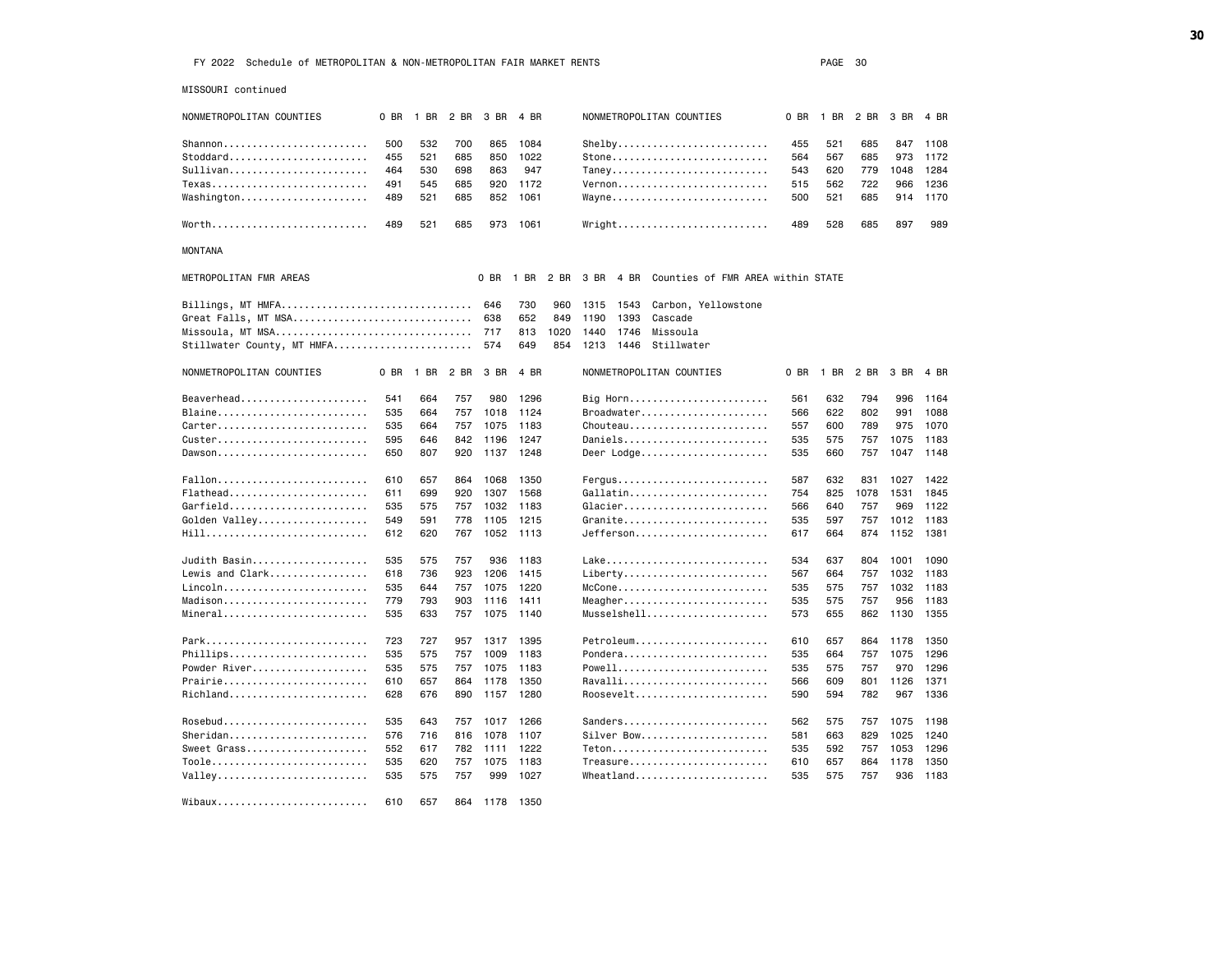NEBRASKA

| METROPOLITAN FMR AREAS           |     |                |     | 0 BR |      |     |      |           | 1 BR 2 BR 3 BR 4 BR Counties of FMR AREA within STATE |      |     |                     |      |      |
|----------------------------------|-----|----------------|-----|------|------|-----|------|-----------|-------------------------------------------------------|------|-----|---------------------|------|------|
| Hall County, NE HMFA             |     |                |     | 559  | 611  | 766 | 1018 | 1046      | Hall                                                  |      |     |                     |      |      |
| Howard County, NE HMFA           |     |                |     | 552  | 575  | 757 | 936  | 1027      | Howard                                                |      |     |                     |      |      |
| Lincoln, NE HMFA                 |     |                |     | 624  | 689  | 888 | 1237 | 1440      | Lancaster                                             |      |     |                     |      |      |
| Merrick County, NE HMFA          |     |                |     | 552  | 575  | 757 | 1023 | 1027      | Merrick                                               |      |     |                     |      |      |
| Omaha-Council Bluffs, NE-IA HMFA |     |                |     | 698  | 794  | 974 | 1305 | 1457      | Cass, Douglas, Sarpy, Washington                      |      |     |                     |      |      |
| Saunders County, NE HMFA         |     |                |     | 553  | 599  | 768 | 988  | 1235      | Saunders                                              |      |     |                     |      |      |
| Seward County, NE HMFA           |     |                |     | 503  | 598  | 757 | 1034 | 1296      | Seward                                                |      |     |                     |      |      |
|                                  |     |                |     | 578  | 661  | 870 |      | 1075 1180 | Dakota, Dixon                                         |      |     |                     |      |      |
|                                  |     |                |     |      |      |     |      |           |                                                       |      |     |                     |      |      |
| NONMETROPOLITAN COUNTIES         |     | 0 BR 1 BR 2 BR |     | 3 BR | 4 BR |     |      |           | NONMETROPOLITAN COUNTIES                              | 0 BR |     | 1 BR 2 BR 3 BR 4 BR |      |      |
| Adams                            | 511 | 597            | 764 | 1026 | 1205 |     |      |           | Antelope                                              | 507  | 575 | 757                 | 936  | 1115 |
| Arthur                           | 507 | 575            | 757 | 975  | 1037 |     |      |           | Banner                                                | 507  | 575 | 757                 | 975  | 1037 |
| Blaine                           | 507 | 575            | 757 | 975  | 1037 |     |      |           | Boone                                                 | 507  | 575 | 757                 | 991  | 1296 |
| Box Butte                        | 507 | 575            | 757 | 936  | 1027 |     |      |           |                                                       | 507  | 664 | 757                 | 1033 | 1037 |
| Brown                            | 507 | 575            | 757 | 936  | 1103 |     |      |           | Buffalo                                               | 555  | 635 | 836                 | 1140 | 1431 |
|                                  |     |                |     |      |      |     |      |           |                                                       |      |     |                     |      |      |
| Burt                             | 507 | 575            | 757 | 936  | 1060 |     |      |           | Butler                                                | 515  | 597 | 770                 | 952  | 1049 |
| Cedar                            | 507 | 575            | 757 | 983  | 1055 |     |      |           | Chase                                                 | 507  | 664 | 757                 | 981  | 1037 |
| Cherry                           | 521 | 591            | 778 | 962  | 1066 |     |      |           | Cheyenne                                              | 514  | 600 | 768                 | 1091 | 1149 |
| Clay                             | 507 | 652            | 757 | 936  | 1108 |     |      |           | Colfax                                                | 507  | 576 | 757                 | 936  | 1027 |
|                                  | 507 | 635            | 757 | 984  | 1027 |     |      |           | Custer                                                | 507  | 575 | 757                 | 936  | 1027 |
| Dawes                            | 507 | 584            | 757 | 973  | 1037 |     |      |           | Dawson                                                | 522  | 616 | 780                 | 977  | 1106 |
| Deuel                            | 507 | 575            | 757 | 936  | 1027 |     |      |           | Dodge                                                 | 564  | 640 | 842                 | 1041 | 1142 |
| Dundy                            | 507 | 575            | 757 | 936  | 1037 |     |      |           | Fillmore                                              | 507  | 652 | 757                 | 936  | 1027 |
| Franklin                         | 507 | 575            | 757 | 936  | 1189 |     |      |           | Frontier                                              | 507  | 575 | 757                 | 944  | 1027 |
| Furnas                           | 507 | 588            | 757 | 936  | 1027 |     |      |           | Gage                                                  | 507  | 575 | 757                 | 936  | 1139 |
|                                  |     |                |     |      |      |     |      |           |                                                       |      |     |                     |      |      |
|                                  | 507 | 575            | 757 | 975  | 1037 |     |      |           | Garfield                                              | 507  | 620 | 757                 | 1033 | 1037 |
|                                  | 507 | 580            | 757 | 978  | 1027 |     |      |           | Grant                                                 | 507  | 575 | 757                 | 975  | 1037 |
| Greeley                          | 507 | 575            | 757 | 936  | 1027 |     |      |           | Hamilton                                              | 507  | 575 | 757                 | 991  | 1264 |
| Harlan                           | 507 | 575            | 757 | 936  | 1027 |     |      |           | Hayes                                                 | 507  | 575 | 757                 | 975  | 1037 |
| Hitchcock                        | 507 | 622            | 757 | 978  | 1027 |     |      |           | Holt                                                  | 507  | 664 | 757                 | 936  | 1296 |
|                                  |     |                |     |      |      |     |      |           |                                                       |      |     |                     |      |      |
| Hooker                           | 507 | 575            | 757 | 975  | 1037 |     |      |           | Jefferson                                             | 507  | 575 | 757                 | 956  | 1027 |
| Johnson                          | 507 | 575            | 757 | 936  | 1072 |     |      |           | Kearney                                               | 509  | 667 | 760                 | 939  | 1031 |
| Keith                            | 507 | 575            | 757 | 967  | 1236 |     |      |           | Keya Paha                                             | 507  | 575 | 757                 | 936  | 1037 |
| Kimball                          | 507 | 664            | 757 | 978  | 1296 |     |      |           | Knox                                                  | 507  | 575 | 757                 | 999  | 1127 |
| Lincoln                          | 573 | 577            | 759 | 1078 | 1092 |     |      |           | Logan                                                 | 507  | 575 | 757                 | 1033 | 1037 |
|                                  | 507 | 575            | 757 | 975  | 1037 |     |      |           | McPherson                                             | 507  | 575 | 757                 | 975  | 1037 |
| Madison                          | 520 | 594            | 782 | 1057 | 1060 |     |      |           | Morrill                                               | 537  | 610 | 802                 | 991  | 1099 |
| Nance                            | 507 | 593            | 757 | 1033 | 1037 |     |      |           | Nemaha                                                | 507  | 589 | 757                 | 1075 | 1088 |
| Nuckolls                         | 507 | 617            | 757 | 1075 | 1233 |     |      |           | 0toe                                                  | 507  | 613 | 757                 | 936  | 1091 |
|                                  | 507 | 575            | 757 | 936  | 1037 |     |      |           | Perkins                                               | 507  | 664 | 757                 | 1022 | 1296 |
|                                  |     |                |     |      |      |     |      |           |                                                       |      |     |                     |      |      |
| Phelps                           | 507 | 664            | 757 | 1075 | 1221 |     |      |           | Pierce                                                | 507  | 639 | 757                 | 982  | 1076 |
| Platte                           | 536 | 634            | 807 | 1090 | 1094 |     |      |           | Polk                                                  | 507  | 584 | 757                 | 1008 | 1030 |
| Red Willow                       | 507 | 593            | 757 | 936  | 1027 |     |      |           | Richardson                                            | 507  | 575 | 757                 | 936  | 1027 |
|                                  |     |                |     |      |      |     |      |           |                                                       |      |     |                     |      |      |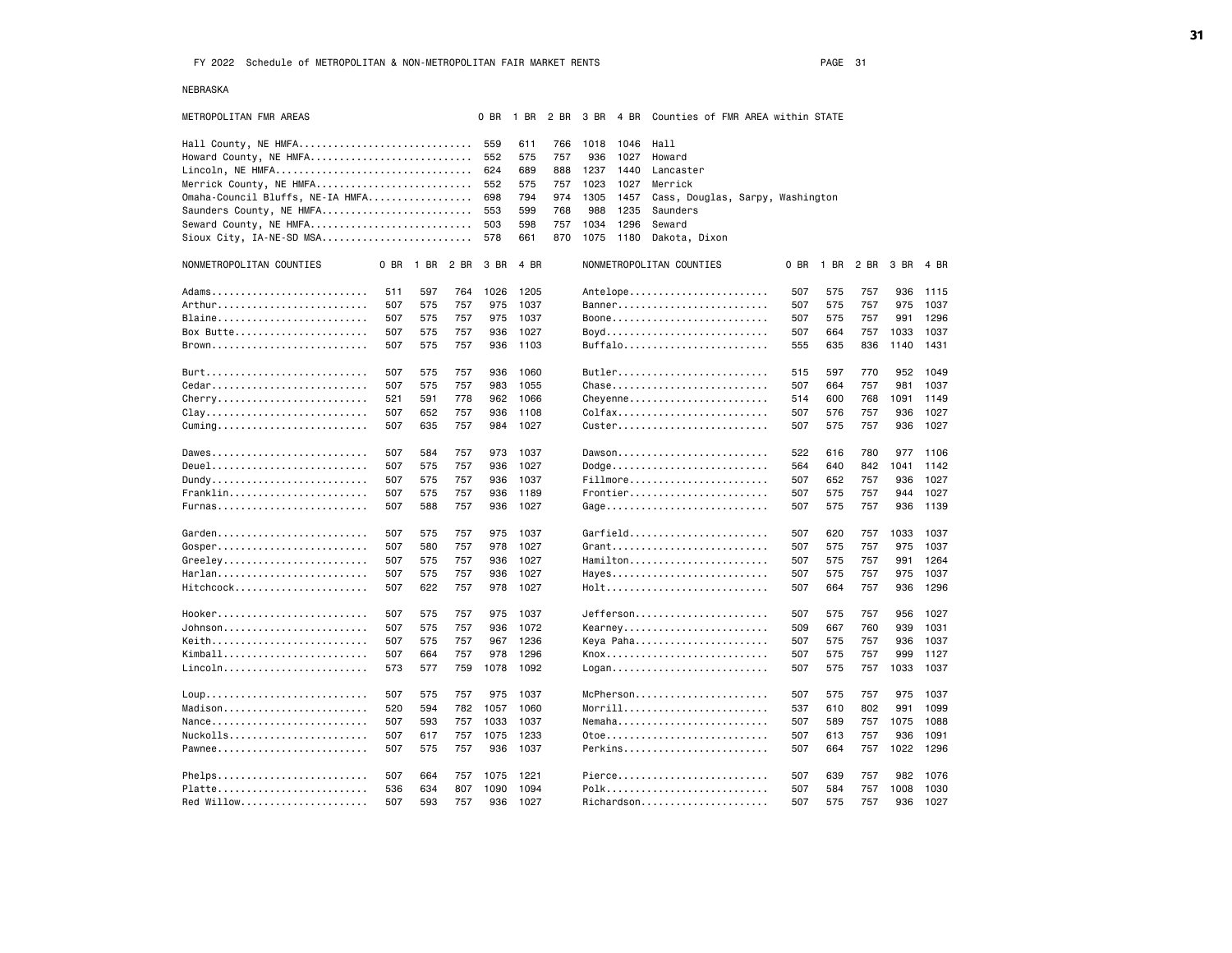| NEBRASKA continued                                               |      |      |      |                          |           |      |           |                |                                                                                                                                                                                                                                                                                    |     |                     |      |      |      |
|------------------------------------------------------------------|------|------|------|--------------------------|-----------|------|-----------|----------------|------------------------------------------------------------------------------------------------------------------------------------------------------------------------------------------------------------------------------------------------------------------------------------|-----|---------------------|------|------|------|
| NONMETROPOLITAN COUNTIES                                         |      |      |      | 0 BR 1 BR 2 BR 3 BR 4 BR |           |      |           |                | NONMETROPOLITAN COUNTIES                                                                                                                                                                                                                                                           |     | 0 BR 1 BR 2 BR 3 BR |      |      | 4 BR |
| Rock                                                             | 507  | 575  |      | 757 1033                 | 1037      |      |           |                | Saline                                                                                                                                                                                                                                                                             | 531 | 616                 | 793  | 1071 | 1125 |
| Scotts Bluff                                                     | 610  | 614  | 787  | 1113                     | 1347      |      |           |                | Sheridan                                                                                                                                                                                                                                                                           | 507 | 664                 | 757  | 1005 | 1227 |
| Sherman                                                          | 507  | 575  | 757  | 1023                     | 1027      |      |           |                | Sioux                                                                                                                                                                                                                                                                              | 507 | 575                 | 757  | 975  | 1296 |
| $Stanton$                                                        | 656  | 745  | 980  | 1211                     | 1329      |      |           |                | Thayer                                                                                                                                                                                                                                                                             | 507 | 627                 | 757  | 1005 | 1044 |
| $Thomas \ldots \ldots \ldots \ldots \ldots \ldots \ldots \ldots$ | 542  | 616  | 810  | 1043                     | 1110      |      |           |                | Thurston                                                                                                                                                                                                                                                                           | 507 | 575                 | 757  | 936  | 1027 |
| Valley                                                           | 507  | 575  | 757  | 936                      | 1093      |      |           |                | Wayne                                                                                                                                                                                                                                                                              | 520 | 591                 | 777  | 960  | 1065 |
| Webster                                                          | 507  | 575  | 757  | 1023                     | 1027      |      |           |                | Wheeler                                                                                                                                                                                                                                                                            | 507 | 575                 | 757  | 975  | 1037 |
| York                                                             | 527  | 633  | 788  |                          | 974 1249  |      |           |                |                                                                                                                                                                                                                                                                                    |     |                     |      |      |      |
| NEVADA                                                           |      |      |      |                          |           |      |           |                |                                                                                                                                                                                                                                                                                    |     |                     |      |      |      |
| METROPOLITAN FMR AREAS                                           |      |      |      |                          |           |      |           |                | 0 BR 1 BR 2 BR 3 BR 4 BR Counties of FMR AREA within STATE                                                                                                                                                                                                                         |     |                     |      |      |      |
|                                                                  |      |      |      |                          | 853       | 1108 | 1574      | 1896           | Carson                                                                                                                                                                                                                                                                             |     |                     |      |      |      |
| Las Vegas-Henderson-Paradise, NV MSA 848                         |      |      |      |                          | 1005      | 1216 | 1727      | 2081           | Clark                                                                                                                                                                                                                                                                              |     |                     |      |      |      |
|                                                                  |      |      |      |                          | 1108      | 1394 | 1980      | 2386           | Storey, Washoe                                                                                                                                                                                                                                                                     |     |                     |      |      |      |
| NONMETROPOLITAN COUNTIES                                         | 0 BR | 1 BR | 2 BR | 3 BR                     | 4 BR      |      |           |                | NONMETROPOLITAN COUNTIES                                                                                                                                                                                                                                                           |     | 0 BR 1 BR           | 2 BR | 3 BR | 4 BR |
|                                                                  | 633  | 750  | 953  | 1354                     | 1631      |      |           |                | Douglas                                                                                                                                                                                                                                                                            | 853 | 986                 | 1188 | 1688 | 1792 |
| Elko                                                             | 785  | 911  | 1182 | 1626                     | 1679      |      |           |                | Esmeralda                                                                                                                                                                                                                                                                          | 520 | 594                 | 782  | 1093 | 1251 |
| Eureka                                                           | 700  | 800  | 1053 |                          | 1472 1684 |      |           |                | $Humboldt$                                                                                                                                                                                                                                                                         | 717 | 832                 | 1079 | 1334 | 1463 |
| Lander                                                           | 720  | 824  | 1084 | 1390                     | 1734      |      |           |                | Lincoln                                                                                                                                                                                                                                                                            | 577 | 660                 | 868  | 1213 | 1388 |
|                                                                  | 776  | 798  | 994  |                          | 1412 1701 |      |           |                | Mineral                                                                                                                                                                                                                                                                            | 674 | 771                 | 1014 | 1253 | 1622 |
|                                                                  | 652  | 746  | 982  | 1272                     | 1415      |      |           |                | Pershing                                                                                                                                                                                                                                                                           | 581 | 664                 | 874  | 1080 | 1398 |
| White Pine                                                       | 662  | 758  |      | 997 1264                 | 1595      |      |           |                |                                                                                                                                                                                                                                                                                    |     |                     |      |      |      |
| NEW HAMPSHIRE                                                    |      |      |      |                          |           |      |           |                |                                                                                                                                                                                                                                                                                    |     |                     |      |      |      |
| METROPOLITAN FMR AREAS                                           |      |      |      |                          |           |      |           |                | 0 BR 1 BR 2 BR 3 BR 4 BR Components of FMR AREA within STATE                                                                                                                                                                                                                       |     |                     |      |      |      |
| Boston-Cambridge-Quincy, MA-NH HMFA 1658                         |      |      |      |                          | 1826      | 2205 | 2726      | 2990           | Rockingham County towns of Seabrook town, South Hampton town                                                                                                                                                                                                                       |     |                     |      |      |      |
| Hillsborough County, NH (part) HMFA 971                          |      |      |      |                          | 983       | 1293 | 1642 1976 |                | Hillsborough County towns of Antrim town, Bennington town,<br>Deering town, Francestown town, Greenfield town,<br>Hancock town, Hillsborough town, Lyndeborough town,<br>New Boston town, Peterborough town, Sharon town, Temple town,<br>Windsor town                             |     |                     |      |      |      |
| Lawrence, MA-NH HMFA 1040 1219 1565 1935 2122                    |      |      |      |                          |           |      |           |                | Rockingham County towns of Atkinson town, Chester town,<br>Danville town, Derry town, Fremont town, Hampstead town,<br>Kingston town, Newton town, Plaistow town, Raymond town,<br>Salem town, Sandown town, Windham town                                                          |     |                     |      |      |      |
| Manchester, NH HMFA 972 1105                                     |      |      |      |                          |           |      |           | 1413 1747 1932 | Hillsborough County towns of Bedford town, Goffstown town,                                                                                                                                                                                                                         |     |                     |      |      |      |
| Nashua, NH HMFA 1082 1237                                        |      |      |      |                          |           | 1628 | 2087      | 2208           | Manchester city, Weare town<br>Hillsborough County towns of Amherst town, Brookline town,<br>Greenville town, Hollis town, Hudson town, Litchfield town,<br>Mason town, Merrimack town, Milford town, Mont Vernon town,<br>Nashua city, New Ipswich town, Pelham town, Wilton town |     |                     |      |      |      |

Portsmouth-Rochester, NH HMFA..................... 977 1092 1399 1871 2295 Rockingham County towns of Brentwood town,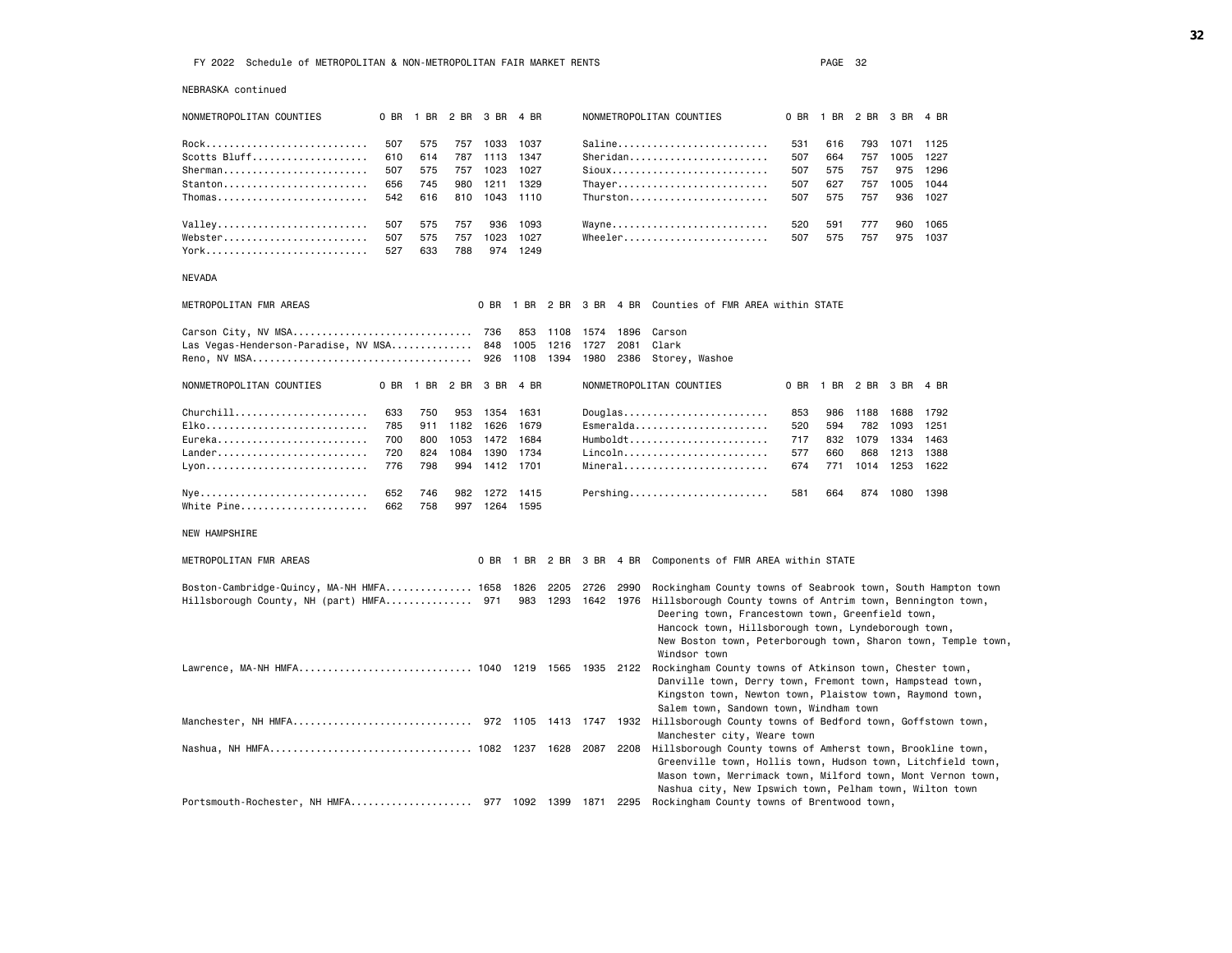| NEW HAMPSHIRE continued                                     |     |                    |               |                                                                                                                                                                                                                                                                                                                                                                                                                                                                                                                                                                                                                                                                                                                                                                                                                       |
|-------------------------------------------------------------|-----|--------------------|---------------|-----------------------------------------------------------------------------------------------------------------------------------------------------------------------------------------------------------------------------------------------------------------------------------------------------------------------------------------------------------------------------------------------------------------------------------------------------------------------------------------------------------------------------------------------------------------------------------------------------------------------------------------------------------------------------------------------------------------------------------------------------------------------------------------------------------------------|
| METROPOLITAN FMR AREAS                                      |     |                    |               | 0 BR 1 BR 2 BR 3 BR 4 BR Components of FMR AREA within STATE                                                                                                                                                                                                                                                                                                                                                                                                                                                                                                                                                                                                                                                                                                                                                          |
|                                                             |     |                    |               | East Kingston town, Epping town, Exeter town, Greenland town,<br>Hampton town, Hampton Falls town, Kensington town,<br>New Castle town, Newfields town, Newington town,<br>Newmarket town, North Hampton town, Portsmouth city,<br>Rye town, Stratham town<br>Strafford County towns of Barrington town, Dover city,<br>Durham town, Farmington town, Lee town, Madbury town,<br>Middleton town, Milton town, New Durham town, Rochester city,<br>Rollinsford town, Somersworth city, Strafford town                                                                                                                                                                                                                                                                                                                  |
| Western Rockingham County, NH HMFA 1238 1244 1637 2325 2620 |     |                    |               | Rockingham County towns of Auburn town, Candia town,<br>Deerfield town, Londonderry town, Northwood town,<br>Nottingham town                                                                                                                                                                                                                                                                                                                                                                                                                                                                                                                                                                                                                                                                                          |
| NONMETROPOLITAN COUNTIES                                    |     |                    |               | 0 BR 1 BR 2 BR 3 BR 4 BR Towns within nonmetropolitan counties                                                                                                                                                                                                                                                                                                                                                                                                                                                                                                                                                                                                                                                                                                                                                        |
|                                                             |     |                    |               | 884 1128 1550 1556 Alton town, Barnstead town, Belmont town, Center Harbor town,<br>Gilford town, Gilmanton town, Laconia city, Meredith town,<br>New Hampton town, Sanbornton town, Tilton town                                                                                                                                                                                                                                                                                                                                                                                                                                                                                                                                                                                                                      |
|                                                             |     |                    |               | 871 1073 1429 1787 Albany town, Bartlett town, Brookfield town, Chatham town,<br>Conway town, Eaton town, Effingham town, Freedom town,<br>Hale's location, Hart's Location town, Jackson town,<br>Madison town, Moultonborough town, Ossipee town,<br>Sandwich town, Tamworth town, Tuftonboro town,<br>Wakefield town, Wolfeboro town                                                                                                                                                                                                                                                                                                                                                                                                                                                                               |
|                                                             |     |                    |               | 862 1122 1594 1805 Alstead town, Chesterfield town, Dublin town,<br>Fitzwilliam town, Gilsum town, Harrisville town,<br>Hinsdale town, Jaffrey town, Keene city, Marlborough town,<br>Marlow town, Nelson town, Richmond town, Rindge town,<br>Roxbury town, Stoddard town, Sullivan town, Surry town,<br>Swanzey town, Troy town, Walpole town, Westmoreland town,<br>Winchester town                                                                                                                                                                                                                                                                                                                                                                                                                                |
|                                                             | 740 |                    | 862 1100 1331 | Atkinson and Gilmanton Academy grant, Beans grant,<br>Beans purchase, Berlin city, Cambridge township,<br>Carroll town, Chandlers purchase, Clarksville town,<br>Colebrook town, Columbia town, Crawfords purchase,<br>Cutts grant, Dalton town, Dixs grant, Dixville township,<br>Dummer town, Errol town, Ervings location, Gorham town,<br>Greens grant, Hadleys purchase, Jefferson town,<br>Kilkenny township, Lancaster town, Low and Burbanks grant,<br>Martins location, Milan town, Millsfield township,<br>Northumberland town, Odell township, Pinkhams grant,<br>Pittsburg town, Randolph town, Sargents purchase,<br>Second College grant, Shelburne town, Stark town,<br>Stewartstown town, Stratford town, Success township,<br>Thompson and Meserves purchase, Wentworth location,<br>Whitefield town |
|                                                             |     | 893 1162 1478 1963 |               | Alexandria town, Ashland town, Bath town, Benton town,<br>Bethlehem town, Bridgewater town, Bristol town, Campton town,<br>Canaan town, Dorchester town, Easton town, Ellsworth town,                                                                                                                                                                                                                                                                                                                                                                                                                                                                                                                                                                                                                                 |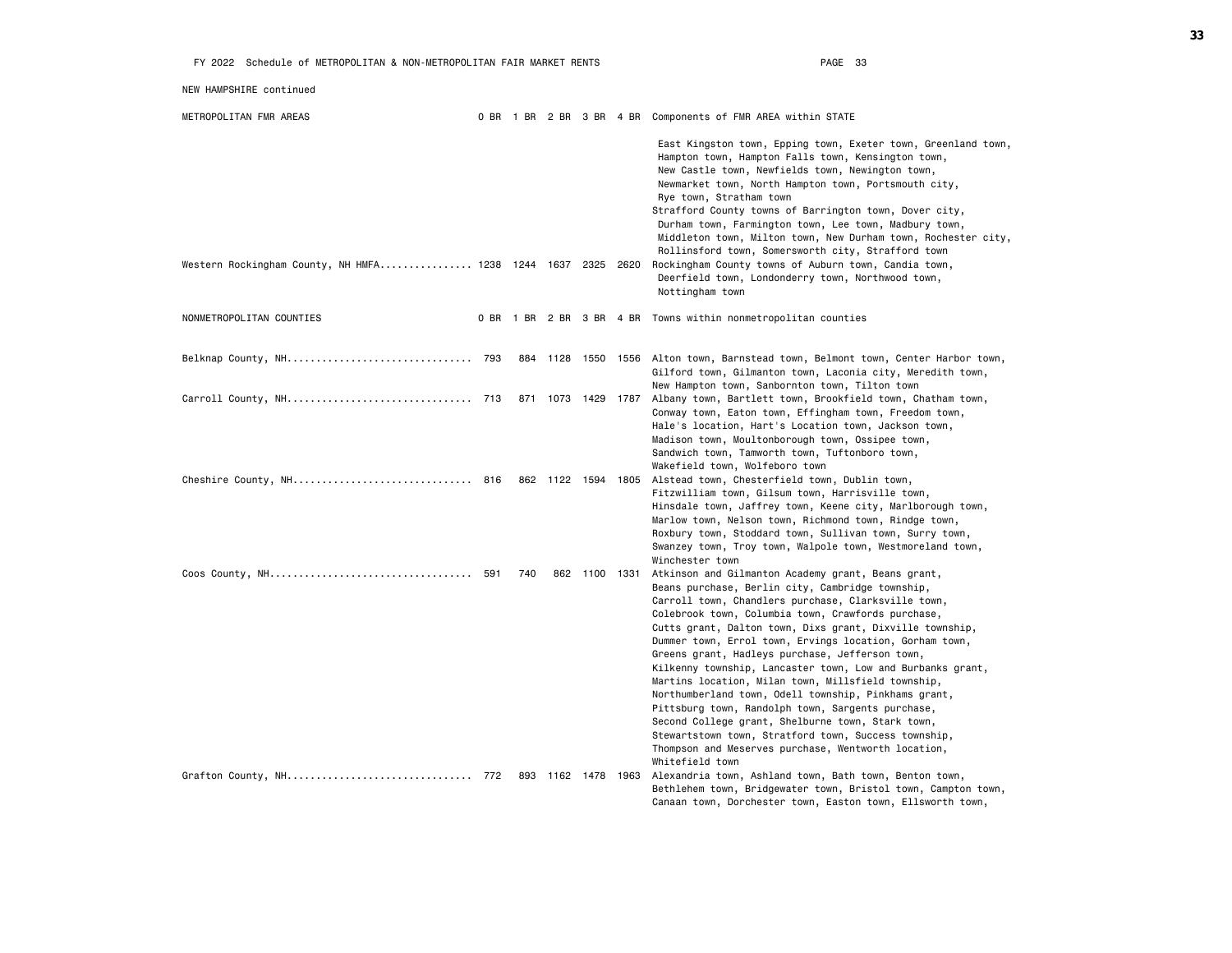| NEW HAMPSHIRE continued                                                                                                                                                                                                                                                                                                                                                                                                                                                                |                   |            |                                                                |                                      |                                                                                                                                                                                                                                                                                                                                                                                                                                                   |
|----------------------------------------------------------------------------------------------------------------------------------------------------------------------------------------------------------------------------------------------------------------------------------------------------------------------------------------------------------------------------------------------------------------------------------------------------------------------------------------|-------------------|------------|----------------------------------------------------------------|--------------------------------------|---------------------------------------------------------------------------------------------------------------------------------------------------------------------------------------------------------------------------------------------------------------------------------------------------------------------------------------------------------------------------------------------------------------------------------------------------|
| NONMETROPOLITAN COUNTIES                                                                                                                                                                                                                                                                                                                                                                                                                                                               |                   |            |                                                                |                                      | 0 BR 1 BR 2 BR 3 BR 4 BR Towns within nonmetropolitan counties                                                                                                                                                                                                                                                                                                                                                                                    |
|                                                                                                                                                                                                                                                                                                                                                                                                                                                                                        |                   |            |                                                                |                                      | Enfield town, Franconia town, Grafton town, Groton town,<br>Hanover town, Haverhill town, Hebron town, Holderness town,<br>Landaff town, Lebanon city, Lincoln town, Lisbon town,<br>Littleton town, Livermore town, Lyman town, Lyme town,<br>Monroe town, Orange town, Orford town, Piermont town,<br>Plymouth town, Rumney town, Sugar Hill town, Thornton town,<br>Warren town, Waterville Valley town, Wentworth town,<br>Woodstock town     |
| Merrimack County, NH 857                                                                                                                                                                                                                                                                                                                                                                                                                                                               |                   |            |                                                                |                                      | 941 1237 1596 1677 Allenstown town, Andover town, Boscawen town, Bow town,<br>Bradford town, Canterbury town, Chichester town,<br>Concord city, Danbury town, Dunbarton town, Epsom town,<br>Franklin city, Henniker town, Hill town, Hooksett town,<br>Hopkinton town, Loudon town, Newbury town, New London town,<br>Northfield town, Pembroke town, Pittsfield town,<br>Salisbury town, Sutton town, Warner town, Webster town,<br>Wilmot town |
|                                                                                                                                                                                                                                                                                                                                                                                                                                                                                        |                   |            |                                                                |                                      | Sullivan County, NH 807 871 1146 1417 1735 Acworth town, Charlestown town, Claremont city, Cornish town,<br>Croydon town, Goshen town, Grantham town, Langdon town,<br>Lempster town, Newport town, Plainfield town,<br>Springfield town, Sunapee town, Unity town, Washington town                                                                                                                                                               |
| NEW JERSEY                                                                                                                                                                                                                                                                                                                                                                                                                                                                             |                   |            |                                                                |                                      |                                                                                                                                                                                                                                                                                                                                                                                                                                                   |
| METROPOLITAN FMR AREAS                                                                                                                                                                                                                                                                                                                                                                                                                                                                 |                   |            |                                                                |                                      | 0 BR 1 BR 2 BR 3 BR 4 BR Counties of FMR AREA within STATE                                                                                                                                                                                                                                                                                                                                                                                        |
| Atlantic City-Hammonton, NJ MSA 946  1107  1407  1972  2183  Atlantic<br>Jersey City, NJ HMFA 1610  1711  1972  2438<br>Middlesex-Somerset-Hunterdon, NJ HMFA 1275 1455 1851<br>+Monmouth-Ocean, NJ HMFA 1092 1230 1558 2142 2374<br>Newark, NJ HMFA 1017  1223  1479<br>Ocean City, NJ MSA 973  1113  1465<br>+Philadelphia-Camden-Wilmington, PA-NJ-DE-MD MSA 940 1071 1298<br>Trenton, NJ MSA 1072 1226<br>Warren County, NJ HMFA 988  1113  1365  1687  1868  Warren<br>NEW MEXICO |                   | 1613       | 2159<br>2288<br>1887<br>1816 1987<br>1605 1837<br>1994<br>1813 | 2691<br>2674<br>2547<br>2187<br>2025 | Bergen, Passaic<br>Hudson<br>Hunterdon, Middlesex, Somerset<br>Monmouth, Ocean<br>2249 Essex, Morris, Sussex, Union<br>Cape May<br>Burlington, Camden, Gloucester, Salem<br>Mercer<br>Cumberland                                                                                                                                                                                                                                                  |
|                                                                                                                                                                                                                                                                                                                                                                                                                                                                                        |                   |            |                                                                |                                      |                                                                                                                                                                                                                                                                                                                                                                                                                                                   |
| METROPOLITAN FMR AREAS<br>Albuquerque, NM MSA 666<br>Farmington, NM MSA 724<br>Las Cruces, NM MSA 635                                                                                                                                                                                                                                                                                                                                                                                  | 821<br>734<br>649 | 996<br>850 |                                                                |                                      | 0 BR 1 BR 2 BR 3 BR 4 BR Counties of FMR AREA within STATE<br>1415 1705 Bernalillo, Sandoval, Torrance, Valencia<br>1133 1317 San Juan<br>787 1118 1315 Dona Ana<br>975 1113 1419 1729 Santa Fe                                                                                                                                                                                                                                                   |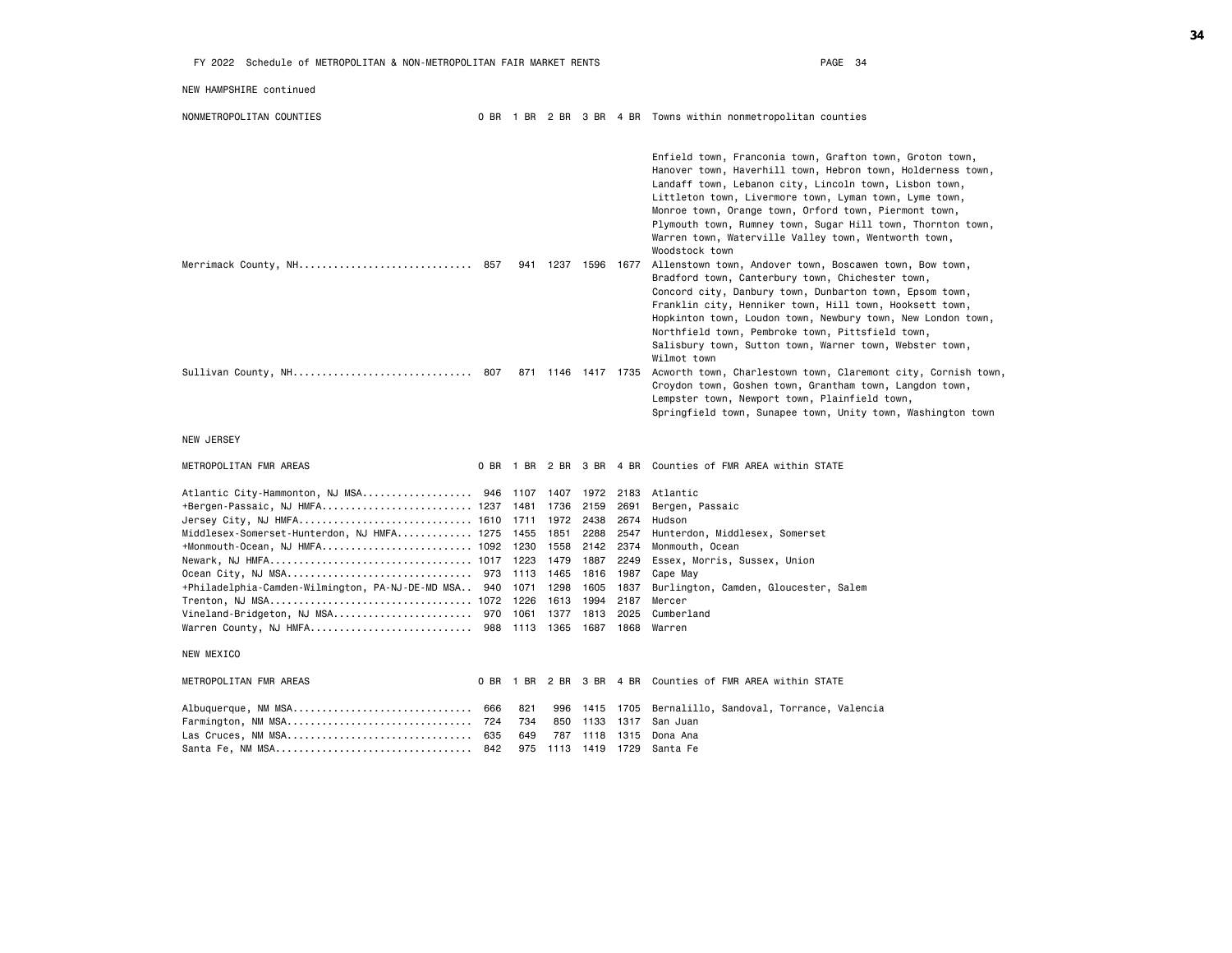NEW MEXICO continued

| NONMETROPOLITAN COUNTIES                             | 0 BR | 1 BR 2 BR 3 BR 4 BR |      |      |      |      |      |           | NONMETROPOLITAN COUNTIES                                   | 0 BR |      | 1 BR 2 BR | 3 BR | 4 BR |
|------------------------------------------------------|------|---------------------|------|------|------|------|------|-----------|------------------------------------------------------------|------|------|-----------|------|------|
| Catron                                               | 550  | 579                 | 726  | 1031 | 1240 |      |      |           | Chaves                                                     | 613  | 618  | 814       | 1051 | 1169 |
| Cibola                                               | 593  | 597                 | 726  | 897  | 985  |      |      |           | Colfax                                                     | 550  | 560  | 726       | 897  | 1012 |
| Curry                                                | 550  | 633                 | 834  | 1120 | 1378 |      |      |           | De Baca                                                    | 588  | 598  | 752       | 1023 | 1271 |
|                                                      | 758  | 763                 | 924  | 1322 | 1599 |      |      |           | Grant                                                      | 567  | 616  | 726       | 990  | 1192 |
| Guadalupe                                            | 550  | 618                 | 726  | 1031 | 1240 |      |      |           |                                                            | 550  | 579  | 726       | 1031 | 1240 |
|                                                      |      |                     |      |      |      |      |      |           |                                                            |      |      |           |      |      |
| Hidalgo                                              | 550  | 579                 | 726  | 897  | 1243 |      |      |           | Lea                                                        | 675  | 707  | 930       | 1205 | 1357 |
| Lincoln                                              | 610  | 627                 | 779  | 994  | 1311 |      |      |           | Los Alamos                                                 | 774  | 850  | 1068      | 1449 | 1842 |
|                                                      | 482  | 552                 | 726  | 974  | 1243 |      |      |           | McKinley                                                   | 608  | 612  | 726       | 967  | 985  |
|                                                      | 588  | 598                 | 752  | 1023 | 1271 |      |      |           | 0tero                                                      | 545  | 637  | 726       | 1031 | 1243 |
| Quay                                                 | 550  | 620                 | 726  | 955  | 1240 |      |      |           | Rio Arriba                                                 | 626  | 637  | 726       | 897  | 985  |
| Roosevelt                                            | 597  | 598                 | 787  | 1048 | 1251 |      |      |           | San Miguel                                                 | 626  | 637  | 726       | 967  | 985  |
| Sierra                                               | 482  | 552                 | 726  | 981  | 985  |      |      |           |                                                            | 550  | 552  | 726       | 1031 | 1243 |
| Taos                                                 | 700  | 704                 | 836  | 1033 | 1434 |      |      |           | Union                                                      | 550  | 552  | 726       | 953  | 1122 |
|                                                      |      |                     |      |      |      |      |      |           |                                                            |      |      |           |      |      |
| <b>NEW YORK</b>                                      |      |                     |      |      |      |      |      |           |                                                            |      |      |           |      |      |
| METROPOLITAN FMR AREAS                               |      |                     |      | 0 BR | 1 BR | 2 BR |      | 3 BR 4 BR | Counties of FMR AREA within STATE                          |      |      |           |      |      |
| Albany-Schenectady-Troy, NY MSA                      |      |                     |      | 890  | 991  | 1207 | 1492 | 1637      | Albany, Rensselaer, Saratoga, Schenectady, Schoharie       |      |      |           |      |      |
| Binghamton, NY MSA                                   |      |                     |      | 634  | 668  | 855  | 1136 | 1255      | Broome, Tioga                                              |      |      |           |      |      |
| Buffalo-Cheektowaga-Niagara Falls, NY MSA            |      |                     |      | 774  | 812  | 963  | 1190 | 1334      | Erie, Niagara                                              |      |      |           |      |      |
|                                                      |      |                     |      | 738  | 743  | 944  | 1241 | 1339      | Chemung                                                    |      |      |           |      |      |
| Glens Falls, NY MSA                                  |      |                     |      | 715  | 850  | 1065 | 1383 | 1444      | Warren, Washington                                         |      |      |           |      |      |
|                                                      |      |                     |      |      | 1127 | 1365 | 1743 | 1851      | Tompkins                                                   |      |      |           |      |      |
| Kingston, NY MSA                                     |      |                     |      | 938  | 1060 | 1364 | 1794 | 2018      | Ulster                                                     |      |      |           |      |      |
| Nassau-Suffolk, NY HMFA 1372                         |      |                     |      |      | 1695 | 2065 | 2642 | 2911      | Nassau, Suffolk                                            |      |      |           |      |      |
| New York, NY HMFA 1747                               |      |                     |      |      | 1778 | 2026 | 2556 | 2747      | Bronx, Kings, New York, Putnam, Queens, Richmond, Rockland |      |      |           |      |      |
| Poughkeepsie-Newburgh-Middletown, NY MSA 1033        |      |                     |      |      | 1107 | 1412 | 1796 | 2022      | Dutchess, Orange                                           |      |      |           |      |      |
| Rochester, NY HMFA                                   |      |                     |      | 727  | 828  | 1039 | 1284 | 1409      | Livingston, Monroe, Ontario, Orleans, Wayne                |      |      |           |      |      |
| Syracuse, NY MSA                                     |      |                     |      | 694  | 781  | 966  | 1198 | 1390      | Madison, Onondaga, Oswego                                  |      |      |           |      |      |
| Utica-Rome, NY MSA                                   |      |                     |      | 676  | 680  | 863  | 1067 | 1238      | Herkimer, Oneida                                           |      |      |           |      |      |
| Watertown-Fort Drum, NY MSA                          |      |                     |      | 786  | 899  | 1183 | 1587 | 1864      | Jefferson                                                  |      |      |           |      |      |
| Westchester County, NY Statutory Exception Area 1353 |      |                     |      |      | 1566 | 1883 | 2377 | 2682      | Westchester                                                |      |      |           |      |      |
| Yates County, NY HMFA                                |      |                     |      | 571  | 686  | 860  | 1162 | 1166      | Yates                                                      |      |      |           |      |      |
| NONMETROPOLITAN COUNTIES                             | 0 BR | 1 BR                | 2 BR | 3 BR | 4 BR |      |      |           | NONMETROPOLITAN COUNTIES                                   | 0 BR | 1 BR | 2 BR      | 3 BR | 4 BR |
| Allegany                                             | 569  | 613                 | 757  | 969  | 1119 |      |      |           | Cattaraugus                                                | 614  | 618  | 757       | 1021 | 1102 |
| Cayuga                                               | 633  | 677                 | 846  | 1072 | 1199 |      |      |           | Chautauqua                                                 | 518  | 613  | 757       | 979  | 1062 |
| $Chenango \ldots \ldots \ldots \ldots \ldots \ldots$ | 525  | 638                 | 767  | 979  | 1044 |      |      |           | $Clienton \ldots \ldots \ldots \ldots \ldots$              | 682  | 686  | 884       | 1134 | 1219 |
| Columbia                                             | 790  | 860                 | 1012 | 1302 | 1372 |      |      |           |                                                            | 697  | 723  | 867       | 1072 | 1384 |
| Delaware                                             | 647  | 651                 | 757  | 1029 | 1033 |      |      |           | Essex                                                      | 691  | 739  | 844       | 1162 | 1166 |
|                                                      |      |                     |      |      |      |      |      |           |                                                            |      |      |           |      |      |
| Franklin                                             | 518  | 679                 | 780  | 1016 | 1058 |      |      |           | Fulton                                                     | 653  | 692  | 862       | 1066 | 1255 |
| Genesee                                              | 560  | 686                 | 833  | 1124 | 1211 |      |      |           | Greene                                                     | 725  | 832  | 1030      | 1284 | 1397 |
| Hamilton                                             | 677  | 682                 | 897  | 1109 | 1275 |      |      |           | Lewis                                                      | 647  | 658  | 838       | 1052 | 1266 |
| Montgomery                                           | 692  | 696                 | 820  | 1028 | 1135 |      |      |           | 0tsego                                                     | 723  | 734  | 892       | 1151 | 1307 |
| St. Lawrence                                         | 594  | 677                 | 827  | 1047 | 1186 |      |      |           | Schuyler                                                   | 612  | 626  | 792       | 1089 | 1223 |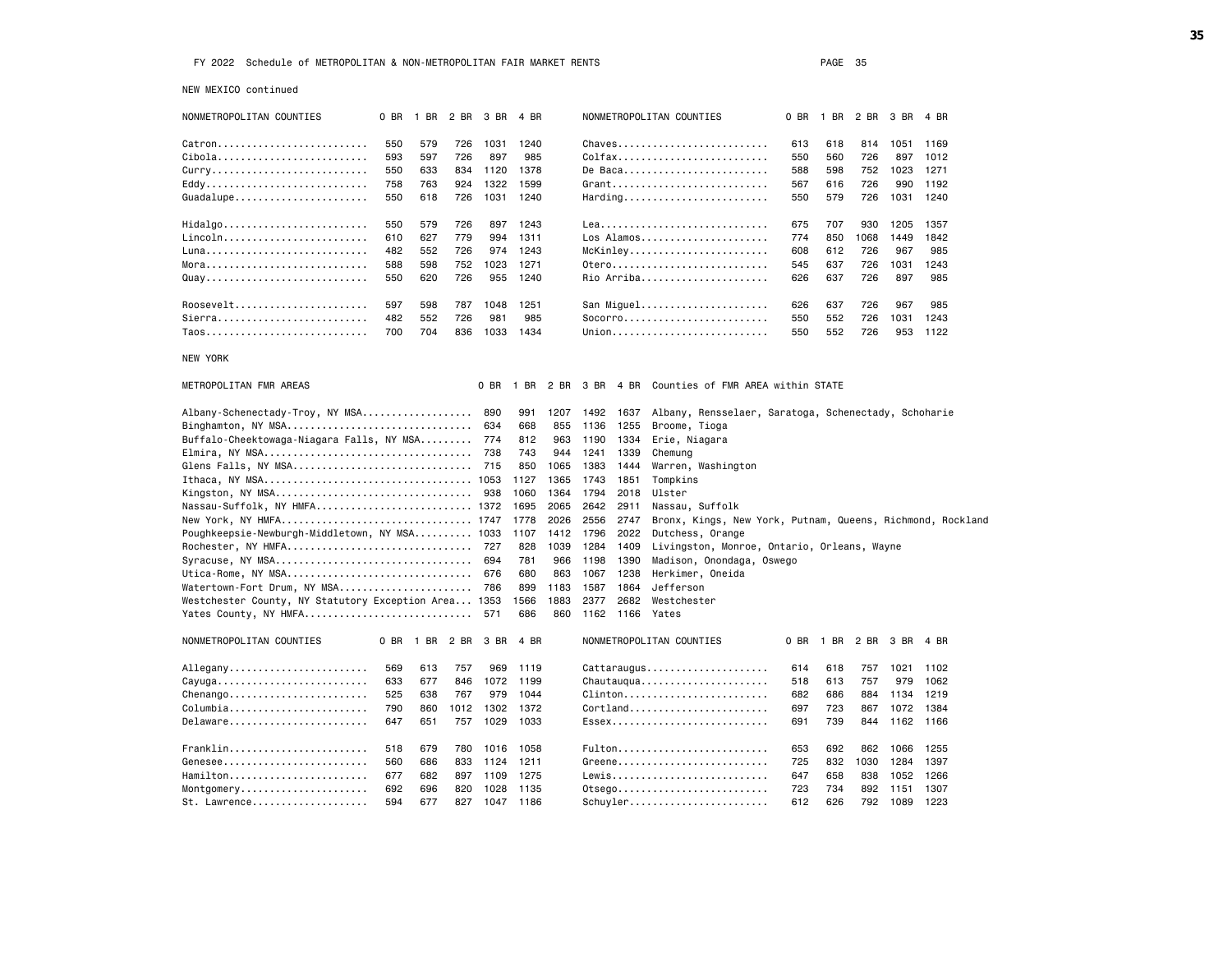NEW YORK continued

| NONMETROPOLITAN COUNTIES                           | 0 BR<br>1 BR             | 2 BR       | 3 BR         | 4 BR         |            |             |              | NONMETROPOLITAN COUNTIES                       | 0 BR       | 1 BR       | 2 BR       | 3 BR        | 4 BR         |
|----------------------------------------------------|--------------------------|------------|--------------|--------------|------------|-------------|--------------|------------------------------------------------|------------|------------|------------|-------------|--------------|
| Seneca<br>Sullivan                                 | 682<br>686<br>656<br>791 | 851<br>987 | 1095<br>1246 | 1284<br>1444 |            |             |              | Steuben<br>$Wy$ oming                          | 623<br>572 | 651<br>575 | 769<br>757 | 1020<br>994 | 1231<br>1027 |
| NORTH CAROLINA                                     |                          |            |              |              |            |             |              |                                                |            |            |            |             |              |
| METROPOLITAN FMR AREAS                             |                          |            | 0 BR         | 1 BR         | 2 BR       | 3 BR        | 4 BR         | Counties of FMR AREA within STATE              |            |            |            |             |              |
| Anson County, NC HMFA                              |                          |            | 535          | 612          | 805        | 995         | 1211         | Anson                                          |            |            |            |             |              |
| Asheville, NC HMFA                                 |                          |            | 987          | 990          | 1152       | 1576        | 1992         | Buncombe, Henderson, Madison                   |            |            |            |             |              |
| Brunswick County, NC HMFA                          |                          |            | 786          | 813          | 926        | 1315        | 1585         | Brunswick                                      |            |            |            |             |              |
| Burlington, NC MSA                                 |                          |            | 619          | 698          | 891        | 1126        | 1208         | Alamance                                       |            |            |            |             |              |
| Camden County, NC HMFA                             |                          |            | 782          | 797          | 982        | 1328        | 1600         | Camden                                         |            |            |            |             |              |
| +Charlotte-Concord-Gastonia, NC-SC HMFA            |                          |            | 996<br>764   | 1014<br>771  | 1155       | 1497        | 1942         | Cabarrus, Gaston, Mecklenburg, Union<br>Craven |            |            |            |             |              |
| Craven County, NC HMFA<br>Davidson County, NC HMFA |                          |            | 553          | 556          | 984<br>724 | 1319<br>973 | 1684<br>1239 | Davidson                                       |            |            |            |             |              |
| Durham-Chapel Hill, NC HMFA                        |                          |            | 1024         | 1030         | 1199       | 1546        | 1812         | Chatham, Durham, Orange                        |            |            |            |             |              |
| Fayetteville, NC HMFA                              |                          |            | 771          | 784          | 913        | 1262        | 1546         | Cumberland                                     |            |            |            |             |              |
| Gates County, NC HMFA                              |                          |            | 663          | 677          | 795        | 1023        | 1317         | Gates                                          |            |            |            |             |              |
| Goldsboro, NC MSA                                  |                          |            | 641          | 645          | 849        | 1049        | 1429         | Wayne                                          |            |            |            |             |              |
| Granville County, NC HMFA                          |                          |            | 666          | 670          | 863        | 1093        | 1349         | Granville                                      |            |            |            |             |              |
| Greensboro-High Point, NC HMFA                     |                          |            | 810          | 836          | 952        | 1243        | 1424         | Guilford, Randolph                             |            |            |            |             |              |
| Greenville, NC MSA                                 |                          |            | 730          | 734          | 910        | 1249        | 1558         | Pitt                                           |            |            |            |             |              |
| Harnett County, NC HMFA                            |                          |            | 646          | 651          | 856        | 1216        | 1465         | Harnett                                        |            |            |            |             |              |
| Haywood County, NC HMFA                            |                          |            | 637          | 822          | 937        | 1165        | 1422         | Haywood                                        |            |            |            |             |              |
| Hickory-Lenoir-Morganton, NC MSA                   |                          |            | 589          | 592          | 724        | 943         | 1085         | Alexander, Burke, Caldwell, Catawba            |            |            |            |             |              |
| Hoke County, NC HMFA                               |                          |            | 642          | 646          | 771        | 1095        | 1320         | Hoke                                           |            |            |            |             |              |
| Iredell County, NC HMFA                            |                          |            | 798          | 812          | 925        | 1232        | 1583         | Iredell                                        |            |            |            |             |              |
| Jacksonville, NC MSA                               |                          |            | 634          | 737          | 876        | 1244        | 1499         | Onslow                                         |            |            |            |             |              |
| Jones County, NC HMFA                              |                          |            | 547          | 550          | 724        | 988         | 992          | Jones                                          |            |            |            |             |              |
| Lincoln County, NC HMFA                            |                          |            | 669          | 673          | 816        | 1054        | 1132         | Lincoln                                        |            |            |            |             |              |
| Pamlico County, NC HMFA                            |                          |            | 639          | 644          | 847        | 1047        | 1450         | Pamlico                                        |            |            |            |             |              |
| Pender County, NC HMFA                             |                          |            | 645          | 772          | 902        | 1235        | 1431         | Pender                                         |            |            |            |             |              |
| Person County, NC HMFA                             |                          |            | 589          | 593          | 780        | 1054        | 1058         | Person                                         |            |            |            |             |              |
| Raleigh, NC MSA                                    |                          |            | 1038         | 1073         | 1223       | 1517        | 1982         | Franklin, Johnston, Wake                       |            |            |            |             |              |
| Rockingham County, NC HMFA                         |                          |            | 581          | 585          | 755        | 991         | 1129         | Rockingham                                     |            |            |            |             |              |
| Rocky Mount, NC MSA                                |                          |            | 625          | 639          | 813        | 1106        | 1198         | Edgecombe, Nash                                |            |            |            |             |              |
| Rowan County, NC HMFA                              |                          |            | 707          | 712          | 874        | 1144        | 1185         | Rowan                                          |            |            |            |             |              |
| Virginia Beach-Norfolk-Newport News, VA-NC HMFA    |                          |            | 993          | 1015         | 1193       | 1676        | 2042         | Currituck                                      |            |            |            |             |              |
| Wilmington, NC HMFA                                |                          |            | 814          | 988          | 1164       | 1545        | 1992         | New Hanover                                    |            |            |            |             |              |
| Winston-Salem, NC HMFA                             |                          |            | 623          | 664          | 808        | 1075        | 1249         | Davie, Forsyth, Stokes, Yadkin                 |            |            |            |             |              |
| NONMETROPOLITAN COUNTIES                           | 1 BR<br>0 BR             | 2 BR       | 3 BR         | 4 BR         |            |             |              | NONMETROPOLITAN COUNTIES                       | 0 BR       | 1 BR       | 2 BR       | 3 BR        | 4 BR         |
| Alleghany                                          | 557<br>561               | 738        | 912          | 1250         |            |             |              |                                                | 569        | 573        | 724        | 901         | 1208         |
| Avery                                              | 645<br>649               | 854        | 1056         | 1158         |            |             |              | Beaufort                                       | 571        | 575        | 724        | 997         | 1100         |
| Bertie                                             | 547<br>550               | 724        | 925          | 1120         |            |             |              | $B$ laden                                      | 547        | 550        | 724        | 997         | 1136         |
| Carteret                                           | 692<br>696               | 916        | 1264         | 1568         |            |             |              | Caswell                                        | 589        | 635        | 724        | 996         | 1036         |
| Cherokee                                           | 579<br>583               | 767        | 1000         | 1151         |            |             |              | Chowan                                         | 681        | 685        | 857        | 1059        | 1467         |
| $clay$                                             | 668<br>721               | 821        |              | 1015 1296    |            |             |              | Cleveland                                      | 504        | 550        | 724        |             | 976 1160     |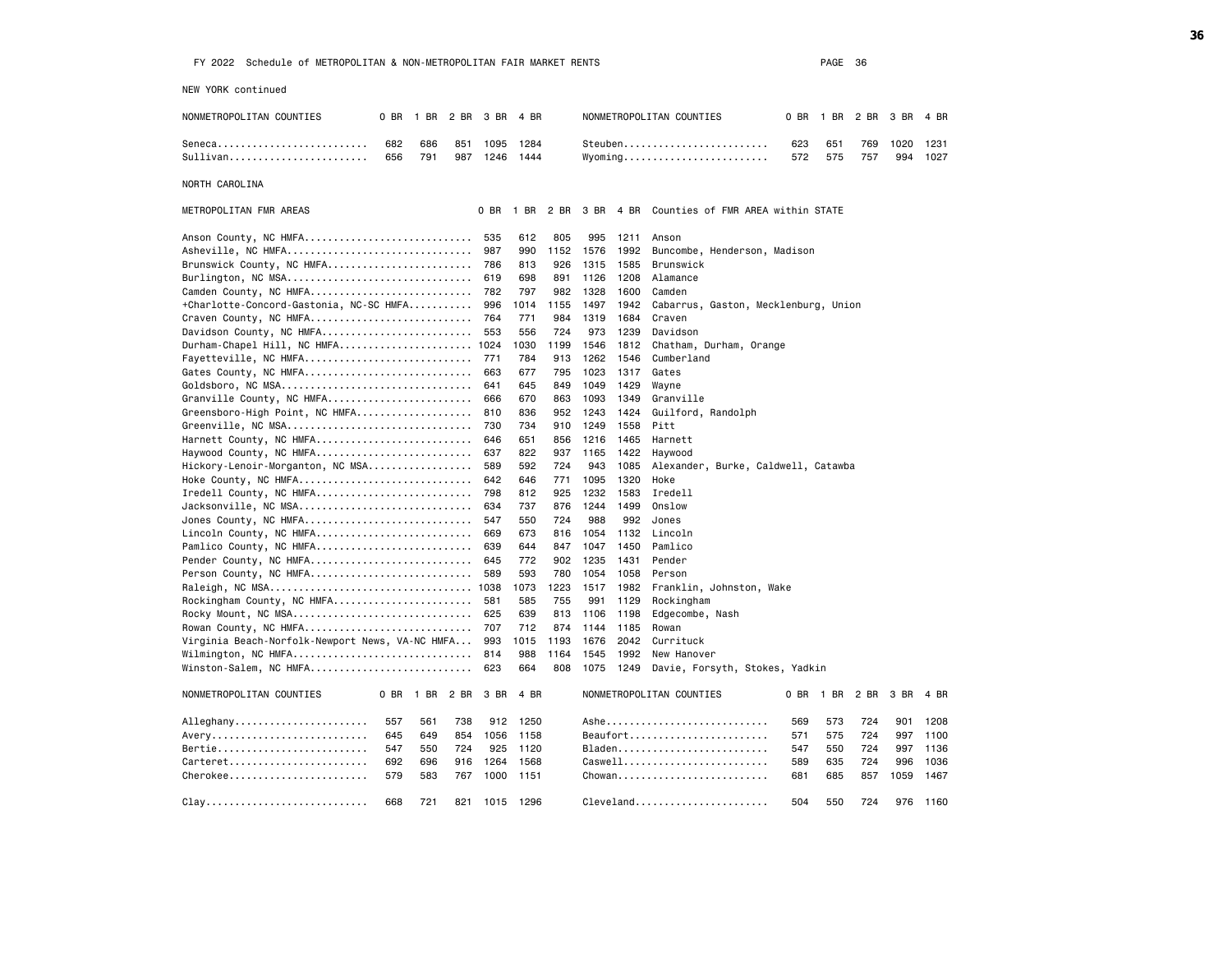NORTH CAROLINA continued

| NONMETROPOLITAN COUNTIES |      | 0 BR 1 BR 2 BR 3 BR 4 BR |      |      |              | NONMETROPOLITAN COUNTIES                             | 0 BR |     | 1 BR 2 BR 3 BR |      | 4 BR |
|--------------------------|------|--------------------------|------|------|--------------|------------------------------------------------------|------|-----|----------------|------|------|
| Columbus                 | 547  | 550                      | 724  | 946  | 1143         | Dare                                                 | 866  | 895 | 1054           | 1415 | 1658 |
| Duplin                   | 556  | 560                      | 737  | 911  | 1054         | $G$ raham                                            | 547  | 550 | 724            | 895  | 1143 |
| Greene                   | 547  | 550                      | 724  | 989  | 1239         | Halifax                                              | 614  | 618 | 813            | 1005 | 1201 |
| Hertford                 | 619  | 623                      | 820  | 1014 | 1191         | Hyde                                                 | 587  | 591 | 739            | 956  | 1167 |
| $Jackson.$               | 626  | 637                      | 726  | 1030 | 1146         |                                                      | 671  | 723 | 824            | 1030 | 1196 |
|                          |      |                          |      |      |              |                                                      |      |     |                |      |      |
| $Lenoir$                 | 505  | 578                      | 760  | 1025 | 1201         | McDown11                                             | 593  | 597 | 724            | 895  | 1127 |
|                          | 660  | 695                      | 811  | 1003 | 1388         | Martin                                               | 558  | 561 | 724            | 996  | 1239 |
| Mitchell                 | 547  | 550                      | 724  | 895  | 1143         | Montgomery                                           | 558  | 561 | 724            | 895  | 1083 |
| Moore                    | 695  | 744                      | 848  | 1168 | 1451         | Northampton                                          | 572  | 575 | 757            | 936  | 1027 |
| Pasquotank               | 581  | 665                      | 875  | 1234 | 1384         | Perquimans                                           | 651  | 655 | 862            | 1175 | 1475 |
| Polk                     | 710  | 713                      | 823  |      | 1017 1195    | Richmond                                             | 624  | 635 | 724            | 1020 | 1239 |
| Robeson                  | 547  | 550                      | 724  | 919  | 1021         | Rutherford                                           | 563  | 567 | 724            | 895  | 1060 |
| Sampson                  | 547  | 550                      | 724  | 930  | 1121         |                                                      | 547  | 550 | 724            | 912  | 982  |
| $Stanly$                 | 517  | 641                      | 747  | 998  | 1256         | Surry                                                | 583  | 587 | 724            | 946  | 1184 |
| Swain                    | 575  | 579                      | 724  | 986  | 1143         | Transylvania                                         | 590  | 594 | 782            | 967  | 1141 |
|                          |      |                          |      |      |              |                                                      |      |     |                |      |      |
| Tyrrell                  | 651  | 702                      | 800  | 1072 | 1263         | Vance                                                | 631  | 640 | 741            | 1006 | 1175 |
| Warren                   | 555  | 558                      | 724  | 946  | 1239         | Washington                                           | 575  | 579 | 724            | 980  | 1239 |
| Watauga                  | 665  | 741                      | 913  | 1180 | 1441         | Wilkes                                               | 589  | 610 | 724            | 998  | 1127 |
| Wilson                   | 595  | 680                      | 823  | 1029 | 1116         | Yancey                                               | 528  | 566 | 724            | 977  | 1154 |
| NORTH DAKOTA             |      |                          |      |      |              |                                                      |      |     |                |      |      |
|                          |      |                          |      |      |              |                                                      |      |     |                |      |      |
| METROPOLITAN FMR AREAS   |      |                          |      | 0 BR | 1 BR<br>2 BR | 3 BR 4 BR<br>Counties of FMR AREA within STATE       |      |     |                |      |      |
|                          |      |                          |      |      | 737<br>880   | 1250<br>1442<br>Burleigh, Morton, Oliver             |      |     |                |      |      |
| Fargo, ND-MN MSA         |      |                          |      | 597  | 705<br>859   | 1220<br>1470<br>Cass                                 |      |     |                |      |      |
| Grand Forks, ND-MN MSA   |      |                          |      | 605  | 669<br>854   | 1213<br>1462<br>Grand Forks                          |      |     |                |      |      |
| NONMETROPOLITAN COUNTIES | 0 BR | 1 BR 2 BR                |      | 3 BR | 4 BR         | NONMETROPOLITAN COUNTIES                             | 0 BR |     | 1 BR 2 BR      | 3 BR | 4 BR |
| Adams                    | 572  | 575                      | 757  |      | 1075 1194    | Barnes                                               | 574  | 578 | 760            | 945  | 1120 |
| Benson                   | 653  | 664                      | 757  | 944  | 1296         | $Billings \ldots \ldots \ldots \ldots \ldots \ldots$ | 596  | 600 | 789            | 1121 | 1245 |
| Bottineau                | 575  | 579                      | 762  | 942  | 1202         | Bowman                                               | 572  | 575 | 757            | 1075 | 1137 |
| Burke                    | 572  | 575                      | 757  | 957  | 1095         | Cavalier                                             | 653  | 664 | 757            | 1075 | 1194 |
| Dickey                   | 572  | 575                      | 757  | 936  | 1286         | Divide                                               | 596  | 600 | 789            | 1121 | 1245 |
|                          |      |                          |      |      |              |                                                      |      |     |                |      |      |
|                          | 718  | 793                      | 1043 | 1289 | 1646         |                                                      | 572  | 575 | 757            | 955  | 1194 |
| Emmons                   | 572  | 575                      | 757  | 1075 | 1194         | Foster                                               | 653  | 664 | 757            | 1073 | 1194 |
| Golden Valley            | 653  | 664                      | 757  | 936  | 1194         | Grant                                                | 589  | 593 | 757            | 971  | 1194 |
| Griggs                   | 572  | 575                      | 757  | 1075 | 1194         | Hettinger                                            | 639  | 644 | 847            | 1100 | 1336 |
| Kidder                   | 653  | 664                      | 757  | 1075 | 1194         | LaMoure                                              | 572  | 575 | 757            | 1075 | 1296 |
|                          | 572  | 575                      | 757  | 993  | 1194         | McHenry                                              | 653  | 664 | 757            | 1075 | 1194 |
| McIntosh                 | 653  | 664                      | 757  | 1056 | 1060         | McKenzie                                             | 838  | 844 | 1110           | 1372 | 1887 |
| McLean                   | 572  | 575                      | 757  | 1036 | 1189         | Mercer                                               | 670  | 686 | 866            | 1123 | 1366 |
| Mountrail                | 668  | 685                      | 780  | 964  | 1221         | Nelson                                               | 653  | 664 | 757            | 1075 | 1194 |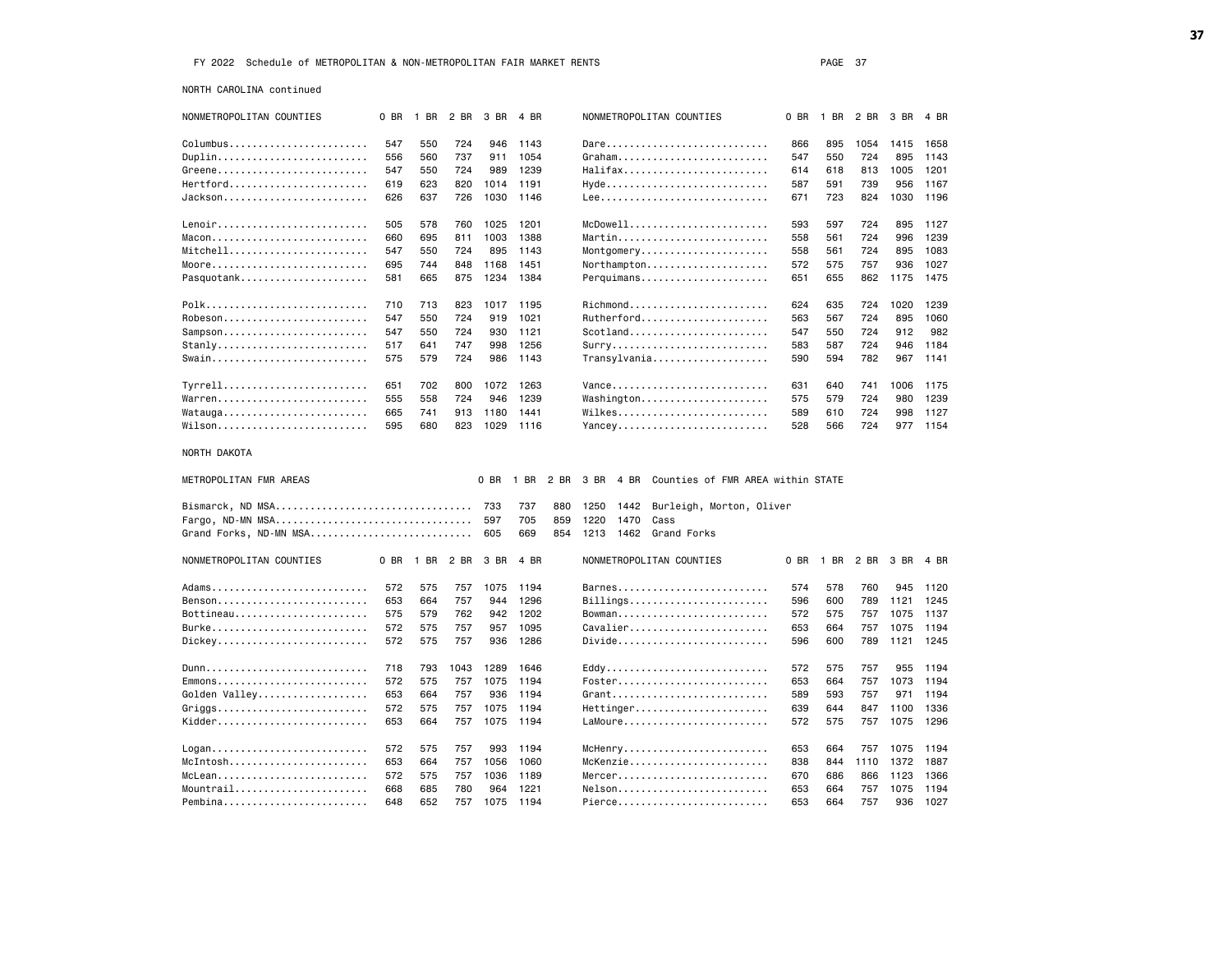NORTH DAKOTA continued

| NORIH DAKOIA CONTINUEG                                    |      |      |      |      |      |      |      |      |                                                          |      |      |      |      |      |
|-----------------------------------------------------------|------|------|------|------|------|------|------|------|----------------------------------------------------------|------|------|------|------|------|
| NONMETROPOLITAN COUNTIES                                  | 0 BR | 1 BR | 2 BR | 3 BR | 4 BR |      |      |      | NONMETROPOLITAN COUNTIES                                 | 0 BR | 1 BR | 2 BR | 3 BR | 4 BR |
| Ramsey                                                    | 653  | 664  | 757  | 1075 | 1183 |      |      |      | Ransom                                                   | 503  | 575  | 757  | 1027 | 1194 |
| Renville                                                  | 572  | 575  | 757  | 936  | 1113 |      |      |      | Richland                                                 | 572  | 575  | 757  | 1075 | 1100 |
| Rolette                                                   | 581  | 585  | 757  | 1037 | 1194 |      |      |      |                                                          | 602  | 606  | 757  | 1017 | 1098 |
| Sheridan                                                  | 596  | 600  | 789  | 1121 | 1245 |      |      |      | $Sioux$                                                  | 572  | 575  | 757  | 936  | 1125 |
| Slope                                                     | 596  | 600  | 789  | 1121 | 1245 |      |      |      | Stark                                                    | 801  | 815  | 929  | 1320 | 1554 |
|                                                           |      |      |      |      |      |      |      |      |                                                          |      |      |      |      |      |
| Steele                                                    | 572  | 575  | 757  | 1075 | 1194 |      |      |      | Stutsman                                                 | 572  | 575  | 757  | 1075 | 1194 |
| Towner                                                    | 572  | 575  | 757  | 1075 | 1194 |      |      |      | Traill                                                   | 600  | 603  | 757  | 1075 | 1256 |
| $Walsh$                                                   | 572  | 575  | 757  | 979  | 1146 |      |      |      | Ward                                                     | 657  | 734  | 966  | 1372 | 1653 |
| $Wells$                                                   | 653  | 659  | 757  | 1075 | 1200 |      |      |      | $Willliams.$                                             | 642  | 773  | 966  | 1372 | 1524 |
|                                                           |      |      |      |      |      |      |      |      |                                                          |      |      |      |      |      |
| OHIO                                                      |      |      |      |      |      |      |      |      |                                                          |      |      |      |      |      |
| METROPOLITAN FMR AREAS                                    |      |      |      | 0 BR | 1 BR |      |      |      | 2 BR 3 BR 4 BR Counties of FMR AREA within STATE         |      |      |      |      |      |
|                                                           |      |      |      | 610  | 702  | 890  | 1126 | 1207 | Portage, Summit                                          |      |      |      |      |      |
| Brown County, OH HMFA                                     |      |      |      | 527  | 603  | 793  | 980  | 1075 | Brown                                                    |      |      |      |      |      |
| Canton-Massillon, OH MSA                                  |      |      |      | 510  | 584  | 768  | 976  | 1041 | Carroll, Stark                                           |      |      |      |      |      |
| Cincinnati, OH-KY-INHMFA                                  |      |      |      | 643  | 742  | 968  | 1302 | 1483 | Butler, Clermont, Hamilton, Warren                       |      |      |      |      |      |
| Cleveland-Elyria, OH MSA                                  |      |      |      | 632  | 732  | 893  | 1169 | 1224 | Cuyahoga, Geauga, Lake, Lorain, Medina                   |      |      |      |      |      |
| Columbus, OH HMFA                                         |      |      |      | 730  | 829  | 1032 | 1281 | 1426 | Delaware, Fairfield, Franklin, Licking, Madison, Morrow, |      |      |      |      |      |
|                                                           |      |      |      |      |      |      |      |      | Pickaway                                                 |      |      |      |      |      |
|                                                           |      |      |      | 606  | 680  | 872  | 1164 | 1248 | Greene, Miami, Montgomery                                |      |      |      |      |      |
| Hocking County, OH HMFA                                   |      |      |      | 557  | 561  | 738  | 1032 | 1054 | Hocking                                                  |      |      |      |      |      |
| Huntington-Ashland, WV-KY-OH HMFA                         |      |      |      | 570  | 659  | 791  | 1058 | 1179 | Lawrence                                                 |      |      |      |      |      |
|                                                           |      |      |      | 567  | 622  | 767  | 999  | 1120 | Allen                                                    |      |      |      |      |      |
| Mansfield, OH MSA                                         |      |      |      | 497  | 563  | 738  | 994  | 1157 | Richland                                                 |      |      |      |      |      |
| Ottawa County, OH HMFA                                    |      |      |      | 538  | 617  | 785  | 970  | 1148 | Ottawa                                                   |      |      |      |      |      |
| Perry County, OH HMFA                                     |      |      |      | 523  | 561  | 738  | 912  | 1060 | Perry                                                    |      |      |      |      |      |
| Springfield, OH MSA                                       |      |      |      | 564  | 635  | 821  | 1020 | 1113 | Clark                                                    |      |      |      |      |      |
| Toledo, OH HMFA                                           |      |      |      | 553  | 623  | 806  | 1094 | 1193 | Fulton, Lucas, Wood                                      |      |      |      |      |      |
| Union County, OH HMFA                                     |      |      |      | 757  | 812  | 1069 | 1321 | 1450 | Union                                                    |      |      |      |      |      |
| Weirton-Steubenville, WV-OH MSA                           |      |      |      | 557  | 578  | 738  | 997  | 1078 | Jefferson                                                |      |      |      |      |      |
|                                                           |      |      |      | 539  | 588  | 762  | 990  | 1140 | Belmont                                                  |      |      |      |      |      |
| Youngstown-Warren-Boardman, OH HMFA                       |      |      |      | 522  | 589  | 738  | 977  | 1038 | Mahoning, Trumbull                                       |      |      |      |      |      |
|                                                           |      |      |      |      |      |      |      |      |                                                          |      |      |      |      |      |
| NONMETROPOLITAN COUNTIES                                  | 0 BR | 1 BR | 2 BR | 3 BR | 4 BR |      |      |      | NONMETROPOLITAN COUNTIES                                 | 0 BR | 1 BR | 2 BR | 3 BR | 4 BR |
| Adams                                                     | 547  | 591  | 738  | 940  | 1001 |      |      |      | Ashland                                                  | 490  | 561  | 738  | 930  | 1198 |
| Ashtabula                                                 | 495  | 566  | 738  | 982  | 1040 |      |      |      |                                                          | 738  | 762  | 868  | 1073 | 1177 |
| Auglaize                                                  | 556  | 591  | 738  | 1048 | 1152 |      |      |      | $Champaign$                                              | 556  | 579  | 750  | 1041 | 1144 |
| Clinton                                                   | 513  | 629  | 772  | 1027 | 1221 |      |      |      | Columbiana                                               | 490  | 635  | 738  | 992  | 1075 |
| Coshocton                                                 | 547  | 563  | 738  | 1000 | 1104 |      |      |      | Crawford                                                 | 534  | 610  | 738  | 938  | 1001 |
|                                                           |      |      |      |      |      |      |      |      |                                                          |      |      |      |      |      |
| Darke                                                     | 547  | 609  | 738  | 999  | 1002 |      |      |      | Defiance                                                 | 572  | 576  | 758  | 1054 | 1096 |
| Erie                                                      | 636  | 645  | 808  | 999  | 1224 |      |      |      | Fayette                                                  | 526  | 596  | 750  | 936  | 1027 |
| $Gallia \ldots \ldots \ldots \ldots \ldots \ldots \ldots$ | 547  | 611  | 738  | 912  | 1082 |      |      |      | Guernsey                                                 | 497  | 561  | 738  | 932  | 1147 |
| Hancock                                                   | 562  | 647  | 820  | 1075 | 1404 |      |      |      | Hardin                                                   | 547  | 608  | 738  | 948  | 1001 |
| Harrison                                                  | 547  | 563  | 738  | 924  | 1001 |      |      |      | Henry                                                    | 547  | 648  | 738  | 1001 | 1098 |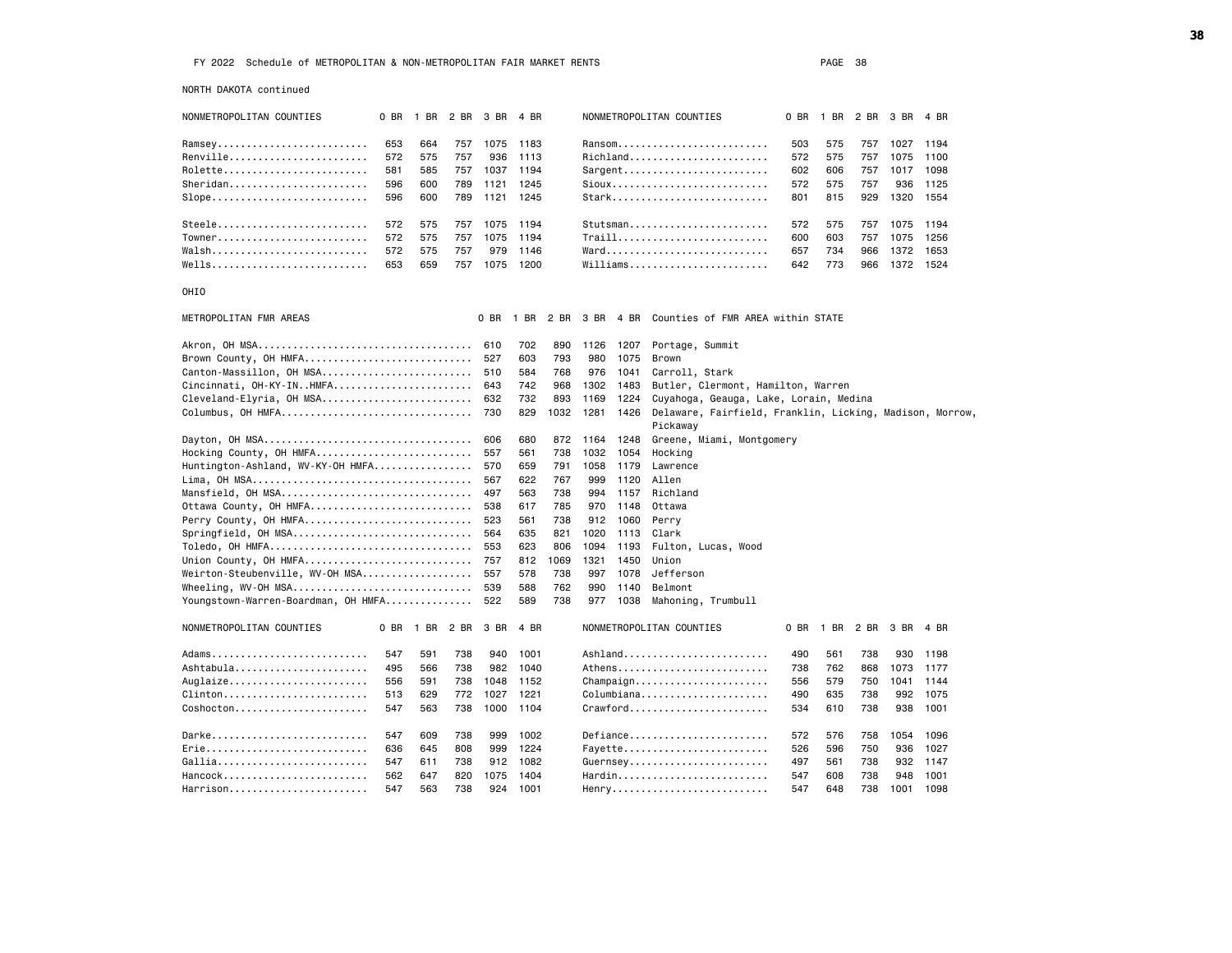OHIO continued

| NONMETROPOLITAN COUNTIES                                  | 0 BR | 1 BR | 2 BR | 3 BR | 4 BR |      |      |           | NONMETROPOLITAN COUNTIES |                                                          | 0 BR | 1 BR | 2 BR | 3 BR | 4 BR     |  |
|-----------------------------------------------------------|------|------|------|------|------|------|------|-----------|--------------------------|----------------------------------------------------------|------|------|------|------|----------|--|
| Highland                                                  | 590  | 594  | 738  | 992  | 1051 |      |      |           |                          | Holmes                                                   | 547  | 561  | 738  |      | 912 1001 |  |
| Huron                                                     | 568  | 575  | 756  | 965  | 1042 |      |      |           |                          | Jackson                                                  | 547  | 561  | 738  | 1005 | 1177     |  |
| Knox                                                      | 600  | 604  | 746  | 1007 | 1012 |      |      |           |                          | Logan                                                    | 584  | 599  | 788  | 1018 | 1069     |  |
|                                                           | 624  | 629  | 827  | 1022 | 1121 |      |      |           |                          | Meigs                                                    | 490  | 648  | 738  | 912  | 1263     |  |
| Mercer                                                    | 557  | 561  | 738  | 984  | 1001 |      |      |           |                          | Monroe                                                   | 547  | 648  | 738  | 948  | 1070     |  |
|                                                           |      |      |      |      |      |      |      |           |                          |                                                          |      |      |      |      |          |  |
|                                                           | 547  | 639  | 738  | 912  | 1037 |      |      |           |                          | Muskingum                                                | 568  | 572  | 752  | 957  | 1056     |  |
| Noble                                                     | 547  | 648  | 738  | 912  | 1037 |      |      |           |                          |                                                          | 547  | 643  | 738  | 995  | 1060     |  |
| Pike                                                      | 547  | 583  | 738  | 946  | 1062 |      |      |           |                          | Preble                                                   | 578  | 582  | 766  | 1009 | 1200     |  |
| Putnam                                                    | 547  | 628  | 738  | 912  | 1001 |      |      |           |                          | Ross                                                     | 572  | 617  | 784  | 969  | 1063     |  |
| Sandusky                                                  | 552  | 598  | 744  | 1040 | 1109 |      |      |           |                          | $Scioto$                                                 | 585  | 648  | 738  | 1048 | 1125     |  |
| Seneca                                                    | 523  | 589  | 738  | 917  | 1026 |      |      |           |                          |                                                          | 521  | 617  | 740  | 1002 | 1087     |  |
| Tuscarawas                                                | 612  |      |      |      |      |      |      |           |                          | Shelby<br>Van Wert                                       | 547  | 568  | 738  | 990  |          |  |
|                                                           |      | 616  | 811  | 1004 | 1135 |      |      |           |                          |                                                          |      |      |      |      | 1001     |  |
| Vinton                                                    | 547  | 607  | 738  | 912  | 1204 |      |      |           |                          | Washington                                               | 580  | 584  | 738  |      | 912 1072 |  |
| Wayne                                                     | 584  | 598  | 787  | 1018 | 1118 |      |      |           |                          | Williams                                                 | 547  | 599  | 738  | 924  | 1001     |  |
| Wyandot                                                   | 547  | 597  | 738  | 912  | 1005 |      |      |           |                          |                                                          |      |      |      |      |          |  |
| <b>OKLAHOMA</b>                                           |      |      |      |      |      |      |      |           |                          |                                                          |      |      |      |      |          |  |
| METROPOLITAN FMR AREAS                                    |      |      |      | 0 BR | 1 BR | 2 BR |      | 3 BR 4 BR |                          | Counties of FMR AREA within STATE                        |      |      |      |      |          |  |
| Cotton County, OK HMFA                                    |      |      |      | 567  | 571  | 740  | 996  | 1004      | Cotton                   |                                                          |      |      |      |      |          |  |
|                                                           |      |      |      | 575  | 658  | 866  | 1132 | 1174      | Garfield                 |                                                          |      |      |      |      |          |  |
| Fort Smith, AR-OK HMFA                                    |      |      |      | 559  | 562  | 740  | 1031 | 1165      | Sequoyah                 |                                                          |      |      |      |      |          |  |
| Grady County, OK HMFA                                     |      |      |      | 533  | 578  | 740  | 1012 | 1073      | Grady                    |                                                          |      |      |      |      |          |  |
|                                                           |      |      |      | 590  | 594  | 771  | 1095 | 1320      | Comanche                 |                                                          |      |      |      |      |          |  |
| Lincoln County, OK HMFA                                   |      |      |      | 617  | 620  | 740  | 1023 | 1027      | Lincoln                  |                                                          |      |      |      |      |          |  |
| Oklahoma City, OK HMFA                                    |      |      |      | 716  | 746  | 927  | 1239 | 1455      |                          | Canadian, Cleveland, Logan, McClain, Oklahoma            |      |      |      |      |          |  |
| Okmulgee County, OK HMFA                                  |      |      |      | 522  | 562  | 740  | 953  | 1244      | Okmulgee                 |                                                          |      |      |      |      |          |  |
| Pawnee County, OK HMFA                                    |      |      |      | 492  | 570  | 740  | 973  | 1247      | Pawnee                   |                                                          |      |      |      |      |          |  |
|                                                           |      |      |      | 646  | 724  | 925  | 1219 | 1428      |                          | Creek, Osage, Rogers, Tulsa, Wagoner                     |      |      |      |      |          |  |
|                                                           |      |      |      |      |      |      |      |           |                          |                                                          |      |      |      |      |          |  |
| NONMETROPOLITAN COUNTIES                                  | 0 BR | 1 BR | 2 BR | 3 BR | 4 BR |      |      |           | NONMETROPOLITAN COUNTIES |                                                          | 0 BR | 1 BR | 2 BR | 3 BR | 4 BR     |  |
| Adair                                                     | 579  | 582  | 740  | 1000 | 1004 |      |      |           |                          | Alfalfa                                                  | 570  | 574  | 755  |      | 935 1105 |  |
| Atoka                                                     | 581  | 582  | 740  | 1051 | 1146 |      |      |           |                          | Beaver                                                   | 574  | 578  | 740  | 927  | 1004     |  |
| Beckham                                                   | 616  | 620  | 816  | 1009 | 1194 |      |      |           |                          | Blaine                                                   | 562  | 566  | 740  | 987  | 1267     |  |
| Bryan                                                     | 581  | 584  | 769  | 1048 | 1099 |      |      |           |                          | Caddo                                                    | 501  | 562  | 740  | 915  | 1057     |  |
| Carter                                                    | 634  | 638  | 793  | 996  | 1257 |      |      |           |                          | Cherokee                                                 | 598  | 601  | 740  | 937  | 1069     |  |
| $Choctaw, , , , , , ,$                                    | 492  | 562  | 740  | 915  | 1004 |      |      |           |                          | Cimarron                                                 | 574  | 578  | 740  | 1051 | 1185     |  |
| Coal                                                      | 559  | 562  | 740  | 1000 | 1100 |      |      |           |                          | $Craig \ldots \ldots \ldots \ldots \ldots \ldots \ldots$ | 585  | 589  | 771  | 1018 | 1046     |  |
| Custer                                                    | 600  | 616  | 765  | 1075 | 1143 |      |      |           |                          | Delaware                                                 | 504  | 569  | 749  | 926  | 1157     |  |
| Dewey                                                     | 559  | 562  | 740  | 1004 | 1262 |      |      |           |                          | Ellis                                                    | 620  | 631  | 790  | 977  | 1156     |  |
| Garvin                                                    |      | 562  | 740  |      | 1220 |      |      |           |                          | $G$ rant                                                 |      | 583  |      |      |          |  |
|                                                           | 559  |      |      | 977  |      |      |      |           |                          |                                                          | 579  |      | 767  | 984  | 1123     |  |
| Greer                                                     | 559  | 562  | 740  | 1037 | 1083 |      |      |           |                          | Harmon                                                   | 574  | 578  | 740  | 915  | 1083     |  |
| Harper                                                    | 574  | 578  | 740  | 1051 | 1083 |      |      |           |                          | Haskell                                                  | 564  | 568  | 740  | 1036 | 1165     |  |
| $Hughes \ldots \ldots \ldots \ldots \ldots \ldots \ldots$ | 581  | 600  | 740  | 1018 | 1267 |      |      |           |                          | Jackson                                                  | 581  | 585  | 754  | 932  | 1169     |  |
|                                                           |      |      |      |      |      |      |      |           |                          |                                                          |      |      |      |      |          |  |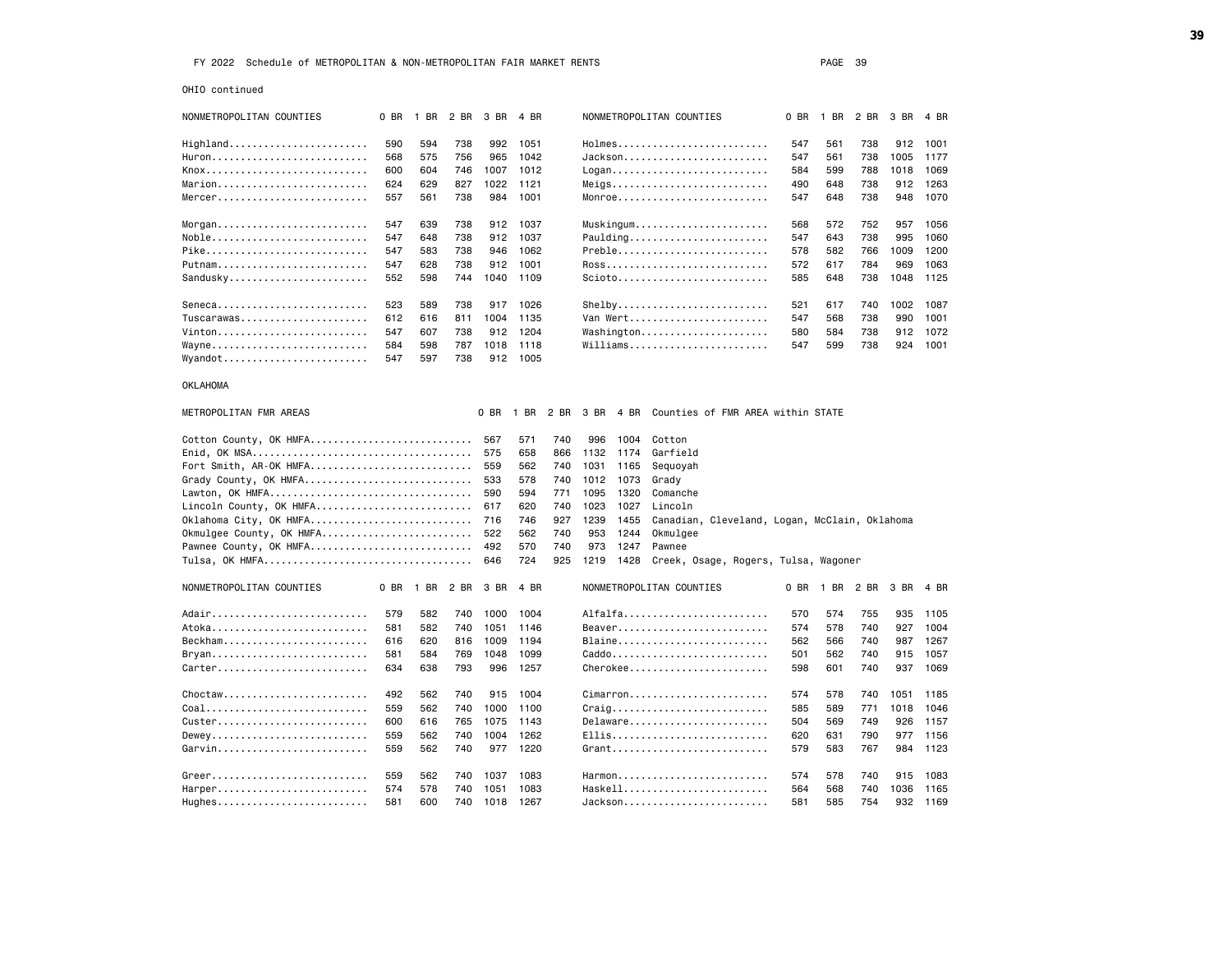OKLAHOMA continued

| NONMETROPOLITAN COUNTIES                      | 0 BR | 1 BR 2 BR 3 BR |      |               | 4 BR |      |      |      | NONMETROPOLITAN COUNTIES                                 | 0 BR | 1 BR 2 BR |      | 3 BR | 4 BR |
|-----------------------------------------------|------|----------------|------|---------------|------|------|------|------|----------------------------------------------------------|------|-----------|------|------|------|
| Jefferson                                     | 559  | 562            | 740  | 1000          | 1004 |      |      |      | Johnston                                                 | 581  | 590       | 740  | 918  | 1016 |
|                                               | 559  | 562            | 740  | 961           | 1044 |      |      |      | Kingfisher                                               | 585  | 589       | 775  | 1086 | 1216 |
| Kiowa                                         | 559  | 562            | 740  | 915           | 1004 |      |      |      | Latimer                                                  | 559  | 562       | 740  | 955  | 1057 |
| Le Flore                                      | 582  | 586            | 740  | 986           | 1096 |      |      |      | $Love$ ,,,,,,,,,,,,,,,,,,,,,,,,,,,,,,,                   | 586  | 605       | 747  | 929  | 1038 |
| McCurtain                                     | 524  | 574            | 740  | 985           | 1120 |      |      |      | McIntosh                                                 | 523  | 649       | 740  | 1051 | 1134 |
|                                               |      |                |      |               |      |      |      |      |                                                          |      |           |      |      |      |
| Major                                         | 574  | 578            | 740  | 1000          | 1004 |      |      |      | $Marshall \ldots \ldots \ldots \ldots \ldots$            | 492  | 562       | 740  | 922  | 1115 |
| Mayes                                         | 584  | 587            | 773  | 1025          | 1121 |      |      |      | Murray                                                   | 589  | 593       | 752  | 930  | 1094 |
| Muskogee                                      | 543  | 576            | 740  | 988           | 1119 |      |      |      | Noble                                                    | 581  | 649       | 740  | 1051 | 1267 |
| Nowata                                        | 559  | 562            | 740  | 957           | 1146 |      |      |      | 0kfuskee                                                 | 581  | 647       | 740  | 915  | 1156 |
| 0ttawa                                        | 492  | 562            | 740  | 915           | 1004 |      |      |      | Payne                                                    | 682  | 721       | 856  | 1179 | 1353 |
| Pittsburg                                     | 595  | 599            | 788  | 974           | 1243 |      |      |      | Pontotoc                                                 | 589  | 593       | 774  | 994  | 1050 |
| Pottawatomie                                  | 508  | 587            | 764  | 997           | 1078 |      |      |      | Pushmataha                                               | 581  | 585       | 740  | 1001 | 1069 |
| Roger Mills                                   | 574  | 578            | 740  | 915           | 1083 |      |      |      | Seminole                                                 | 497  | 565       | 740  | 935  | 1136 |
| Stephens                                      | 584  | 588            | 740  | 1013          | 1144 |      |      |      | Texas                                                    | 674  | 678       | 790  | 991  | 1220 |
| Tillman                                       | 581  | 649            | 740  | 915           | 1106 |      |      |      | Washington                                               | 634  | 654       | 745  | 1048 | 1192 |
|                                               |      |                |      |               |      |      |      |      |                                                          |      |           |      |      |      |
| Washita                                       | 581  | 649            | 740  | 915           | 1074 |      |      |      | $Woods \ldots \ldots \ldots \ldots \ldots \ldots \ldots$ | 592  | 662       | 754  | 968  | 1104 |
| $Woodward \ldots \ldots \ldots \ldots \ldots$ | 640  | 664            |      | 816 1114      | 1194 |      |      |      |                                                          |      |           |      |      |      |
| OREGON                                        |      |                |      |               |      |      |      |      |                                                          |      |           |      |      |      |
| METROPOLITAN FMR AREAS                        |      |                |      | 0 BR          | 1 BR | 2 BR | 3 BR | 4 BR | Counties of FMR AREA within STATE                        |      |           |      |      |      |
|                                               |      |                |      | 808           | 865  | 1138 | 1584 | 1859 | Linn                                                     |      |           |      |      |      |
| Bend-Redmond, OR MSA                          |      |                |      | 866           | 1048 | 1303 | 1851 | 2230 | Deschutes                                                |      |           |      |      |      |
| Corvallis, OR MSA 1000                        |      |                |      |               | 1065 | 1272 | 1807 | 2177 | Benton                                                   |      |           |      |      |      |
| Eugene-Springfield, OR MSA                    |      |                |      | 833           | 958  | 1254 | 1781 | 2146 | Lane                                                     |      |           |      |      |      |
| Grants Pass, OR MSA                           |      |                |      | 795           | 848  | 1116 | 1585 | 1910 | Josephine                                                |      |           |      |      |      |
| Medford, OR MSA                               |      |                |      | 825           | 908  | 1195 | 1697 | 2045 | Jackson                                                  |      |           |      |      |      |
| Portland-Vancouver-Hillsboro, OR-WA MSA 1197  |      |                |      |               | 1278 | 1467 | 2073 | 2454 | Clackamas, Columbia, Multnomah, Washington, Yamhill      |      |           |      |      |      |
|                                               |      |                |      | 846           | 882  | 1132 | 1608 | 1938 | Marion, Polk                                             |      |           |      |      |      |
| NONMETROPOLITAN COUNTIES                      | 0 BR | 1 BR           | 2 BR | 3 BR          | 4 BR |      |      |      | NONMETROPOLITAN COUNTIES                                 | 0 BR | 1 BR      | 2 BR | 3 BR | 4 BR |
| Baker                                         | 569  | 678            | 856  | 1216          | 1273 |      |      |      | Clatsop                                                  | 763  | 919       | 1079 | 1533 | 1847 |
|                                               | 624  | 744            | 939  | 1334          | 1607 |      |      |      | Crook                                                    | 668  | 810       | 1005 | 1314 | 1493 |
| Curry                                         | 730  | 869            | 1099 | 1561          | 1803 |      |      |      | $Douglas \ldots \ldots \ldots \ldots \ldots \ldots$      | 765  | 876       | 1152 | 1636 | 1816 |
| Gilliam                                       | 678  | 779            | 1021 | 1264          | 1542 |      |      |      | Grant                                                    | 565  | 663       | 850  | 1207 | 1421 |
| Harney                                        | 503  | 575            |      | 757 1075      | 1265 |      |      |      | Hood River                                               | 838  | 958       | 1261 | 1791 | 2136 |
| Jefferson                                     | 646  | 809            |      | 972 1381      | 1626 |      |      |      | Klamath                                                  | 606  | 693       | 912  | 1295 | 1552 |
| Lake                                          | 537  | 709            | 808  | 1138          | 1359 |      |      |      | Lincoln                                                  | 732  | 877       | 1102 | 1556 | 1886 |
| Malheur                                       | 605  | 655            | 862  | 1165          | 1387 |      |      |      | Morrow                                                   | 638  | 730       | 960  | 1187 | 1346 |
| $S$ herman                                    | 583  | 667            | 877  | 1246          | 1399 |      |      |      | $Tillamook$                                              | 701  | 781       | 1027 | 1459 | 1706 |
| Umatilla                                      | 643  | 738            | 911  | 1294          | 1559 |      |      |      | Union                                                    | 618  | 707       | 930  | 1321 | 1506 |
|                                               |      |                |      |               |      |      |      |      |                                                          |      |           |      |      |      |
| Wallowa                                       | 567  | 700            |      | 853 1212 1352 |      |      |      |      | Wasco                                                    | 816  | 954       | 1228 | 1705 | 2102 |
| Wheeler                                       | 530  | 609            | 798  | 1134          | 1334 |      |      |      |                                                          |      |           |      |      |      |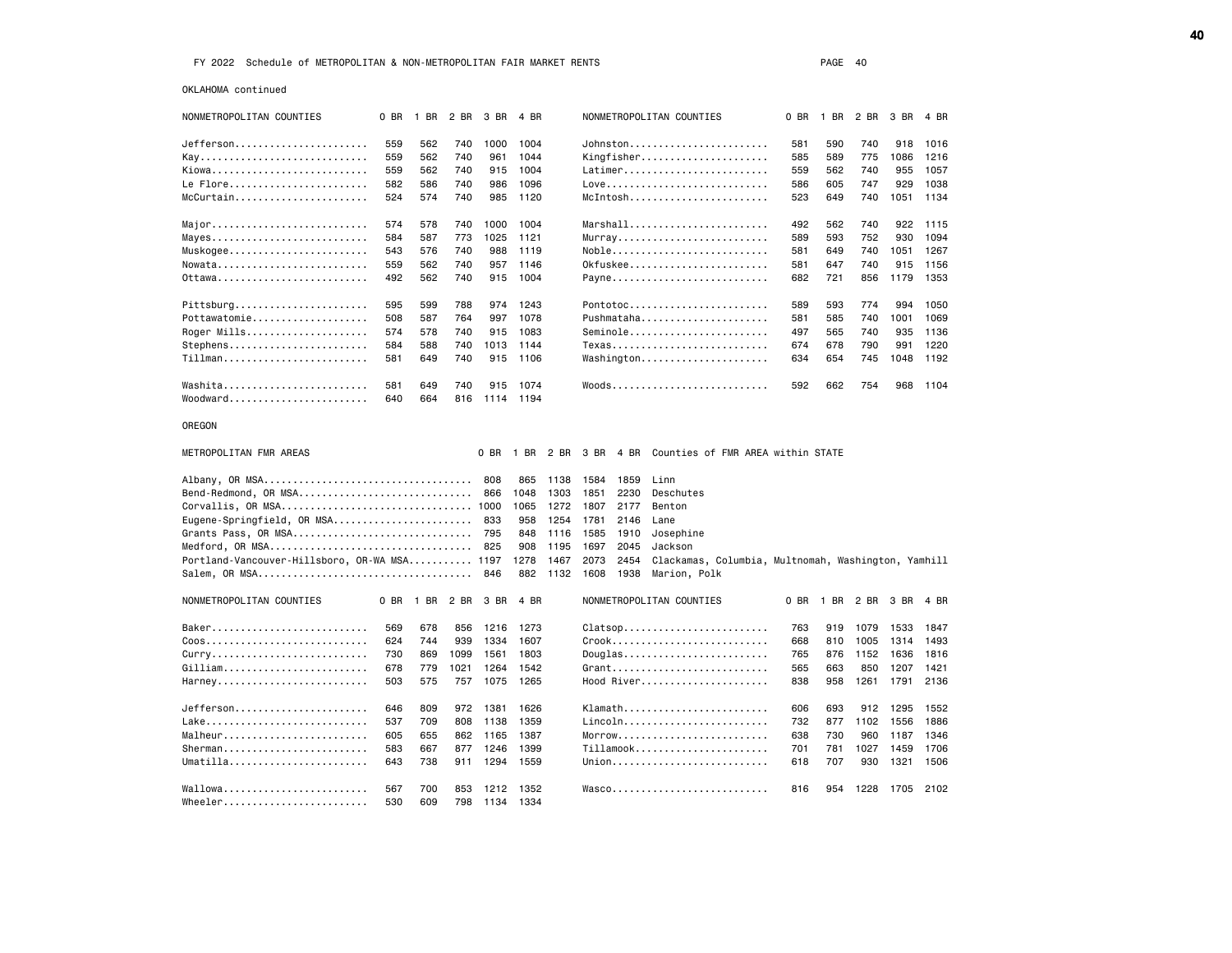## PENNSYLVANIA

| METROPOLITAN FMR AREAS                                                |              |      | 0 BR | 1 BR |      |      |      | 2 BR 3 BR 4 BR Counties of FMR AREA within STATE                                              |  |
|-----------------------------------------------------------------------|--------------|------|------|------|------|------|------|-----------------------------------------------------------------------------------------------|--|
| Allentown-Bethlehem-Easton, PA HMFA                                   |              |      | 834  | 939  | 1196 | 1542 | 1622 | Carbon, Lehigh, Northampton                                                                   |  |
|                                                                       |              |      | 552  | 677  | 829  | 1025 | 1124 | Blair                                                                                         |  |
| Armstrong County, PA HMFA                                             |              |      | 536  | 626  | 807  | 998  | 1181 | Armstrong                                                                                     |  |
| Chambersburg-Waynesboro, PA MSA                                       |              |      | 709  | 714  | 939  | 1269 | 1317 | Franklin                                                                                      |  |
| Columbia County, PA HMFA                                              |              |      | 723  | 735  | 859  | 1062 | 1165 | Columbia                                                                                      |  |
| East Stroudsburg, PA MSA                                              |              |      | 871  | 876  | 1153 | 1605 | 1874 | Monroe                                                                                        |  |
|                                                                       |              |      | 633  | 654  | 848  | 1048 | 1162 | Erie                                                                                          |  |
| Gettysburg, PA MSA                                                    |              |      | 699  | 855  | 1032 | 1379 | 1595 | Adams                                                                                         |  |
| Harrisburg-Carlisle, PA MSA                                           |              |      | 732  | 843  | 1074 | 1364 | 1456 | Cumberland, Dauphin, Perry                                                                    |  |
| Johnstown, PA MSA                                                     |              |      | 587  | 591  | 757  | 970  | 1106 | Cambria                                                                                       |  |
| Lancaster, PA MSA                                                     |              |      | 783  | 913  | 1148 | 1450 | 1557 | Lancaster                                                                                     |  |
|                                                                       |              |      | 737  | 759  | 989  | 1270 | 1341 | Lebanon                                                                                       |  |
| Montour County, PA HMFA                                               |              |      | 697  | 736  | 864  | 1167 | 1172 | Montour                                                                                       |  |
| +Philadelphia-Camden-Wilmington, PA-NJ-DE-MD MSA                      |              |      | 940  | 1071 | 1298 | 1605 | 1837 | Bucks, Chester, Delaware, Montgomery, Philadelphia                                            |  |
| Pike County, PA HMFA 1048                                             |              |      |      | 1055 | 1368 | 1863 | 2341 | Pike                                                                                          |  |
| +Pittsburgh, PA HMFA                                                  |              |      | 763  | 807  | 981  | 1252 | 1371 | Allegheny, Beaver, Butler, Fayette, Washington, Westmoreland                                  |  |
|                                                                       |              |      | 690  | 811  | 1038 | 1286 | 1408 | Berks                                                                                         |  |
| Scranton--Wilkes-Barre, PA MSA                                        |              |      | 614  | 714  | 877  | 1132 | 1218 | Lackawanna, Luzerne, Wyoming                                                                  |  |
| Sharon, PA HMFA                                                       |              |      | 579  | 583  | 757  | 1009 | 1058 | Mercer                                                                                        |  |
| State College, PA MSA 1039                                            |              |      |      | 1055 | 1212 | 1548 | 1644 | Centre                                                                                        |  |
| Williamsport, PA MSA                                                  |              |      | 709  | 713  | 885  | 1137 | 1200 | Lycoming                                                                                      |  |
| York-Hanover, PA MSA                                                  |              |      | 692  | 785  | 1024 | 1300 | 1415 | York                                                                                          |  |
| NONMETROPOLITAN COUNTIES                                              | 0 BR<br>1 BR | 2 BR | 3 BR | 4 BR |      |      |      | NONMETROPOLITAN COUNTIES<br>1 BR<br>0 BR<br>2 BR<br>3 BR<br>4 BR                              |  |
| Bedford                                                               | 589<br>607   | 757  | 984  | 1093 |      |      |      | $Bradford$<br>1209<br>650<br>661<br>797<br>1050                                               |  |
| Cameron                                                               | 575<br>557   | 757  | 936  | 1027 |      |      |      | $Clarion$<br>757<br>936<br>1065<br>636<br>640                                                 |  |
| $\texttt{Clearfield} \dots \dots \dots \dots \dots \dots \dots \dots$ | 542<br>611   | 757  | 997  | 1148 |      |      |      | $Clinton$<br>561<br>641<br>844<br>1087<br>1445                                                |  |
| $C$ rawford                                                           | 514<br>589   | 757  | 947  | 1063 |      |      |      | Elk<br>503<br>604<br>757<br>1017<br>1069                                                      |  |
| Forest                                                                | 619<br>599   | 814  | 1006 | 1179 |      |      |      | Fulton<br>664<br>757<br>1004<br>1296<br>557                                                   |  |
| Greene                                                                | 665<br>666   | 771  | 953  | 1046 |      |      |      | $Hunting don.$<br>585<br>648<br>757<br>998<br>1147                                            |  |
| Indiana                                                               | 659<br>581   | 790  | 983  | 1071 |      |      |      | Jefferson<br>558<br>599<br>765<br>946<br>1037                                                 |  |
| Juniata                                                               | 503<br>579   | 757  | 936  | 1094 |      |      |      | Lawrence<br>525<br>600<br>790<br>1004<br>1188                                                 |  |
| McKean                                                                | 572<br>576   | 757  | 948  | 1072 |      |      |      | Mifflin<br>530<br>633<br>757<br>1012<br>1296                                                  |  |
| $Northumber$ and $\ldots$ $\ldots$ $\ldots$ $\ldots$ .                | 548<br>581   | 757  | 936  | 1027 |      |      |      | Potter<br>557<br>592<br>757<br>1006<br>1148                                                   |  |
| Schuylkill                                                            | 588<br>591   | 763  | 1001 | 1105 |      |      |      | 656<br>670<br>796<br>1048<br>1133                                                             |  |
| Somerset                                                              | 629<br>633   | 757  | 1015 | 1163 |      |      |      | Sullivan<br>557<br>757<br>1075<br>1296<br>641                                                 |  |
| Susquehanna                                                           | 565<br>615   | 803  | 1051 | 1148 |      |      |      | $Tioga \ldots \ldots \ldots \ldots \ldots \ldots \ldots$<br>549<br>628<br>826<br>1070<br>1254 |  |
| Union                                                                 | 731<br>613   | 833  | 1125 | 1298 |      |      |      | 936<br>1218<br>$Venango \ldots \ldots \ldots \ldots \ldots \ldots$<br>534<br>601<br>757       |  |
| Warren                                                                | 603<br>607   | 757  | 975  | 1082 |      |      |      | Wayne<br>730<br>885<br>1123<br>1229<br>651                                                    |  |
|                                                                       |              |      |      |      |      |      |      |                                                                                               |  |
| RHODE ISLAND                                                          |              |      |      |      |      |      |      |                                                                                               |  |
| METROPOLITAN FMR AREAS                                                |              |      |      |      |      |      |      | 0 BR 1 BR 2 BR 3 BR 4 BR Components of FMR AREA within STATE                                  |  |

Newport-Middleton-Portsmouth, RI HMFA............. 1142 1319 1705 2367 2918 Newport County towns of Middletown town, Newport city, Portsmouth town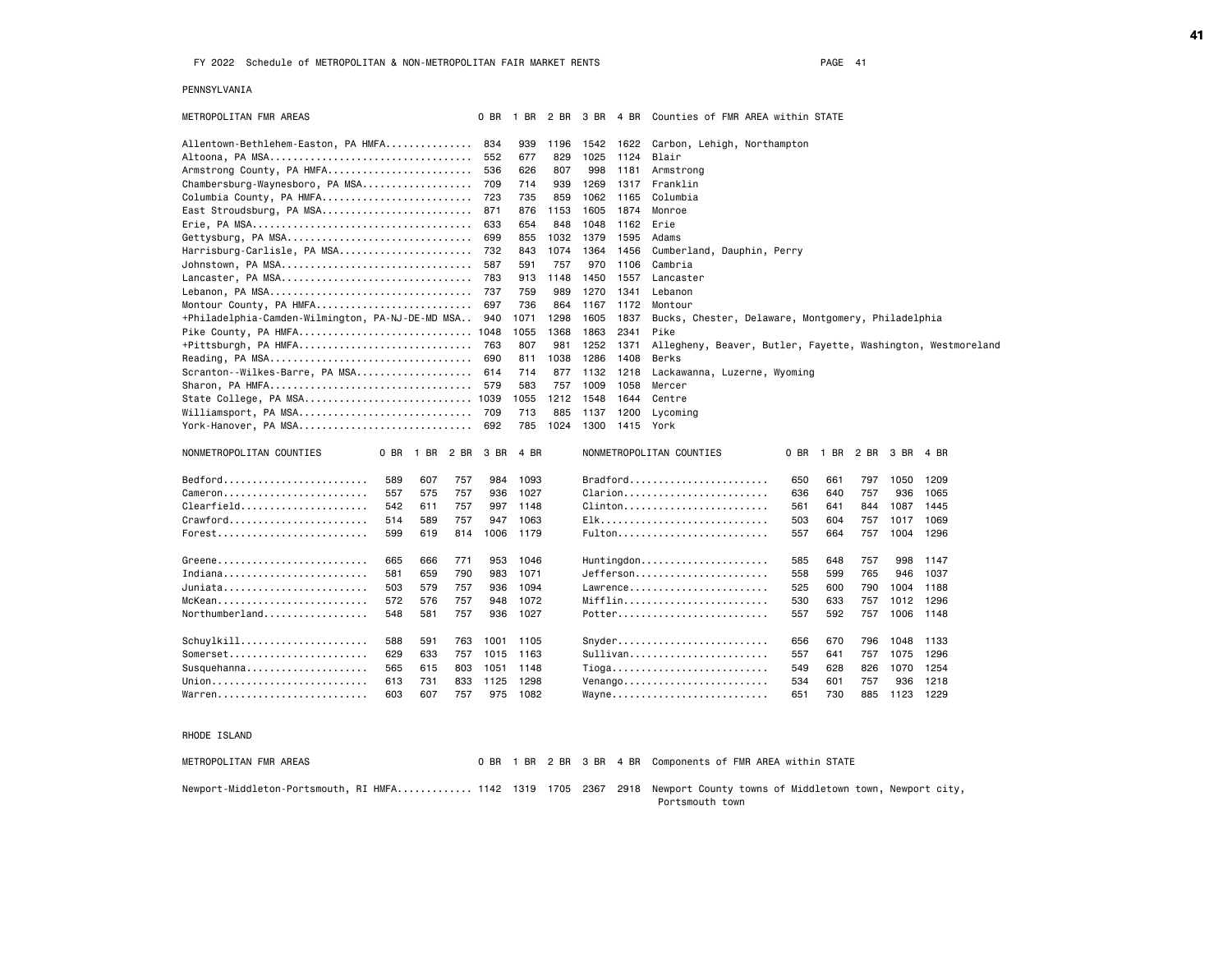| RHODE ISLAND continued                                                     |            |                          |            |                |              |                                                                                                                                                                                                                                                                                                                                                                                                                                                                                                                                                                                                                                                                                                                                                              |
|----------------------------------------------------------------------------|------------|--------------------------|------------|----------------|--------------|--------------------------------------------------------------------------------------------------------------------------------------------------------------------------------------------------------------------------------------------------------------------------------------------------------------------------------------------------------------------------------------------------------------------------------------------------------------------------------------------------------------------------------------------------------------------------------------------------------------------------------------------------------------------------------------------------------------------------------------------------------------|
| METROPOLITAN FMR AREAS                                                     |            | 0 BR 1 BR 2 BR 3 BR 4 BR |            |                |              | Components of FMR AREA within STATE                                                                                                                                                                                                                                                                                                                                                                                                                                                                                                                                                                                                                                                                                                                          |
| Providence-Fall River, RI-MA HMFA 913 1026 1234 1525 1868                  |            |                          |            |                |              | Bristol County towns of Barrington town, Bristol town,<br>Warren town<br>Kent County towns of Coventry town, East Greenwich town,<br>Warwick city, West Greenwich town, West Warwick town<br>Newport County towns of Jamestown town, Little Compton town,<br>Tiverton town<br>Providence County towns of Burrillville tow,<br>Central Falls city, Cranston city, Cumberland town,<br>East Providence city, Foster town, Glocester town,<br>Johnston town, Lincoln town, North Providence town,<br>North Smithfield town, Pawtucket city, Providence city,<br>Scituate town, Smithfield town, Woonsocket city<br>Washington County towns of Charlestown town, Exeter town,<br>Narragansett town, North Kingstown town, Richmond town,<br>South Kingstown town |
| Westerly-Hopkinton-New Shoreham, RI HMFA 1043 1049 1259 1712 2155          |            |                          |            |                |              | Washington County towns of Hopkinton town, New Shoreham town,<br>Westerly town                                                                                                                                                                                                                                                                                                                                                                                                                                                                                                                                                                                                                                                                               |
| SOUTH CAROLINA                                                             |            |                          |            |                |              |                                                                                                                                                                                                                                                                                                                                                                                                                                                                                                                                                                                                                                                                                                                                                              |
| METROPOLITAN FMR AREAS                                                     | 0 BR       | 1 BR                     |            | 2 BR 3 BR 4 BR |              | Counties of FMR AREA within STATE                                                                                                                                                                                                                                                                                                                                                                                                                                                                                                                                                                                                                                                                                                                            |
| Anderson, SC HMFA                                                          | 634        | 665                      | 833        | 1062 1418      |              | Anderson                                                                                                                                                                                                                                                                                                                                                                                                                                                                                                                                                                                                                                                                                                                                                     |
| Augusta-Richmond County, GA-SC HMFA                                        | 685        | 789                      | 906        | 1228           | 1532         | Aiken, Edgefield                                                                                                                                                                                                                                                                                                                                                                                                                                                                                                                                                                                                                                                                                                                                             |
| Beaufort County, SC HMFA 1080                                              |            | 1100                     | 1253       | 1618           | 2145         | Beaufort                                                                                                                                                                                                                                                                                                                                                                                                                                                                                                                                                                                                                                                                                                                                                     |
| Charleston-North Charleston, SC MSA 1183                                   |            | 1204                     | 1372       | 1721           | 2206         | Berkeley, Charleston, Dorchester                                                                                                                                                                                                                                                                                                                                                                                                                                                                                                                                                                                                                                                                                                                             |
| +Charlotte-Concord-Gastonia, NC-SC HMFA                                    | 996        | 1014                     | 1155       | 1497           | 1942         | York                                                                                                                                                                                                                                                                                                                                                                                                                                                                                                                                                                                                                                                                                                                                                         |
| Chester County, SC HMFA                                                    | 569        | 572                      | 712        | 966            | 1105         | Chester                                                                                                                                                                                                                                                                                                                                                                                                                                                                                                                                                                                                                                                                                                                                                      |
| Clarendon County, SC HMFA                                                  | 548        | 552                      | 712        | 880            | 1050         | Clarendon                                                                                                                                                                                                                                                                                                                                                                                                                                                                                                                                                                                                                                                                                                                                                    |
| Columbia, SC HMFA                                                          | 834        | 869                      | 990        | 1268           | 1531         | Calhoun, Fairfield, Lexington, Richland, Saluda                                                                                                                                                                                                                                                                                                                                                                                                                                                                                                                                                                                                                                                                                                              |
| Darlington County, SC HMFA                                                 | 586        | 621                      | 721        | 941            | 1029         | Darlington                                                                                                                                                                                                                                                                                                                                                                                                                                                                                                                                                                                                                                                                                                                                                   |
| Florence, SC HMFA                                                          | 631        | 635                      | 832        | 1053           | 1174         | Florence                                                                                                                                                                                                                                                                                                                                                                                                                                                                                                                                                                                                                                                                                                                                                     |
| Greenville-Mauldin-Easley, SC HMFA                                         | 783        | 871                      | 992        | 1294           | 1579         | Greenville, Pickens                                                                                                                                                                                                                                                                                                                                                                                                                                                                                                                                                                                                                                                                                                                                          |
| Jasper County, SC HMFA                                                     | 752        | 815                      | 929        | 1204           | 1500         | Jasper                                                                                                                                                                                                                                                                                                                                                                                                                                                                                                                                                                                                                                                                                                                                                       |
| Kershaw County, SC HMFA                                                    | 647        | 667                      | 760        | 1067           | 1301         | Kershaw                                                                                                                                                                                                                                                                                                                                                                                                                                                                                                                                                                                                                                                                                                                                                      |
| Lancaster County, SC HMFA                                                  | 637<br>591 | 641                      | 844<br>783 | 1105           | 1155         | Lancaster                                                                                                                                                                                                                                                                                                                                                                                                                                                                                                                                                                                                                                                                                                                                                    |
| Laurens County, SC HMFA<br>Myrtle Beach-North Myrtle Beach-Conway, SC HMFA | 885        | 595<br>917               | 1062       | 981<br>1349    | 1062<br>1526 | Laurens<br>Horry                                                                                                                                                                                                                                                                                                                                                                                                                                                                                                                                                                                                                                                                                                                                             |
| Spartanburg, SC MSA                                                        | 740        | 758                      | 864        | 1136           | 1172         | Spartanburg                                                                                                                                                                                                                                                                                                                                                                                                                                                                                                                                                                                                                                                                                                                                                  |
|                                                                            | 586        | 689                      | 851        |                | 1067 1193    | Sumter                                                                                                                                                                                                                                                                                                                                                                                                                                                                                                                                                                                                                                                                                                                                                       |
|                                                                            |            |                          |            |                |              |                                                                                                                                                                                                                                                                                                                                                                                                                                                                                                                                                                                                                                                                                                                                                              |
| NONMETROPOLITAN COUNTIES<br>0 BR 1 BR<br>2 BR                              | 3 BR       | 4 BR                     |            |                |              | NONMETROPOLITAN COUNTIES<br>0 BR<br>1 BR<br>2 BR<br>3 BR 4 BR                                                                                                                                                                                                                                                                                                                                                                                                                                                                                                                                                                                                                                                                                                |
| Abbeville<br>577<br>580<br>712                                             | 1011       | 1219                     |            |                |              | Allendale<br>576<br>580<br>712<br>943<br>1036                                                                                                                                                                                                                                                                                                                                                                                                                                                                                                                                                                                                                                                                                                                |
| $B$ amberg<br>541<br>545<br>717                                            | 1018       | 1160                     |            |                |              | Barnwell<br>712<br>603<br>606<br>963<br>1000                                                                                                                                                                                                                                                                                                                                                                                                                                                                                                                                                                                                                                                                                                                 |
| Cherokee<br>562<br>739<br>523                                              | 950        | 1122                     |            |                |              | 712<br>1020<br>614<br>625<br>955                                                                                                                                                                                                                                                                                                                                                                                                                                                                                                                                                                                                                                                                                                                             |
| Colleton<br>627<br>654<br>745                                              | 921        | 1044                     |            |                |              | Dillon<br>593<br>596<br>712<br>880<br>1133                                                                                                                                                                                                                                                                                                                                                                                                                                                                                                                                                                                                                                                                                                                   |
| Georgetown<br>654<br>650<br>843                                            | 1171       | 1176                     |            |                |              | Greenwood<br>644<br>648<br>793<br>1025<br>1075                                                                                                                                                                                                                                                                                                                                                                                                                                                                                                                                                                                                                                                                                                               |
| 548<br>544<br>712<br>Hampton                                               | 978        | 1219                     |            |                |              | 579<br>583<br>712<br>1011 1219                                                                                                                                                                                                                                                                                                                                                                                                                                                                                                                                                                                                                                                                                                                               |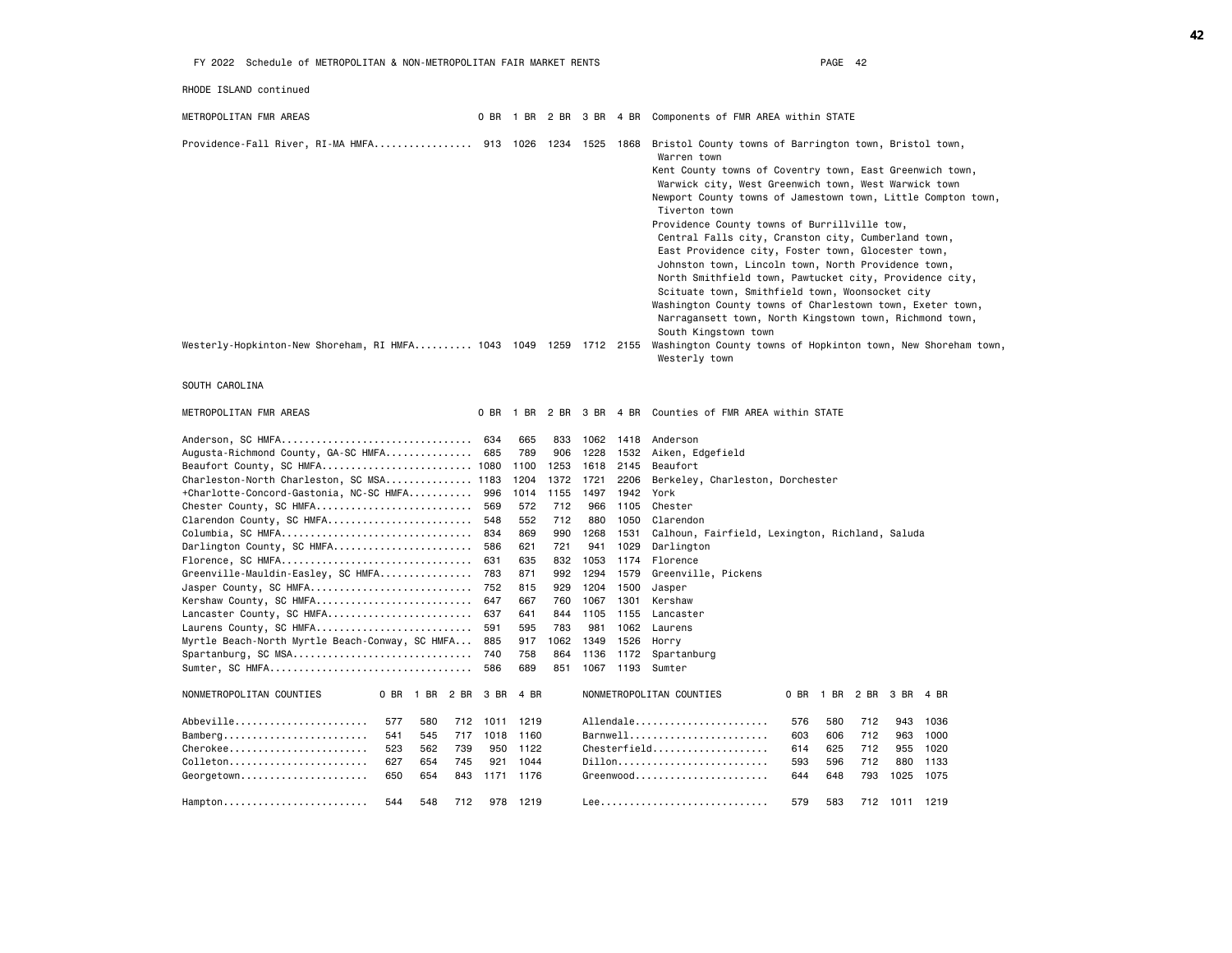SOUTH CAROLINA continued

NONMETROPOLITAN COUNTIES O BR 1 BR 2 BR 3 BR 4 BR NONMETROPOLITAN COUNTIES 0 BR 1 BR 2 BR 3 BR 4 BR McCormick....................... 538 541 712 1011 1036 Marion.......................... 543 568 712 890 1088 Marlboro............................ 484 541 712 931 1020 Newberry............................... 624 628 826 1049 1276 Oconee.......................... 536 613 806 1041 1093 Orangeburg...................... 614 625 712 901 1182 Union........................... 523 541 712 985 1002 Williamsburg.................... 538 541 712 880 1128 SOUTH DAKOTA METROPOLITAN FMR AREAS 0 BR 1 BR 2 BR 3 BR 4 BR Counties of FMR AREA within STATE Meade County, SD HMFA.................................. 609 696 916 1243 1568 Meade Rapid City, SD HMFA............................... 608 695 915 1294 1457 Pennington Sioux City, IA-NE-SD MSA.......................... 578 661 870 1075 1180 Union Sioux Falls, SD MSA............................... 668 733 897 1187 1535 Lincoln, McCook, Minnehaha, Turner NONMETROPOLITAN COUNTIES 0 BR 1 BR 2 BR 3 BR 4 BR NONMETROPOLITAN COUNTIES 0 BR 1 BR 2 BR 3 BR 4 BR Aurora.......................... 541 640 757 936 1027 Beadle.......................... 572 575 757 1013 1131 Bennett......................... 541 664 757 936 1219 Bon Homme....................... 541 575 757 1051 1055 Brookings............................... 604 608 800 1136 1369 Brown................................. 552 592 772 1097 1321<br>Brule.............................. 541 575 757 1075 1296 Buffalo........................... 541 5 Brule........................... 541 575 757 1075 1296 Buffalo......................... 541 575 757 936 1219 Butte........................... 608 635 836 1033 1346 Campbell........................ 541 575 757 1065 1219 Charles Mix..................... 541 636 757 1004 1110 Clark........................... 541 575 757 936 1166 Clay............................ 546 597 785 1098 1344 Codington....................... 530 601 791 1085 1354 Corson.......................... 541 664 757 936 1096 Custer.......................... 696 739 973 1203 1333 Davison......................... 525 600 790 1035 1352 Day............................. 541 608 757 1023 1219 Deuel........................... 541 578 757 1075 1219 Dewey........................... 541 606 757 936 1027 Douglas......................... 599 637 838 1100 1349 Edmunds......................... 541 575 757 993 1296 Fall River...................... 610 648 853 1054 1373 Faulk........................... 541 575 757 993 1219 Grant........................... 542 576 758 937 1220 Gregory......................... 541 599 757 1072 1296 Haakon............................. 543 577 759 996 1222 Hamlin............................ 541 617 757 1023 1027 Hand............................ 541 575 757 1053 1219 Hanson.......................... 541 575 757 1075 1219 Harding......................... 618 657 864 1068 1391 Hughes.......................... 530 606 797 1132 1364 573 610 802 991 1088 Hyde.............................. 541 575 757 936 1219 Jackson......................... 541 664 757 1054 1057 Jerauld......................... 541 664 757 1075 1219 Jones........................... 543 577 759 996 1222 Kingsbury....................... 541 575 757 990 1121 Lake............................ 541 575 757 1075 1233 Lawrence........................ 511 584 769 1092 1316 Lyman........................... 541 575 757 936 1156 McPherson....................... 541 575 757 1075 1219 Marshall................................ 541 664 757 1060 1219 Mellette............................. 541 575 757 961 1219 Miner........................... 541 575 757 936 1219 Moody........................... 541 637 757 1002 1296 Oglala Lakota................... 541 575 757 959 1110 Perkins......................... 541 575 757 965 1228 Potter.......................... 541 575 757 993 1027 Roberts......................... 541 591 757 994 1146 Sanborn......................... 541 627 757 1075 1219 Spink........................... 541 575 757 936 1027 Stanley......................... 602 640 842 1105 1356 Sully........................... 543 577 759 996 1222 Todd............................ 541 575 757 1026 1219 Tripp........................... 541 575 757 936 1219 Walworth........................... 541 590 757 936 1140 Yankton............................. 541 575 757 1021 1165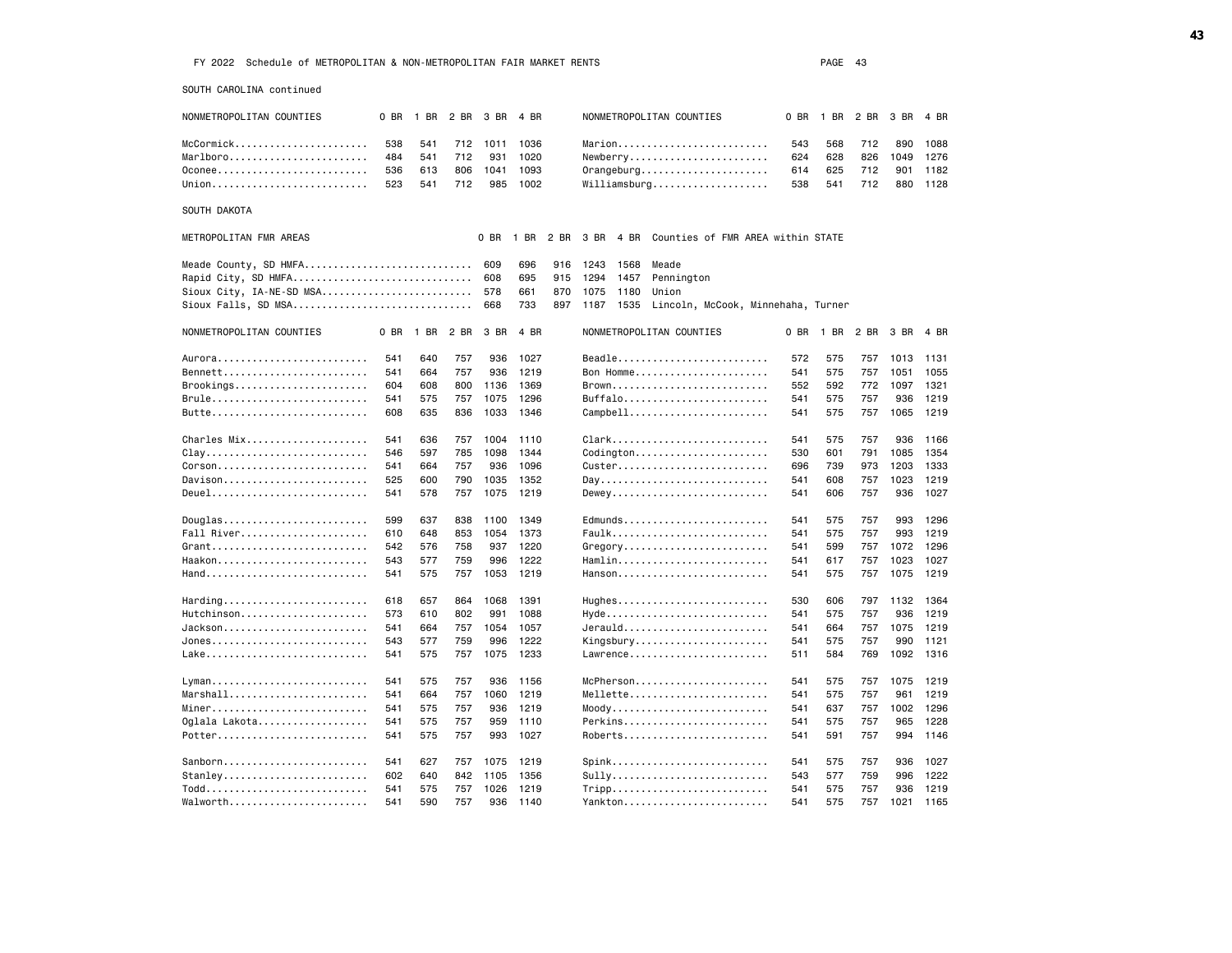SOUTH DAKOTA continued

TENNESSEE

NONMETROPOLITAN COUNTIES 0 BR 1 BR 2 BR 3 BR 4 BR NONMETROPOLITAN COUNTIES 0 BR 1 BR 2 BR 3 BR 4 BR Ziebach......................... 541 575 757 939 1144 METROPOLITAN FMR AREAS 0 BR 1 BR 2 BR 3 BR 4 BR Counties of FMR AREA within STATE Campbell County, TN HMFA.......................... 473 541 712 964 1034 Campbell Chattanooga, TN-GA MSA............................ 721 742 883 1148 1380 Hamilton, Marion, Sequatchie Clarksville, TN-KY HMFA........................... 634 707 910 1293 1558 Montgomery Cleveland, TN MSA................................. 570 631 830 1079 1224 Bradley, Polk Crockett County, TN HMFA.......................... 462 529 696 919 1191 Crockett Gibson County, TN HMFA................................. 470 569 708 962 1212 Gibson Grainger County, TN HMFA.......................... 549 553 699 944 948 Grainger Jackson, TN HMFA.................................. 561 651 845 1160 1165 Chester, Madison Johnson City, TN MSA.............................. 609 648 781 997 1182 Carter, Unicoi, Washington

| Kingsport-Bristol-Bristol, TN-VA MSA                    |      |      |      | 524  | 546  | 702  | 920  | 1012 | Hawkins, Sullivan                                           |      |      |      |      |      |  |
|---------------------------------------------------------|------|------|------|------|------|------|------|------|-------------------------------------------------------------|------|------|------|------|------|--|
| Knoxville, TN HMFA                                      |      |      |      | 717  | 800  | 980  | 1287 | 1512 | Anderson, Blount, Knox, Loudon, Union                       |      |      |      |      |      |  |
| Macon County, TN HMFA                                   |      |      |      | 556  | 559  | 736  | 940  | 1153 | Macon                                                       |      |      |      |      |      |  |
| Maury County, TN HMFA                                   |      |      |      | 728  | 733  | 964  | 1329 | 1436 | Maury                                                       |      |      |      |      |      |  |
| Memphis, TN-MS-AR HMFA                                  |      |      |      | 694  | 792  | 912  | 1219 | 1404 | Fayette, Shelby, Tipton                                     |      |      |      |      |      |  |
| Morgan County, TN HMFA                                  |      |      |      | 521  | 541  | 712  | 1011 | 1126 | Morgan                                                      |      |      |      |      |      |  |
| Morristown, TN HMFA                                     |      |      |      | 577  | 581  | 763  | 1054 | 1128 | Hamblen, Jefferson                                          |      |      |      |      |      |  |
| Nashville-Davidson--Murfreesboro--Franklin, TN HMF 1079 |      |      |      |      | 1100 | 1253 | 1587 | 1975 | Cannon, Cheatham, Davidson, Dickson, Robertson, Rutherford, |      |      |      |      |      |  |
|                                                         |      |      |      |      |      |      |      |      | Sumner, Trousdale, Williamson, Wilson                       |      |      |      |      |      |  |
| Roane County, TN HMFA                                   |      |      |      | 543  | 666  | 818  | 1066 | 1228 | Roane                                                       |      |      |      |      |      |  |
| Smith County, TN HMFA                                   |      |      |      | 486  | 551  | 725  | 920  | 1043 | Smith                                                       |      |      |      |      |      |  |
| Stewart County, TN HMFA                                 |      |      |      | 487  | 531  | 699  | 872  | 1196 | Stewart                                                     |      |      |      |      |      |  |
| NONMETROPOLITAN COUNTIES                                | 0 BR | 1 BR | 2 BR | 3 BR | 4 BR |      |      |      | NONMETROPOLITAN COUNTIES                                    | 0 BR | 1 BR | 2 BR | 3 BR | 4 BR |  |
| $Bedford.$                                              | 630  | 635  | 835  | 1032 | 1181 |      |      |      | $Benton$                                                    | 547  | 579  | 676  | 836  | 999  |  |
| Bledsoe                                                 | 510  | 514  | 676  | 960  | 1157 |      |      |      | Carroll                                                     | 547  | 593  | 676  | 869  | 917  |  |
| Claiborne                                               | 547  | 569  | 676  | 850  | 917  |      |      |      | $clay$                                                      | 528  | 532  | 676  | 960  | 1080 |  |
| Cocke                                                   | 510  | 514  | 676  | 960  | 1154 |      |      |      | $C$ offee                                                   | 561  | 564  | 739  | 996  | 1265 |  |
| Cumberland                                              | 541  | 545  | 695  | 987  | 1093 |      |      |      |                                                             | 547  | 593  | 676  | 836  | 979  |  |
|                                                         |      |      |      |      |      |      |      |      |                                                             |      |      |      |      |      |  |
| Dekalb                                                  | 510  | 514  | 676  | 907  | 979  |      |      |      | $D$ yer                                                     | 457  | 523  | 688  | 977  | 1060 |  |
| $Fentress$                                              | 510  | 514  | 676  | 836  | 1013 |      |      |      | Franklin                                                    | 539  | 542  | 677  | 941  | 1052 |  |
| Giles                                                   | 568  | 616  | 702  | 889  | 1121 |      |      |      | Greene                                                      | 583  | 593  | 676  | 960  | 1134 |  |
| $Grundy$                                                | 527  | 531  | 676  | 883  | 979  |      |      |      | $Hancock$                                                   | 523  | 526  | 676  | 904  | 1157 |  |
| Hardeman                                                | 510  | 514  | 676  | 881  | 922  |      |      |      | Hardin                                                      | 510  | 514  | 676  | 848  | 990  |  |
|                                                         |      |      |      |      |      |      |      |      |                                                             |      |      |      |      |      |  |
| Haywood                                                 | 508  | 514  | 676  | 897  | 966  |      |      |      | $H$ enderson                                                | 547  | 593  | 676  | 913  | 917  |  |
| Henry                                                   | 510  | 514  | 676  | 852  | 917  |      |      |      | Hickman                                                     | 583  | 617  | 703  | 960  | 1217 |  |
| $Houseton$                                              | 561  | 565  | 743  | 918  | 1008 |      |      |      | Humphreys                                                   | 547  | 593  | 676  | 953  | 1157 |  |
| Jackson                                                 | 510  | 514  | 676  | 836  | 917  |      |      |      | Johnson                                                     | 547  | 557  | 676  | 836  | 979  |  |
| Lake                                                    | 510  | 514  | 676  | 836  | 998  |      |      |      | $Lauderdale \ldots \ldots \ldots \ldots \ldots$             | 510  | 514  | 676  | 892  | 1083 |  |

Lawrence........................ 543 547 703 907 1061 Lewis........................... 510 514 676 865 1155 Lincoln......................... 547 585 676 960 1102 McMinn.......................... 584 610 699 944 948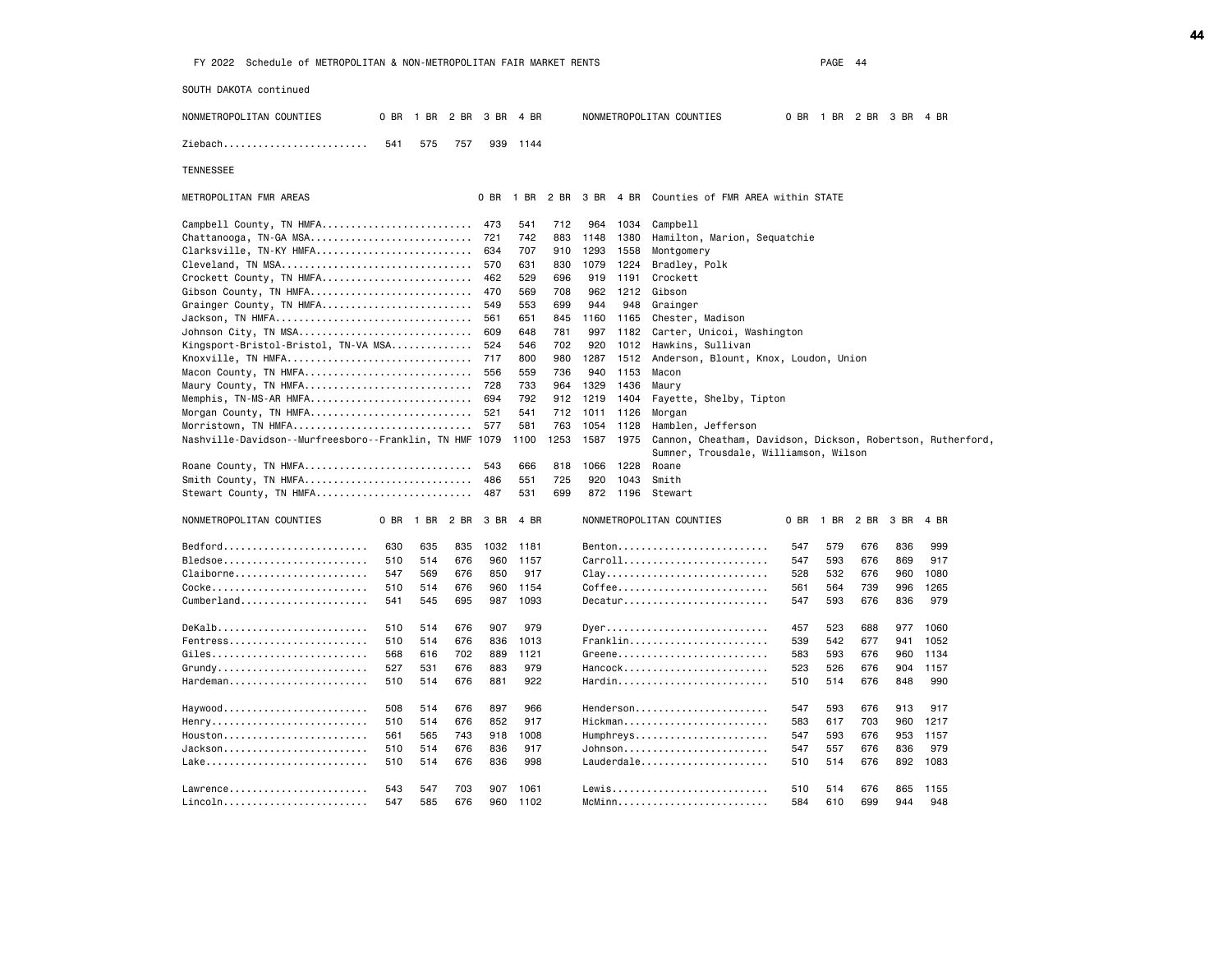Sherman-Denison, TX MSA........................... 661 830 985 1316 1570 Grayson

| TENNESSEE continued                       |     |                |     |      |      |      |      |      |                                                                        |      |      |      |      |      |  |
|-------------------------------------------|-----|----------------|-----|------|------|------|------|------|------------------------------------------------------------------------|------|------|------|------|------|--|
| NONMETROPOLITAN COUNTIES                  |     | 0 BR 1 BR 2 BR |     | 3 BR | 4 BR |      |      |      | NONMETROPOLITAN COUNTIES                                               | 0 BR | 1 BR | 2 BR | 3 BR | 4 BR |  |
| McNairy                                   | 547 | 582            | 676 | 905  | 1070 |      |      |      | $Marshall$                                                             | 596  | 600  | 789  | 1005 | 1070 |  |
| Meigs                                     | 547 | 579            | 676 | 960  | 979  |      |      |      | $Monroe$                                                               | 453  | 556  | 682  | 907  | 925  |  |
| Moore                                     | 528 | 532            | 676 | 958  | 979  |      |      |      | 0bion                                                                  | 480  | 557  | 676  | 845  | 917  |  |
| 0verton                                   | 540 | 544            | 676 | 913  | 917  |      |      |      | Perry                                                                  | 518  | 522  | 676  | 929  | 979  |  |
| Pickett                                   | 511 | 532            | 676 | 836  | 979  |      |      |      | Putnam                                                                 | 572  | 576  | 758  | 1035 | 1185 |  |
| Rhea                                      | 521 | 524            | 690 | 935  | 1051 |      |      |      | Scott                                                                  | 532  | 535  | 676  | 913  | 917  |  |
| Sevier                                    | 674 | 706            | 840 | 1083 | 1163 |      |      |      | Van Buren                                                              | 530  | 533  | 676  | 885  | 979  |  |
| Warren                                    | 539 | 543            | 714 | 895  | 1029 |      |      |      | Wayne                                                                  | 547  | 579  | 676  | 936  | 979  |  |
| Weakley                                   | 547 | 561            | 676 | 836  | 1009 |      |      |      | White                                                                  | 563  | 566  | 720  | 890  | 976  |  |
| TEXAS                                     |     |                |     |      |      |      |      |      |                                                                        |      |      |      |      |      |  |
| METROPOLITAN FMR AREAS                    |     |                |     | 0 BR |      |      |      |      | 1 BR 2 BR 3 BR 4 BR Counties of FMR AREA within STATE                  |      |      |      |      |      |  |
| Abilene, TX MSA                           |     |                |     | 637  | 674  | 870  | 1186 | 1476 | Callahan, Jones, Taylor                                                |      |      |      |      |      |  |
| Amarillo, TX HMFA                         |     |                |     | 621  | 713  | 908  | 1230 | 1421 | Armstrong, Carson, Potter, Randall                                     |      |      |      |      |      |  |
| Atascosa County, TX HMFA 640              |     |                |     |      | 801  | 913  | 1129 | 1505 | Atascosa                                                               |      |      |      |      |      |  |
| Austin County, TX HMFA 606                |     |                |     |      | 778  | 912  | 1258 | 1561 | Austin                                                                 |      |      |      |      |      |  |
| Austin-Round Rock, TX MSA 1092            |     |                |     |      | 1236 | 1451 | 1867 | 2194 | Bastrop, Caldwell, Hays, Travis, Williamson                            |      |      |      |      |      |  |
| Beaumont-Port Arthur, TX MSA 747          |     |                |     |      | 798  | 982  | 1281 | 1332 | Hardin, Jefferson, Orange                                              |      |      |      |      |      |  |
| Brazoria County, TX HMFA                  |     |                |     | 783  | 1035 | 1179 | 1543 | 2018 | Brazoria                                                               |      |      |      |      |      |  |
| Brownsville-Harlingen, TX MSA             |     |                |     | 598  | 631  | 803  | 1043 | 1206 | Cameron                                                                |      |      |      |      |      |  |
| College Station-Bryan, TX MSA             |     |                |     | 759  | 841  | 975  | 1385 | 1582 | Brazos, Burleson, Robertson                                            |      |      |      |      |      |  |
| Corpus Christi, TX MSA 822                |     |                |     |      | 909  | 1118 | 1474 | 1720 | Nueces, San Patricio                                                   |      |      |      |      |      |  |
| +Dallas, TX HMFA 1076                     |     |                |     |      | 1150 | 1362 | 1736 | 2280 | Collin, Dallas, Denton, Ellis, Hunt, Kaufman, Rockwall                 |      |      |      |      |      |  |
| El Paso, TX HMFA                          |     |                |     | 558  | 701  | 840  | 1174 | 1438 | El Paso                                                                |      |      |      |      |      |  |
| Falls County, TX HMFA                     |     |                |     | 556  | 633  | 757  | 1075 | 1296 | Falls                                                                  |      |      |      |      |      |  |
| +Fort Worth-Arlington, TX HMFA            |     |                |     | 939  | 1064 | 1269 | 1685 | 2098 | Johnson, Parker, Tarrant                                               |      |      |      |      |      |  |
| Harrison County, TX HMFA                  |     |                |     | 630  | 712  | 899  | 1112 | 1219 | Harrison                                                               |      |      |      |      |      |  |
| Houston-The Woodlands-Sugar Land, TX HMFA |     |                |     | 944  | 1014 | 1208 | 1603 | 2058 | Chambers, Fort Bend, Galveston, Harris, Liberty, Montgomery,<br>Waller |      |      |      |      |      |  |
| Hudspeth County, TX HMFA                  |     |                |     | 503  | 631  | 757  | 936  | 1296 | Hudspeth                                                               |      |      |      |      |      |  |
| Kendall County, TX HMFA                   |     |                |     | 902  | 1087 | 1358 | 1679 | 2130 | Kendall                                                                |      |      |      |      |      |  |
| Killeen-Temple, TX HMFA                   |     |                |     | 637  | 641  | 815  | 1158 | 1395 | Bell, Coryell                                                          |      |      |      |      |      |  |
| Lampasas County, TX HMFA                  |     |                |     | 601  | 605  | 796  | 1083 | 1087 | Lampasas                                                               |      |      |      |      |      |  |
|                                           |     |                |     |      | 760  | 942  | 1222 | 1349 | Webb                                                                   |      |      |      |      |      |  |
|                                           |     |                |     | 756  |      |      |      |      |                                                                        |      |      |      |      |      |  |
| Longview, TX HMFA                         |     |                |     | 687  | 786  | 924  | 1276 | 1467 | Gregg, Upshur                                                          |      |      |      |      |      |  |
| Lubbock, TX HMFA                          |     |                |     | 670  | 773  | 951  | 1348 | 1618 | Crosby, Lubbock                                                        |      |      |      |      |      |  |
| Lynn County, TX HMFA                      |     |                |     | 534  | 616  | 757  | 1075 | 1284 | Lynn                                                                   |      |      |      |      |      |  |
| Martin County, TX HMFA                    |     |                |     | 611  | 615  | 757  | 1075 | 1296 | Martin                                                                 |      |      |      |      |      |  |
| McAllen-Edinburg-Mission, TX MSA          |     |                |     | 633  | 637  | 817  | 1062 | 1176 | Hidalgo                                                                |      |      |      |      |      |  |
| Medina County, TX HMFA 637                |     |                |     |      | 692  | 910  | 1170 | 1309 | Medina                                                                 |      |      |      |      |      |  |
| Midland, TX HMFA 1158                     |     |                |     |      | 1165 | 1433 | 1771 | 2453 | Midland                                                                |      |      |      |      |      |  |
|                                           |     |                |     |      | 934  | 1229 | 1519 | 1771 | Ector                                                                  |      |      |      |      |      |  |
| Oldham County, TX HMFA                    |     |                |     | 676  | 775  | 988  | 1221 | 1546 | Oldham                                                                 |      |      |      |      |      |  |
| Rusk County, TX HMFA                      |     |                |     | 638  | 642  | 845  | 1070 | 1289 | Rusk                                                                   |      |      |      |      |      |  |
| San Angelo, TX HMFA                       |     |                |     | 659  | 790  | 992  | 1314 | 1629 | Irion, Tom Green                                                       |      |      |      |      |      |  |
| +San Antonio-New Braunfels, TX HMFA       |     |                |     | 815  | 961  | 1165 | 1500 | 1849 | Bandera, Bexar, Comal, Guadalupe, Wilson                               |      |      |      |      |      |  |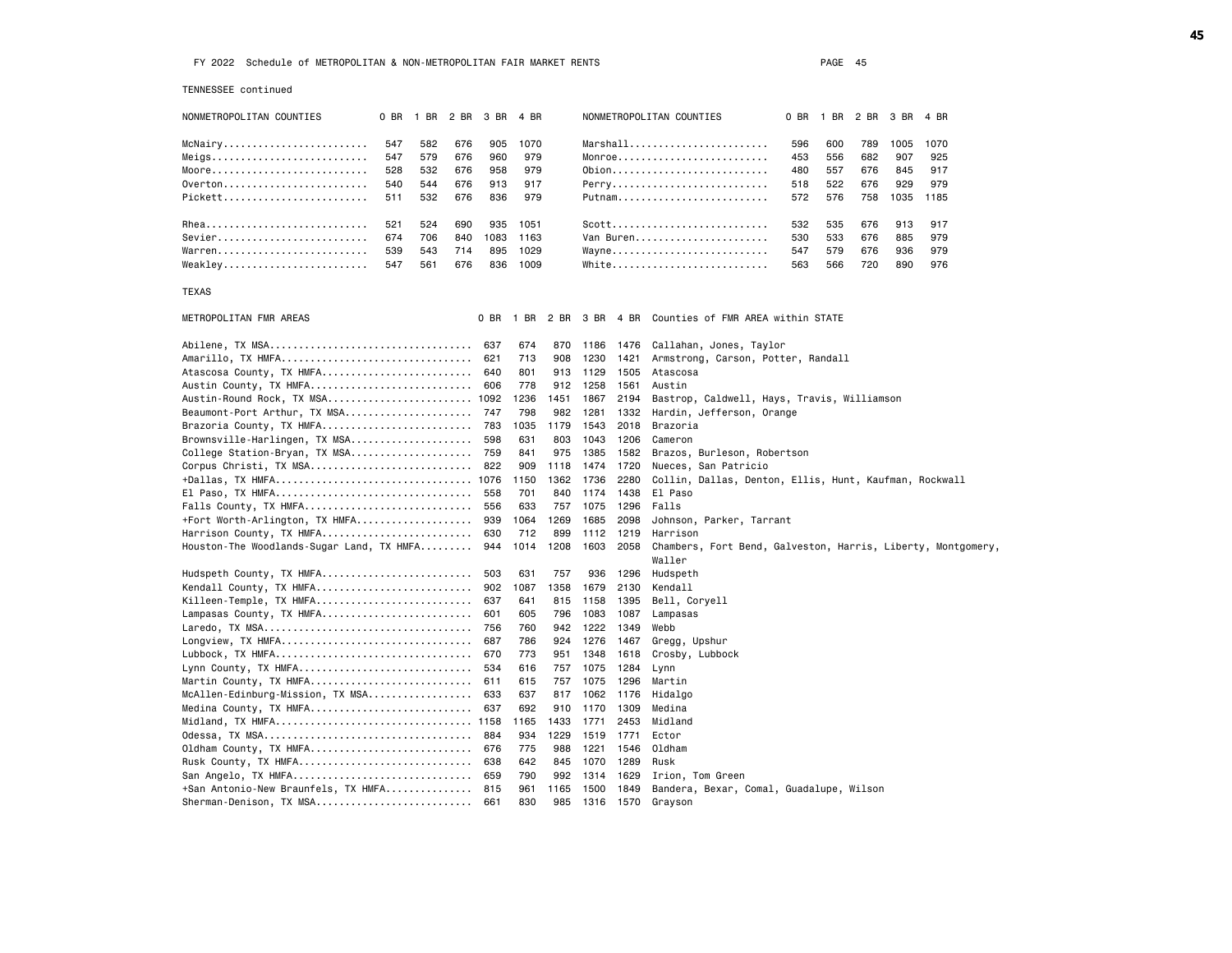TEXAS continued

| METROPOLITAN FMR AREAS           |      |      |      | 0 BR | 1 BR 2 BR |      |              | 3 BR 4 BR Counties of FMR AREA within STATE |      |      |      |           |      |
|----------------------------------|------|------|------|------|-----------|------|--------------|---------------------------------------------|------|------|------|-----------|------|
| Sterling County, TX HMFA         |      |      |      | 659  | 790       | 992  | 1314<br>1629 | Sterling                                    |      |      |      |           |      |
| Texarkana, TX-Texarkana, AR HMFA |      |      |      | 669  | 670       | 838  | 1046<br>1344 | Bowie                                       |      |      |      |           |      |
|                                  |      |      |      | 852  | 857       | 1037 | 1308<br>1669 | Smith                                       |      |      |      |           |      |
| Victoria, TX MSA                 |      |      |      | 788  | 861       | 1068 | 1367<br>1563 | Goliad, Victoria                            |      |      |      |           |      |
|                                  |      |      |      | 673  | 716       | 915  | 1215<br>1300 | McLennan                                    |      |      |      |           |      |
| Wichita Falls, TX MSA            |      |      |      | 641  | 707       | 878  | 1197<br>1362 | Archer, Clay, Wichita                       |      |      |      |           |      |
| Wise County, TX HMFA             |      |      |      | 857  | 872       | 994  | 1335<br>1399 | Wise                                        |      |      |      |           |      |
| NONMETROPOLITAN COUNTIES         | 0 BR | 1 BR | 2 BR | 3 BR | 4 BR      |      |              | NONMETROPOLITAN COUNTIES                    | 0 BR | 1 BR | 2 BR | 3 BR      | 4 BR |
| Anderson                         | 615  | 685  | 831  | 1164 | 1388      |      |              | Andrews                                     | 798  | 902  | 1079 | 1398      | 1625 |
| Angelina                         | 737  | 741  | 881  | 1101 | 1195      |      |              | Aransas                                     | 730  | 844  | 986  | 1401      | 1440 |
| Bailey                           | 560  | 600  | 757  | 996  | 1105      |      |              | Baylor                                      | 560  | 650  | 757  | 1075      | 1105 |
|                                  | 715  | 735  | 967  | 1340 | 1529      |      |              | Blanco                                      | 719  | 770  | 972  | 1202      | 1344 |
| Borden                           | 608  | 652  | 822  | 1084 | 1200      |      |              | Bosque                                      | 574  | 590  | 776  | 1007 1052 |      |
| $B$ rewster                      | 644  | 698  | 871  | 1081 | 1271      |      |              | $Briscoe \ldots \ldots \ldots \ldots$       | 560  | 600  | 757  | 1075      | 1105 |
| Brooks                           | 560  | 600  | 757  | 937  | 1105      |      |              | Brown                                       | 567  | 648  | 853  | 1138      | 1259 |
| Burnet                           | 696  | 779  | 908  | 1264 | 1269      |      |              | Calhoun                                     | 548  | 724  | 825  | 1154      | 1205 |
|                                  | 560  | 611  | 757  | 1075 | 1244      |      |              | Cass                                        | 560  | 575  | 757  | 1061      | 1216 |
| Castro                           | 560  | 664  | 757  | 1075 | 1105      |      |              | $Cherokee$                                  | 514  | 591  | 773  | 1044      | 1048 |
| Childress                        | 652  | 670  | 881  | 1089 | 1286      |      |              | Cochran                                     | 560  | 600  | 757  | 936       | 1128 |
|                                  | 560  | 575  | 757  | 936  | 1105      |      |              | Coleman                                     | 602  | 618  | 813  | 1009      | 1102 |
| $Collingsworth$                  | 560  | 600  | 757  | 996  | 1105      |      |              | Colora do                                   | 602  | 618  | 813  | 1081      | 1187 |
| Comanche                         | 560  | 664  | 757  | 1075 | 1148      |      |              | Concho                                      | 693  | 743  | 937  | 1236      | 1368 |
| Cooke                            | 690  | 766  | 933  | 1261 | 1265      |      |              | Cottle                                      | 560  | 600  | 757  | 936       | 1296 |
| Crane                            | 572  | 613  | 773  | 1060 | 1129      |      |              | $C$ rockett                                 | 560  | 600  | 757  | 998       | 1105 |
| Culberson                        | 608  | 652  | 822  | 1084 | 1200      |      |              | Dallam                                      | 566  | 671  | 765  | 946       | 1178 |
| Dawson                           | 560  | 664  | 757  | 1023 | 1027      |      |              | Deaf Smith                                  | 680  | 685  | 901  | 1114      | 1222 |
| Delta                            | 560  | 640  | 757  | 1075 | 1105      |      |              | $DeWitt$                                    | 651  | 761  | 880  | 1157      | 1268 |
| Dickens                          | 560  | 600  | 757  | 998  | 1105      |      |              | Dimmit                                      | 580  | 596  | 784  | 1034 1145 |      |
| Donley                           | 560  | 575  | 757  | 1014 | 1105      |      |              | Duval                                       | 560  | 600  | 757  | 1060      | 1064 |
| Eastland                         | 503  | 664  | 757  | 936  | 1027      |      |              | Edwards                                     | 608  | 652  | 822  | 1084      | 1200 |
| Erath                            | 717  | 722  | 875  | 1182 | 1187      |      |              | Fannin                                      | 607  | 623  | 820  | 1165      | 1235 |
| Fayette                          | 624  | 641  | 843  | 1139 | 1143      |      |              | Fisher                                      | 560  | 600  | 757  | 1021      | 1105 |
| Floyd                            | 609  | 625  | 823  | 1017 | 1202      |      |              | Foard                                       | 608  | 652  | 822  | 1084      | 1200 |
| Franklin                         | 639  | 661  | 864  | 1094 | 1314      |      |              | Freestone                                   | 560  | 575  | 757  | 1024      | 1144 |
| Frio                             | 636  | 754  | 859  | 1153 | 1254      |      |              | Gaines                                      | 560  | 600  | 757  | 1054      | 1105 |
| Garza                            | 588  | 630  | 795  | 984  | 1224      |      |              | Gillespie                                   | 760  | 765  | 1007 | 1430      | 1559 |
| Glasscock                        | 608  | 652  | 822  | 1084 | 1200      |      |              | Gonzales                                    | 641  | 662  | 789  | 1121      | 1152 |
| Gray                             | 574  | 654  | 861  | 1067 | 1168      |      |              | Grimes                                      | 603  | 619  | 815  | 1007      | 1105 |
|                                  | 560  | 660  | 757  | 1075 | 1296      |      |              | Hall                                        | 560  | 576  | 757  | 1003      | 1105 |
| Hamilton                         | 576  | 683  | 778  | 962  | 1055      |      |              | Hansford                                    | 662  | 703  | 895  | 1106      | 1307 |
| Hardeman                         | 560  | 575  | 757  | 1022 | 1105      |      |              | Hartley                                     | 717  | 768  | 969  | 1309      | 1314 |
| Haskell                          | 560  | 664  | 757  | 1075 | 1105      |      |              | Hemphill                                    | 735  | 755  | 993  | 1227      | 1450 |
|                                  |      |      |      |      |           |      |              |                                             |      |      |      |           |      |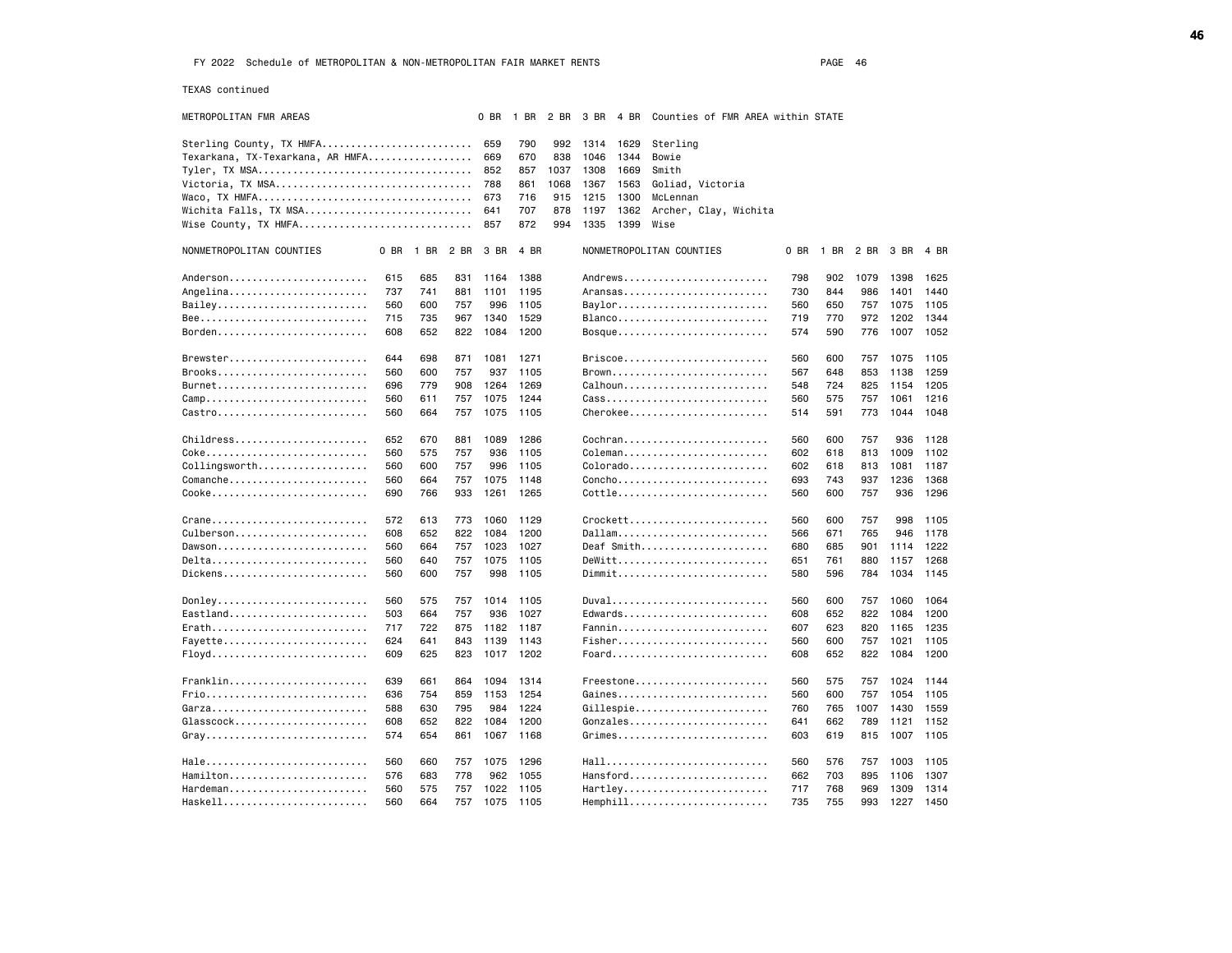TEXAS continued

| NONMETROPOLITAN COUNTIES | 0 BR | 1 BR | 2 BR | 3 BR     | 4 BR | NONMETROPOLITAN COUNTIES                           | 0 BR | 1 BR 2 BR |      | 3 BR | 4 BR |
|--------------------------|------|------|------|----------|------|----------------------------------------------------|------|-----------|------|------|------|
| Henderson                | 628  | 632  | 832  | 1082     | 1201 |                                                    | 538  | 635       | 810  | 1070 | 1098 |
| Hockley                  | 560  | 664  | 757  | 1075     | 1296 | Hood                                               | 833  | 881       | 1046 | 1293 | 1527 |
| Hopkins                  | 556  | 652  | 837  | 1189     | 1275 | Houston                                            | 563  | 578       | 761  | 941  | 1032 |
| Howard                   | 675  | 851  | 1006 | 1244     | 1587 | Hutchinson                                         | 637  | 654       | 861  | 1095 | 1267 |
| Jack                     | 560  | 600  | 757  | 1075     | 1296 | Jackson                                            | 635  | 753       | 858  | 1219 | 1253 |
|                          |      |      |      |          |      |                                                    |      |           |      |      |      |
| Jasper                   | 655  | 660  | 868  | 1173     | 1177 | Jeff Davis                                         | 608  | 652       | 822  | 1084 | 1200 |
| Jim Hogg                 | 560  | 600  | 757  | 1075     | 1105 | Jim Wells                                          | 675  | 693       | 912  | 1127 | 1281 |
| Karnes                   | 559  | 633  | 799  | 1084     | 1167 | Kenedy                                             | 608  | 652       | 822  | 1084 | 1200 |
| Kent                     | 608  | 652  | 822  | 1084     | 1200 | Kerr                                               | 670  | 766       | 906  | 1253 | 1338 |
| Kimble                   | 586  | 676  | 792  | 979      | 1156 | King                                               | 608  | 652       | 822  | 1084 | 1200 |
| Kinney                   | 644  | 690  | 871  | 1077     | 1272 | Kleberg                                            | 656  | 743       | 977  | 1249 | 1427 |
| Knox                     | 560  | 600  | 757  | 936      | 1105 | Lamar                                              | 555  | 621       | 801  | 1081 | 1371 |
|                          | 560  | 575  | 757  | 969      | 1027 | La Salle                                           | 560  | 664       | 757  | 1075 | 1105 |
| Lavaca                   | 616  | 642  | 833  | 1080     | 1216 |                                                    | 729  | 828       | 985  | 1218 | 1438 |
|                          | 576  | 591  | 778  | 1003     | 1055 | Limestone                                          | 545  | 623       | 820  | 1014 | 1138 |
|                          |      |      |      |          |      |                                                    |      |           |      |      |      |
| Lipscomb                 | 593  | 636  | 802  | 1003     | 1171 | Live Oak                                           | 578  | 594       | 781  | 1109 | 1140 |
| Llano                    | 718  | 737  | 970  | 1199     | 1449 | $Loving \ldots \ldots \ldots \ldots \ldots \ldots$ | 608  | 652       | 822  | 1084 | 1200 |
|                          | 658  | 676  | 890  | 1100     | 1299 | McMullen                                           | 608  | 652       | 822  | 1084 | 1200 |
| Madison                  | 648  | 732  | 876  | 1083     | 1279 | Marion                                             | 560  | 606       | 757  | 1011 | 1105 |
| $Mason$                  | 602  | 644  |      | 813 1133 | 1187 | Matagorda                                          | 670  | 675       | 888  | 1229 | 1520 |
|                          |      |      |      |          |      |                                                    |      |           |      |      |      |
| Maverick                 | 599  | 603  | 779  | 988      | 1056 | Menard                                             | 560  | 600       | 757  | 1075 | 1105 |
| Milam                    | 560  | 615  | 757  | 1073     | 1296 | Mills                                              | 560  | 600       | 757  | 936  | 1105 |
| Mitchell                 | 560  | 664  | 757  | 1064     | 1262 | Montague                                           | 676  | 694       | 913  | 1230 | 1333 |
| Moore                    | 659  | 677  | 891  | 1101     | 1301 | Morris                                             | 503  | 575       | 757  | 1075 | 1258 |
|                          | 560  | 600  | 757  | 995      | 1105 | Nacogdoches                                        | 602  | 690       | 835  | 1095 | 1284 |
| Navarro                  | 578  | 647  | 851  | 1207     | 1406 | Newton                                             | 560  | 600       | 757  | 1065 | 1105 |
| Nolan                    | 579  | 595  | 783  | 1112     | 1149 | 0chiltree                                          | 619  | 663       | 837  | 1035 | 1222 |
| Palo Pinto               | 580  | 638  | 839  | 1116     | 1199 | Panola                                             | 618  | 635       | 835  | 1032 | 1132 |
| Parmer                   | 564  | 669  | 762  | 1010     | 1113 | Pecos                                              | 623  | 805       | 926  | 1315 | 1400 |
| Polk                     | 556  | 692  | 788  | 1119     | 1148 | Presidio                                           | 560  | 600       | 757  | 1075 | 1105 |
|                          |      |      |      |          |      |                                                    |      |           |      |      |      |
| Rains                    | 572  | 650  |      | 773 1041 | 1129 | Reagan                                             | 753  | 807       | 1018 | 1258 | 1486 |
| Real                     | 641  | 687  | 867  | 1221     | 1266 | Red River                                          | 560  | 575       | 757  | 936  | 1105 |
| Reeves                   | 619  | 734  | 836  | 1188     | 1221 | Refugio                                            | 575  | 681       | 777  | 960  | 1230 |
| Roberts                  | 608  | 652  | 822  | 1084     | 1200 | Runnels                                            | 589  | 605       | 796  | 984  | 1079 |
| Sabine                   | 560  | 664  |      | 757 1075 | 1105 | San Augustine                                      | 614  | 631       | 830  | 1026 | 1212 |
| San Jacinto              | 560  | 664  | 757  | 1023     | 1027 | San Saba                                           | 609  | 625       | 823  | 1017 | 1202 |
| Schleicher               | 608  | 652  | 822  | 1084     | 1200 | $Scurry$                                           | 647  | 761       | 874  | 1080 | 1443 |
| Shackelford              | 608  | 652  | 822  | 1084     | 1200 | Shelby                                             | 560  | 597       | 757  | 1068 | 1221 |
| Sherman                  | 560  | 664  | 757  | 1075     | 1150 | Somervell                                          | 616  | 694       | 833  | 1183 | 1358 |
| Starr                    | 560  | 582  | 757  | 980      | 1105 | Stephens                                           | 560  | 595       | 757  | 1075 | 1105 |
|                          |      |      |      |          |      |                                                    |      |           |      |      |      |
| Stonewall                | 608  | 652  | 822  | 1084     | 1200 | Sutton                                             | 560  | 640       | 757  | 998  | 1105 |
| Swisher                  | 560  | 582  | 757  | 1023     | 1027 | Terrell                                            | 608  | 652       | 822  | 1084 | 1200 |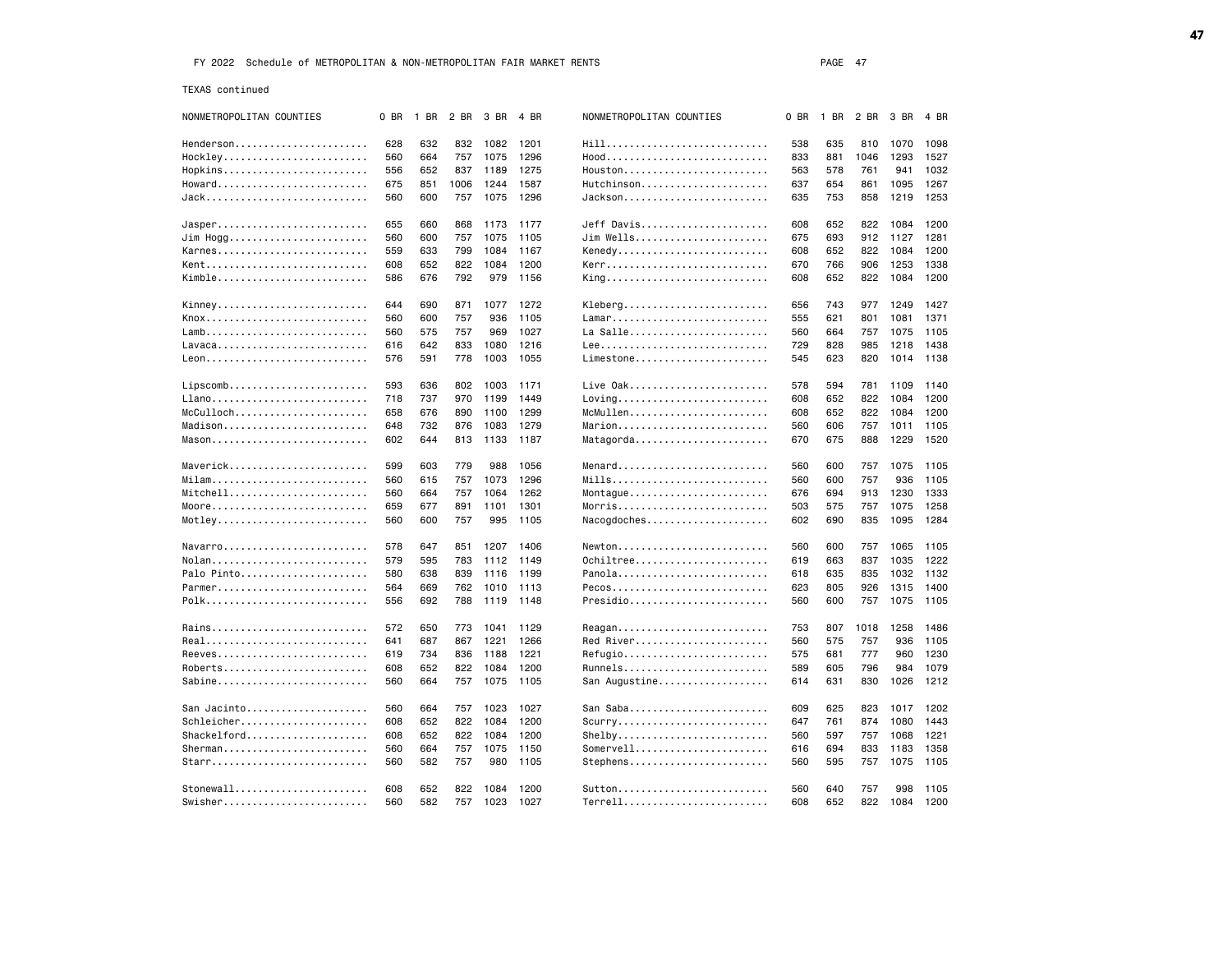TEXAS continued

| IEAAS CONTINUED                                               |      |                     |      |          |           |      |                          |           |                                                                                                                                                                                                                                                                                                 |      |                |      |      |      |
|---------------------------------------------------------------|------|---------------------|------|----------|-----------|------|--------------------------|-----------|-------------------------------------------------------------------------------------------------------------------------------------------------------------------------------------------------------------------------------------------------------------------------------------------------|------|----------------|------|------|------|
| NONMETROPOLITAN COUNTIES                                      |      | 0 BR 1 BR 2 BR 3 BR |      |          | 4 BR      |      |                          |           | NONMETROPOLITAN COUNTIES                                                                                                                                                                                                                                                                        |      | 0 BR 1 BR 2 BR |      | 3 BR | 4 BR |
|                                                               | 573  | 588                 |      | 774 1046 | 1050      |      |                          |           | Throckmorton                                                                                                                                                                                                                                                                                    | 560  | 600            | 757  | 1070 | 1105 |
| Titus                                                         | 575  | 608                 | 757  | 1008     | 1124      |      |                          |           | Trinity                                                                                                                                                                                                                                                                                         | 642  | 660            | 868  | 1073 | 1329 |
| $Tyler$                                                       | 560  | 664                 | 757  | 1004     | 1105      |      |                          |           | Upton                                                                                                                                                                                                                                                                                           | 560  | 664            | 757  | 998  | 1105 |
| Uvalde                                                        | 567  | 664                 | 757  | 1028     | 1296      |      |                          |           | Val Verde                                                                                                                                                                                                                                                                                       | 616  | 620            | 816  | 1134 | 1191 |
| Van Zandt                                                     | 621  | 640                 | 840  | 1193     | 1211      |      |                          |           | Walker                                                                                                                                                                                                                                                                                          | 685  | 849            | 1031 | 1274 | 1765 |
|                                                               |      |                     |      |          |           |      |                          |           |                                                                                                                                                                                                                                                                                                 |      |                |      |      |      |
|                                                               | 705  | 724                 | 953  | 1181     | 1391      |      |                          |           | Washington                                                                                                                                                                                                                                                                                      | 749  | 801            | 913  | 1227 | 1477 |
| Wharton                                                       | 598  | 676                 | 808  | 1141     | 1383      |      |                          |           | Wheeler                                                                                                                                                                                                                                                                                         | 560  | 617            | 757  | 959  | 1105 |
| $Wilbarger. \ldots \ldots \ldots \ldots \ldots \ldots \ldots$ | 560  | 575                 | 757  | 936      | 1105      |      |                          |           | $Willacy \ldots \ldots \ldots \ldots \ldots$                                                                                                                                                                                                                                                    | 560  | 575            | 757  | 1023 | 1027 |
| Winkler                                                       | 566  | 606                 | 765  | 1087     | 1117      |      |                          |           |                                                                                                                                                                                                                                                                                                 | 652  | 657            | 864  | 1068 | 1262 |
| Yoakum                                                        | 630  | 747                 | 851  | 1052     | 1243      |      |                          |           | Young                                                                                                                                                                                                                                                                                           | 563  | 634            | 761  | 1003 | 1111 |
|                                                               |      |                     |      |          |           |      |                          |           |                                                                                                                                                                                                                                                                                                 |      |                |      |      |      |
| Zapata                                                        | 560  | 629                 | 757  |          | 1002 1105 |      |                          |           | Zavala                                                                                                                                                                                                                                                                                          | 560  | 664            | 757  | 955  | 1105 |
| <b>UTAH</b>                                                   |      |                     |      |          |           |      |                          |           |                                                                                                                                                                                                                                                                                                 |      |                |      |      |      |
| METROPOLITAN FMR AREAS                                        |      |                     |      | 0 BR     | 1 BR      |      |                          |           | 2 BR 3 BR 4 BR Counties of FMR AREA within STATE                                                                                                                                                                                                                                                |      |                |      |      |      |
| Box Elder County, UT HMFA                                     |      |                     |      | 629      | 692       | 911  |                          | 1216 1455 | Box Elder                                                                                                                                                                                                                                                                                       |      |                |      |      |      |
| Logan, UT-ID MSA                                              |      |                     |      | 583      | 699       | 877  | 1246                     | 1501      | Cache                                                                                                                                                                                                                                                                                           |      |                |      |      |      |
| Ogden-Clearfield, UT HMFA 811                                 |      |                     |      |          | 891       | 1105 | 1535                     | 1864      |                                                                                                                                                                                                                                                                                                 |      |                |      |      |      |
|                                                               |      |                     |      |          |           |      |                          |           | Davis, Morgan, Weber                                                                                                                                                                                                                                                                            |      |                |      |      |      |
| Provo-Orem, UT MSA                                            |      |                     |      | 880      | 914       | 1041 | 1479                     | 1782      | Juab, Utah                                                                                                                                                                                                                                                                                      |      |                |      |      |      |
| Salt Lake City, UT HMFA                                       |      |                     |      | 924      | 1112      | 1327 | 1843                     | 2066      | Salt Lake                                                                                                                                                                                                                                                                                       |      |                |      |      |      |
| St. George, UT MSA                                            |      |                     |      | 837      | 898       | 1089 | 1547                     | 1864      | Washington                                                                                                                                                                                                                                                                                      |      |                |      |      |      |
| Tooele County, UT HMFA                                        |      |                     |      | 744      | 796       | 1034 |                          |           | 1423 1770 Tooele                                                                                                                                                                                                                                                                                |      |                |      |      |      |
| NONMETROPOLITAN COUNTIES                                      | 0 BR | 1 BR                | 2 BR | 3 BR     | 4 BR      |      |                          |           | NONMETROPOLITAN COUNTIES                                                                                                                                                                                                                                                                        | 0 BR | 1 BR           | 2 BR | 3 BR | 4 BR |
| Beaver                                                        | 517  | 595                 | 757  | 1007     | 1204      |      |                          |           | $Carbon \ldots \ldots \ldots \ldots \ldots \ldots \ldots$                                                                                                                                                                                                                                       | 514  | 611            | 757  | 982  | 1296 |
| Daggett                                                       | 541  | 622                 | 792  | 1043     | 1317      |      |                          |           | Duchesne                                                                                                                                                                                                                                                                                        | 566  | 655            | 829  | 1093 | 1334 |
| Emery                                                         | 517  | 664                 | 757  | 998      | 1027      |      |                          |           | Garfield                                                                                                                                                                                                                                                                                        | 517  | 664            | 757  | 936  | 1205 |
|                                                               |      |                     |      |          |           |      |                          |           |                                                                                                                                                                                                                                                                                                 |      |                |      |      |      |
| Grand                                                         | 568  | 632                 | 832  | 1182     | 1383      |      |                          |           |                                                                                                                                                                                                                                                                                                 | 511  | 628            | 769  | 1053 | 1316 |
|                                                               | 662  | 761                 | 969  | 1223     | 1314      |      |                          |           | Millard                                                                                                                                                                                                                                                                                         | 517  | 595            | 757  | 1027 | 1286 |
| Piute                                                         | 517  | 595                 | 757  | 1075     | 1258      |      |                          |           | Rich                                                                                                                                                                                                                                                                                            | 541  | 622            | 792  | 1043 | 1317 |
| San Juan                                                      | 653  | 664                 | 757  | 946      | 1044      |      |                          |           | Sanpete                                                                                                                                                                                                                                                                                         | 545  | 606            | 798  | 986  | 1179 |
| Sevier                                                        | 517  | 575                 | 757  | 1007     | 1184      |      |                          |           | Summit                                                                                                                                                                                                                                                                                          | 1027 | 1070           | 1408 | 1740 | 2210 |
|                                                               |      |                     |      |          |           |      |                          |           |                                                                                                                                                                                                                                                                                                 |      |                |      |      |      |
| Uintah                                                        | 611  | 698                 | 858  | 1209     | 1469      |      |                          |           | Wasatch                                                                                                                                                                                                                                                                                         | 812  | 904            | 1190 | 1639 | 1956 |
| Wayne                                                         | 517  | 595                 | 757  |          | 936 1258  |      |                          |           |                                                                                                                                                                                                                                                                                                 |      |                |      |      |      |
| <b>VERMONT</b>                                                |      |                     |      |          |           |      |                          |           |                                                                                                                                                                                                                                                                                                 |      |                |      |      |      |
| METROPOLITAN FMR AREAS                                        |      |                     |      |          |           |      | 0 BR 1 BR 2 BR 3 BR 4 BR |           | Components of FMR AREA within STATE                                                                                                                                                                                                                                                             |      |                |      |      |      |
| Burlington-South Burlington, VT MSA 1033 1163 1500 1854       |      |                     |      |          |           |      |                          | 2034      | Chittenden County towns of Bolton town, Buels gore,<br>Burlington city, Charlotte town, Colchester town, Essex town,<br>Hinesburg town, Huntington town, Jericho town, Milton town,<br>Richmond town, St. George town, Shelburne town,<br>South Burlington city, Underhill town, Westford town, |      |                |      |      |      |
|                                                               |      |                     |      |          |           |      |                          |           | Williston town, Winooski city                                                                                                                                                                                                                                                                   |      |                |      |      |      |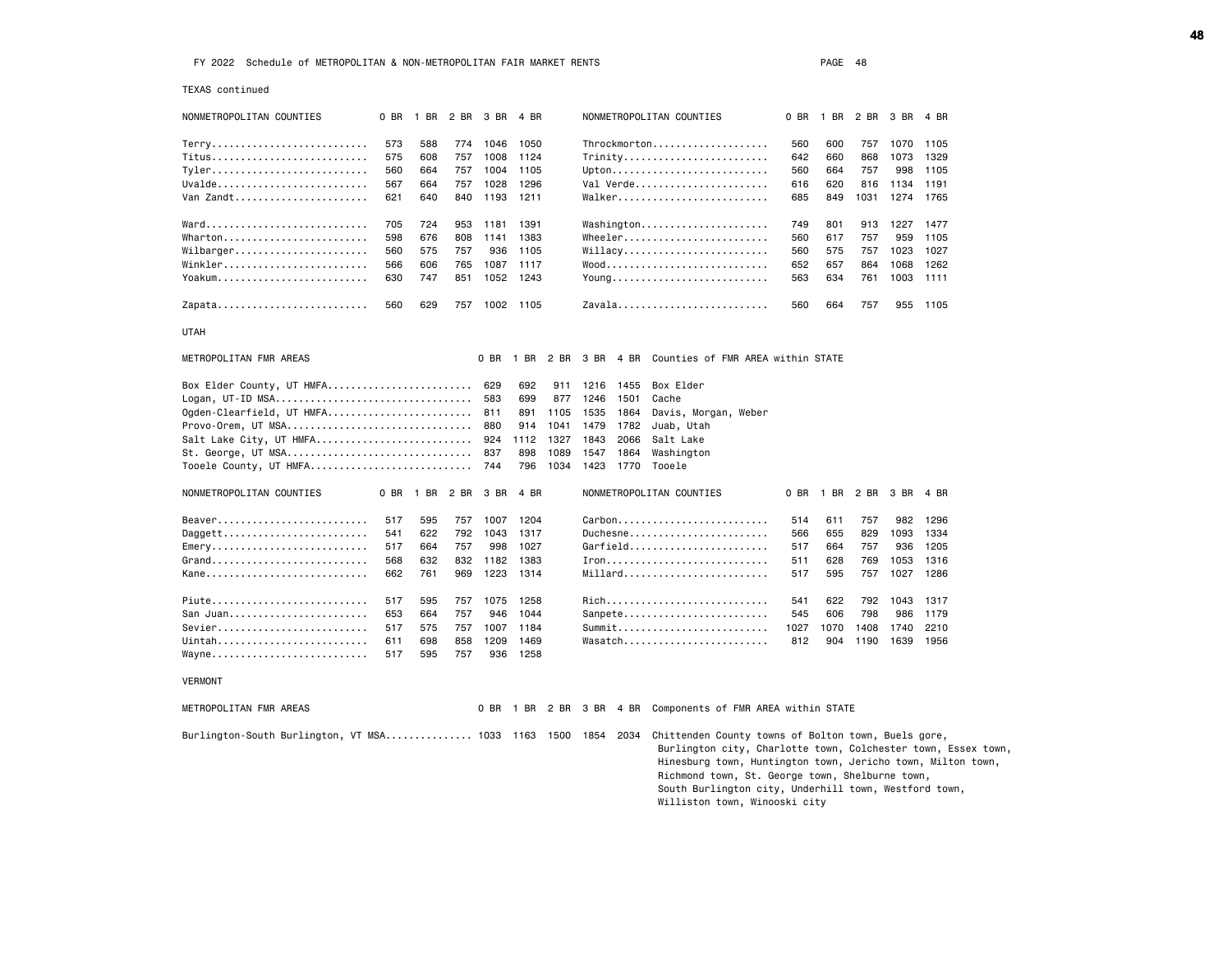| VERMONT continued         |     |      |               |                                                                                                                                                                                                                                                                                                                                                                                                   |
|---------------------------|-----|------|---------------|---------------------------------------------------------------------------------------------------------------------------------------------------------------------------------------------------------------------------------------------------------------------------------------------------------------------------------------------------------------------------------------------------|
| METROPOLITAN FMR AREAS    |     |      |               | 0 BR 1 BR 2 BR 3 BR 4 BR Components of FMR AREA within STATE                                                                                                                                                                                                                                                                                                                                      |
|                           |     |      |               | Franklin County towns of Bakersfield town, Berkshire town,<br>Enosburgh town, Fairfax town, Fairfield town, Fletcher town,<br>Franklin town, Georgia town, Highgate town, Montgomery town,<br>Richford town, St. Albans city, St. Albans town,<br>Sheldon town, Swanton town<br>Grand Isle County towns of Alburgh town, Grand Isle town,<br>Isle La Motte town, North Hero town, South Hero town |
| NONMETROPOLITAN COUNTIES  |     |      |               | 0 BR 1 BR 2 BR 3 BR 4 BR Towns within nonmetropolitan counties                                                                                                                                                                                                                                                                                                                                    |
|                           |     |      |               | 878 1117 1429 1515 Addison town, Bridport town, Bristol town, Cornwall town,<br>Ferrisburgh town, Goshen town, Granville town, Hancock town,<br>Leicester town, Lincoln town, Middlebury town, Monkton town,<br>New Haven town, Orwell town, Panton town, Ripton town,<br>Salisbury town, Shoreham town, Starksboro town,<br>Vergennes city, Waltham town, Weybridge town, Whiting town           |
| Bennington County, VT 763 |     |      |               | 822 1018 1337 1380 Arlington town, Bennington town, Dorset town,<br>Glastenbury town, Landgrove town, Manchester town, Peru town,<br>Pownal town, Readsboro town, Rupert town, Sandgate town,<br>Searsburg town, Shaftsbury town, Stamford town,<br>Sunderland town, Winhall town, Woodford town                                                                                                  |
|                           | 770 |      | 877 1084 1501 | Barnet town, Burke town, Danville town, Groton town,<br>Hardwick town, Kirby town, Lyndon town, Newark town,<br>Peacham town, Ryegate town, St. Johnsbury town,<br>Sheffield town, Stannard town, Sutton town, Walden town,<br>Waterford town, Wheelock town                                                                                                                                      |
|                           | 654 |      |               | 781 1032 1085 Averill town, Avery's gore, Bloomfield town, Brighton town,<br>Brunswick town, Canaan town, Concord town, East Haven town,<br>Ferdinand town, Granby town, Guildhall town, Lemington town,<br>Lewis town, Lunenburg town, Maidstone town, Norton town,<br>Victory town, Warner's grant, Warren's gore                                                                               |
| Lamoille County, VT 801   | 806 |      |               | 1061 1343 1439 Belvidere town, Cambridge town, Eden town, Elmore town,<br>Hyde Park town, Johnson town, Morristown town, Stowe town,<br>Waterville town, Wolcott town                                                                                                                                                                                                                             |
|                           | 793 | 1043 | 1304 1436     | Bradford town, Braintree town, Brookfield town, Chelsea town,<br>Corinth town, Fairlee town, Newbury town, Orange town,<br>Randolph town, Strafford town, Thetford town, Topsham town,<br>Tunbridge town, Vershire town, Washington town,<br>West Fairlee town, Williamstown town                                                                                                                 |
| Orleans County, VT 638    | 747 |      |               | 851 1132 1244 Albany town, Barton town, Brownington town, Charleston town,<br>Coventry town, Craftsbury town, Derby town, Glover town,<br>Greensboro town, Holland town, Irasburg town, Jay town,<br>Lowell town, Morgan town, Newport city, Newport town,<br>Troy town, Westfield town, Westmore town                                                                                            |
| Rutland County, VT 814    | 834 | 981  | 1344 1620     | Benson town, Brandon town, Castleton town, Chittenden town,<br>Clarendon town, Danby town, Fair Haven town, Hubbardton town,<br>Ira town, Killington town, Mendon town,<br>Middletown Springs town, Mount Holly town, Mount Tabor town,<br>Pawlet town, Pittsfield town, Pittsford town, Poultney town,                                                                                           |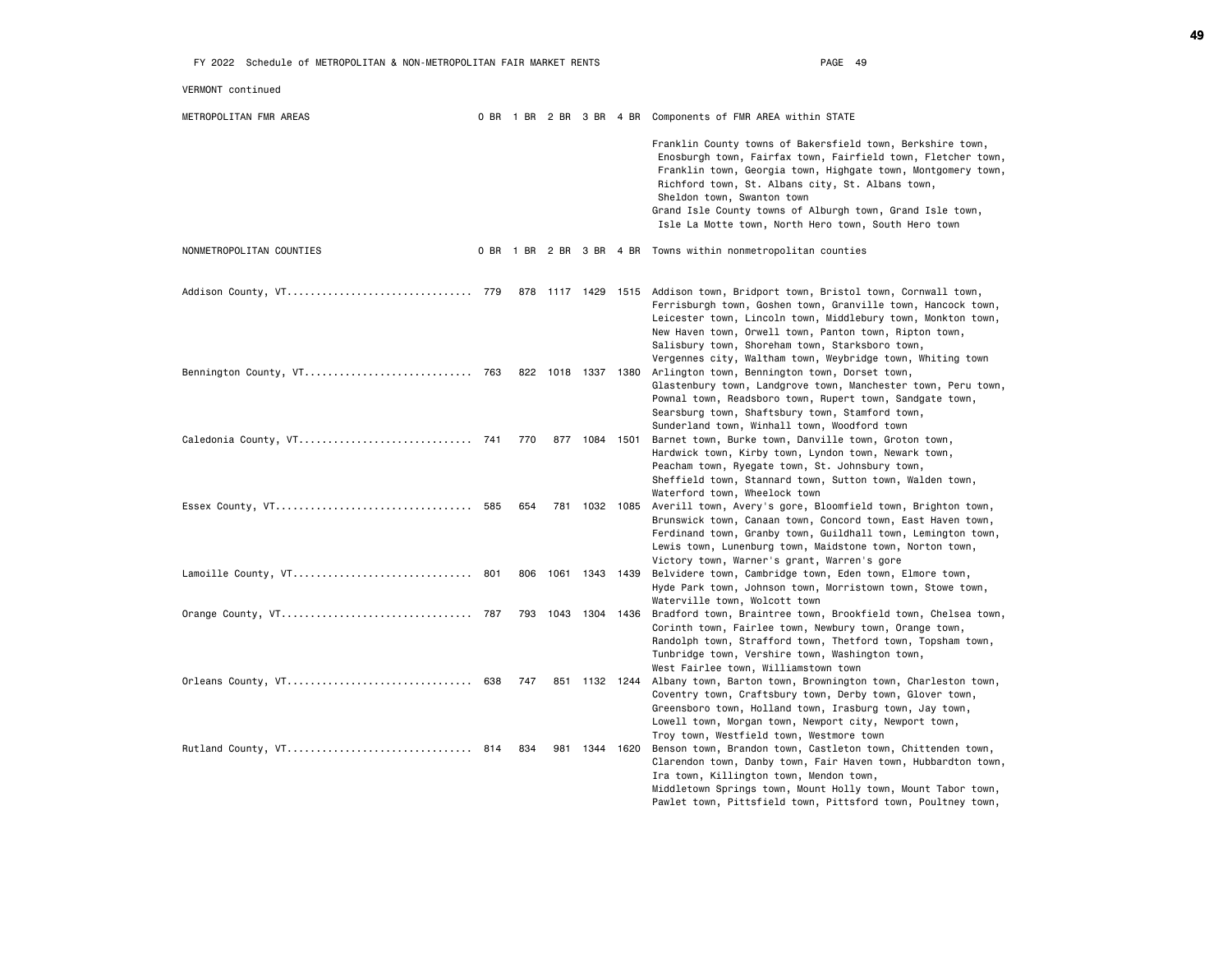| FY 2022 Schedule of METROPOLITAN & NON-METROPOLITAN FAIR MARKET RENTS                                                                                                                                                                     | PAGE 50 |                                                |                                                 |                                                    |                                                     |                                                                                                                                                                                                                                                                                                                                                                                                                                                              |
|-------------------------------------------------------------------------------------------------------------------------------------------------------------------------------------------------------------------------------------------|---------|------------------------------------------------|-------------------------------------------------|----------------------------------------------------|-----------------------------------------------------|--------------------------------------------------------------------------------------------------------------------------------------------------------------------------------------------------------------------------------------------------------------------------------------------------------------------------------------------------------------------------------------------------------------------------------------------------------------|
| VERMONT continued                                                                                                                                                                                                                         |         |                                                |                                                 |                                                    |                                                     |                                                                                                                                                                                                                                                                                                                                                                                                                                                              |
| NONMETROPOLITAN COUNTIES                                                                                                                                                                                                                  |         |                                                |                                                 |                                                    |                                                     | 0 BR 1 BR 2 BR 3 BR 4 BR Towns within nonmetropolitan counties                                                                                                                                                                                                                                                                                                                                                                                               |
| Washington County, VT 760                                                                                                                                                                                                                 |         | 869                                            | 1144 1454 1551                                  |                                                    |                                                     | Proctor town, Rutland city, Rutland town, Shrewsbury town,<br>Sudbury town, Tinmouth town, Wallingford town, Wells town,<br>West Haven town, West Rutland town<br>Barre city, Barre town, Berlin town, Cabot town, Calais town,<br>Duxbury town, East Montpelier town, Fayston town,<br>Marshfield town, Middlesex town, Montpelier city,<br>Moretown town, Northfield town, Plainfield town,<br>Roxbury town, Waitsfield town, Warren town, Waterbury town, |
| Windham County, VT 734                                                                                                                                                                                                                    |         |                                                | 873 1089                                        | 1346 1477                                          |                                                     | Woodbury town, Worcester town<br>Athens town, Brattleboro town, Brookline town, Dover town,<br>Dummerston town, Grafton town, Guilford town, Halifax town,<br>Jamaica town, Londonderry town, Marlboro town, Newfane town,<br>Putney town, Rockingham town, Somerset town, Stratton town,<br>Townshend town, Vernon town, Wardsboro town,<br>Westminster town, Whitingham town, Wilmington town,                                                             |
| Windsor County, VT 757                                                                                                                                                                                                                    |         | 891                                            |                                                 |                                                    | 1044 1454 1490                                      | Windham town<br>Andover town, Baltimore town, Barnard town, Bethel town,<br>Bridgewater town, Cavendish town, Chester town,<br>Hartford town, Hartland town, Ludlow town, Norwich town,<br>Plymouth town, Pomfret town, Reading town, Rochester town,<br>Royalton town, Sharon town, Springfield town,<br>Stockbridge town, Weathersfield town, Weston town,<br>West Windsor town, Windsor town, Woodstock town                                              |
| VIRGINIA                                                                                                                                                                                                                                  |         |                                                |                                                 |                                                    |                                                     |                                                                                                                                                                                                                                                                                                                                                                                                                                                              |
| METROPOLITAN FMR AREAS                                                                                                                                                                                                                    |         |                                                |                                                 |                                                    |                                                     | 0 BR 1 BR 2 BR 3 BR 4 BR Counties of FMR AREA within STATE                                                                                                                                                                                                                                                                                                                                                                                                   |
| Blacksburg-Christiansburg-Radford, VA HMFA 743<br>Charlottesville, VA MSA 1024<br>Culpeper County, VA HMFA 816<br>Franklin County, VA HMFA 576<br>Giles County, VA HMFA 494<br>Harrisonburg, VA MSA 718<br>King and Queen County, VA HMFA | 608     | 801<br>1063<br>822<br>602<br>616<br>723<br>621 | 935<br>1264<br>1081<br>792<br>702<br>951<br>718 | 1328<br>1562<br>1427<br>979<br>939<br>1246<br>1027 | 1600<br>1959<br>1850<br>1087<br>999<br>1628<br>1109 | Montgomery, Radford city<br>Albemarle, Fluvanna, Greene, Nelson, Charlottesville city<br>Culpeper<br>Franklin<br>Giles<br>Rockingham, Harrisonburg city<br>King and Queen                                                                                                                                                                                                                                                                                    |
| Kingsport-Bristol-Bristol, TN-VA MSA<br>Madison County, VA HMFA 723<br>Pulaski County, VA HMFA 590<br>Rappahannock County, VA HMFA 857                                                                                                    | 524     | 546<br>743<br>727<br>616<br>862                | 702<br>863<br>957<br>702<br>1047                | 920<br>980<br>1395                                 | 1012<br>1164 1322<br>1183 1450<br>1586              | Scott, Washington, Bristol city<br>Amherst, Appomattox, Bedford, Campbell, Lynchburg city<br>Madison<br>1202 Pulaski<br>Rappahannock                                                                                                                                                                                                                                                                                                                         |
|                                                                                                                                                                                                                                           |         | 1044                                           | 1189                                            | 1556                                               | 1864                                                | Amelia, Charles, Chesterfield, Dinwiddie, Goochland, Hanover,<br>Henrico, King William, New Kent, Powhatan, Prince George,<br>Sussex, Colonial Heights city, Hopewell city,<br>Petersburg city, Richmond city                                                                                                                                                                                                                                                |
| Roanoke, VA HMFA 617<br>Southampton County-Franklin city, VA HMFA 703<br>Staunton-Waynesboro, VA MSA 729<br>Virginia Beach-Norfolk-Newport News, VA-NC HMFA 993                                                                           |         | 700<br>718<br>734<br>1015                      | 879<br>843<br>917<br>1193                       | 1187<br>1128<br>1255<br>1676                       | 1443<br>1531<br>2042                                | 1316 Botetourt, Craig, Roanoke, Roanoke city, Salem city<br>Southampton, Franklin city<br>Augusta, Staunton city, Waynesboro city<br>Gloucester, Isle of Wight, James, Mathews, York,<br>Chesapeake city, Hampton city, Newport News city,                                                                                                                                                                                                                   |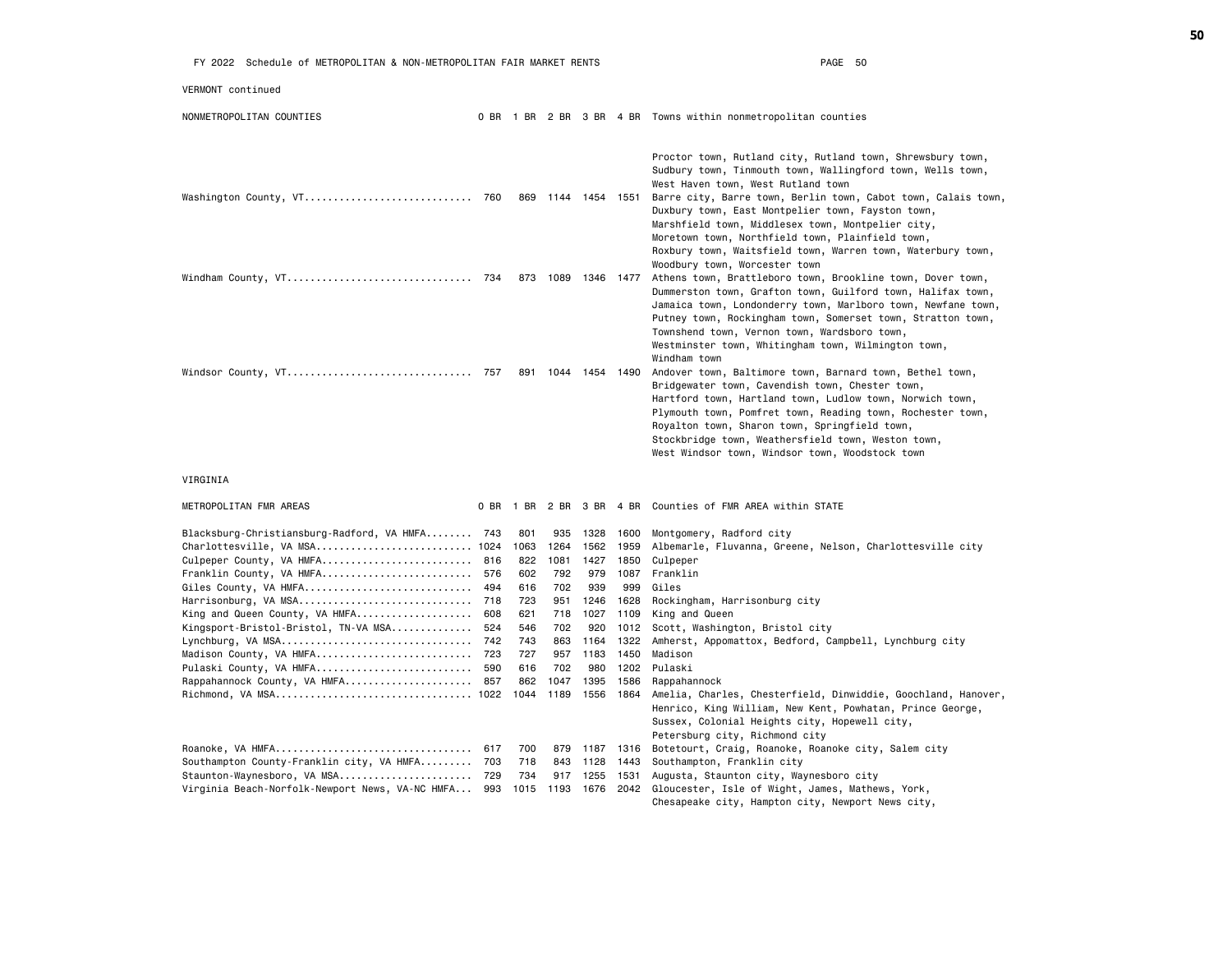VIRGINIA continued

| METROPOLITAN FMR AREAS                                                         |            |      |      |      |             |              |              |              | 0 BR 1 BR 2 BR 3 BR 4 BR Counties of FMR AREA within STATE                                                                                                                                                                                                                             |      |      |      |      |      |  |  |  |  |
|--------------------------------------------------------------------------------|------------|------|------|------|-------------|--------------|--------------|--------------|----------------------------------------------------------------------------------------------------------------------------------------------------------------------------------------------------------------------------------------------------------------------------------------|------|------|------|------|------|--|--|--|--|
| Warren County, VA HMFA<br>+Washington-Arlington-Alexandria, DC-VA-MD HMFA 1539 |            |      |      |      | 784<br>1567 | 1031<br>1785 | 1365<br>2260 | 1765<br>2713 | Norfolk city, Poquoson city, Portsmouth city, Suffolk city,<br>Virginia Beach city, Williamsburg city<br>Warren<br>Arlington, Clarke, Fairfax, Fauquier, Loudoun,<br>Prince William, Spotsylvania, Stafford, Alexandria city,<br>Fairfax city, Falls Church city, Fredericksburg city, |      |      |      |      |      |  |  |  |  |
| Winchester, VA-WV MSA                                                          |            |      |      | 868  | 868         | 1117         | 1444 1886    |              | Manassas city, Manassas Park city<br>Frederick, Winchester city                                                                                                                                                                                                                        |      |      |      |      |      |  |  |  |  |
|                                                                                |            |      |      |      |             |              |              |              |                                                                                                                                                                                                                                                                                        |      |      |      |      |      |  |  |  |  |
| NONMETROPOLITAN COUNTIES                                                       | 0 BR       | 1 BR | 2 BR | 3 BR | 4 BR        |              |              |              | NONMETROPOLITAN COUNTIES                                                                                                                                                                                                                                                               | 0 BR | 1 BR | 2 BR | 3 BR | 4 BR |  |  |  |  |
| Accomack                                                                       | 492        | 632  | 720  | 1001 | 1140        |              |              |              | Alleghany                                                                                                                                                                                                                                                                              | 584  | 587  | 739  | 914  | 1091 |  |  |  |  |
| Bath                                                                           | 482        | 562  | 706  | 938  | 1044        |              |              |              | Bland                                                                                                                                                                                                                                                                                  | 479  | 559  | 702  | 997  | 1038 |  |  |  |  |
| Brunswick                                                                      | 479        | 534  | 702  | 901  | 1062        |              |              |              | Buchanan                                                                                                                                                                                                                                                                               | 605  | 616  | 702  | 906  | 952  |  |  |  |  |
| Buckingham                                                                     | 508        | 631  | 719  | 949  | 1063        |              |              |              | Caroline                                                                                                                                                                                                                                                                               | 894  | 918  | 1047 | 1385 | 1656 |  |  |  |  |
| Carroll                                                                        | 479        | 597  | 702  | 997  | 1038        |              |              |              | Charlotte                                                                                                                                                                                                                                                                              | 479  | 559  | 702  | 893  | 952  |  |  |  |  |
| Cumberland                                                                     | 611        | 713  | 895  | 1106 | 1397        |              |              |              | Dickenson                                                                                                                                                                                                                                                                              | 479  | 616  | 702  | 874  | 1088 |  |  |  |  |
| Essex                                                                          | 594        | 685  | 870  | 1075 | 1287        |              |              |              | Floyd                                                                                                                                                                                                                                                                                  | 541  | 559  | 702  | 997  | 1093 |  |  |  |  |
| Grayson                                                                        | 479        | 616  | 702  | 963  | 1051        |              |              |              | Greensville                                                                                                                                                                                                                                                                            | 522  | 581  | 764  | 1032 | 1036 |  |  |  |  |
| Halifax                                                                        | 479        | 534  | 702  | 926  | 972         |              |              |              | Henry                                                                                                                                                                                                                                                                                  | 530  | 534  | 702  | 885  | 1000 |  |  |  |  |
| Highland                                                                       | 482        | 562  | 706  | 938  | 1044        |              |              |              | King George                                                                                                                                                                                                                                                                            | 738  | 848  | 1081 | 1536 | 1599 |  |  |  |  |
| Lancaster                                                                      | 636        | 742  | 932  | 1152 | 1264        |              |              |              |                                                                                                                                                                                                                                                                                        | 479  | 616  | 702  | 898  | 1038 |  |  |  |  |
| Louisa                                                                         | 755        | 769  | 876  | 1223 | 1499        |              |              |              | Lunenburg                                                                                                                                                                                                                                                                              | 479  | 616  | 702  | 993  | 1202 |  |  |  |  |
| Mecklenburg                                                                    | 491        | 631  | 719  | 966  | 1005        |              |              |              | $Middlesex$                                                                                                                                                                                                                                                                            | 621  | 724  | 910  | 1125 | 1346 |  |  |  |  |
| Northampton                                                                    | 533        | 685  | 780  | 1095 | 1160        |              |              |              |                                                                                                                                                                                                                                                                                        | 588  | 685  | 861  | 1223 | 1274 |  |  |  |  |
| Nottoway                                                                       | 516        | 663  | 755  | 1056 | 1162        |              |              |              | Orange                                                                                                                                                                                                                                                                                 | 708  | 713  | 936  | 1251 | 1416 |  |  |  |  |
|                                                                                | 495        | 621  | 725  | 946  | 1241        |              |              |              | Patrick                                                                                                                                                                                                                                                                                | 479  | 616  | 702  | 909  | 1038 |  |  |  |  |
| Page<br>Pittsylvania                                                           |            | 535  | 702  | 927  | 1040        |              |              |              | Prince Edward                                                                                                                                                                                                                                                                          | 598  | 665  | 875  | 1082 | 1294 |  |  |  |  |
| Richmond                                                                       | 466<br>590 | 688  | 864  | 1068 | 1278        |              |              |              |                                                                                                                                                                                                                                                                                        | 520  | 660  | 762  | 1030 | 1033 |  |  |  |  |
| Russell                                                                        | 479        | 534  | 702  | 868  | 952         |              |              |              | Rockbridge<br>Shenandoah                                                                                                                                                                                                                                                               | 550  | 635  | 828  | 1176 | 1258 |  |  |  |  |
| $Smyth$                                                                        | 466        | 588  | 702  | 905  | 1180        |              |              |              | $Surry$                                                                                                                                                                                                                                                                                | 479  | 559  | 702  | 997  | 1202 |  |  |  |  |
|                                                                                |            |      |      |      |             |              |              |              |                                                                                                                                                                                                                                                                                        |      |      |      |      |      |  |  |  |  |
| Tazewell                                                                       | 479        | 540  | 702  | 868  | 1046        |              |              |              | Westmoreland                                                                                                                                                                                                                                                                           | 599  | 667  | 877  | 1246 | 1487 |  |  |  |  |
| Wise                                                                           | 479        | 574  | 702  | 941  | 952         |              |              |              | Wythe                                                                                                                                                                                                                                                                                  | 486  | 547  | 712  | 880  | 1219 |  |  |  |  |
| Buena Vista city                                                               | 520        | 660  | 762  | 1030 | 1033        |              |              |              | Covington city                                                                                                                                                                                                                                                                         | 584  | 587  | 739  | 914  | 1091 |  |  |  |  |
| Danville city                                                                  | 466        | 535  | 702  | 927  | 1040        |              |              |              | Emporia city                                                                                                                                                                                                                                                                           | 522  | 581  | 764  | 1032 | 1036 |  |  |  |  |
| Galax city                                                                     | 479        | 597  | 702  | 997  | 1038        |              |              |              | Lexington city                                                                                                                                                                                                                                                                         | 520  | 660  | 762  | 1030 | 1033 |  |  |  |  |
| Martinsville city                                                              | 530        | 534  | 702  | 885  | 1000        |              |              |              | Norton city                                                                                                                                                                                                                                                                            | 479  | 574  | 702  | 941  | 952  |  |  |  |  |
| WASHINGTON                                                                     |            |      |      |      |             |              |              |              |                                                                                                                                                                                                                                                                                        |      |      |      |      |      |  |  |  |  |
| METROPOLITAN FMR AREAS                                                         |            |      |      | 0 BR | 1 BR        | 2 BR         | 3 BR 4 BR    |              | Counties of FMR AREA within STATE                                                                                                                                                                                                                                                      |      |      |      |      |      |  |  |  |  |
| Bellingham, WA MSA                                                             |            |      |      | 926  | 996         | 1254         | 1781         | 2146         | Whatcom                                                                                                                                                                                                                                                                                |      |      |      |      |      |  |  |  |  |
| Bremerton-Silverdale, WA MSA 1001                                              |            |      |      |      | 1166        | 1505         | 2076         | 2481         | Kitsap                                                                                                                                                                                                                                                                                 |      |      |      |      |      |  |  |  |  |
| Kennewick-Richland, WA MSA                                                     |            |      |      | 704  | 855         | 1060         | 1423         | 1792         | Benton, Franklin                                                                                                                                                                                                                                                                       |      |      |      |      |      |  |  |  |  |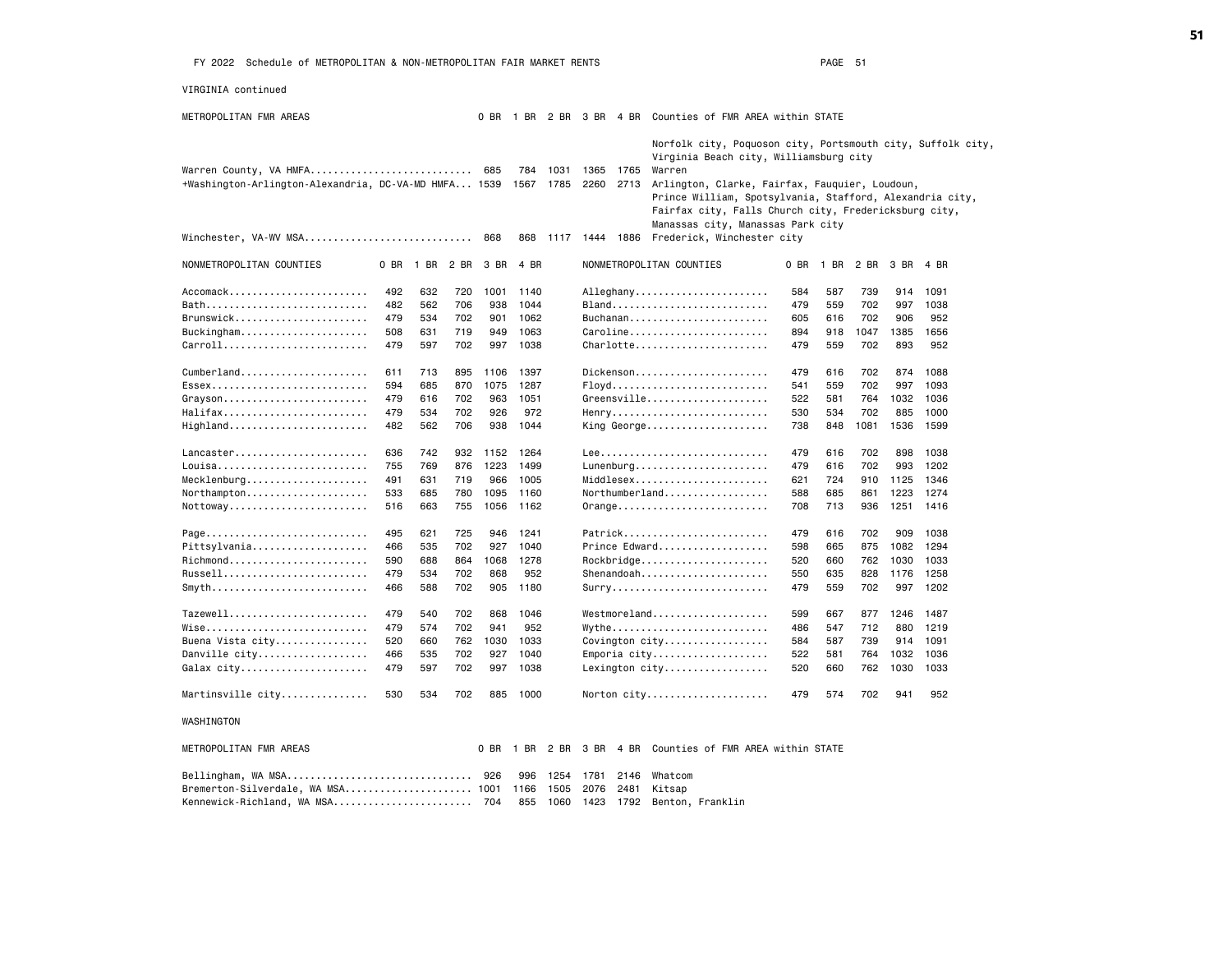WASHINGTON continued

| METROPOLITAN FMR AREAS                       |     |     |      | $0$ BR              |      |      | 1 BR 2 BR 3 BR |      | 4 BR Counties of FMR AREA within STATE                              |     |                     |      |      |      |
|----------------------------------------------|-----|-----|------|---------------------|------|------|----------------|------|---------------------------------------------------------------------|-----|---------------------|------|------|------|
| Lewiston, ID-WA MSA                          |     |     |      | 615                 | 717  | 925  | 1314           | 1583 | Asotin                                                              |     |                     |      |      |      |
|                                              |     |     |      | 707                 | 808  | 1055 | 1499           | 1806 | Cowlitz                                                             |     |                     |      |      |      |
| Mount Vernon-Anacortes, WA MSA               |     |     |      | 868                 | 1035 | 1307 | 1857           | 2176 | Skagit                                                              |     |                     |      |      |      |
| Olympia-Tumwater, WA MSA 1035                |     |     |      |                     | 1076 | 1273 | 1808           | 2179 | Thurston                                                            |     |                     |      |      |      |
| Portland-Vancouver-Hillsboro, OR-WA MSA 1197 |     |     |      |                     | 1278 | 1467 | 2073           | 2454 | Clark, Skamania                                                     |     |                     |      |      |      |
| Seattle-Bellevue, WA HMFA                    |     |     |      | 1588                | 1651 | 1940 | 2654           | 3118 | King, Snohomish                                                     |     |                     |      |      |      |
|                                              |     |     |      |                     | 795  | 1033 | 1467           | 1745 | Spokane                                                             |     |                     |      |      |      |
| Stevens County, WA HMFA                      |     |     |      | 544                 | 606  | 795  | 1129           | 1361 | Stevens                                                             |     |                     |      |      |      |
|                                              |     |     |      |                     | 1162 | 1484 | 2108           | 2540 | Pierce                                                              |     |                     |      |      |      |
|                                              |     |     |      |                     | 869  | 1144 | 1625           | 1747 | Walla Walla                                                         |     |                     |      |      |      |
|                                              |     |     |      |                     | 917  | 1126 | 1546           | 1791 | Chelan, Douglas                                                     |     |                     |      |      |      |
|                                              |     |     |      |                     | 798  | 1050 | 1492           | 1607 | Yakima                                                              |     |                     |      |      |      |
| NONMETROPOLITAN COUNTIES                     |     |     |      | 0 BR 1 BR 2 BR 3 BR | 4 BR |      |                |      | NONMETROPOLITAN COUNTIES                                            |     | 0 BR 1 BR 2 BR 3 BR |      |      | 4 BR |
| Adams                                        | 663 | 795 | 906  | 1264                | 1551 |      |                |      | $\texttt{Clallam.} \dots \dots \dots \dots \dots \dots \dots \dots$ | 749 | 857                 | 1127 | 1597 | 1759 |
| Columbia                                     | 650 | 743 | 978  | 1220                | 1655 |      |                |      | Ferry                                                               | 563 | 644                 | 847  | 1203 | 1433 |
| Garfield                                     | 520 | 687 | 783  | 1087                | 1325 |      |                |      | $G$ rant                                                            | 597 | 701                 | 876  | 1244 | 1424 |
| Grays Harbor                                 | 588 | 711 | 885  | 1257                | 1515 |      |                |      | Island                                                              | 917 | 923                 | 1215 | 1726 | 2080 |
| Jefferson                                    | 754 | 885 | 1046 | 1486                | 1790 |      |                |      | Kittitas                                                            | 750 | 858                 | 1129 | 1604 | 1932 |
| Klickitat                                    | 775 | 781 | 1027 | 1390                | 1444 |      |                |      | Lewis                                                               | 680 | 792                 | 1023 | 1392 | 1623 |
| Lincoln                                      | 589 | 674 | 887  | 1152                | 1518 |      |                |      |                                                                     | 710 | 938                 | 1069 | 1504 | 1529 |
| $0$ kanogan                                  | 597 | 718 | 899  | 1277                | 1539 |      |                |      | Pacific                                                             | 631 | 721                 | 949  | 1335 | 1469 |
| Pend Oreille                                 | 662 | 757 | 996  | 1231                | 1540 |      |                |      | San Juan                                                            | 901 | 1028                | 1352 | 1834 | 2149 |
| Wahkiakum                                    | 577 | 660 | 869  | 1234                | 1471 |      |                |      | Whitman                                                             | 662 | 763                 | 977  | 1388 | 1672 |

## WEST VIRGINIA

| METROPOLITAN FMR AREAS               |     | 0 BR 1 BR |      |      |      | 2 BR 3 BR 4 BR Counties of FMR AREA within STATE |
|--------------------------------------|-----|-----------|------|------|------|--------------------------------------------------|
|                                      |     |           |      |      |      |                                                  |
| Boone County, WV HMFA                | 503 | 619       | 705  | 978  | 1207 | Boone                                            |
| Charleston, WV HMFA                  | 577 | 690       | 833  | 1083 |      | 1167 Clay, Kanawha                               |
| Cumberland, MD-WV MSA                | 503 | 606       | 757  | 987  | 1261 | Mineral                                          |
| Fayette County, WV HMFA              | 505 | 571       | 711  | 974  |      | 1023 Fayette                                     |
| $H$ untington-Ashland, WV-KY-OH HMFA | 570 | 659       | 791  | 1058 |      | 1179 Cabell, Wayne                               |
| Jackson County, WV HMFA              | 520 | 623       | 710  | 1003 | 1009 | Jackson                                          |
| Jefferson County, WV HMFA            | 779 | 783       | 936  | 1330 | 1602 | Jefferson                                        |
| Lincoln County, WV HMFA              | 503 | 591       | 705  | 871  | 956  | Lincoln                                          |
| Martinsburg, WV HMFA                 | 783 | 788       | 991  | 1301 | 1696 | Berkeley                                         |
| Morgan County, WV HMFA               | 572 | 689       | 785  | 1061 | 1065 | Morgan                                           |
| Morgantown, WV MSA 725               |     | 729       | 892  | 1205 | 1527 | Monongalia, Preston                              |
| Parkersburg-Vienna, WV MSA 636       |     | 645       | 781  | 1043 | 1126 | Wirt, Wood                                       |
| Putnam County, WV HMFA 699           |     | 714       | 940  | 1237 | 1455 | Putnam                                           |
| Raleigh County, WV HMFA 596          |     | 626       | 742  | 1054 | 1264 | Raleigh                                          |
| Weirton-Steubenville, WV-OH MSA 557  |     | 578       | 738  | 997  | 1078 | Brooke, Hancock                                  |
| Wheeling, WV-OH MSA 539              |     | 588       | 762  | 990  | 1140 | Marshall, Ohio                                   |
| Winchester, VA-WV MSA 868            |     | 868       | 1117 | 1444 | 1886 | Hampshire                                        |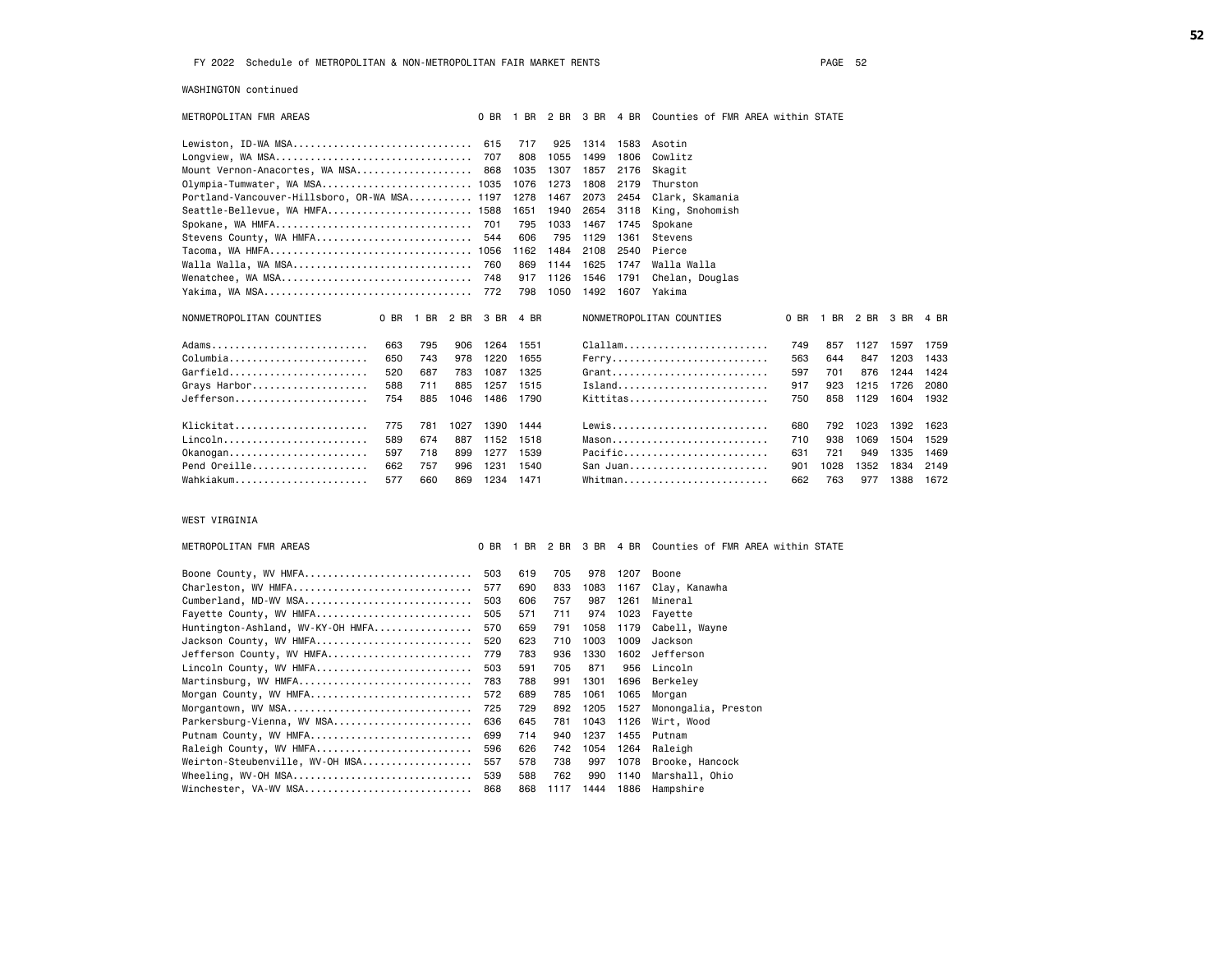WEST VIRGINIA continued

| NONMETROPOLITAN COUNTIES                     | 0 BR | 1 BR      | 2 BR | 3 BR       | 4 BR       |             |             |              | NONMETROPOLITAN COUNTIES                              | 0 BR | 1 BR      | 2 BR | 3 BR | 4 BR |
|----------------------------------------------|------|-----------|------|------------|------------|-------------|-------------|--------------|-------------------------------------------------------|------|-----------|------|------|------|
| Barbour                                      | 595  | 610       | 705  | 909        | 1062       |             |             |              | Braxton                                               | 595  | 619       | 705  | 932  | 1084 |
| Calhoun                                      | 572  | 575       | 705  | 920        | 1028       |             |             |              | $Doddridge \ldots \ldots \ldots \ldots \ldots \ldots$ | 649  | 653       | 801  | 990  | 1169 |
| Gilmer                                       | 551  | 554       | 705  | 871        | 1028       |             |             |              | Grant                                                 | 577  | 581       | 705  | 892  | 1028 |
| Greenbrier                                   | 605  | 609       | 728  | 972        | 1095       |             |             |              | Hardy                                                 | 562  | 565       | 705  | 965  | 1053 |
| Harrison                                     | 643  | 647       | 820  | 1047       | 1212       |             |             |              | Lewis                                                 | 586  | 590       | 732  | 905  | 1068 |
|                                              |      |           |      |            |            |             |             |              |                                                       |      |           |      |      |      |
| Logan                                        | 595  | 619       | 705  | 968        | 1106       |             |             |              | McDowell                                              | 595  | 619       | 705  | 915  | 956  |
| Marion                                       | 654  | 658       | 829  | 1026       | 1261       |             |             |              | Mason                                                 | 569  | 573       | 727  | 923  | 986  |
| Mercer                                       | 468  | 593       | 705  | 964        | 1024       |             |             |              | $Mingo$                                               | 532  | 536       | 705  | 883  | 1077 |
| Monroe                                       | 571  | 574       | 705  | 871        | 956        |             |             |              | Nicholas                                              | 532  | 536       | 705  | 969  | 1028 |
| Pendleton                                    | 572  | 575       | 705  | 1001       | 1207       |             |             |              | Pleasants                                             | 532  | 536       | 705  | 1001 | 1028 |
|                                              |      |           |      |            |            |             |             |              |                                                       |      |           |      |      |      |
| Pocahontas                                   | 532  | 536       | 705  | 1001       | 1028       |             |             |              | Randolph                                              | 518  | 584       | 705  | 905  | 1055 |
| Ritchie                                      | 573  | 576       | 705  | 875        | 956        |             |             |              | Roane                                                 | 595  | 619       | 705  | 976  | 977  |
| Summers                                      | 532  | 536       | 705  | 1001       | 1139       |             |             |              | Taylor                                                | 533  | 618       | 731  | 904  | 1066 |
| Tucker                                       | 595  | 619       | 705  | 949        | 1028       |             |             |              | Tyler                                                 | 497  | 657       | 748  | 925  | 1091 |
| Upshur                                       | 590  | 594       | 760  | 944        | 1228       |             |             |              | Webster                                               | 476  | 545       | 717  | 934  | 1046 |
| Wetzel                                       | 523  | 559       | 735  | 928        | 997        |             |             |              | $Wy$ oming                                            | 598  | 601       | 737  | 933  | 999  |
| WISCONSIN                                    |      |           |      |            |            |             |             |              |                                                       |      |           |      |      |      |
| METROPOLITAN FMR AREAS                       |      |           |      | 0 BR       | 1 BR       | 2 BR        | 3 BR 4 BR   |              | Counties of FMR AREA within STATE                     |      |           |      |      |      |
| Appleton, WI MSA                             |      |           |      | 643        | 686        | 881         | 1190        | 1195         | Calumet, Outagamie                                    |      |           |      |      |      |
| Columbia County, WI HMFA                     |      |           |      | 628        | 718        | 945         | 1342        | 1381         | Columbia                                              |      |           |      |      |      |
| Duluth, MN-WI HMFA                           |      |           |      | 692        | 715        | 936         | 1221        | 1515         | Douglas                                               |      |           |      |      |      |
| Eau Claire, WI MSA                           |      |           |      | 561        | 639        | 836         | 1131        | 1295         | Chippewa, Eau Claire                                  |      |           |      |      |      |
| Fond du Lac, WI MSA                          |      |           |      | 607        | 639        | 833         | 1113        | 1130         | Fond du Lac                                           |      |           |      |      |      |
| Green Bay, WI HMFA                           |      |           |      | 636        | 679        | 875         | 1200        | 1204         | Brown, Kewaunee                                       |      |           |      |      |      |
| Green County, WI HMFA                        |      |           |      | 678        | 681        | 893         | 1139        | 1211         | Green                                                 |      |           |      |      |      |
| Iowa County, WI HMFA                         |      |           |      | 663        | 664        | 874         | 1144        | 1376         | Iowa                                                  |      |           |      |      |      |
| Janesville-Beloit, WI MSA                    |      |           |      | 691        | 695        | 915         | 1220        | 1248         | Rock                                                  |      |           |      |      |      |
| Kenosha County, WI HMFA                      |      |           |      | 708        | 810        | 1066        | 1383        | 1540         | Kenosha                                               |      |           |      |      |      |
| La Crosse-Onalaska, WI-MN MSA                |      |           |      | 618        | 724        | 930         | 1300        | 1592         | La Crosse                                             |      |           |      |      |      |
| Lincoln County, WI HMFA                      |      |           |      | 503        | 584        | 757         | 1055        | 1138         | Lincoln                                               |      |           |      |      |      |
| Madison, WI HMFA                             |      |           |      | 929        | 1076       | 1254        | 1676        | 1948         | Dane                                                  |      |           |      |      |      |
| Milwaukee-Waukesha-West Allis, WI MSA        |      |           |      | 687        | 827        | 999         | 1269        | 1384         | Milwaukee, Ozaukee, Washington, Waukesha              |      |           |      |      |      |
| Minneapolis-St. Paul-Bloomington, MN-WI HMFA |      |           |      | 932<br>554 | 1078       | 1329<br>757 | 1841<br>993 | 2145         | Pierce, St. Croix<br>Oconto                           |      |           |      |      |      |
| Oconto County, WI HMFA                       |      |           |      | 639        | 610<br>689 | 889         | 1197        | 1027<br>1419 | Winnebago                                             |      |           |      |      |      |
| Oshkosh-Neenah, WI MSA                       |      |           |      | 619        | 708        | 931         | 1219        | 1336         | Racine                                                |      |           |      |      |      |
| Sheboygan, WI MSA                            |      |           |      | 556        | 664        | 797         | 1034        | 1180         | Sheboygan                                             |      |           |      |      |      |
|                                              |      |           |      | 557        | 637        | 838         | 1071        | 1170         | Marathon                                              |      |           |      |      |      |
|                                              |      |           |      |            |            |             |             |              |                                                       |      |           |      |      |      |
| NONMETROPOLITAN COUNTIES                     | 0 BR | 1 BR 2 BR |      | 3 BR       | 4 BR       |             |             |              | NONMETROPOLITAN COUNTIES                              | 0 BR | 1 BR 2 BR |      | 3 BR | 4 BR |
| Adams                                        | 566  | 623       | 820  | 1027       | 1112       |             |             |              | Ashland                                               | 529  | 592       | 757  | 936  | 1296 |
| Barron                                       | 574  | 616       | 811  | 1084       | 1135       |             |             |              | Bayfield                                              | 621  | 625       | 796  | 1053 | 1079 |
| Buffalo                                      | 555  | 635       | 835  |            | 1057 1132  |             |             |              | Burnett                                               | 548  | 627       | 825  | 1020 | 1156 |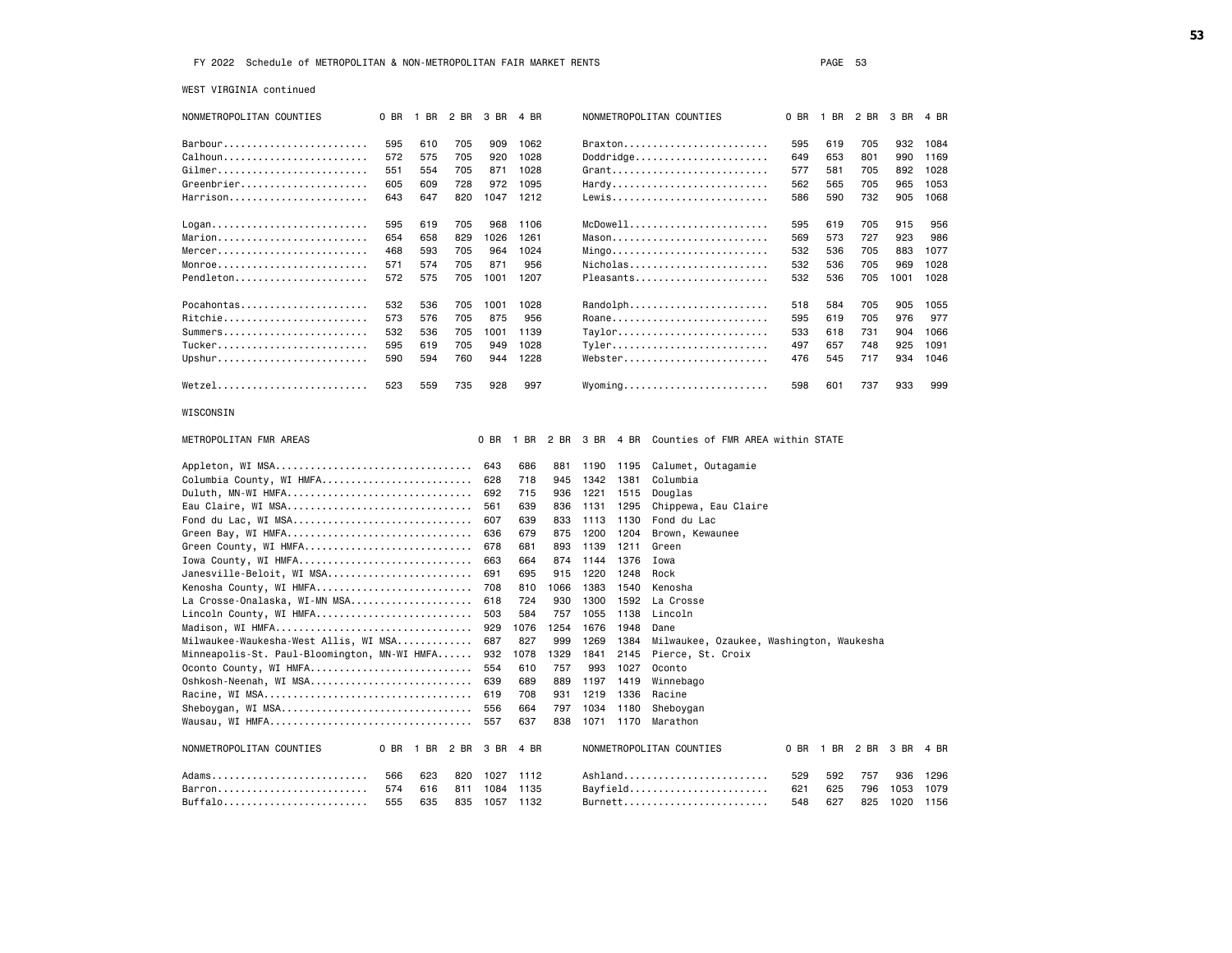WISCONSIN continued

| $Crawford \ldots \ldots \ldots \ldots \ldots \ldots \ldots$<br>Clark<br>522<br>575<br>757<br>1007<br>1027<br>503<br>578<br>757<br>936<br>1198<br>Dodge<br>591<br>693<br>Door<br>889<br>1191<br>1333<br>714<br>719<br>874<br>1087<br>1224<br>Florence<br>Dunn<br>601<br>1298<br>522<br>665<br>845<br>1196<br>575<br>757<br>936<br>1072<br>$Forest$<br>522<br>575<br>757<br>936<br>1027<br>Grant<br>583<br>587<br>757<br>986<br>1296<br>Green Lake<br>514<br>596<br>1323<br>773<br>983<br>522<br>575<br>757<br>940<br>1027<br>Jefferson<br>503<br>597<br>757<br>982<br>1027<br>631<br>721<br>1293<br>949<br>1332<br>Lafayette<br>584<br>1171<br>522<br>757<br>644<br>847<br>1118<br>615<br>1044<br>1116<br>Manitowoc<br>522<br>575<br>757<br>988<br>1125<br>518<br>583<br>758<br>937<br>1043<br>Marquette<br>572<br>757<br>936<br>1038<br>535<br>775<br>976<br>1071<br>575<br>589<br>1027<br>Monroe<br>522<br>654<br>757<br>936<br>869<br>1111<br>1265<br>577<br>681<br>567<br>712<br>822<br>1069<br>1202<br>Pepin<br>522<br>575<br>757<br>940<br>1295<br>Portage<br>593<br>679<br>893<br>1104<br>1211<br>654<br>844<br>1093<br>569<br>1187<br>Richland<br>572<br>575<br>757<br>1023<br>1027<br>522<br>640<br>757<br>1016<br>1156<br>522<br>1099<br>Sauk<br>751<br>909<br>1202<br>575<br>757<br>965<br>644<br>1235<br>Shawano<br>564<br>622<br>582<br>757<br>972<br>818<br>1011<br>1109<br>586<br>1072<br>Trempealeau<br>Taylor<br>522<br>585<br>757<br>973<br>1159<br>542<br>597<br>786<br>1050<br>1066<br>Vilas<br>$Vernon$<br>542<br>578<br>1191<br>777<br>960<br>1054<br>757<br>982<br>587<br>591<br>Washburn<br>Walworth<br>640<br>733<br>964<br>1324<br>1508<br>613<br>807<br>1000<br>1094<br>557<br>Waupaca<br>523<br>620<br>1209<br>Waushara<br>758<br>1056<br>522<br>575<br>757<br>1016<br>1118<br>$Wood$<br>538<br>1029<br>1098<br>616<br>810<br>$0$ BR<br>2 BR<br>3 BR<br>4 BR<br>Counties of FMR AREA within STATE<br>1 BR<br>728<br>605<br>856<br>1216<br>1465<br>Natrona<br>Cheyenne, WY MSA<br>699<br>670<br>890<br>1264<br>1523<br>Laramie<br>0 BR<br>1 BR<br>2 BR<br>3 BR<br>4 BR<br>NONMETROPOLITAN COUNTIES<br>0 BR<br>1 BR 2 BR<br>3 BR<br>4 BR<br>600<br>Big Horn<br>Albany<br>681<br>819<br>1163<br>1402<br>585<br>589<br>757<br>936<br>1189<br>Campbell<br>767<br>772<br>1596<br>Carbon<br>878<br>941<br>1315<br>715<br>771<br>1247<br>1503<br>Converse<br>Crook<br>669<br>707<br>821<br>1015<br>1405<br>629<br>633<br>796<br>1131<br>1362<br>Fremont<br>1321<br>Goshen<br>1007<br>560<br>641<br>843<br>1160<br>615<br>619<br>815<br>1325<br>Hot Springs<br>610<br>614<br>808<br>999<br>1383<br>Johnson<br>629<br>633<br>833<br>1183<br>1426<br>Niobrara<br>614<br>618<br>813<br>1096<br>1392<br>592<br>596<br>757<br>1053<br>1296 | NONMETROPOLITAN COUNTIES                             | 0 BR | 1 BR 2 BR 3 BR | 4 BR | NONMETROPOLITAN COUNTIES | $0$ BR | 1 BR 2 BR | 3 BR | 4 BR |
|---------------------------------------------------------------------------------------------------------------------------------------------------------------------------------------------------------------------------------------------------------------------------------------------------------------------------------------------------------------------------------------------------------------------------------------------------------------------------------------------------------------------------------------------------------------------------------------------------------------------------------------------------------------------------------------------------------------------------------------------------------------------------------------------------------------------------------------------------------------------------------------------------------------------------------------------------------------------------------------------------------------------------------------------------------------------------------------------------------------------------------------------------------------------------------------------------------------------------------------------------------------------------------------------------------------------------------------------------------------------------------------------------------------------------------------------------------------------------------------------------------------------------------------------------------------------------------------------------------------------------------------------------------------------------------------------------------------------------------------------------------------------------------------------------------------------------------------------------------------------------------------------------------------------------------------------------------------------------------------------------------------------------------------------------------------------------------------------------------------------------------------------------------------------------------------------------------------------------------------------------------------------------------------------------------------------------------------------------------------------------------------------------------------------------------------------------------------------------------------------------------------------------------------------------------------------------------------------------------------------------------------------------------------------------------------------------------------------------------------------------------|------------------------------------------------------|------|----------------|------|--------------------------|--------|-----------|------|------|
|                                                                                                                                                                                                                                                                                                                                                                                                                                                                                                                                                                                                                                                                                                                                                                                                                                                                                                                                                                                                                                                                                                                                                                                                                                                                                                                                                                                                                                                                                                                                                                                                                                                                                                                                                                                                                                                                                                                                                                                                                                                                                                                                                                                                                                                                                                                                                                                                                                                                                                                                                                                                                                                                                                                                                         |                                                      |      |                |      |                          |        |           |      |      |
|                                                                                                                                                                                                                                                                                                                                                                                                                                                                                                                                                                                                                                                                                                                                                                                                                                                                                                                                                                                                                                                                                                                                                                                                                                                                                                                                                                                                                                                                                                                                                                                                                                                                                                                                                                                                                                                                                                                                                                                                                                                                                                                                                                                                                                                                                                                                                                                                                                                                                                                                                                                                                                                                                                                                                         |                                                      |      |                |      |                          |        |           |      |      |
|                                                                                                                                                                                                                                                                                                                                                                                                                                                                                                                                                                                                                                                                                                                                                                                                                                                                                                                                                                                                                                                                                                                                                                                                                                                                                                                                                                                                                                                                                                                                                                                                                                                                                                                                                                                                                                                                                                                                                                                                                                                                                                                                                                                                                                                                                                                                                                                                                                                                                                                                                                                                                                                                                                                                                         |                                                      |      |                |      |                          |        |           |      |      |
|                                                                                                                                                                                                                                                                                                                                                                                                                                                                                                                                                                                                                                                                                                                                                                                                                                                                                                                                                                                                                                                                                                                                                                                                                                                                                                                                                                                                                                                                                                                                                                                                                                                                                                                                                                                                                                                                                                                                                                                                                                                                                                                                                                                                                                                                                                                                                                                                                                                                                                                                                                                                                                                                                                                                                         |                                                      |      |                |      |                          |        |           |      |      |
|                                                                                                                                                                                                                                                                                                                                                                                                                                                                                                                                                                                                                                                                                                                                                                                                                                                                                                                                                                                                                                                                                                                                                                                                                                                                                                                                                                                                                                                                                                                                                                                                                                                                                                                                                                                                                                                                                                                                                                                                                                                                                                                                                                                                                                                                                                                                                                                                                                                                                                                                                                                                                                                                                                                                                         |                                                      |      |                |      |                          |        |           |      |      |
|                                                                                                                                                                                                                                                                                                                                                                                                                                                                                                                                                                                                                                                                                                                                                                                                                                                                                                                                                                                                                                                                                                                                                                                                                                                                                                                                                                                                                                                                                                                                                                                                                                                                                                                                                                                                                                                                                                                                                                                                                                                                                                                                                                                                                                                                                                                                                                                                                                                                                                                                                                                                                                                                                                                                                         |                                                      |      |                |      |                          |        |           |      |      |
|                                                                                                                                                                                                                                                                                                                                                                                                                                                                                                                                                                                                                                                                                                                                                                                                                                                                                                                                                                                                                                                                                                                                                                                                                                                                                                                                                                                                                                                                                                                                                                                                                                                                                                                                                                                                                                                                                                                                                                                                                                                                                                                                                                                                                                                                                                                                                                                                                                                                                                                                                                                                                                                                                                                                                         | $Jackson \ldots \ldots \ldots \ldots \ldots$         |      |                |      |                          |        |           |      |      |
|                                                                                                                                                                                                                                                                                                                                                                                                                                                                                                                                                                                                                                                                                                                                                                                                                                                                                                                                                                                                                                                                                                                                                                                                                                                                                                                                                                                                                                                                                                                                                                                                                                                                                                                                                                                                                                                                                                                                                                                                                                                                                                                                                                                                                                                                                                                                                                                                                                                                                                                                                                                                                                                                                                                                                         | Juneau                                               |      |                |      |                          |        |           |      |      |
|                                                                                                                                                                                                                                                                                                                                                                                                                                                                                                                                                                                                                                                                                                                                                                                                                                                                                                                                                                                                                                                                                                                                                                                                                                                                                                                                                                                                                                                                                                                                                                                                                                                                                                                                                                                                                                                                                                                                                                                                                                                                                                                                                                                                                                                                                                                                                                                                                                                                                                                                                                                                                                                                                                                                                         | $LangLade \ldots \ldots \ldots \ldots \ldots \ldots$ |      |                |      |                          |        |           |      |      |
|                                                                                                                                                                                                                                                                                                                                                                                                                                                                                                                                                                                                                                                                                                                                                                                                                                                                                                                                                                                                                                                                                                                                                                                                                                                                                                                                                                                                                                                                                                                                                                                                                                                                                                                                                                                                                                                                                                                                                                                                                                                                                                                                                                                                                                                                                                                                                                                                                                                                                                                                                                                                                                                                                                                                                         | $Marinette, , , , , , ,$                             |      |                |      |                          |        |           |      |      |
|                                                                                                                                                                                                                                                                                                                                                                                                                                                                                                                                                                                                                                                                                                                                                                                                                                                                                                                                                                                                                                                                                                                                                                                                                                                                                                                                                                                                                                                                                                                                                                                                                                                                                                                                                                                                                                                                                                                                                                                                                                                                                                                                                                                                                                                                                                                                                                                                                                                                                                                                                                                                                                                                                                                                                         | Menominee                                            |      |                |      |                          |        |           |      |      |
|                                                                                                                                                                                                                                                                                                                                                                                                                                                                                                                                                                                                                                                                                                                                                                                                                                                                                                                                                                                                                                                                                                                                                                                                                                                                                                                                                                                                                                                                                                                                                                                                                                                                                                                                                                                                                                                                                                                                                                                                                                                                                                                                                                                                                                                                                                                                                                                                                                                                                                                                                                                                                                                                                                                                                         |                                                      |      |                |      |                          |        |           |      |      |
|                                                                                                                                                                                                                                                                                                                                                                                                                                                                                                                                                                                                                                                                                                                                                                                                                                                                                                                                                                                                                                                                                                                                                                                                                                                                                                                                                                                                                                                                                                                                                                                                                                                                                                                                                                                                                                                                                                                                                                                                                                                                                                                                                                                                                                                                                                                                                                                                                                                                                                                                                                                                                                                                                                                                                         | Oneida                                               |      |                |      |                          |        |           |      |      |
|                                                                                                                                                                                                                                                                                                                                                                                                                                                                                                                                                                                                                                                                                                                                                                                                                                                                                                                                                                                                                                                                                                                                                                                                                                                                                                                                                                                                                                                                                                                                                                                                                                                                                                                                                                                                                                                                                                                                                                                                                                                                                                                                                                                                                                                                                                                                                                                                                                                                                                                                                                                                                                                                                                                                                         | Polk                                                 |      |                |      |                          |        |           |      |      |
|                                                                                                                                                                                                                                                                                                                                                                                                                                                                                                                                                                                                                                                                                                                                                                                                                                                                                                                                                                                                                                                                                                                                                                                                                                                                                                                                                                                                                                                                                                                                                                                                                                                                                                                                                                                                                                                                                                                                                                                                                                                                                                                                                                                                                                                                                                                                                                                                                                                                                                                                                                                                                                                                                                                                                         | Price                                                |      |                |      |                          |        |           |      |      |
|                                                                                                                                                                                                                                                                                                                                                                                                                                                                                                                                                                                                                                                                                                                                                                                                                                                                                                                                                                                                                                                                                                                                                                                                                                                                                                                                                                                                                                                                                                                                                                                                                                                                                                                                                                                                                                                                                                                                                                                                                                                                                                                                                                                                                                                                                                                                                                                                                                                                                                                                                                                                                                                                                                                                                         | Rusk                                                 |      |                |      |                          |        |           |      |      |
|                                                                                                                                                                                                                                                                                                                                                                                                                                                                                                                                                                                                                                                                                                                                                                                                                                                                                                                                                                                                                                                                                                                                                                                                                                                                                                                                                                                                                                                                                                                                                                                                                                                                                                                                                                                                                                                                                                                                                                                                                                                                                                                                                                                                                                                                                                                                                                                                                                                                                                                                                                                                                                                                                                                                                         | $Sawyer.$                                            |      |                |      |                          |        |           |      |      |
|                                                                                                                                                                                                                                                                                                                                                                                                                                                                                                                                                                                                                                                                                                                                                                                                                                                                                                                                                                                                                                                                                                                                                                                                                                                                                                                                                                                                                                                                                                                                                                                                                                                                                                                                                                                                                                                                                                                                                                                                                                                                                                                                                                                                                                                                                                                                                                                                                                                                                                                                                                                                                                                                                                                                                         |                                                      |      |                |      |                          |        |           |      |      |
|                                                                                                                                                                                                                                                                                                                                                                                                                                                                                                                                                                                                                                                                                                                                                                                                                                                                                                                                                                                                                                                                                                                                                                                                                                                                                                                                                                                                                                                                                                                                                                                                                                                                                                                                                                                                                                                                                                                                                                                                                                                                                                                                                                                                                                                                                                                                                                                                                                                                                                                                                                                                                                                                                                                                                         |                                                      |      |                |      |                          |        |           |      |      |
|                                                                                                                                                                                                                                                                                                                                                                                                                                                                                                                                                                                                                                                                                                                                                                                                                                                                                                                                                                                                                                                                                                                                                                                                                                                                                                                                                                                                                                                                                                                                                                                                                                                                                                                                                                                                                                                                                                                                                                                                                                                                                                                                                                                                                                                                                                                                                                                                                                                                                                                                                                                                                                                                                                                                                         |                                                      |      |                |      |                          |        |           |      |      |
|                                                                                                                                                                                                                                                                                                                                                                                                                                                                                                                                                                                                                                                                                                                                                                                                                                                                                                                                                                                                                                                                                                                                                                                                                                                                                                                                                                                                                                                                                                                                                                                                                                                                                                                                                                                                                                                                                                                                                                                                                                                                                                                                                                                                                                                                                                                                                                                                                                                                                                                                                                                                                                                                                                                                                         |                                                      |      |                |      |                          |        |           |      |      |
|                                                                                                                                                                                                                                                                                                                                                                                                                                                                                                                                                                                                                                                                                                                                                                                                                                                                                                                                                                                                                                                                                                                                                                                                                                                                                                                                                                                                                                                                                                                                                                                                                                                                                                                                                                                                                                                                                                                                                                                                                                                                                                                                                                                                                                                                                                                                                                                                                                                                                                                                                                                                                                                                                                                                                         |                                                      |      |                |      |                          |        |           |      |      |
|                                                                                                                                                                                                                                                                                                                                                                                                                                                                                                                                                                                                                                                                                                                                                                                                                                                                                                                                                                                                                                                                                                                                                                                                                                                                                                                                                                                                                                                                                                                                                                                                                                                                                                                                                                                                                                                                                                                                                                                                                                                                                                                                                                                                                                                                                                                                                                                                                                                                                                                                                                                                                                                                                                                                                         |                                                      |      |                |      |                          |        |           |      |      |
|                                                                                                                                                                                                                                                                                                                                                                                                                                                                                                                                                                                                                                                                                                                                                                                                                                                                                                                                                                                                                                                                                                                                                                                                                                                                                                                                                                                                                                                                                                                                                                                                                                                                                                                                                                                                                                                                                                                                                                                                                                                                                                                                                                                                                                                                                                                                                                                                                                                                                                                                                                                                                                                                                                                                                         | WYOMING                                              |      |                |      |                          |        |           |      |      |
|                                                                                                                                                                                                                                                                                                                                                                                                                                                                                                                                                                                                                                                                                                                                                                                                                                                                                                                                                                                                                                                                                                                                                                                                                                                                                                                                                                                                                                                                                                                                                                                                                                                                                                                                                                                                                                                                                                                                                                                                                                                                                                                                                                                                                                                                                                                                                                                                                                                                                                                                                                                                                                                                                                                                                         | METROPOLITAN FMR AREAS                               |      |                |      |                          |        |           |      |      |
|                                                                                                                                                                                                                                                                                                                                                                                                                                                                                                                                                                                                                                                                                                                                                                                                                                                                                                                                                                                                                                                                                                                                                                                                                                                                                                                                                                                                                                                                                                                                                                                                                                                                                                                                                                                                                                                                                                                                                                                                                                                                                                                                                                                                                                                                                                                                                                                                                                                                                                                                                                                                                                                                                                                                                         |                                                      |      |                |      |                          |        |           |      |      |
|                                                                                                                                                                                                                                                                                                                                                                                                                                                                                                                                                                                                                                                                                                                                                                                                                                                                                                                                                                                                                                                                                                                                                                                                                                                                                                                                                                                                                                                                                                                                                                                                                                                                                                                                                                                                                                                                                                                                                                                                                                                                                                                                                                                                                                                                                                                                                                                                                                                                                                                                                                                                                                                                                                                                                         |                                                      |      |                |      |                          |        |           |      |      |
|                                                                                                                                                                                                                                                                                                                                                                                                                                                                                                                                                                                                                                                                                                                                                                                                                                                                                                                                                                                                                                                                                                                                                                                                                                                                                                                                                                                                                                                                                                                                                                                                                                                                                                                                                                                                                                                                                                                                                                                                                                                                                                                                                                                                                                                                                                                                                                                                                                                                                                                                                                                                                                                                                                                                                         | NONMETROPOLITAN COUNTIES                             |      |                |      |                          |        |           |      |      |
|                                                                                                                                                                                                                                                                                                                                                                                                                                                                                                                                                                                                                                                                                                                                                                                                                                                                                                                                                                                                                                                                                                                                                                                                                                                                                                                                                                                                                                                                                                                                                                                                                                                                                                                                                                                                                                                                                                                                                                                                                                                                                                                                                                                                                                                                                                                                                                                                                                                                                                                                                                                                                                                                                                                                                         |                                                      |      |                |      |                          |        |           |      |      |
|                                                                                                                                                                                                                                                                                                                                                                                                                                                                                                                                                                                                                                                                                                                                                                                                                                                                                                                                                                                                                                                                                                                                                                                                                                                                                                                                                                                                                                                                                                                                                                                                                                                                                                                                                                                                                                                                                                                                                                                                                                                                                                                                                                                                                                                                                                                                                                                                                                                                                                                                                                                                                                                                                                                                                         |                                                      |      |                |      |                          |        |           |      |      |
|                                                                                                                                                                                                                                                                                                                                                                                                                                                                                                                                                                                                                                                                                                                                                                                                                                                                                                                                                                                                                                                                                                                                                                                                                                                                                                                                                                                                                                                                                                                                                                                                                                                                                                                                                                                                                                                                                                                                                                                                                                                                                                                                                                                                                                                                                                                                                                                                                                                                                                                                                                                                                                                                                                                                                         |                                                      |      |                |      |                          |        |           |      |      |
|                                                                                                                                                                                                                                                                                                                                                                                                                                                                                                                                                                                                                                                                                                                                                                                                                                                                                                                                                                                                                                                                                                                                                                                                                                                                                                                                                                                                                                                                                                                                                                                                                                                                                                                                                                                                                                                                                                                                                                                                                                                                                                                                                                                                                                                                                                                                                                                                                                                                                                                                                                                                                                                                                                                                                         |                                                      |      |                |      |                          |        |           |      |      |
|                                                                                                                                                                                                                                                                                                                                                                                                                                                                                                                                                                                                                                                                                                                                                                                                                                                                                                                                                                                                                                                                                                                                                                                                                                                                                                                                                                                                                                                                                                                                                                                                                                                                                                                                                                                                                                                                                                                                                                                                                                                                                                                                                                                                                                                                                                                                                                                                                                                                                                                                                                                                                                                                                                                                                         |                                                      |      |                |      |                          |        |           |      |      |
|                                                                                                                                                                                                                                                                                                                                                                                                                                                                                                                                                                                                                                                                                                                                                                                                                                                                                                                                                                                                                                                                                                                                                                                                                                                                                                                                                                                                                                                                                                                                                                                                                                                                                                                                                                                                                                                                                                                                                                                                                                                                                                                                                                                                                                                                                                                                                                                                                                                                                                                                                                                                                                                                                                                                                         |                                                      |      |                |      |                          |        |           |      |      |
|                                                                                                                                                                                                                                                                                                                                                                                                                                                                                                                                                                                                                                                                                                                                                                                                                                                                                                                                                                                                                                                                                                                                                                                                                                                                                                                                                                                                                                                                                                                                                                                                                                                                                                                                                                                                                                                                                                                                                                                                                                                                                                                                                                                                                                                                                                                                                                                                                                                                                                                                                                                                                                                                                                                                                         | Lincoln                                              |      |                |      |                          |        |           |      |      |
| Platte<br>664<br>668<br>1504<br>879<br>1116<br>572<br>575<br>757<br>1047<br>1121                                                                                                                                                                                                                                                                                                                                                                                                                                                                                                                                                                                                                                                                                                                                                                                                                                                                                                                                                                                                                                                                                                                                                                                                                                                                                                                                                                                                                                                                                                                                                                                                                                                                                                                                                                                                                                                                                                                                                                                                                                                                                                                                                                                                                                                                                                                                                                                                                                                                                                                                                                                                                                                                        | Park                                                 |      |                |      |                          |        |           |      |      |
| Sublette<br>703<br>707<br>893<br>1130<br>1528<br>592<br>596<br>757<br>1075<br>1296                                                                                                                                                                                                                                                                                                                                                                                                                                                                                                                                                                                                                                                                                                                                                                                                                                                                                                                                                                                                                                                                                                                                                                                                                                                                                                                                                                                                                                                                                                                                                                                                                                                                                                                                                                                                                                                                                                                                                                                                                                                                                                                                                                                                                                                                                                                                                                                                                                                                                                                                                                                                                                                                      | Sheridan                                             |      |                |      |                          |        |           |      |      |
| 692<br>704<br>802<br>1373<br>$Teton$<br>1988<br>1139<br>1151<br>1408<br>2410<br>1158                                                                                                                                                                                                                                                                                                                                                                                                                                                                                                                                                                                                                                                                                                                                                                                                                                                                                                                                                                                                                                                                                                                                                                                                                                                                                                                                                                                                                                                                                                                                                                                                                                                                                                                                                                                                                                                                                                                                                                                                                                                                                                                                                                                                                                                                                                                                                                                                                                                                                                                                                                                                                                                                    | Sweetwater                                           |      |                |      |                          |        |           |      |      |
| 1021<br>1293<br>Washakie<br>1075<br>607<br>611<br>757<br>617<br>638<br>757<br>1094                                                                                                                                                                                                                                                                                                                                                                                                                                                                                                                                                                                                                                                                                                                                                                                                                                                                                                                                                                                                                                                                                                                                                                                                                                                                                                                                                                                                                                                                                                                                                                                                                                                                                                                                                                                                                                                                                                                                                                                                                                                                                                                                                                                                                                                                                                                                                                                                                                                                                                                                                                                                                                                                      | $Uinta$                                              |      |                |      |                          |        |           |      |      |
| 706<br>711<br>1156 1600<br>935                                                                                                                                                                                                                                                                                                                                                                                                                                                                                                                                                                                                                                                                                                                                                                                                                                                                                                                                                                                                                                                                                                                                                                                                                                                                                                                                                                                                                                                                                                                                                                                                                                                                                                                                                                                                                                                                                                                                                                                                                                                                                                                                                                                                                                                                                                                                                                                                                                                                                                                                                                                                                                                                                                                          | Weston                                               |      |                |      |                          |        |           |      |      |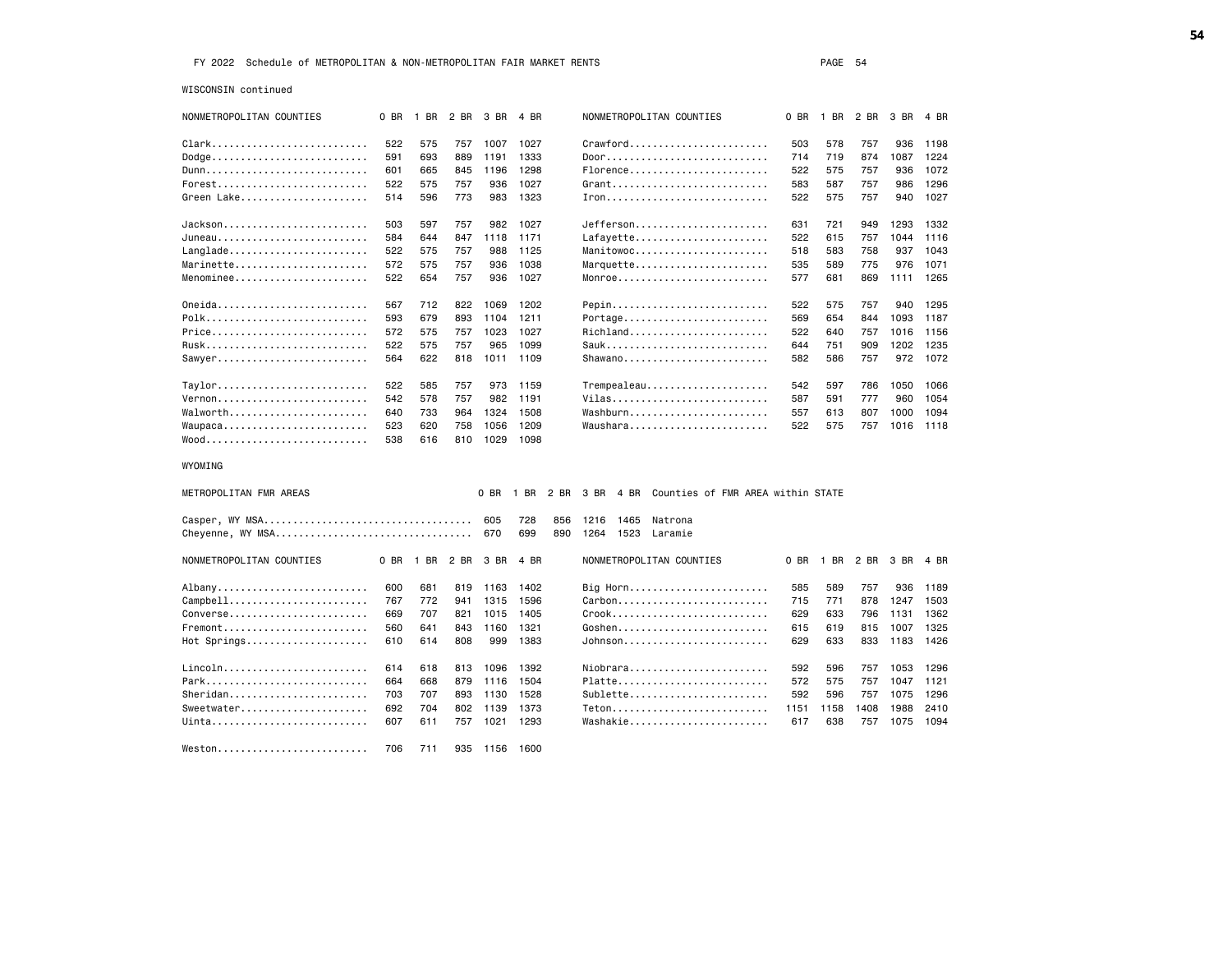| AMERICAN SAMOA continued       |      |                |      |                          |      |     |     |     |                                                                |      |     |                          |      |      |      |  |
|--------------------------------|------|----------------|------|--------------------------|------|-----|-----|-----|----------------------------------------------------------------|------|-----|--------------------------|------|------|------|--|
| AMERICAN SAMOA                 |      |                |      |                          |      |     |     |     |                                                                |      |     |                          |      |      |      |  |
| NONMETROPOLITAN COUNTIES       |      |                |      | 0 BR 1 BR 2 BR 3 BR      | 4 BR |     |     |     | NONMETROPOLITAN COUNTIES                                       |      |     | 0 BR 1 BR 2 BR 3 BR 4 BR |      |      |      |  |
| American Samoa                 | 614  | 618            |      | 813 1155 1247            |      |     |     |     |                                                                |      |     |                          |      |      |      |  |
| guam                           |      |                |      |                          |      |     |     |     |                                                                |      |     |                          |      |      |      |  |
| NONMETROPOLITAN COUNTIES       |      |                |      | 0 BR 1 BR 2 BR 3 BR 4 BR |      |     |     |     | NONMETROPOLITAN COUNTIES                                       |      |     | 0 BR 1 BR 2 BR 3 BR 4 BR |      |      |      |  |
| Guam 1016 1115 1467 2084       |      |                |      |                          | 2511 |     |     |     |                                                                |      |     |                          |      |      |      |  |
| NORTHERN MARIANA ISL           |      |                |      |                          |      |     |     |     |                                                                |      |     |                          |      |      |      |  |
| NONMETROPOLITAN COUNTIES       |      |                |      | 0 BR 1 BR 2 BR 3 BR      | 4 BR |     |     |     | NONMETROPOLITAN COUNTIES                                       |      |     | 0 BR 1 BR 2 BR 3 BR 4 BR |      |      |      |  |
| Northern Mariana Islands       | 532  | 608            |      | 800 1136 1369            |      |     |     |     |                                                                |      |     |                          |      |      |      |  |
| PUERTO RICO                    |      |                |      |                          |      |     |     |     |                                                                |      |     |                          |      |      |      |  |
| METROPOLITAN FMR AREAS         |      |                |      | 0 BR                     |      |     |     |     | 1 BR 2 BR 3 BR 4 BR Counties of FMR AREA within STATE          |      |     |                          |      |      |      |  |
| Aguadilla-Isabela, PR MSA 387  |      |                |      |                          | 402  | 462 | 574 |     | 676 Aguada, Aguadilla, Añasco, Isabela, Lares, Moca, Rincón,   |      |     |                          |      |      |      |  |
|                                |      |                |      | 399                      | 406  | 463 | 617 | 731 | San Sebastián, Utuado<br>Arecibo, Camuy, Hatillo, Quebradillas |      |     |                          |      |      |      |  |
| Barranquitas-Aibonito, PR HMFA |      |                |      | 360                      | 390  | 444 | 549 | 605 | Aibonito, Barranquitas, Ciales, Orocovis                       |      |     |                          |      |      |      |  |
|                                |      |                |      | 405                      | 438  | 505 | 710 |     | 864 Caguas, Cayey, Cidra, Gurabo, San Lorenzo                  |      |     |                          |      |      |      |  |
| Fajardo, PR HMFA               |      |                |      | 438                      | 446  | 508 | 699 |     | 836 Ceiba, Fajardo, Luquillo                                   |      |     |                          |      |      |      |  |
|                                |      |                |      |                          | 378  | 431 | 582 |     | 584 Arroyo, Guayama, Patillas                                  |      |     |                          |      |      |      |  |
| Mayagüez, PR MSA 420           |      |                |      |                          | 427  | 487 | 602 |     | 819 Hormigueros, Las Marías, Mayagüez                          |      |     |                          |      |      |      |  |
|                                |      |                |      |                          | 399  | 455 | 646 |     | 750 Adjuntas, Juana Díaz, Ponce, Villalba                      |      |     |                          |      |      |      |  |
| San German, PR MSA 356         |      |                |      |                          | 384  | 437 | 586 | 693 | Cabo Rojo, Lajas, Sabana Grande, San Germán                    |      |     |                          |      |      |      |  |
| San Juan-Guaynabo, PR HMFA 428 |      |                |      |                          | 466  | 538 | 719 |     | 868 Aguas Buenas, Barceloneta, Bayamón, Canóvanas, Carolina,   |      |     |                          |      |      |      |  |
|                                |      |                |      |                          |      |     |     |     | Cataño, Comerío, Corozal, Dorado, Florida, Guaynabo, Humacao,  |      |     |                          |      |      |      |  |
|                                |      |                |      |                          |      |     |     |     | Juncos, Las Piedras, Loíza, Manatí, Maunabo, Morovis,          |      |     |                          |      |      |      |  |
|                                |      |                |      |                          |      |     |     |     | Naguabo, Naranjito, Río Grande, San Juan, Toa Alta, Toa Baja,  |      |     |                          |      |      |      |  |
|                                |      |                |      |                          |      |     |     |     | Trujillo Alto, Vega Alta, Vega Baja, Yabucoa                   |      |     |                          |      |      |      |  |
|                                |      |                |      | 362                      | 370  | 422 | 572 |     | 574 Guánica, Guayanilla, Peñuelas, Yauco                       |      |     |                          |      |      |      |  |
| NONMETROPOLITAN COUNTIES       |      | 0 BR 1 BR 2 BR |      | 3 BR                     | 4 BR |     |     |     | NONMETROPOLITAN COUNTIES                                       | 0 BR |     | 1 BR 2 BR                | 3 BR | 4 BR |      |  |
| Coamo                          | 364  | 370            | 422  | 575                      | 631  |     |     |     | Culebra                                                        | 364  | 370 | 422                      | 575  |      | 631  |  |
| Jayuya                         | 364  | 370            | 422  | 575                      | 631  |     |     |     | $Maricao \ldots \ldots \ldots \ldots \ldots$                   | 364  | 370 | 422                      | 575  |      | 631  |  |
| Salinas                        | 364  | 370            | 422  | 575                      | 631  |     |     |     | Santa Isabel                                                   | 364  | 370 | 422                      | 575  |      | 631  |  |
| Vieques                        | 364  | 370            | 422  | 575                      | 631  |     |     |     |                                                                |      |     |                          |      |      |      |  |
| VIRGIN ISLANDS                 |      |                |      |                          |      |     |     |     |                                                                |      |     |                          |      |      |      |  |
| NONMETROPOLITAN COUNTIES       | 0 BR | 1 BR 2 BR      |      | 3 BR                     | 4 BR |     |     |     | NONMETROPOLITAN COUNTIES                                       | 0 BR |     | 1 BR 2 BR                | 3 BR |      | 4 BR |  |
| St. Croix                      | 868  | 886            |      | 1082 1338                | 1467 |     |     |     |                                                                |      |     | 1154 1368 1700 2101      |      | 2305 |      |  |
| St. Thomas                     | 832  | 1001           | 1253 | 1549                     | 1699 |     |     |     |                                                                |      |     |                          |      |      |      |  |
|                                |      |                |      |                          |      |     |     |     |                                                                |      |     |                          |      |      |      |  |